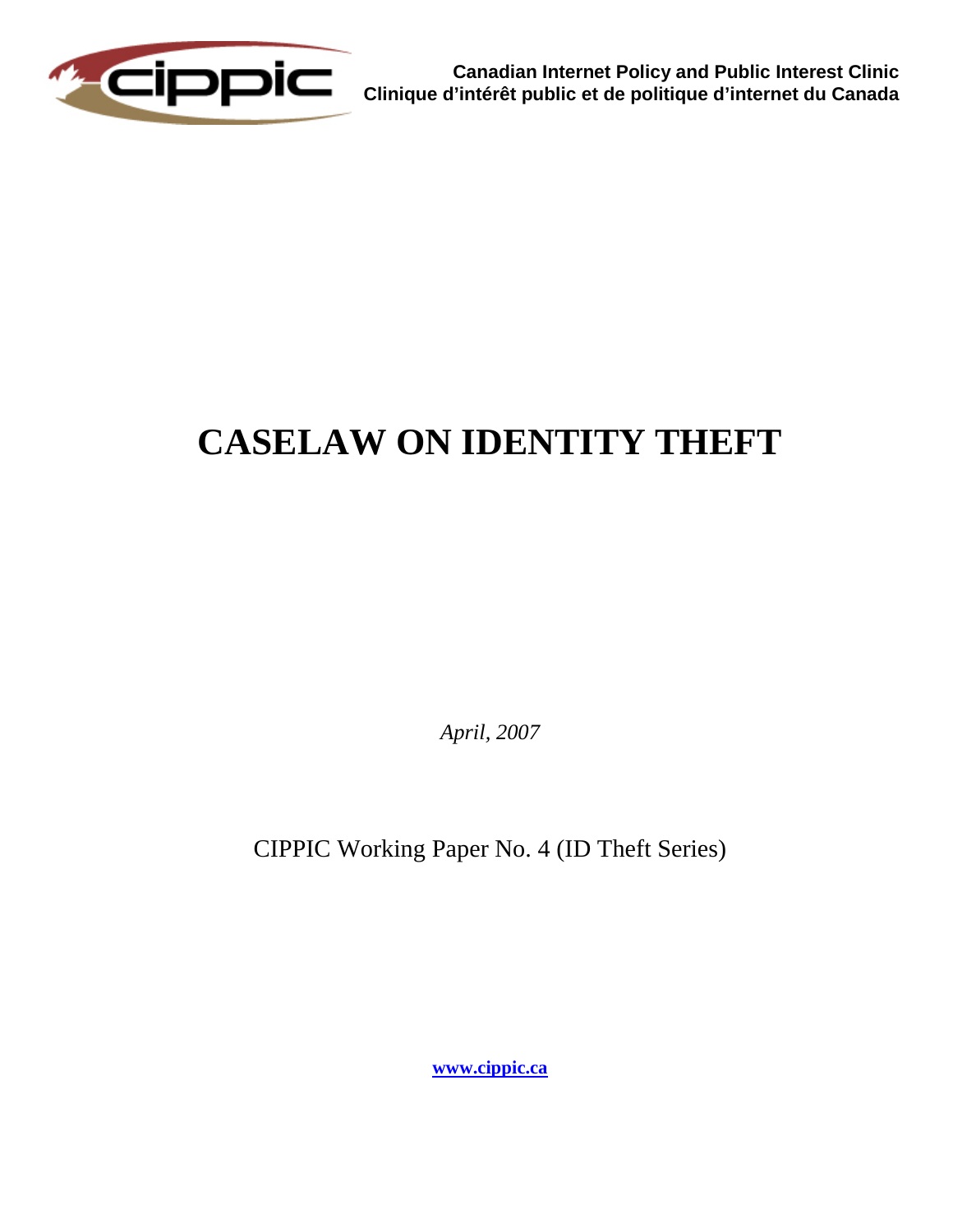## **CIPPIC Identity Theft Working Paper Series**

This series of working papers, researched in 2006, is designed to provide relevant and useful information to public and private sector organizations struggling with the growing problem of identity theft and fraud. It is funded by a grant from the Ontario Research Network on Electronic Commerce (ORNEC), a consortium of private sector organizations, government agencies, and academic institutions. These working papers are part of a broader ORNEC research project on identity theft, involving researchers from multiple disciplines and four post-secondary institutions. For more information on the ORNEC project, see [www.ornec.ca](http://www.ornec.ca/) .

Senior Researcher: Wendy Parkes Research Assistant: Thomas Legault Project Director: Philippa Lawson

## **Suggested Citation:**

CIPPIC (2007), "Caselaw on Identity Theft", CIPPIC Working Paper No.4 (ID Theft Series), April 2007, Ottawa: Canadian Internet Policy and Public Interest Clinic.

## **Working Paper Series:**

No.1: Identity Theft: Introduction and Background

No.2: Techniques of Identity Theft

No.3: Legislative Approaches to Identity Theft

No.3A: Canadian Legislation Relevant to Identity Theft: Annotated Review

No.3B: United States Legislation Relevant to Identity Theft: Annotated Review

No.3C: Australian, French, and U.K. Legislation Relevant to Identity Theft: Annotated Review

No.4: Caselaw on Identity Theft

No.5: Enforcement of Identity Theft Laws

No.6: Policy Approaches to Identity Theft

No.7: Identity Theft: Bibliography

# **CIPPIC**

The Canadian Internet Policy and Public Interest Clinic (CIPPIC) was established at the Faculty of Law, University of Ottawa, in 2003. CIPPIC's mission is to fill voids in law and public policy formation on issues arising from the use of new technologies. The clinic provides undergraduate and graduate law students with a hands-on educational experience in public interest research and advocacy, while fulfilling its mission of contributing effectively to the development of law and policy on emerging issues.

Canadian Internet Policy and Public Interest Clinic (CIPPIC) University of Ottawa, Faculty of Law 57 Louis Pasteur, Ottawa, ON K1N 6N5 tel: 613-562-5800 x2553 fax: 613-562-5417 [www.cippic.ca](http://www.cippic.ca/)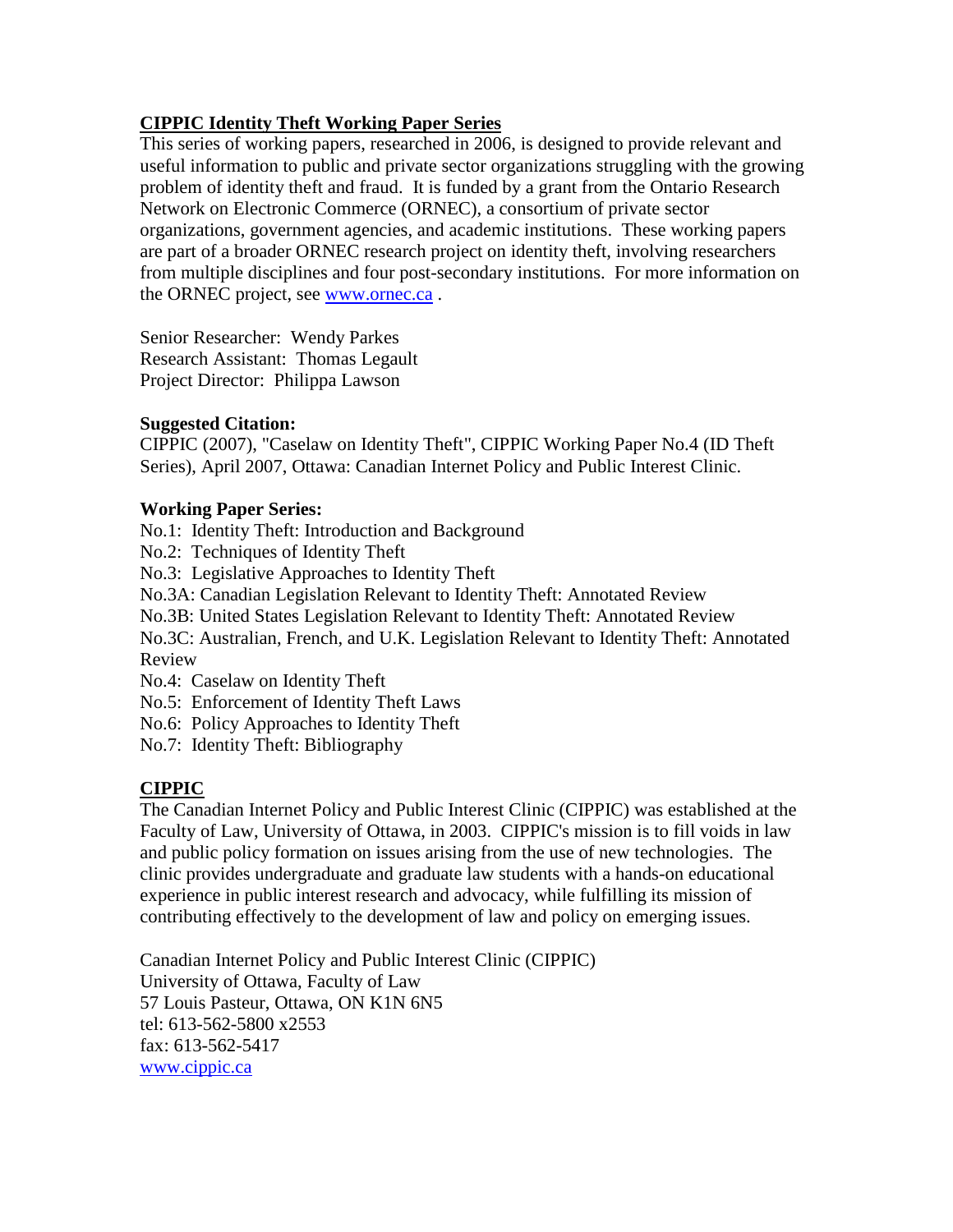## **EXECUTIVE SUMMARY**

This paper presents an inventory and analysis of identity theft caselaw in Canada and the U.S. as of December 2006. It covers criminal, civil, and administrative cases in both countries. For Canada, relevant findings of the Federal Privacy Commissioner are analyzed. For the U.S., decisions of Federal Trade Commission cases are discussed. Briefs of all cases referred to in this Working Paper are included in Appendices (one with Canadian cases; the other with U.S. cases). Most cases involve criminal prosecutions focusing on fraudulent uses of stolen personal information. Sentences tend to be mild, especially when compared with those in the U.S. Identity theft has not figured directly in many civil or administrative cases in Canada.

## **NOTE RE: TERMINOLOGY**

The term "identity theft" as used in this Working Paper series refers broadly to the combination of unauthorized collection and fraudulent use of someone else's personal information. It thus encompasses a number of activities, including collection of personal information (which may or may not be undertaken in an illegal manner), creation of false identity documents, and fraudulent use of the personal information. Many commentators have pointed out that the term "identity theft" is commonly used to mean "identity fraud" and that the concepts of "theft" and "fraud" should be separated. While we have attempted to separate these concepts, we use the term "identity theft" in the broader sense described above. The issue of terminology is discussed further in the first paper of the Identity Theft Working Paper series.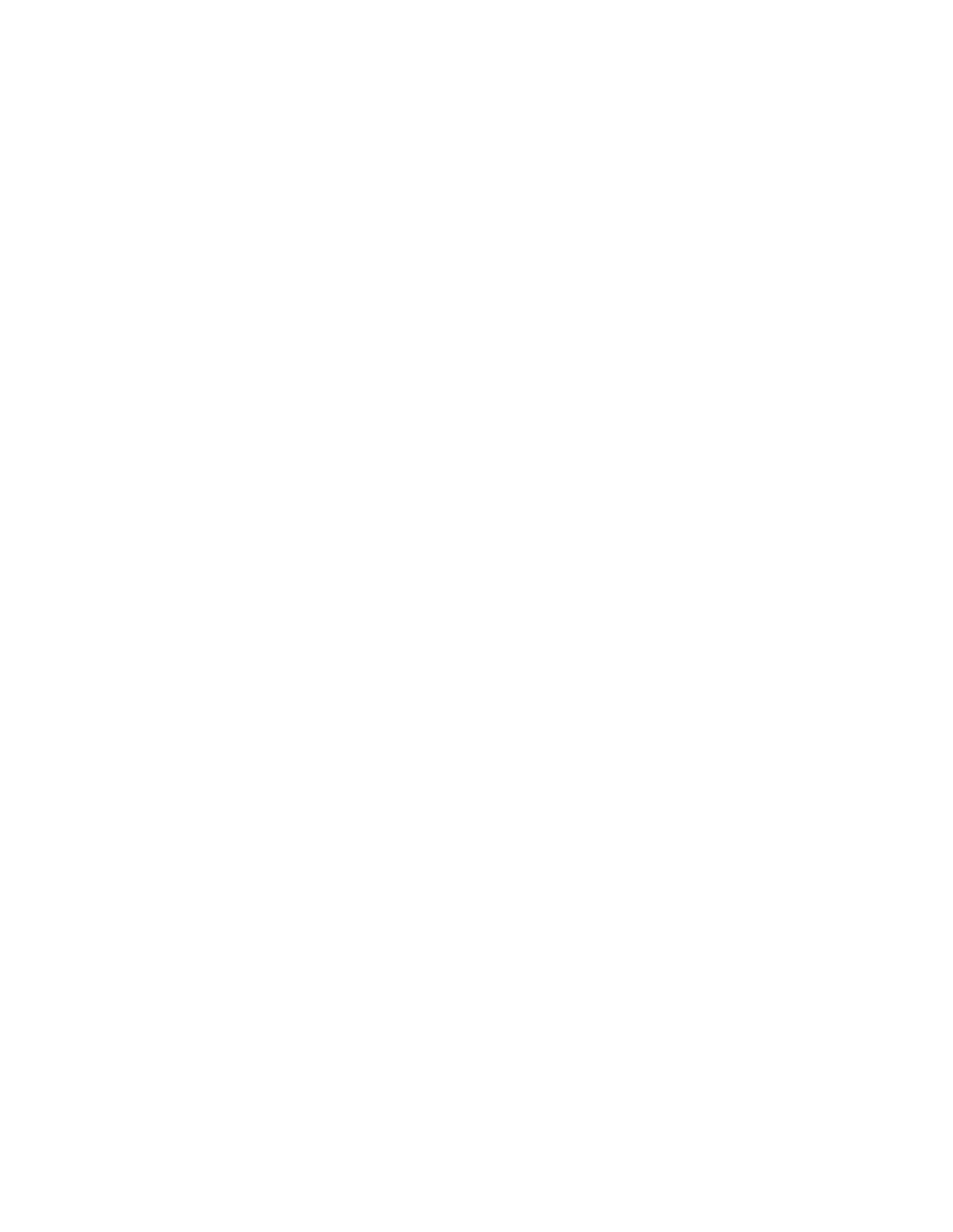# **TABLE OF CONTENTS**

# Page

| 1.           |        |                                                                                 |  |
|--------------|--------|---------------------------------------------------------------------------------|--|
| 2.           |        |                                                                                 |  |
|              | 2.1.   |                                                                                 |  |
|              | 2.1.1. |                                                                                 |  |
|              | 2.1.2. |                                                                                 |  |
|              | 2.1.3. |                                                                                 |  |
|              | 2.1.4. |                                                                                 |  |
|              | 2.1.5. |                                                                                 |  |
|              | 2.2.   |                                                                                 |  |
|              | 2.2.1. |                                                                                 |  |
|              | 2.2.2. |                                                                                 |  |
|              | 2.2.3. |                                                                                 |  |
|              | 2.2.4. |                                                                                 |  |
|              | 2.3.   |                                                                                 |  |
|              | 2.4.   |                                                                                 |  |
|              | 2.4.1. |                                                                                 |  |
|              | 2.4.2. |                                                                                 |  |
|              | 2.4.3. |                                                                                 |  |
|              | 2.4.4. |                                                                                 |  |
|              |        |                                                                                 |  |
| 3.           |        | <b>COMPARATIVE ANALYSIS OF UNITED STATES AND CANADIAN CASELAW 11</b>            |  |
|              | 3.1.   |                                                                                 |  |
|              | 3.2.   |                                                                                 |  |
|              | 3.3.   |                                                                                 |  |
|              | 3.4.   |                                                                                 |  |
|              | 3.5.   |                                                                                 |  |
| $\mathbf{4}$ |        | RELATIONSHIP BETWEEN IDENTITY THEFT TECHNIQUES AND CASES14                      |  |
|              |        |                                                                                 |  |
|              | 4.1.   |                                                                                 |  |
|              | 4.2.   |                                                                                 |  |
| 5.           |        |                                                                                 |  |
|              |        |                                                                                 |  |
|              |        |                                                                                 |  |
|              |        |                                                                                 |  |
|              |        |                                                                                 |  |
|              |        |                                                                                 |  |
|              |        |                                                                                 |  |
|              |        |                                                                                 |  |
|              |        |                                                                                 |  |
|              |        |                                                                                 |  |
|              |        | R. v. Weir, [2000] A.J. No. 527, 2000 ABPC 62 (Alta. Prov. Ct. (Crim. Div.))    |  |
|              |        | R. v. Thiel, [2005] A.J. No. 698, 2005 ABPC 149 (Alta. Prov. Ct. (Crim. Div.))  |  |
|              |        | R. v. Naqvi, [2005] A.J. No. 1593, 2005 ABPC 339 (Alta. Prov. Ct. (Crim. Div.)) |  |
|              |        | R. v. Mayer, [2006] A.J. No. 324, 2006 ABPC 30 (Alta. Prov. Ct. (Crim. Div.))   |  |
|              |        |                                                                                 |  |
|              |        |                                                                                 |  |
|              |        |                                                                                 |  |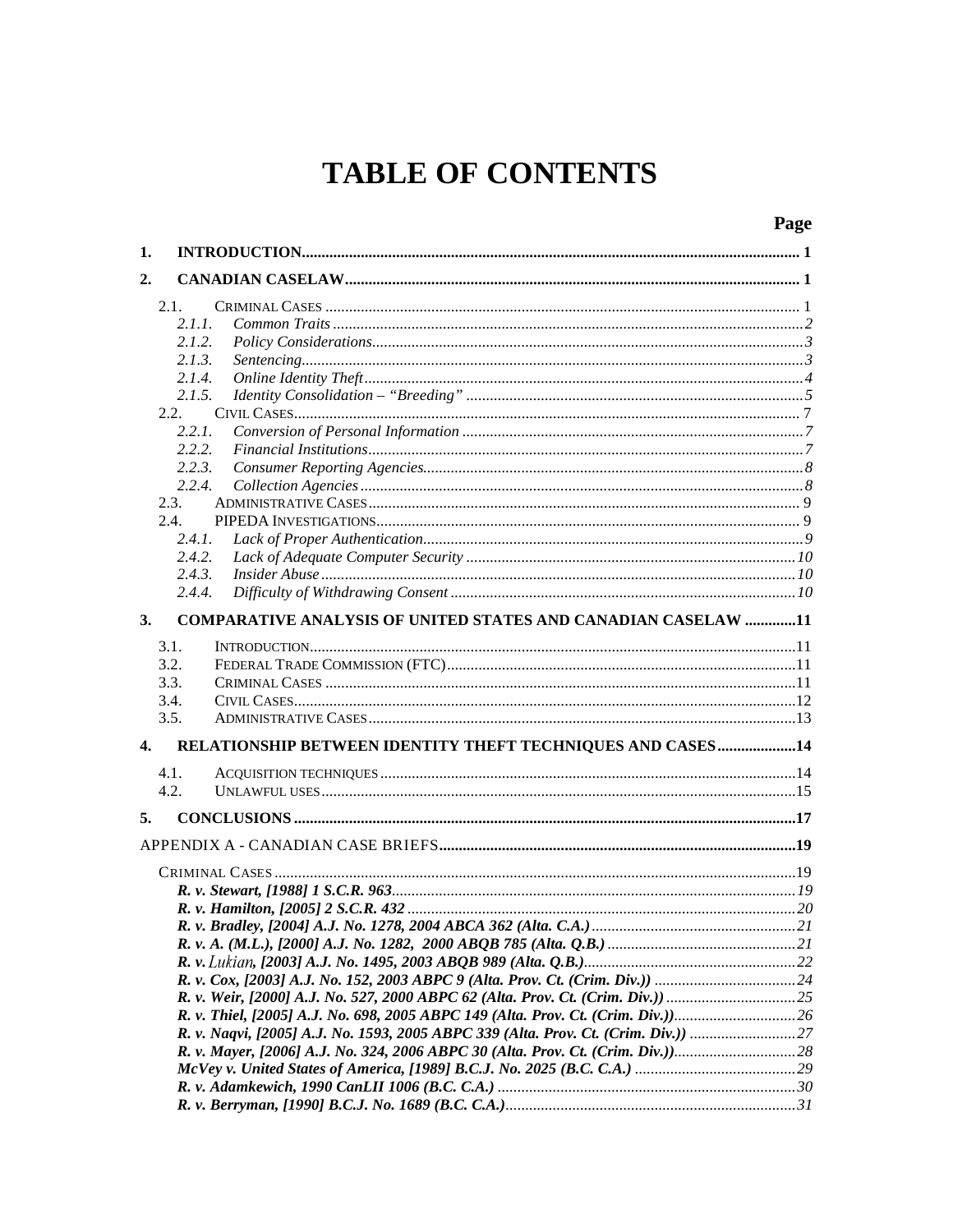| R. v. Tonks, [2003] B.C.J. No. 3042, 2003 BCPC 475 (B.C. Prov. Ct. (Crim. Div.))                 |  |
|--------------------------------------------------------------------------------------------------|--|
|                                                                                                  |  |
| R. v. Jubbal, [2004] B.C.J. No. 2207, 2004 BCPC 389 (B.C. Prov. Ct. (Crim. Div.)) 44             |  |
|                                                                                                  |  |
| R. v. R.W., [2006] B.C.J. No. 830, 2006 BCPC 154 (B.C. Prov. Ct. (Crim. Div.))47                 |  |
|                                                                                                  |  |
|                                                                                                  |  |
|                                                                                                  |  |
| R. v. Renew Credit Services Canada Inc. et al., [2005] O.J. No. 5899, 2005 ONCJ 524 (Ont. Ct. J. |  |
|                                                                                                  |  |
|                                                                                                  |  |
|                                                                                                  |  |
|                                                                                                  |  |
|                                                                                                  |  |
|                                                                                                  |  |
| Bongeli v. Citibank Canada, [2004] O.J. No. 3272 (Ont. Sup. Ct. (Civ. Div.))57                   |  |
|                                                                                                  |  |
| Anderson v. Excel Collection Services Ltd., [2005] O.J. No. 4195 (Ont. Sup. Ct. (Civ. Div,))59   |  |
| Craig v. Independent Order of Foresters, [2005] Q.J. No. 1387 (Qc. C.Q. (Civ. Div.)) 61          |  |
|                                                                                                  |  |
|                                                                                                  |  |
| Kalombo v. Canada (Minister of Citizenship and Immigration), [2003] 4 F.C. 810 (T.D.)  63        |  |
|                                                                                                  |  |
|                                                                                                  |  |
| PIPEDA Case Summary #116, Customer withdraws consent but continues to receive promotional        |  |
|                                                                                                  |  |
| PIPEDA Case Summary #121, Bank employee uses customer's information to commit fraud, 2003        |  |
|                                                                                                  |  |
| PIPEDA Case Summary #177. Bank leaves computer logged on in public area; customer obtains        |  |
| sensitive personal account information without password, 2003 CanLII 38271 (P.C.C.) 66           |  |
| PIPEDA Case Summary #292, Former employer changed account information of Air Canada              |  |
|                                                                                                  |  |
| PIPEDA Case Summary #300, Company collecting consumer personal information without               |  |
| identifying purposes halts practice and implements privacy policies and practices, 2005 CanLII   |  |
|                                                                                                  |  |
|                                                                                                  |  |
|                                                                                                  |  |
|                                                                                                  |  |
|                                                                                                  |  |
|                                                                                                  |  |
|                                                                                                  |  |
|                                                                                                  |  |
|                                                                                                  |  |
|                                                                                                  |  |
|                                                                                                  |  |
|                                                                                                  |  |
|                                                                                                  |  |
|                                                                                                  |  |
|                                                                                                  |  |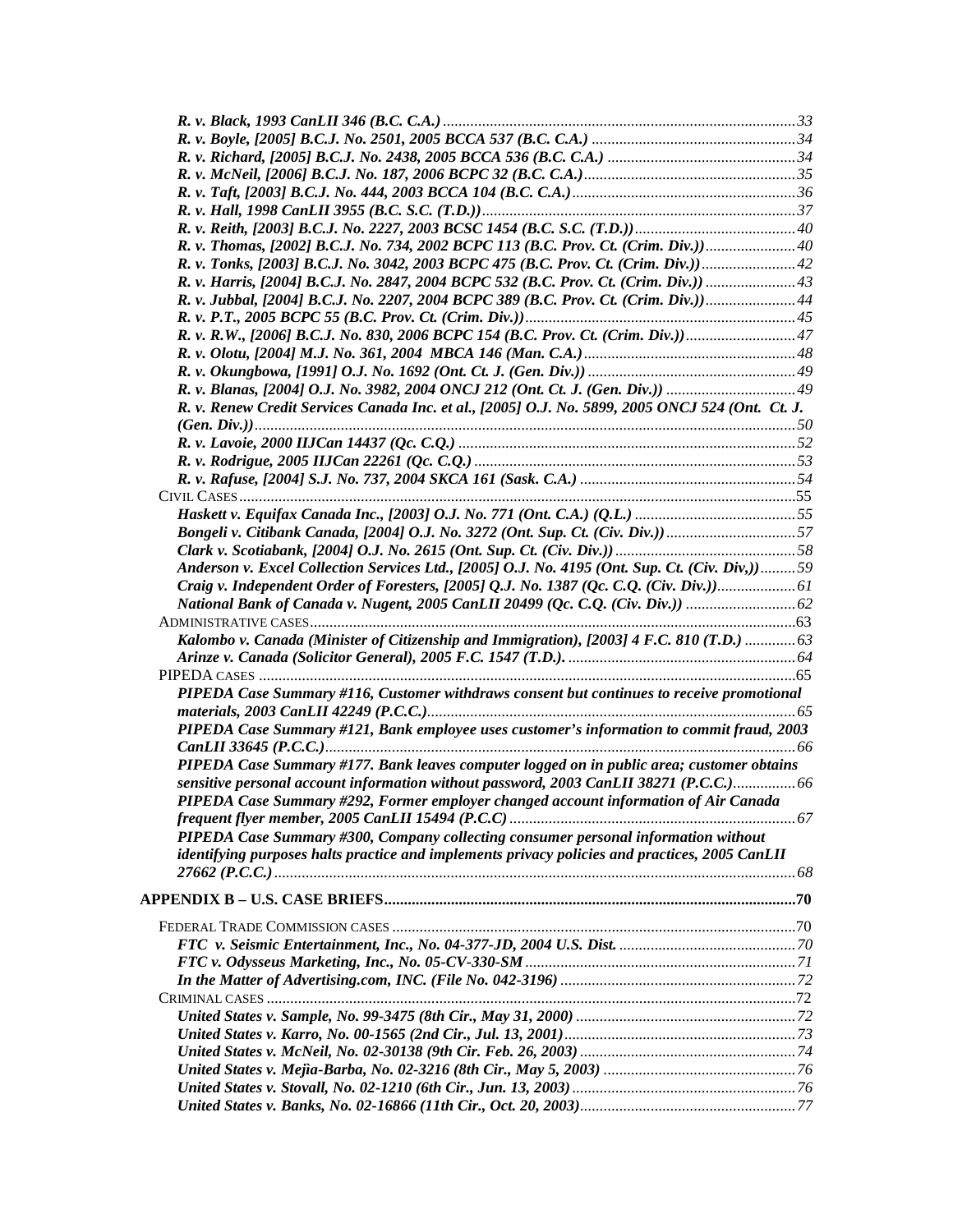| CIVIL CASES                                                                               |  |
|-------------------------------------------------------------------------------------------|--|
| Sherman v. United States Department of the Army, No. 00-20401 (5th Cir., Mar. 7, 2001) 95 |  |
|                                                                                           |  |
| Hallock, Ferncliff Assoc., Inc. v. Bonner, No. 03-6221 (2nd Cir., Oct. 22, 2004) 98       |  |
|                                                                                           |  |
|                                                                                           |  |
|                                                                                           |  |
|                                                                                           |  |
| Sokolov v. Gonzales (Attorney General), No. 04-3218 (7th Cir., Mar. 24, 2006)  101        |  |
|                                                                                           |  |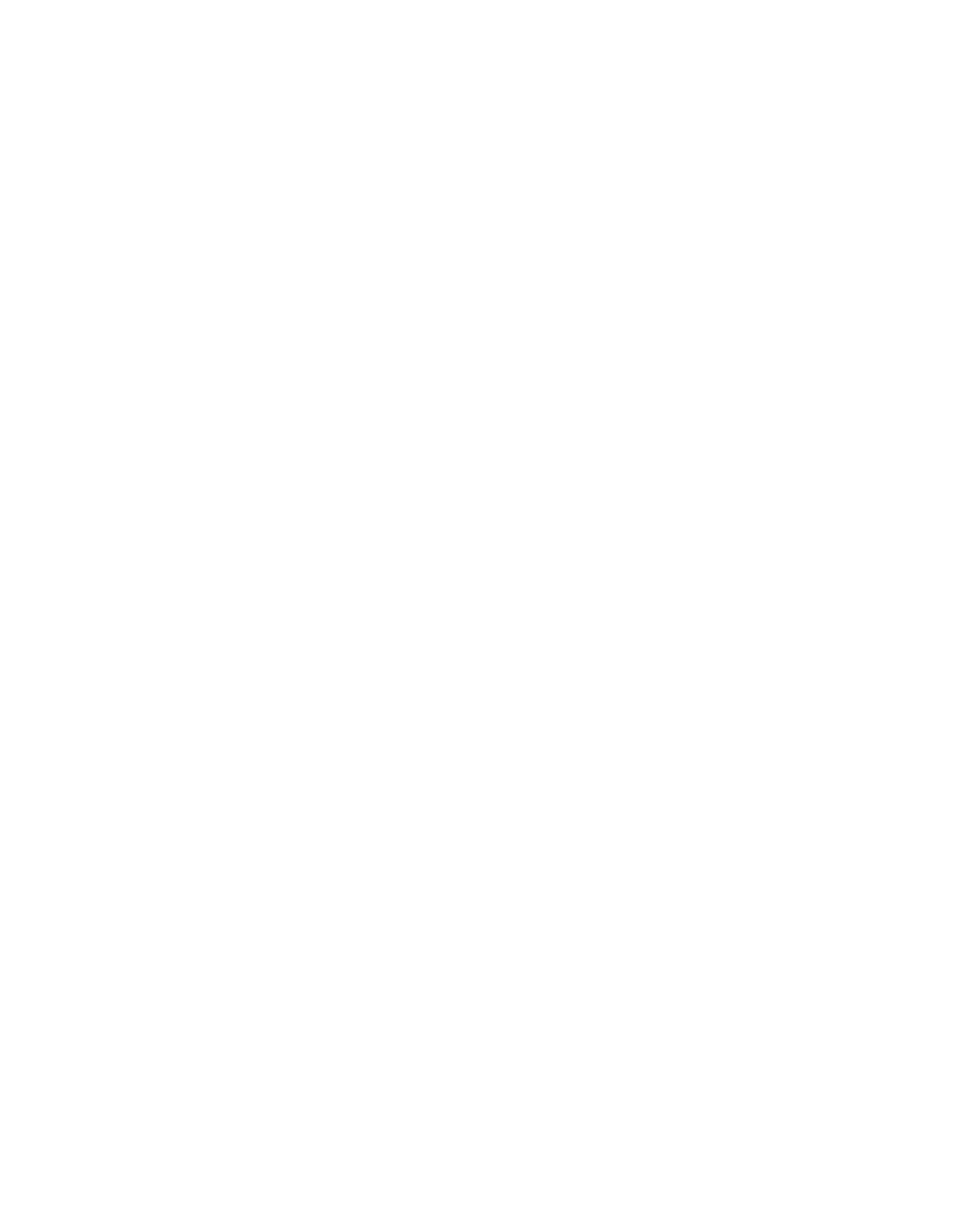# <span id="page-8-0"></span>1. INTRODUCTION

This paper reviews identity theft caselaw in Canada and the United States as of December 2006. The review covers thirty three Canadian criminal cases, seven civil cases, two judicial reviews and five Privacy Commissioner investigations under the *Personal Information Protection and Electronic Documents Act* ("*PIPEDA*").<sup>[1](#page-8-3)</sup>

Due to the large number of U.S. federal and state identity theft cases, only a selection of cases is included. Three Federal Trade Commission cases, twenty two appellate criminal cases, four civil cases and three administrative law cases are reviewed.

Table 1 categorizes the Canadian and U.S. cases by the identity theft technique used. Appendices A and B contain case briefs of the Canadian and American cases respectively. Security breach cases in both countries are discussed CIPPIC's White Paper on "Approaches to Security Breach Notification", which was released in January 2007.

# <span id="page-8-1"></span>2. CANADIAN CASELAW

# <span id="page-8-2"></span>**2.1. Criminal Cases**

 $\overline{a}$ 

As noted in the "Introduction and Background" Working Paper, identity theft is sometimes considered a relatively new phenomenon. But, in fact, it has existed in various forms for quite some time. The offences used to charge identity thieves have existed in statutes, such as the *Criminal Code*, [2](#page-8-4) for many years. Many cases in the past deal with what would today be viewed as "identity theft," even if that term was not used in the judgment. $3$ 

More recently, the term "identity theft" has started to appear in Canadian decisions. Generally speaking, however, the Canadian courts have been slow to acknowledge that the cases being decided are "identity theft" prosecutions. This is no doubt due to the fact that in Canadian law, there is no specific offence of "identity theft." This contrasts with the U.S. where many statutes exist, at both the federal and state levels, dealing specifically with identity theft. $4$ 

Most of the criminal cases reviewed deal with the unlawful uses of personal information, such as fraud and the unlawful use of credit cards. The only case dealing with the

<span id="page-8-3"></span><sup>&</sup>lt;sup>1</sup> *Personal Information Protection and Electronic Documents Act*, S.C. 2000, c.5, online:<br>
<http://laws.justice.gc.ca/en/P-8.6/> [PIPEDA].

<span id="page-8-5"></span><span id="page-8-4"></span><sup>&</sup>lt;sup>2</sup> *Criminal Code*, R.S.C., 1985, c.C-46, online : <http://laws.justice.gc.ca/en/C-46/>.<br><sup>3</sup> One difference between the past and the present was mentioned by the court in the Canadian case of R. v. *Harris*, [2004] B.C.J. No. 2847, 2004 BCPC 532 (Prov. Ct. (Crim. Div.)) [*Harris*]. The court indicated that in centuries past, identity theft amounted to a capital crime, subject to significant penalties. Today, by

<span id="page-8-6"></span>contrast, for a typical personation offence, an identity thief faces a maximum of a few years in jail. <sup>4</sup> The legislative framework for identity theft in Canada and the U.S. are reviewed in the Working Paper in this series entitled "Legislative Approaches to Identity Theft."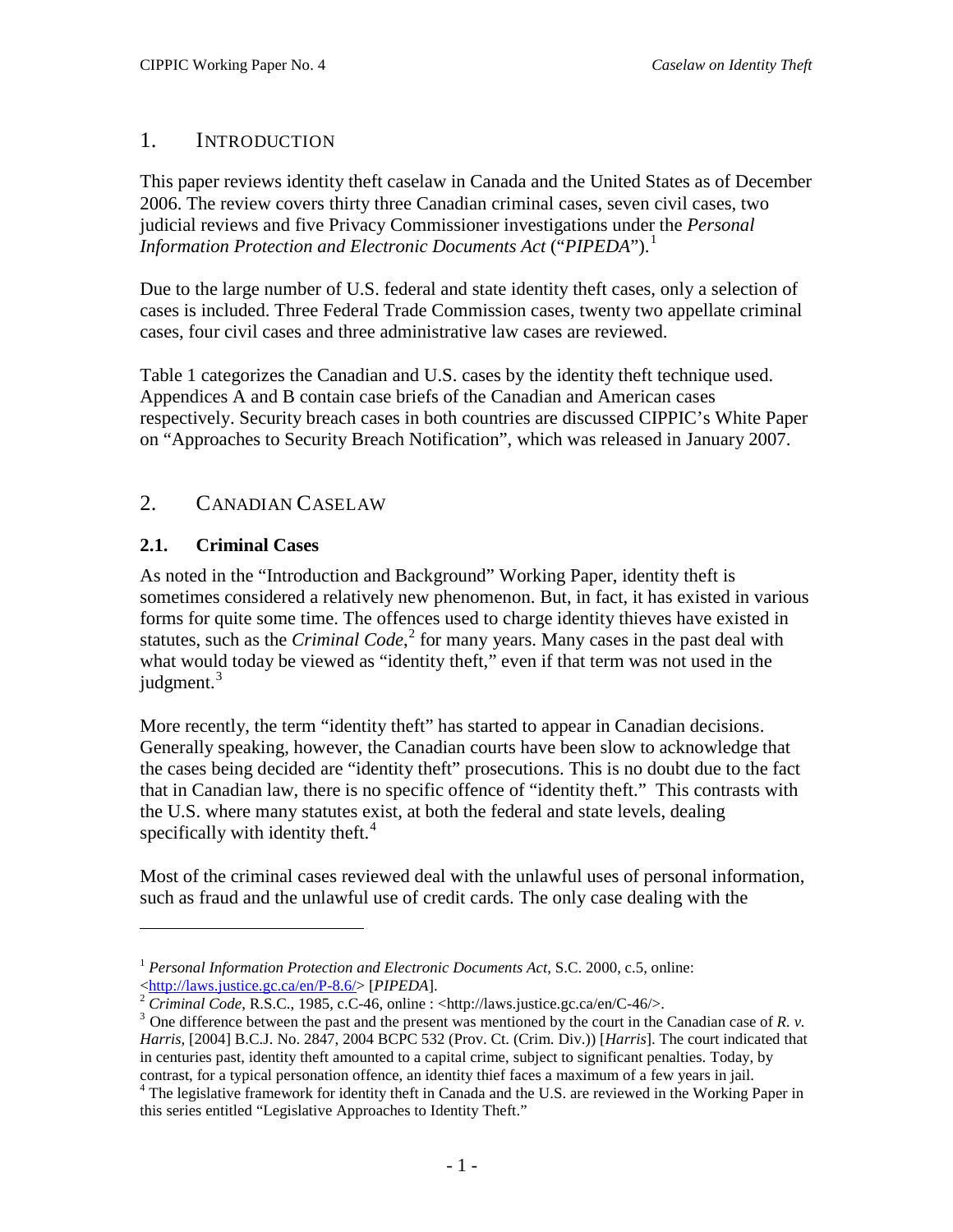collection phase of identity theft, albeit indirectly, is the 1988 Supreme Court case of *R. v. Stewart.*<sup>3</sup> Here, the court held that obtaining confidential information without taking its physical medium, such as a sheet of paper, is not theft under s. 283(1) of the *Criminal Code*. The result is that unless personal information is used to commit an offence, its mere possession is completely legal.

The problem with the legality of possessing personal information is exemplified by cases such as the 2004 British Columbia case, *R. v. Harris. [6](#page-9-2)* Harris was in possession of a notebook containing 39 MasterCard accounts whose numbers did not belong to him. Harris was not charged with an offence as he had not as yet used these credit card accounts.

In another British Columbia case, *R. v. McNeil*, [7](#page-9-3) the accused possessed a variety of personal information, including a driver's licence, health card, address, home phone number, date of birth, cell phone number, bank and line of credit balances. However, McNeil was charged only with possession of a homemade mail key.

A similar situation is described in the 2004 Ontario case, *Bongeli v. Citibank Canada*. [8](#page-9-4) Bongeli was in possession of personal information belonging to a number of individuals. He was only charged, however, with breach of trust.

## <span id="page-9-0"></span>2.1.1. Common Traits

The criminal cases analyzed have traits in common. First, in most cases, the accused pled guilty to the charges. This suggests that charges are laid and prosecuted only when the prosecutors and police are reasonably certain of obtaining convictions. Very few convictions are appealed, which seems to confirm this suspicion.

A further common characteristic is the reliance on mail theft to obtain personally identifiable information about victims. This was the situation in the 2004 Alberta case of *R. v. Bradley*, <sup>[9](#page-9-5)</sup> and in three British Columbia cases: *R. v. McNeil*, <sup>[10](#page-9-6)</sup> *R. v. Tonks*, <sup>[11](#page-9-7)</sup> and *R. v. Adamkewich*. [12](#page-9-8)

In many cases, the accused presented false identification to law enforcement officials at the time of arrest. This was the situation in *R. v. Bradley*, <sup>[13](#page-9-9)</sup> *R. v. Jubbal*, <sup>[14](#page-9-10)</sup> *R. v. Taft*, <sup>[15](#page-9-7)</sup> and *R. v. Rafuse*. [16](#page-9-8)

<span id="page-9-5"></span>

<span id="page-9-4"></span><span id="page-9-3"></span>

<span id="page-9-2"></span><span id="page-9-1"></span><sup>&</sup>lt;sup>5</sup> R. v. Stewart, [1988] 1 S.C.R. 963 [Stewart].<br>
<sup>6</sup> Harris, supra note 3.<br>
<sup>7</sup> R. v. McNeil, [2006] B.C.J. NO. 187, 2006 BCPC 32 (C.A.) [McNeil].<br>
<sup>8</sup> Bongeli v. Citibank Canada, [2004] O.J. No. 3272 (Ont. Sup. Ct. (Ci

<span id="page-9-6"></span>

<span id="page-9-7"></span>

<span id="page-9-8"></span>

<span id="page-9-9"></span>

<span id="page-9-10"></span>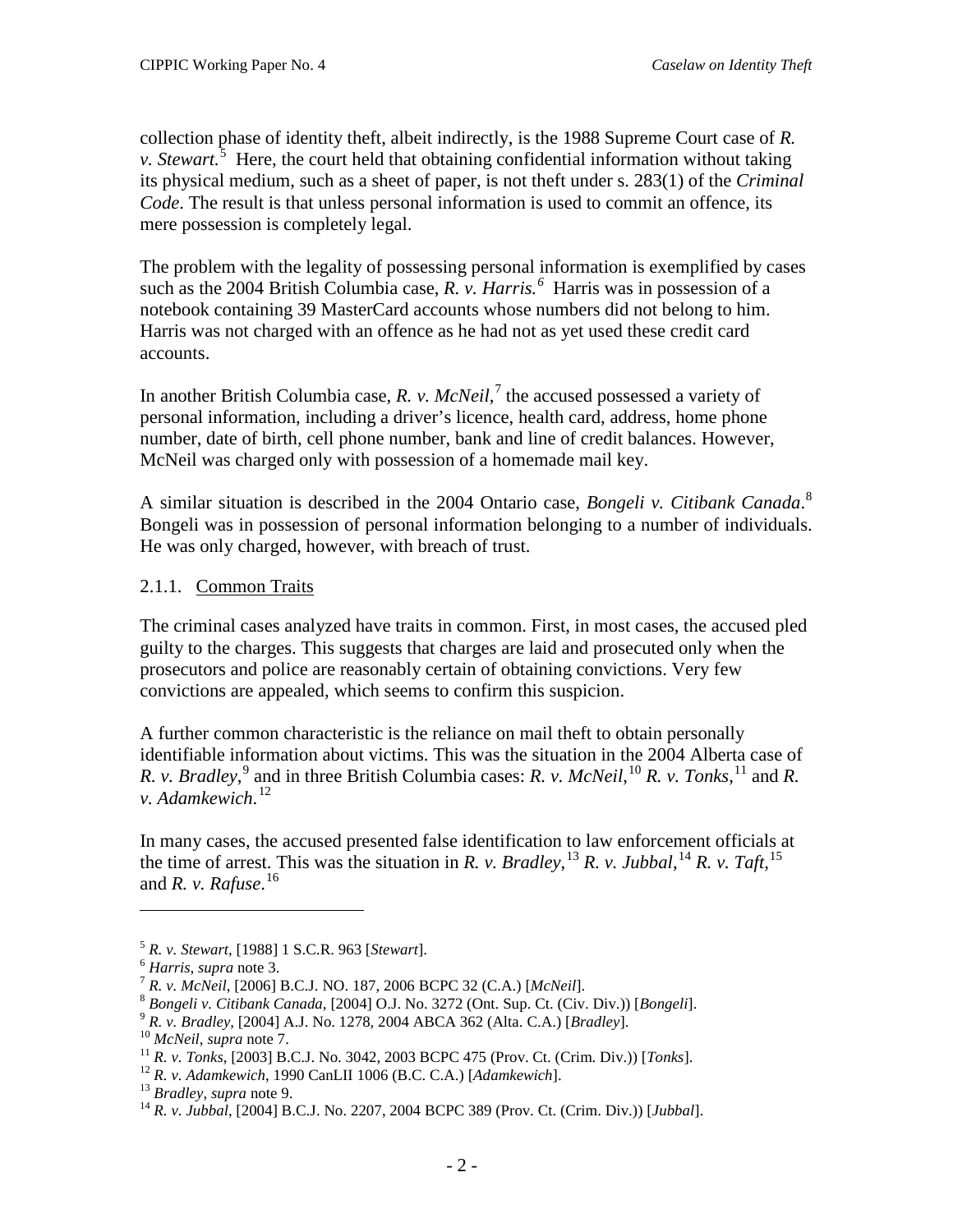A few cases also involved a breach of trust by an employee. As the caselaw shows, insider abuse can happen at all levels of an organization. For example, in the 2005 British Columbia case of  $R$ .  $\nu$ .  $P$ . $T$ ,  $^{17}$  $^{17}$  $^{17}$  P.T. was a bank branch manager who had obtained loans in the name of different clients. Breach of trust was also noted in cases where employees skimmed cards and forged or stole passports. In one of the PIPEDA cases, the Privacy Commissioner noted that no security system, no matter how sophisticated, can prevent determined insiders.

Finally, the sentences handed down are generally mild, especially for first time offenders. The reasoning of the courts has been that the crimes did not involve violence.

# <span id="page-10-0"></span>2.1.2. Policy Considerations

In a number of cases, the court raised policy considerations relating to identity theft in its reasons. Some judges recognized that identity theft victimizes not only the businesses or organizations being defrauded, but also every person in the community who holds a valid credit card and who could be subject to interest rate increases as a result of the fraud. Some courts also noted that identity theft is a growing problem that threatens the integrity and stability of the economic order on which we all rely. One judge commented that identity theft will ultimately result in a lack of faith in the postal system and in the validity of driver's licences and identification documents.

Courts have sometimes acknowledged the problems identity theft victims face when their identity is abused. For example, victims must expend time and effort to have fraudulent use removed from their record. At minimum, they are usually inconvenienced by the identity theft. One judge referred to: "the myriad of problems identity theft causes for law abiding citizens."<sup>[18](#page-10-3)</sup>

Where insiders commit identity theft, courts have noted and denounced this breach of trust.

## <span id="page-10-1"></span>2.1.3. Sentencing

 $\overline{a}$ 

## (i) *Sentencing Principles*

Many of the cases analyzed refer to the following sentencing principles in their reasons:

• the need for general deterrence and public denunciation to let like-minded individuals know that custodial sentences will result from this type of activity;

<span id="page-10-3"></span><span id="page-10-2"></span>

<sup>&</sup>lt;sup>15</sup> R. *v. Taft*, [2003] B.C.J. No. 3042, 2003 BCPC 475 (C.A.) [*Taft*].<br><sup>16</sup> R. *v. Rafuse*, [2004] S.J. No. 787, 2004 SKCA 161 (Sask. C.A.) [*Rafuse*].<br><sup>17</sup> R. *v. P.T.*, 2005 BCPC 55 (Prov. Ct. (Crim. Div.)) [*P.T.*].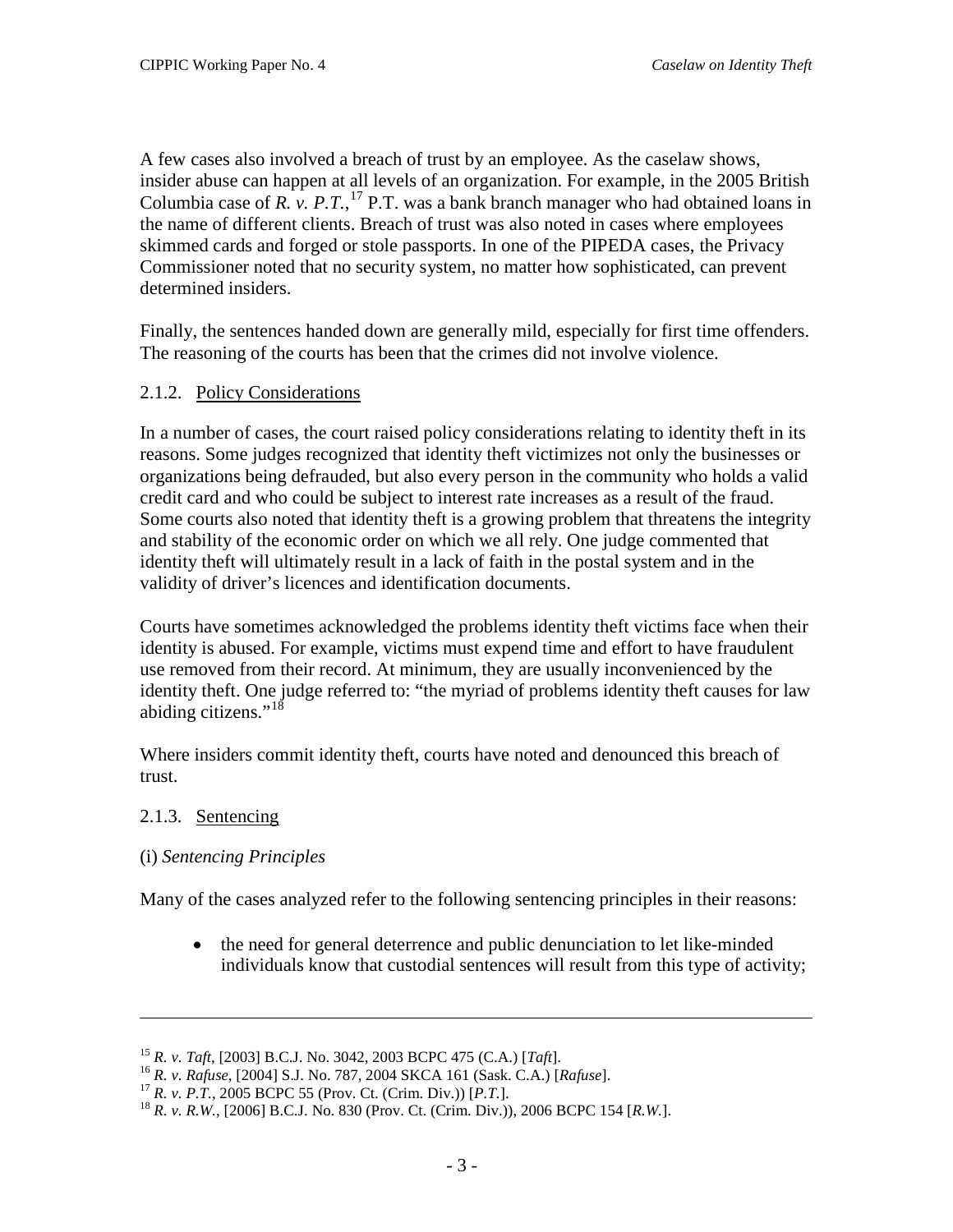- the need for specific deterrence to ensure that the accused will understand that this type of behaviour is not tolerated; and
- public protection, which is broader than mere protection from serious bodily harm or the risk of the accused re-offending.

## (ii) *Aggravating Factors*

Many of the cases analyzed refer to the following as aggravating factors:

- a high amount of the fraud;
- the degree of premeditation;
- that the fraud was perpetrated by an organized group;
- a high degree of sophistication;
- a related criminal record and continued involvement in crime;
- breach of trust:
- a lack of restitution:
- the offender being on bail or probation;
- the use of documents obtained by identity theft and the use of others' identities;
- a significant amount of time over which the scheme is carried out;
- a lack of cooperation with law enforcement; and
- the motive for the fraud being "greed" rather than "need."

## (iii) *Mitigating Factors*

Many of the cases analyzed refer to the following as mitigating factors:

- an early guilty plea;
- a lack of a criminal record;
- any efforts towards restitution;
- an offender's employment or possibility of employment;
- any volunteer work;
- the young age of the accused;
- cooperation with law enforcement; and
- being the provider for the family.

## <span id="page-11-0"></span>2.1.4. Online Identity Theft

The present analysis revealed some British Columbia cases where identity theft was committed using the internet. Such cases, which can affect great numbers of businesses and individuals and which can inflict large losses, are expected to occur more frequently as the sophistication of identity thieves increases.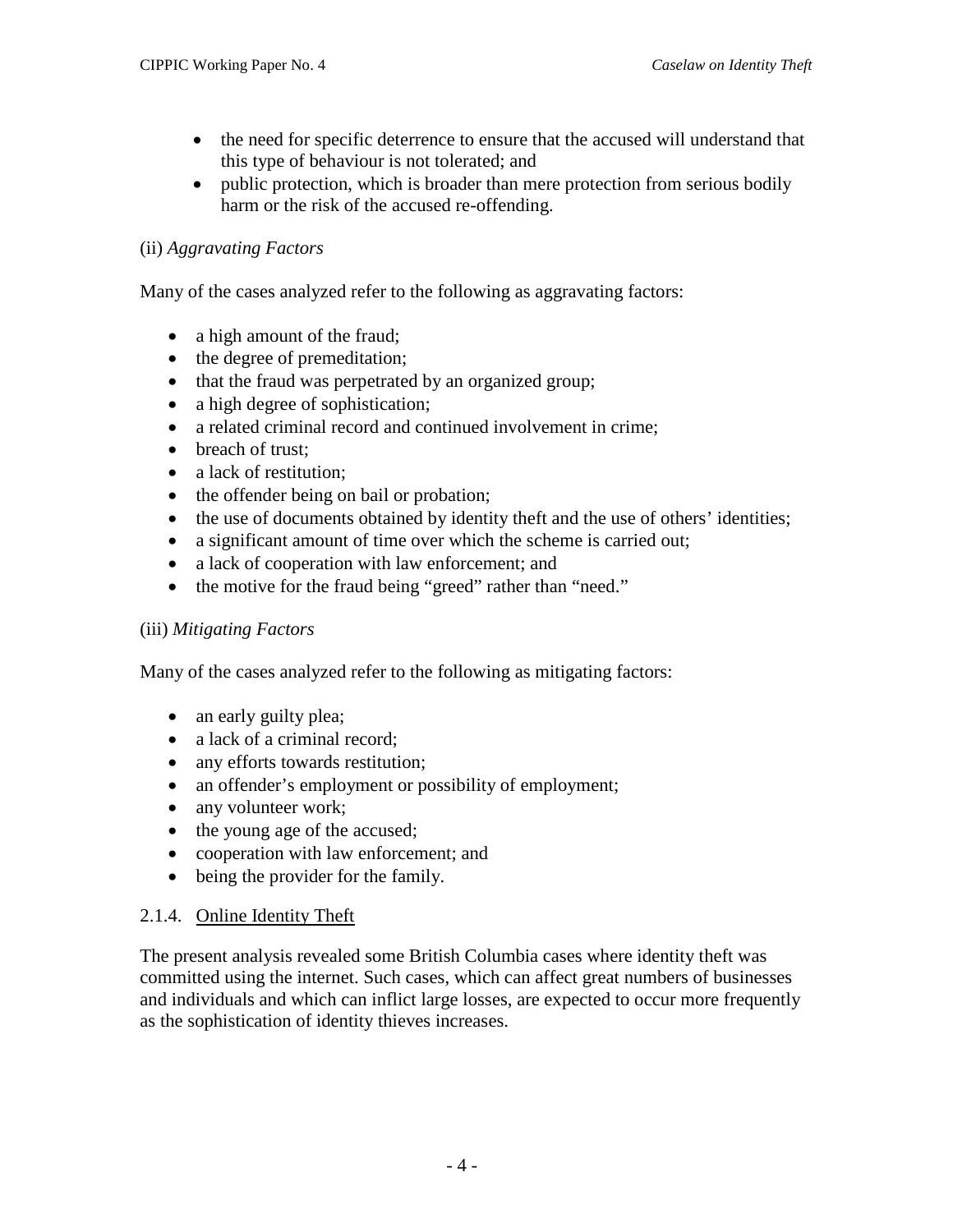In *R. v. Taft*, <sup>[19](#page-12-1)</sup> Taft set up a website offering to sell false identification. A warranted search of his premises revealed over 300 unfilled orders from around the world for false identification. The search also revealed that 200 applications had been filed, providing Taft with almost \$19,000. This case represents a good example of how the internet can help identity thieves. Taft had also conducted a phishing scheme involving employment advertising.

*R. v. Bower*<sup>[20](#page-12-2)</sup> concerned the sentencing of an eBay fraudster. The sentencing judge noted: "[i]nterestingly enough, a great deal of effort has been put forward doing Quicklaw research to see if there are any sentencing cases reported through Quicklaw dealing with this type of internet fraud, and even after a diligent search, not one reported case could be found."

*R. v. Hall*<sup>[21](#page-12-3)</sup> is another online identity theft case. The accused challenged the admissibility of evidence produced automatically by computers. The court held that evidence produced automatically by computers during the normal course of business was sufficiently reliable to be admitted. This ruling is important as most cases dealing with online identity theft will involve evidence such as web server logs and transaction logs, which are all electronically generated. However, investigators obtaining this evidence must be careful in the way it is extracted, especially when only certain portions of logs are presented.

# <span id="page-12-0"></span>2.1.5. Identity Consolidation – "Breeding"

Many of the cases analysed involved obtaining false identification, which was then used to create or obtain additional documents. This process is known as "identity breeding."

In 2004 Alberta case of *R. v. Bradley*,<sup>[22](#page-12-4)</sup> the accused produced forged driver's licences and social insurance cards. In *R. v. A.*  $(M.L.)<sup>23</sup>$  $(M.L.)<sup>23</sup>$  $(M.L.)<sup>23</sup>$  the accused used false identification documents to try to open a bank account. In *R. v. Cox*,  $^{24}$  $^{24}$  $^{24}$  Cox bred new identification by legally changing his name and applying for a new SIN number. In *R. v. Thiel*,<sup>[25](#page-12-7)</sup> Thiel used an identification document in the complainant's name to obtain another document in his own name.

In the 2004 Saskatchewan case of *R. v. Rafuse*, [26](#page-12-8) Rafuse did not actually breed identification, but used identification that had been lost three years previously.

<span id="page-12-2"></span>

<span id="page-12-3"></span>

<span id="page-12-6"></span><span id="page-12-5"></span><span id="page-12-4"></span>

<span id="page-12-1"></span><sup>&</sup>lt;sup>19</sup> Taft, supra note 15.<br>
<sup>20</sup> R. *v. Bower*, [2001] B.C.J. No. 2451, 2001 BCPC 314 (Prov. Ct.) [*Bower*].<br>
<sup>21</sup> R. *v. Hall*, 1998 CanLII 3955 (B.C. S.C. (T.D.)) [*Hall*].<br>
<sup>22</sup> Bradley, supra note 9.<br>
<sup>23</sup> R. *v.* A. (

<span id="page-12-8"></span><span id="page-12-7"></span>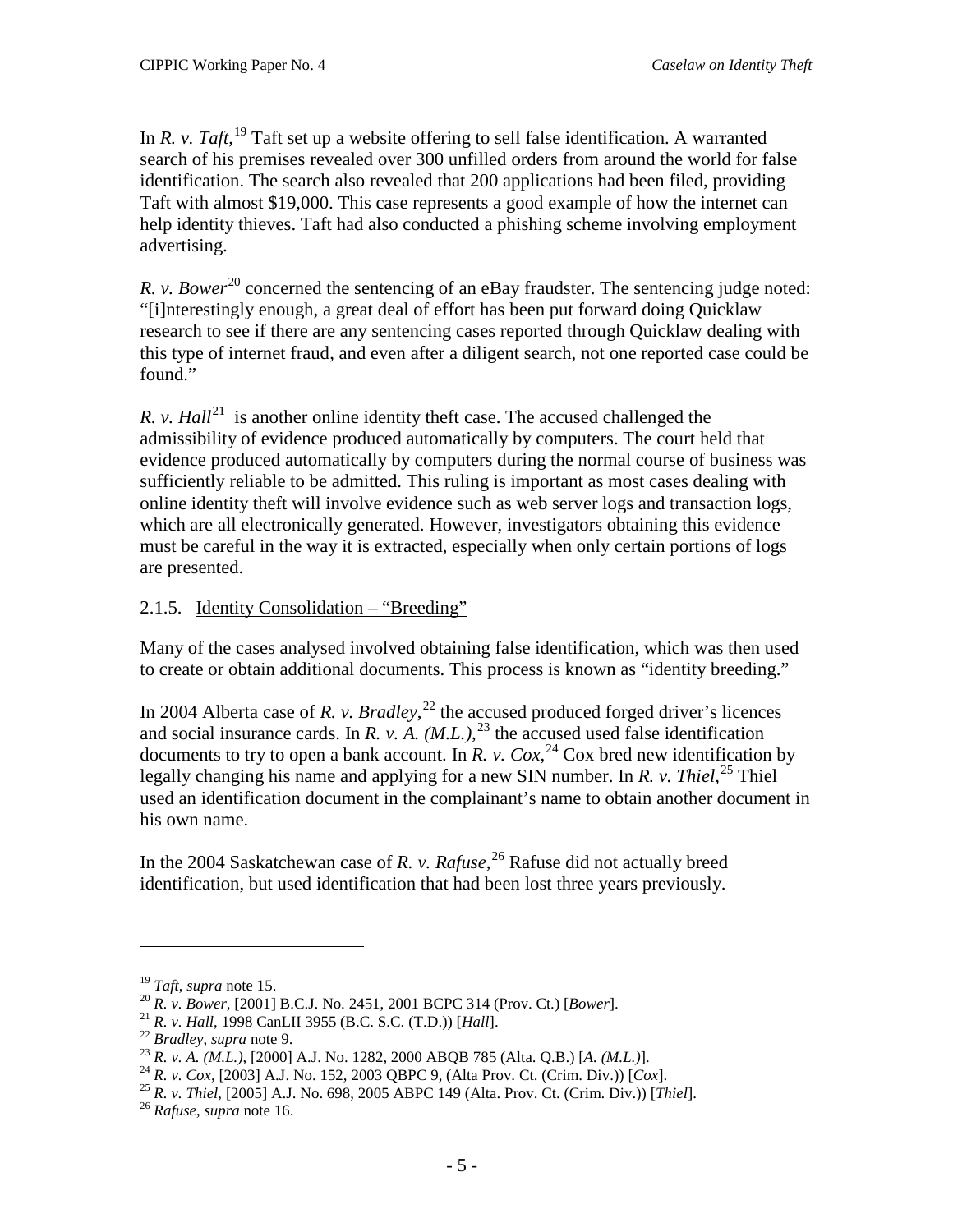Several British Columbia cases involve "identity breeding." In *R. v. McNeil*,<sup>[27](#page-13-0)</sup> McNeil had a driver's licence in the name of another with his picture on it. In *R. v. Jubbal*, [28](#page-13-1) the accused used both stolen and false documents to commit fraud. In *R. v. R.W.*,<sup>[29](#page-13-2)</sup> *W.* produced an Alberta's driver's licence in the name of another person but with *W.* 's picture on it, along with a fake SIN card as supporting documentation.

In *R. v. Boyle*,<sup>[30](#page-13-3)</sup> Boyle acquired a birth certificate in the name of Kovic and used that certificate to get a Social Insurance Number and a B.C. identification card. He then used these documents to obtain a learner's driver's licence in the name of Kovic. In *R. v. Black*, [31](#page-13-4) Black obtained birth certificates and Social Insurance Numbers in the names of deceased individuals. In *R. v. Taft*, [32](#page-13-5) Taft used his photograph to apply for identification in the name of job applicants who had responded to his ad. A search of his apartment revealed he had completed 200 applications for identification documents, which he then sold over the internet.

In *R. v. Adamkewich*,<sup>[33](#page-13-6)</sup> Adamkewich used a victim's personal information to obtain a driver's licence in the victim's name but with his own photograph. After losing the first driver's licence, Adamkewich obtained an interim driver's licence to replace the lost one.

Apparently, it remains relatively easy to breed fraudulent identification documents in Canada. Moreover, with advances in technology, creating false documents is becoming relatively inexpensive and does not require a great deal of expertise. Many of the above cases are only two to three years old, perhaps reflecting the increased use of forgery and identity breeding as a method of choice by identity thieves. More cases of this type can be expected in the future.

Most forms of "identity consolidation" or "breeding" are offences under the *Criminal Code*. The offence of forgery (s. 366) covers cases where documents are altered and cases where an application for a document includes false elements, such as the name of another individual with one's picture. Forgery is an offence even if a document was actually produced by an innocent agent, as described in the 1990 British Columbia case of *R. v.*  Berryman.<sup>[34](#page-13-7)</sup> Berryman was found guilty of forgery, even though an innocent agent at the passport office "made" the forged passport.

However, applying for a document under false pretences is not a *Criminal Code* offence as long as the document itself is not materially altered. For example, it would not be an offence to apply for a replacement SIN card in the name of another.

<span id="page-13-1"></span><span id="page-13-0"></span><sup>27</sup> *McNeil*, *supra* note 7. <sup>28</sup> *Jubbal*, *supra* note 14.

<span id="page-13-3"></span><span id="page-13-2"></span><sup>&</sup>lt;sup>30</sup> R. v. Boyle, [2005] B.C.J. No. 2501, 2005 BCCA 537 [Boyle].<br><sup>31</sup> R. v. Black, 1993 CanLII 346 (B.C. C.A.) [Black].<br><sup>32</sup> Taft, supra note 15.<br><sup>33</sup> Adamkewich, supra note 12.<br><sup>34</sup> R. v. Berryman, [1990] B.C.J. No. 1689

<span id="page-13-5"></span><span id="page-13-4"></span>

<span id="page-13-6"></span>

<span id="page-13-7"></span>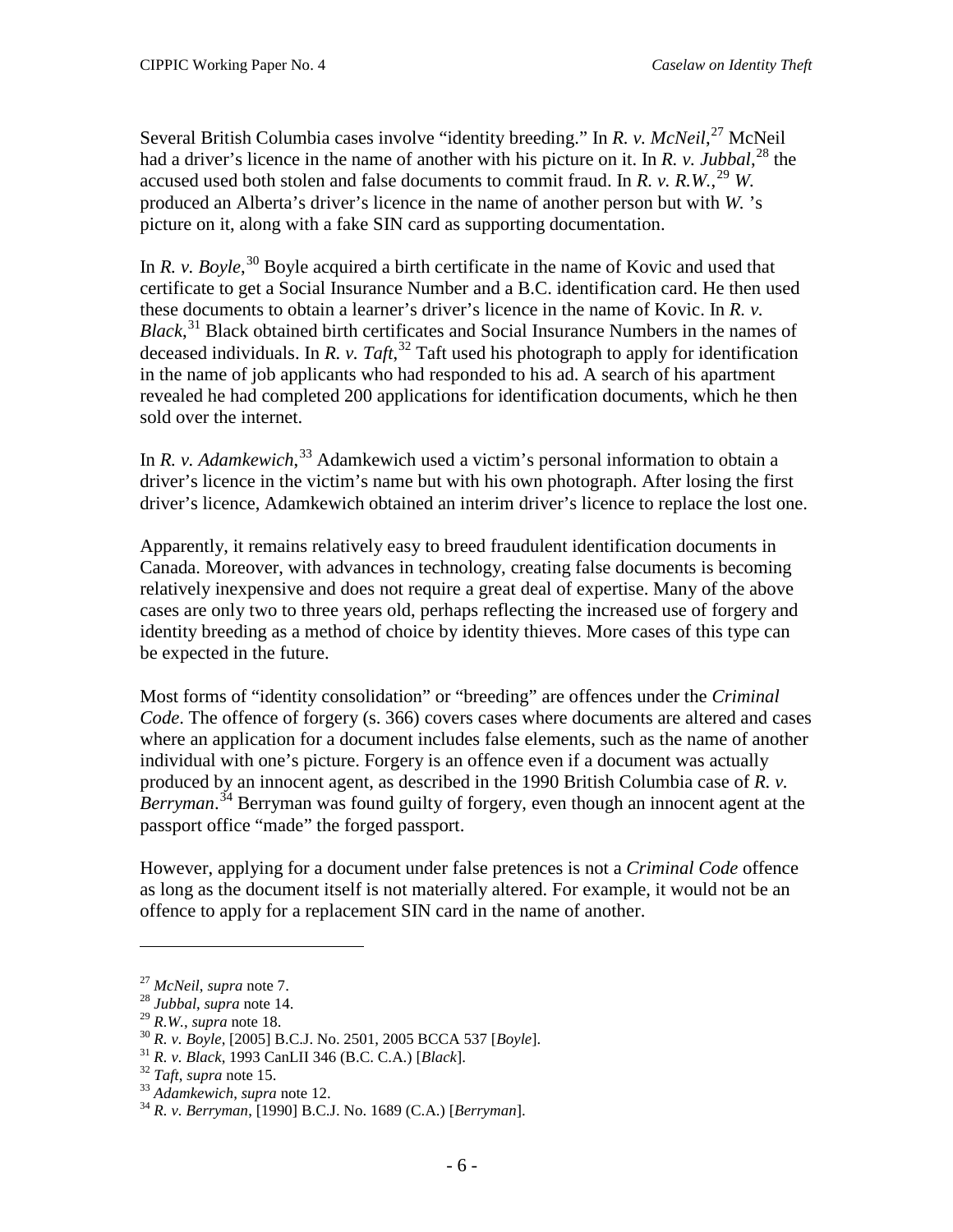# **2.2. Civil Cases**

<span id="page-14-0"></span>Our research uncovered few civil cases involving identity theft. Most such cases concern a victim suing an identity thief for damages suffered as a result of the theft. The dearth of cases likely reflects a number of factors, including difficulty identifying the thief, or where the thief is known to the plaintiff, a desire not to sue. Moreover, litigation is expensive, time consuming, and worthwhile only where the victim has suffered significant uncompensated losses. As noted in the CIPPIC White Paper, "Approaches to Security Breach Notification," it can be difficult to recover intangible damages, such as emotional stress and loss of reputation. It may become easier to claim such intangible damages as identity theft gains increasing recognition by the courts, and especially if the *Criminal Code* is amended to include a specific offence of identity theft.

## <span id="page-14-1"></span>2.2.1. Conversion of Personal Information

In the 2005 Saskatchewan case of *Haug v. Saskatchewan Corrections and Public*  Safety,<sup>[35](#page-14-3)</sup> the court analysed the possibility of pleading the tort of conversion in regard to the misappropriation of personal information. At paragraph 43, the judge said:

I concluded with considerable hesitation that information of a personal nature maintained by a government agency concerning the plaintiff could possibly constitute a chattel or item of personal property akin to software or other intangible property capable of being copyrighted and that any unauthorized use thereof might constitute the tort of conversion.

This approach is very different to that taken by the Supreme Court in *R. v Stewart* [36](#page-14-4) where the court held that personal information was not chattel in the context of the *Criminal Code*. Will the courts adopt a more expansive approach in the future? Only time will tell if this tort can be pleaded against identity thieves.

## <span id="page-14-2"></span>2.2.2. Financial Institutions

In the 2005 Quebec case of *Craig v. Independent Order of Foresters*, [37](#page-14-5) the court held that organizations that manage investments must treat their clients like a prudent financial institution would, even if the organization is not a financial institution *per se*.

In *Craig*, an identity thief forged the plaintiff's signature to withdraw funds from an account. By not authenticating the plaintiff's signature before releasing funds from his account, Foresters breached its duty to Craig. However, the identity thief's actions were found to constitute an intervening act*,* which severed the casual link between the breach of duty and the loss, such that Foresters was not liable.

<span id="page-14-3"></span><sup>&</sup>lt;sup>35</sup> Haug v. Saskatchewan Corrections and Public Safety, [2005] S.J. No. 287, 2005 SKQB 172 [Haug].<br><sup>36</sup> Stewart, supra note 3.<br><sup>37</sup> Craig v. Independent Order of Foresters, [2005] Q.J. No. 1387 (Qc. C.Q. (Civ. Div.)) [Cr

<span id="page-14-4"></span>

<span id="page-14-5"></span>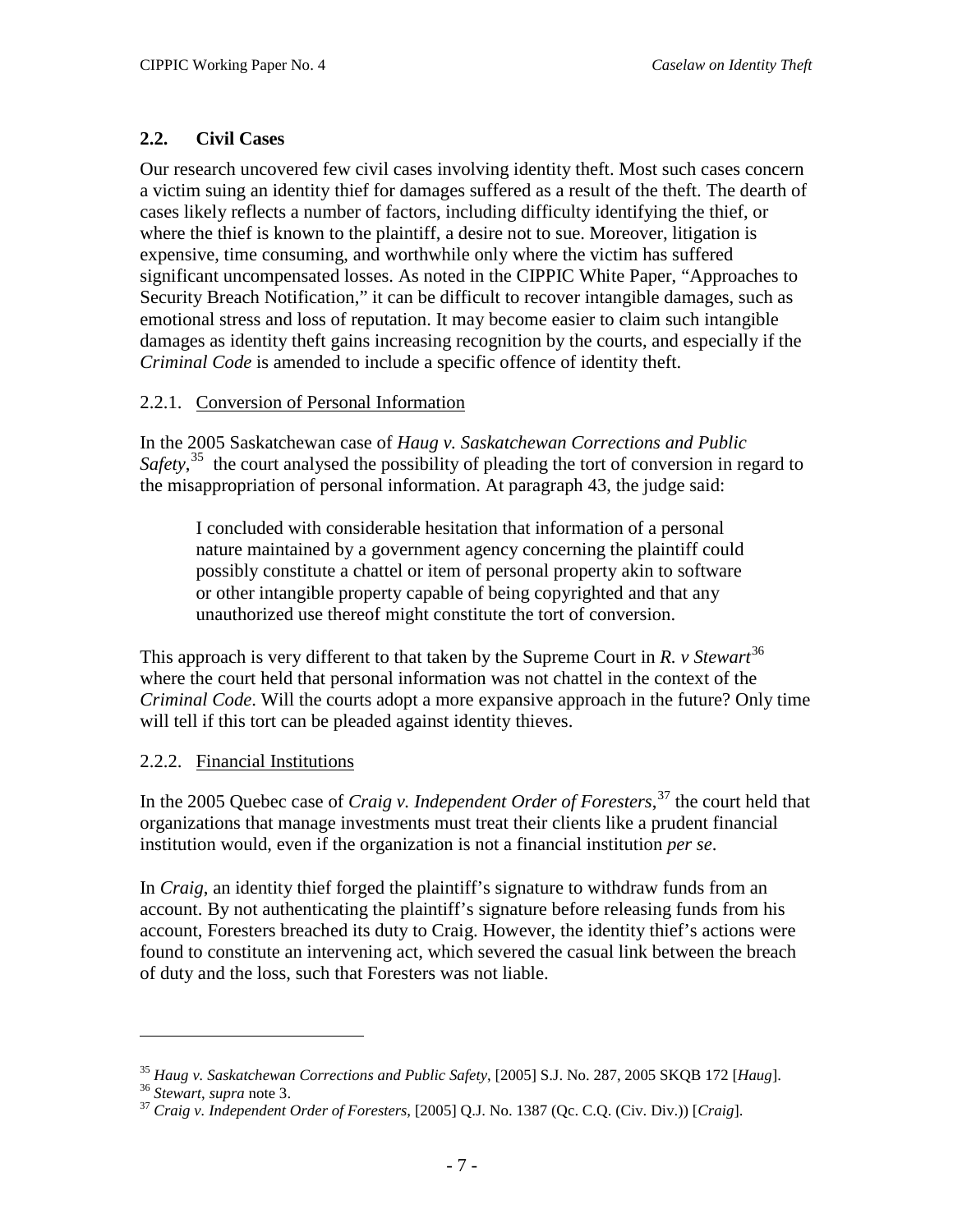If other courts follow this decision, victims of identity theft who lose investments as a result of the negligent authentication procedures of a financial organization may have nowhere to turn for compensation. However, other courts have been inclined to find liability as long as the intervening act was foreseeable. In the 1985 New Brunswick case of *Williams v. Saint John (City)*, for example, the court stated at paragraph 32 that: "[i]t is enough to fix liability if one could foresee in a general way the sort of thing that happened."<sup>[38](#page-15-2)</sup>

Older cases support the reasoning in *Williams.* In the 1935 U.K. case of *Haynes v. Harwood*, the court observed that: "[i]f what is relied upon as *novus actus interveniens* [an intervening act] is the very kind of thing which is likely to happen if the want of care which is alleged takes place, the principle embodied in the maxim is no defence ..."<sup>[39](#page-15-3)</sup> In the 1969 case of *C. Czarnikow Ltd. v. Koufas*, the court stated that: "…the tortfeasor is liable for any damage which he can reasonably foresee may happen as a result of the breach, however unlikely it may be, unless it can be brushed aside as far fetched." $40$ 

## <span id="page-15-0"></span>2.2.3. Consumer Reporting Agencies

The 2003 Ontario case of *Haskett v. Equifax Canada Inc*. [41](#page-15-5) established that consumer reporting agencies have a duty of care towards consumers about whom they keep credit files. It also confirmed that individuals can sue for negligence even if the *Consumer*  Reporting Act<sup>[42](#page-15-6)</sup> offers other legal remedies. This is important because these statutory remedies do not include damages.

Another Ontario case, *Clark v. Scotiabank*, [43](#page-15-7) followed the decision in *Haskett.* It also extended the duty of care to organizations such as banks, which report information to consumer reporting agencies. The court held that such organizations must also take care not to report erroneous information to consumer reporting agencies.

# <span id="page-15-1"></span>2.2.4. Collection Agencies

 $\overline{a}$ 

Collection agencies can be held liable for abusive collection practices under the *Collection Agencies Act*. [44](#page-15-8) Only the Director, as defined under the *Ministry of Consumer*  and Business Services Act, <sup>[45](#page-15-9)</sup> can bring actions against collection agencies that contravene the statute.

<span id="page-15-4"></span>

<span id="page-15-6"></span><span id="page-15-5"></span>

<span id="page-15-3"></span><span id="page-15-2"></span><sup>&</sup>lt;sup>38</sup> Williams v. St. John (City) [1985] N.B.J. No. 93 (C.A.) [Williams].<br><sup>39</sup> Haynes v. Harwood, [1935] 1 K.B. 146 at para. 156 [Haynes].<br><sup>40</sup> C. Czarnikow Ltd. v. Koufas, [1969] 1 A.C. 350 at para. 422 [Czarnikow].<br><sup>41</sup>

<span id="page-15-8"></span><span id="page-15-7"></span><sup>&</sup>lt;sup>43</sup> Clark v. Scotiabank, [2004] O.J. No. 2615 (Ont. Sup. Ct. (Civ. Div.)) [Clark].<br><sup>44</sup> Collection Agencies Act, R.S.O. 1990, c. C.14., online: <http://www.e-laws.gov.on.ca/DBLaws/Statutes/English/90c14\_e.htm>.

<span id="page-15-9"></span><sup>&</sup>lt;sup>45</sup> Ministry of Consumer and Business Services Act, R.S.O. 1990, c. M.21, online: <http://www.e-

laws.gov.on.ca/DBLaws/Statutes/English/90m21\_e.htm>.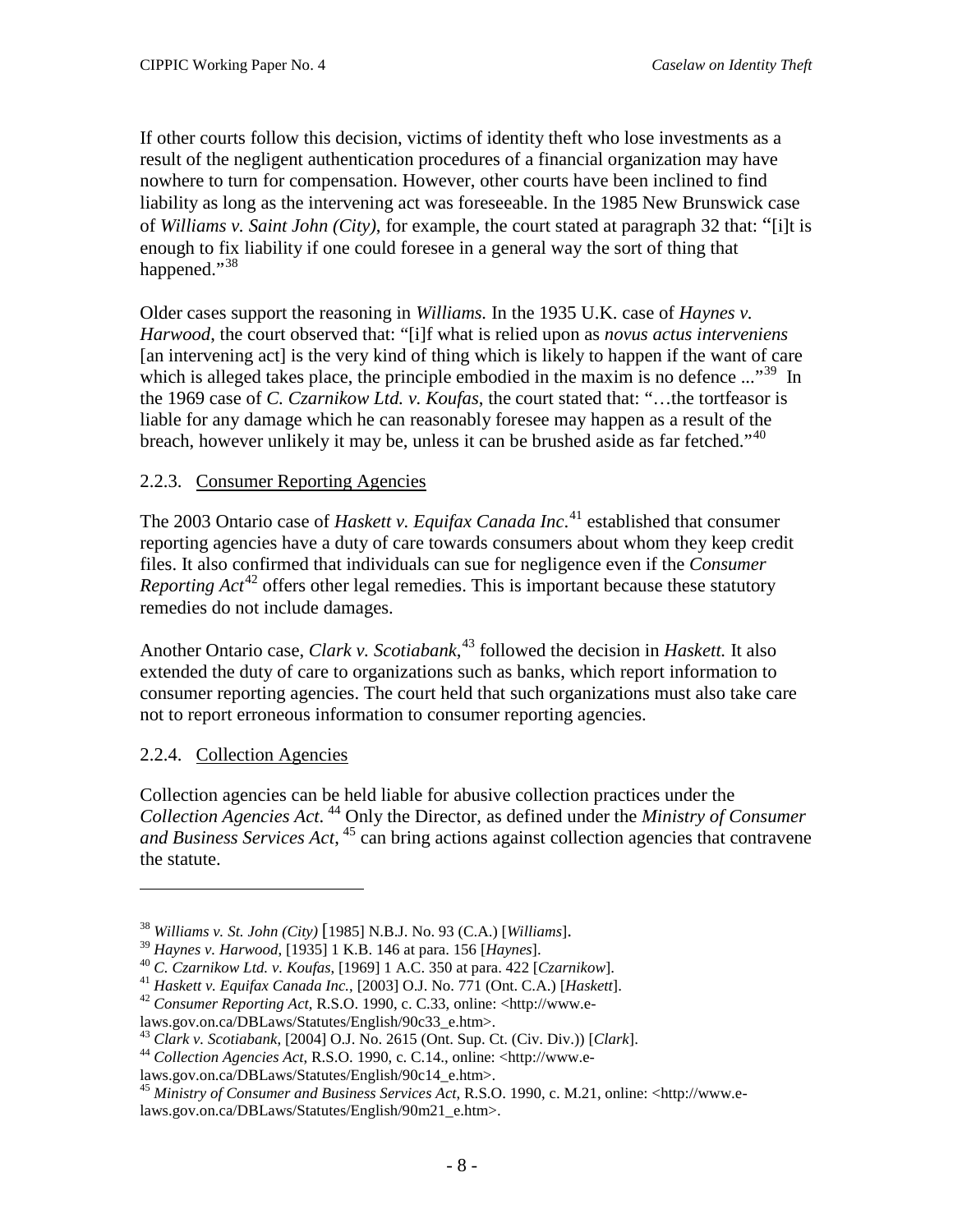In *Anderson v. Excel Collection Services Ltd*. [46](#page-16-3) , Excel was found negligent because of the nature and frequency of its calls. However, on appeal the damage award was overturned because Anderson did not provide any evidence of psychiatric or medical problems caused by Excel's conduct. Without such evidence, the court found that damages for mental distress could not be awarded.

This high standard for awarding damages gives collection agencies considerable latitude to engage in disruptive practices towards debtors who are victims of identity theft.

# <span id="page-16-0"></span>**2.3. Administrative Cases**

The two administrative cases treated in this paper both deal with the deportation of individuals who had committed the offence of personation contrary to s. 403(a) of the *Criminal Code*. In the 2005 case of *Arinze v. Canada (Solicitor General)*, [47](#page-16-4) the Federal Court held that committing personation offences and identity theft was sufficient to determine that was Arinze a danger to the public, and therefore deportable, pursuant to p. 115(2)(a) of the *Immigration and Refugee Protection Act*. [48](#page-16-5) Arinze submitted that his acts of identity theft and personation were insufficient to classify him as a danger to the public as they were no more than "minor economic offences." This was rejected, upholding the Minister's decision based on relevant factors including the nature and frequency of the crimes committed and their serious effect on the Canadian public.

# <span id="page-16-1"></span>**2.4. PIPEDA Investigations**

There are few identity theft investigations under *PIPEDA*. Those briefed in this Paper illustrate the failure of many businesses to comply with the privacy protection provisions of this and related provincial legislation.<sup>[49](#page-16-6)</sup> In its White Paper "Approaches to Security Breach Notification," CIPPIC examines investigations by the federal Privacy Commissioner and her Alberta and British Columbia counterparts into the failure of organizations to notify individuals whose personal information is at risk as a result of a security breach.

# <span id="page-16-2"></span>2.4.1. Lack of Proper Authentication

 $\overline{a}$ 

In the 2005 Privacy Commissioner investigation, *Former employer changed account information of Air Canada frequent flyer member*, [50](#page-16-7) Air Canada changed a former employee's frequent flyer account information at the request of another person without verifying that person's identity. Weak authentication procedures were found to violate

<span id="page-16-3"></span><sup>&</sup>lt;sup>46</sup> Anderson v. Excel Collection Services Ltd., [2005] O.J. No. 4195 (Ont. Sup. Ct. (Civ. Div.) [Anderson].<br><sup>47</sup> Arinze v. Canada (Solicitor General), 2005 FC 1547 (TD) [Arinze].<br><sup>48</sup> Immigration and Refugee Protection A

<span id="page-16-5"></span><span id="page-16-4"></span>

http://laws.justice.gc.ca/en/ShowTdm/cs/I-2.5>.

<span id="page-16-6"></span><sup>&</sup>lt;sup>49</sup> See CIPPIC report, "Compliance with Canadian Data Protection Laws" (Ottawa: CIPPIC, 2006), online: <www.cippic.ca>.

<span id="page-16-7"></span><sup>50</sup> *PIPEDA* Case Summary #292, *Former employer changed account information of Air Canada frequent flyer member*, 2005 CanLII 15494 (P.C.C.).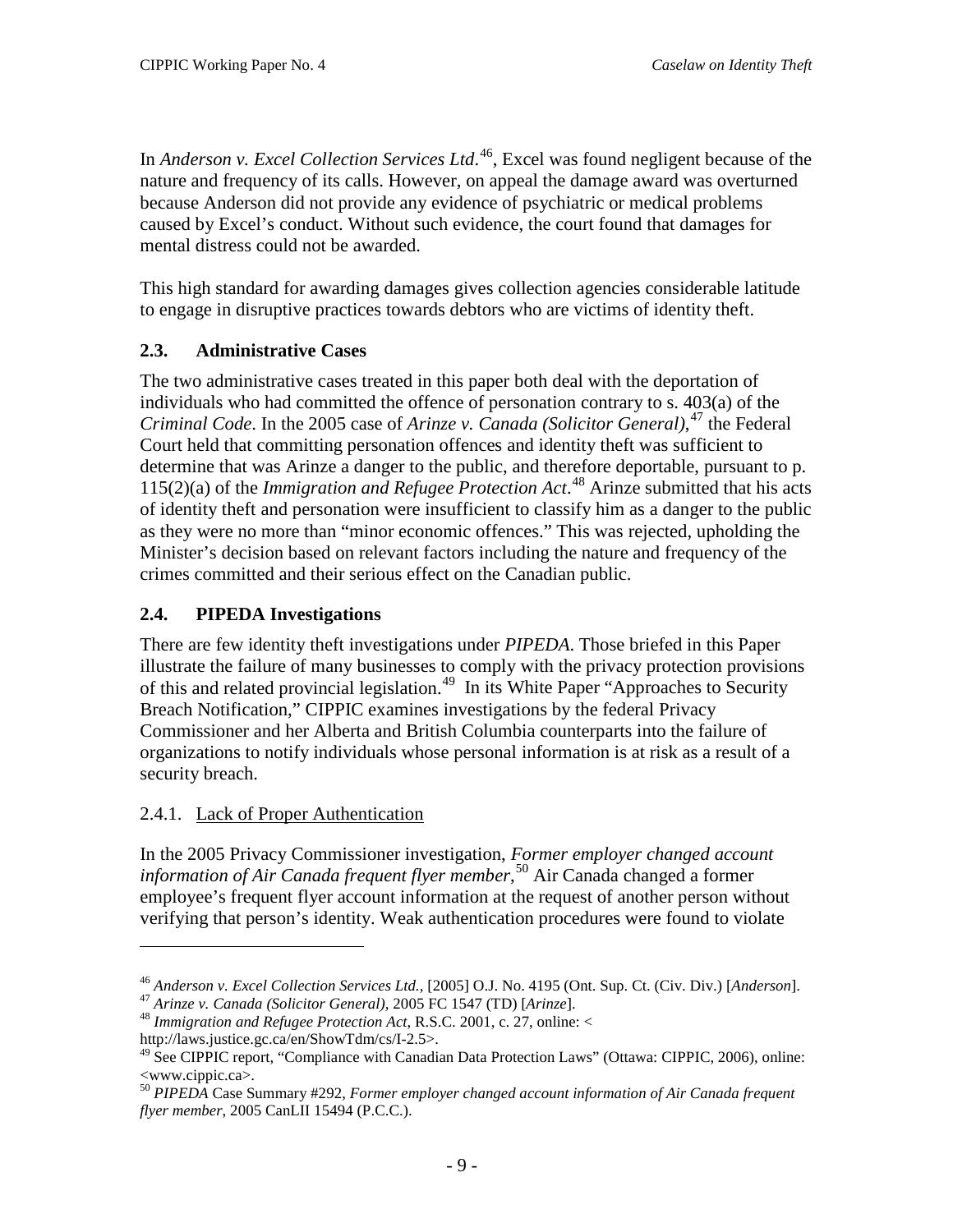Principle 4.7 of *PIPEDA*, which requires organizations to employ "security safeguards appropriate to the sensitivity of the information." The failure of an organization to follow proper authentication procedures can contribute to identity theft. In this case, the caller could possibly have obtained all the personal information held in the complainant's account and used it to engage in identity fraud.

# <span id="page-17-0"></span>2.4.2. Lack of Adequate Computer Security

In the 2003 Privacy Commissioner investigation, *Bank leaves computer logged on in public area; customer obtains sensitive personal account information without password*,<sup>[51](#page-17-3)</sup> a publicly available computer in the bank allowed the complainant to obtain his own sensitive personal account information without a password. This computer could also have provided access to other clients' highly sensitive personal financial information. Clearly, an identity thief could have acquired this information. The bank was found to have contravened Principle 4.7 of *PIPEDA*. This investigation demonstrates the risks associated with holding personal information in computerized records. Under *PIPEDA*, computers and network resources must be adequately secured to reduce the risk of unauthorized access to personal information.

## <span id="page-17-1"></span>2.4.3. Insider Abuse

 $\overline{a}$ 

The potential for insider abuse is a consideration for any organization that collects personal information. As discussed in the first Working Paper in this series, "Identity Theft: Introduction and Background," a significant proportion of identity theft occurs as a result of unauthorized activity by employees, who gain access to customers' personal information. To limit the risk posed by insider abuse, organizations need to carefully screen job applicants and ensure proper supervision of employees.

In the 2003 Privacy Commissioner investigation, *Bank employee uses customer's information to commit fraud)*, [52](#page-17-4) a bank employee used a customer's personal information to commit fraud. The Commissioner noted that no security system, however sophisticated and effective, may ever completely eliminate the possibility insider abuse.

# <span id="page-17-2"></span>2.4.4. Difficulty of Withdrawing Consent

The 2003 Privacy Commissioner investigation, *Customer withdraws consent but continues to receive promotional material*, [53](#page-17-5) provides a good example of how difficult it can be to withdraw consent, especially for pre-approved credit card or loan offers. Financial institutions market these products aggressively and widely, even though they can pose a significant risk of identity theft if the offers include personal information.

<span id="page-17-3"></span><sup>51</sup> *PIPEDA* Case Summary #177, *Bank leaves computer logged on in public area; customer obtains* 

<span id="page-17-4"></span><sup>&</sup>lt;sup>52</sup> PIPEDA Case Summary #121, *Bank employee uses customer's information to commit fraud*, 2003 CanLII 33645 (P.C.C.).

<span id="page-17-5"></span><sup>53</sup> *PIPEDA* Case Summary #116, *Customer withdraws consent but continues to receive promotional materials*, 2003 CanLII 42249 (P.C.C.).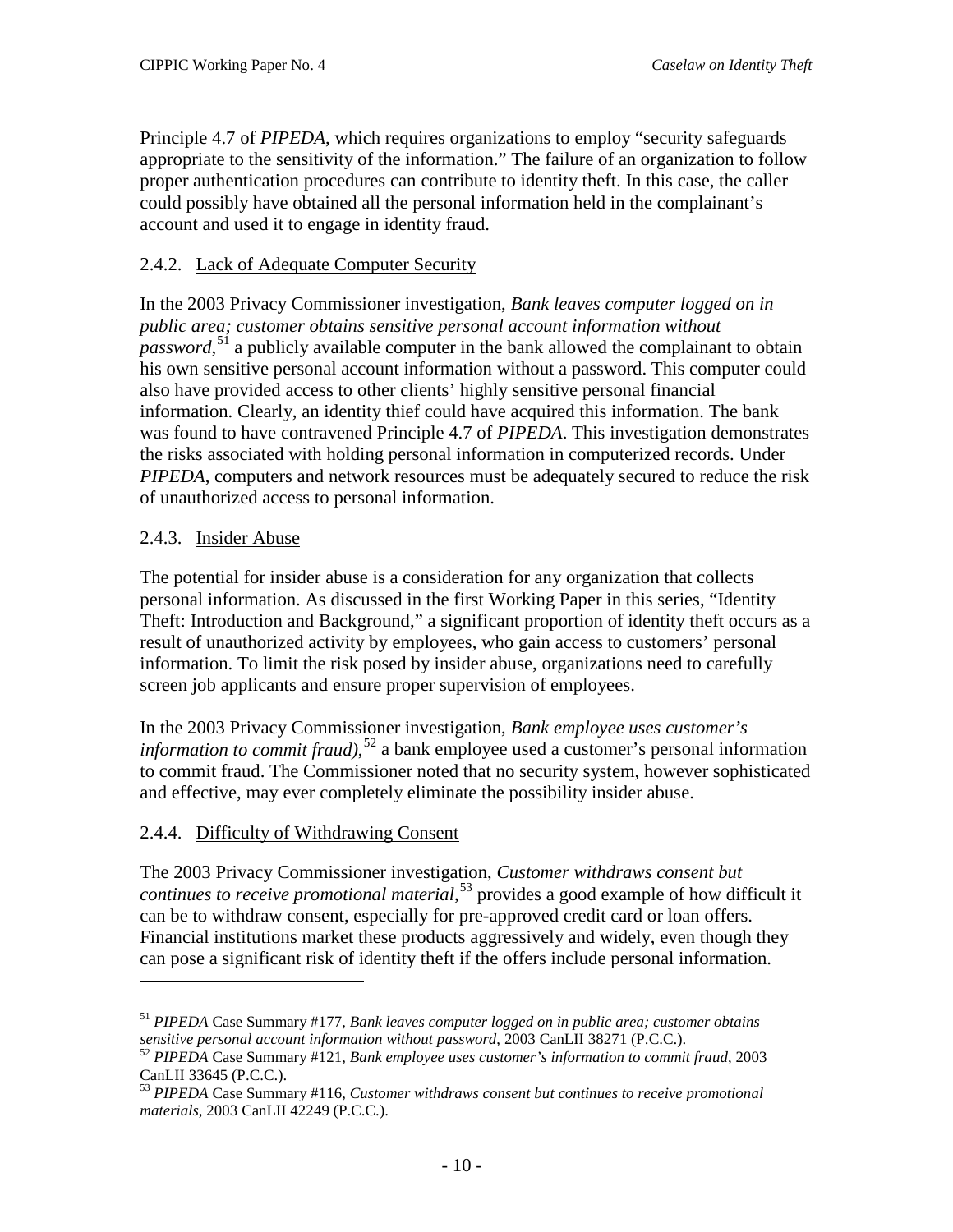The complainant had written to her bank twice, saying that she wanted to opt out of receiving promotional material. Nevertheless, seven months later, she received another solicitation for a credit card from the same bank. This investigation illustrates the problem of using an "opt-out" regime instead of an "opt-in" one. It has become the norm for businesses to assume consent for future solicitations unless the consumer opts-out of such situations. Opting-out may require a level of effort and awareness that most consumers do not have.

# <span id="page-18-0"></span>3. COMPARATIVE ANALYSIS OF UNITED STATES AND CANADIAN CASELAW

# <span id="page-18-1"></span>**3.1. Introduction**

Given the enormous volume of U.S. jurisprudence available at both federal and state levels, the U.S. caselaw in this Working Paper is limited to the 11 Circuit courts and the District of Columbia Circuit court. The analysis begins with a discussion of Federal Trade Commission enforcement actions. Selected criminal, civil and administrative cases are then discussed.

# <span id="page-18-2"></span>**3.2. Federal Trade Commission (FTC)**

The majority of FTC investigations result in a settlement, without going to court. We review three that were litigated. All concern software manufacturers distributing some form of malware, such as spyware applications. None deals directly with identity theft. However, malicious software is often implicated in identity theft. It may exploit vulnerabilities in operating systems such as Windows, so as to permit an identity thief to control another computer remotely and secretly. Such programs are readily available online and require little technical knowledge to operate.

# <span id="page-18-3"></span>**3.3. Criminal Cases**

 $\overline{a}$ 

Canadian and U.S. criminal cases involving identity thieves have some common elements. The first is the high percentage of cases in which the defendant pleads guilty. This suggests that law enforcement agencies press charges only when they have a very strong case. Also, a high proportion of the reported cases involve appeals of a sentence or of a restitution order, perhaps reflecting the type or level of cases that tend to be reported.

As in Canada, identity consolidation and breeding of forged identification documents are prevalent in the United States. Three U.S. cases, *United States v. Oates*,<sup>[54](#page-18-4)</sup> *United States v. Montejo[55](#page-18-5)* and *United States v. Melendrez*, [56](#page-18-6) deal with the issue of using one's name, or a fictitious name, in conjunction with another person's identification numbers. In *Montejo*,

<span id="page-18-5"></span><span id="page-18-4"></span><sup>&</sup>lt;sup>54</sup> United States v. Oates, No. 04-4018 (8<sup>th</sup> Cir., 3 Nov 2005) [Oates].<br><sup>55</sup> United States v. Montejo, No. 05-4143 (4<sup>th</sup> Cir., 29 Mar 2006) [Montejo].<br><sup>56</sup> United States v. Melendrez, No. 03-30221 (9<sup>th</sup> Cir., 9 Nov 2

<span id="page-18-6"></span>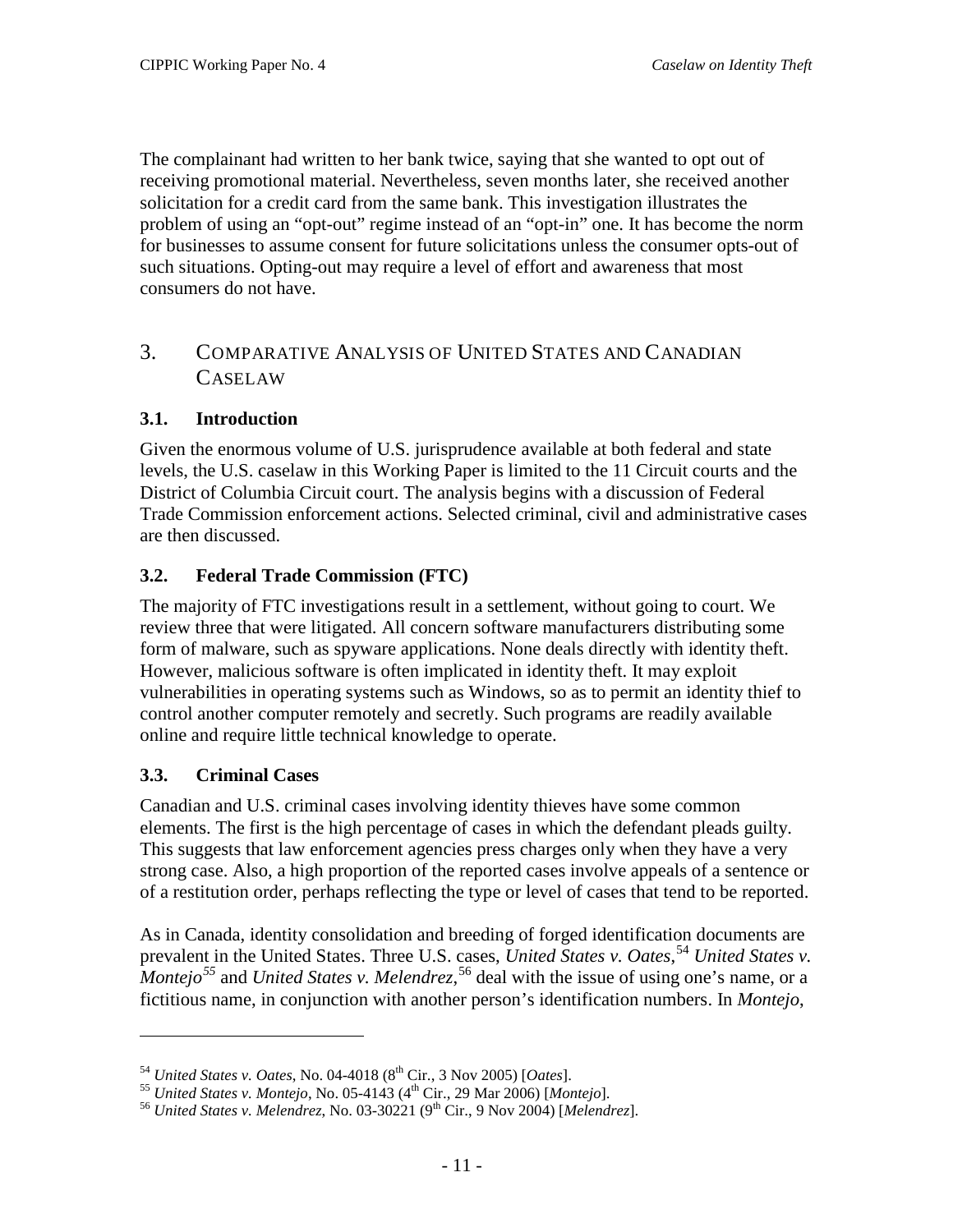the numbers were fabricated but were nonetheless assigned. In each of these cases, it was found that associating a Social Security Number with a wrong name cannot be prosecuted for conviction under 18 U.S.C.  $\S$  1028A(a)(1) because the criminal had not severed the SSNs from the names of their true owners.

Identity theft resulting from insider abuse is also a major problem in the United States. In the cases selected for review, insiders at the United States Postal Service, SBC Communications, Fleet Bank and the United States Navy used their positions to commit identity theft. One would expect these institutions to have strong protections to prevent this type of activity. If insider abuse can occur within such large institutions, it can presumably also happen in smaller ones.

Canadian and U.S. criminal cases differ in one important respect. Sentences for identity theft crimes are harsher in the U.S. and restitution is imposed more often than in Canada. Sentencing guidelines appear to be the main reason why sentences are higher in the U.S. These guidelines use a point-based system of enhancements and mitigating factors which leaves less discretion with the court. Restitution is imposed more often in the U.S. as a result of the *Mandatory Victim Restitution Act*, which requires a court to order a defendant to make restitution to the victim of an offence involving fraud or deceit.<sup>[57](#page-19-1)</sup>

# <span id="page-19-0"></span>**3.4. Civil Cases**

 $\overline{a}$ 

Three of the four U.S. civil cases selected for review deal with the aftermath of identity theft. As our review is limited to cases at the appellate level, it is not clear whether U.S. victims tend to take legal action more often than do their Canadian counterparts. However, the literature suggests that, proportionally, there is a much higher degree of identity theft-related litigation in the U.S. than in Canada.

The 2001 case, *TRW Inc. v. Andrews*, [58](#page-19-2) established that when a consumer report agency wrongfully discloses information from one's credit record, the limitation period for bringing an action begins to run when the credit record is disclosed rather than when the individual discovers the harm that resulted from the disclosure. The court reasoned that since some of the liability arose when the disclosure occurred, the limitation period began to run at that point.

*Sherman v. United States Department of the Army* [59](#page-19-3) demonstrates the risk of identity theft posed by the release of records requested under the *Freedom of Information Act*. [60](#page-19-4) The requested records were computerized and contained information on awards given by the Army. These records contained the SSNs of the soldiers who had received the awards. The Army refused to disclose the records unless Sherman paid a prohibitive amount to

<span id="page-19-1"></span><sup>57</sup> *Mandatory Victim Restitution Act*, 18 U.S.C. § 3663A (1996), online:

<sup>&</sup>lt;http://www.law.cornell.edu/uscode/html/uscode18/usc\_sec\_18\_00003663---A000-.html>. <sup>58</sup> *TRW Inc. v. Andrews*, No. 00-1045 (Sup. Ct., 13 Nov 2001) [*TRW*].

<span id="page-19-2"></span>

<span id="page-19-3"></span><sup>&</sup>lt;sup>59</sup> Sherman v. United States Department of the Army, No. 00-20401 (5<sup>th</sup> Cir., 7 Mar 2001) [Sherman].<br><sup>60</sup> Freedom of Information Act, 5 U.S.C. § 552, As Amended by Public Law No 104-231, 110 Stat.3048.

<span id="page-19-4"></span>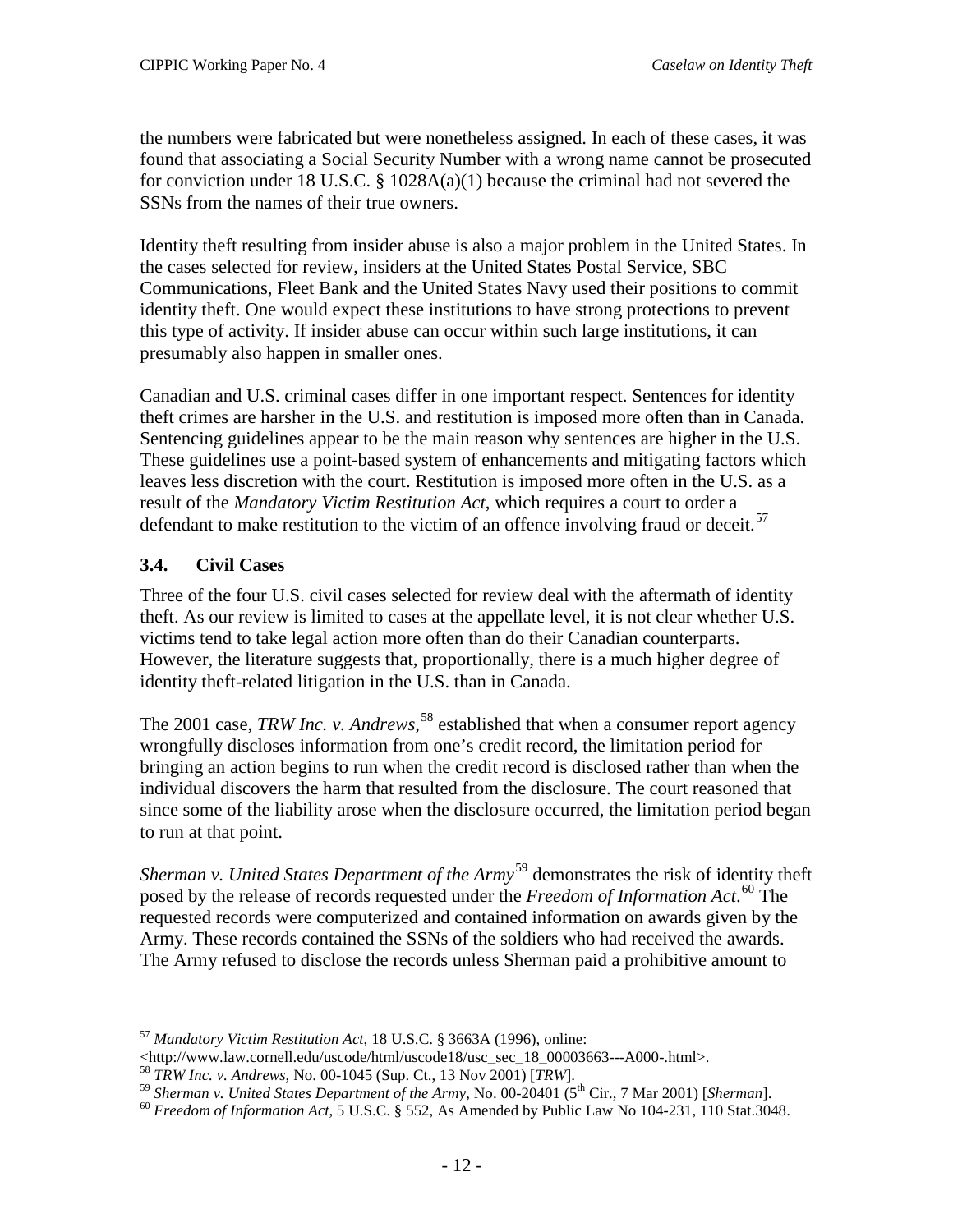get the SSNs redacted. The court found that an individual maintained a substantial informational privacy right to limit the disclosure of his or her SSN and reduce the risk of identity theft.

In *Hallock, Ferncliff Assoc., Inc. v. Bonner*, [61](#page-20-1) a search warrant was executed against a victim of identity theft. Hallock's computer equipment was seized and when it was returned, he discovered that the equipment was damaged and totally unusable. Hallock was unsuccessful in his suit against the government for damages. This case illustrates the difficulty of obtaining damages for the consequences of identity theft, even when they are easily quantifiable.

# <span id="page-20-0"></span>**3.5. Administrative Cases**

As in Canada, issues around identity theft play a role in U.S. administrative decisions, particularly in immigration matters.

In the 2005 case of *Murtuza v. Gonzales (Attorney General)*, [62](#page-20-2) Murtuza argued before the Board of Immigration Appeals that he had not received notice of a hearing because he had been the victim of identity theft. The court was not convinced, concluding that no one else would want to use Murtaza's identity on such an application. The court found that even if the application were successful, the only one who would benefit would be Murtaza.

In *Sokolov v. Gonzales (Attorney General)*, [63](#page-20-3) Sokolov was denied asylum. The immigration judge denied his application because of his implausible explanation of a recent conviction for financial identity theft. The Court of Appeal dismissed the petition for review for want of jurisdiction.

The 1999 case, *Ferm v. United States Trustee*, [64](#page-20-4) concerned the risk of identity theft stemming from the presence of personal information in court records. Ferm helped individuals file applications with the Bankruptcy Court. When he assisted someone, he was required to provide his SSN, which then ended up in the public record. Ferm requested an exemption from this requirement based on his fear of identity theft. The court ruled that information privacy "is not absolute; rather it is a conditional right which may be infringed upon a showing of proper governmental interest." The court also held that the dire consequences of identity theft must be considered relative to the low probability of its occurrence. It concluded the government had a sufficiently important legislative purpose, mainly the Bankruptcy Code's "public access" provision, to require disclosure of Ferm's SSN in the court records.

<span id="page-20-1"></span><sup>&</sup>lt;sup>61</sup> Hallock, Ferncliff Assoc., Inc., v. Bonner, No. 03-6221 (2<sup>nd</sup> Cir., 22 Oct 2004) [Hallock].<br><sup>62</sup> Murtuza v. Gonzales (Attorney General), No. 04-2718 (7<sup>th</sup> Cir., 28 Oct 2005).<br><sup>63</sup> Sokolov v. Gonzales (Attorney Gene

<span id="page-20-2"></span>

<span id="page-20-3"></span>

<span id="page-20-4"></span>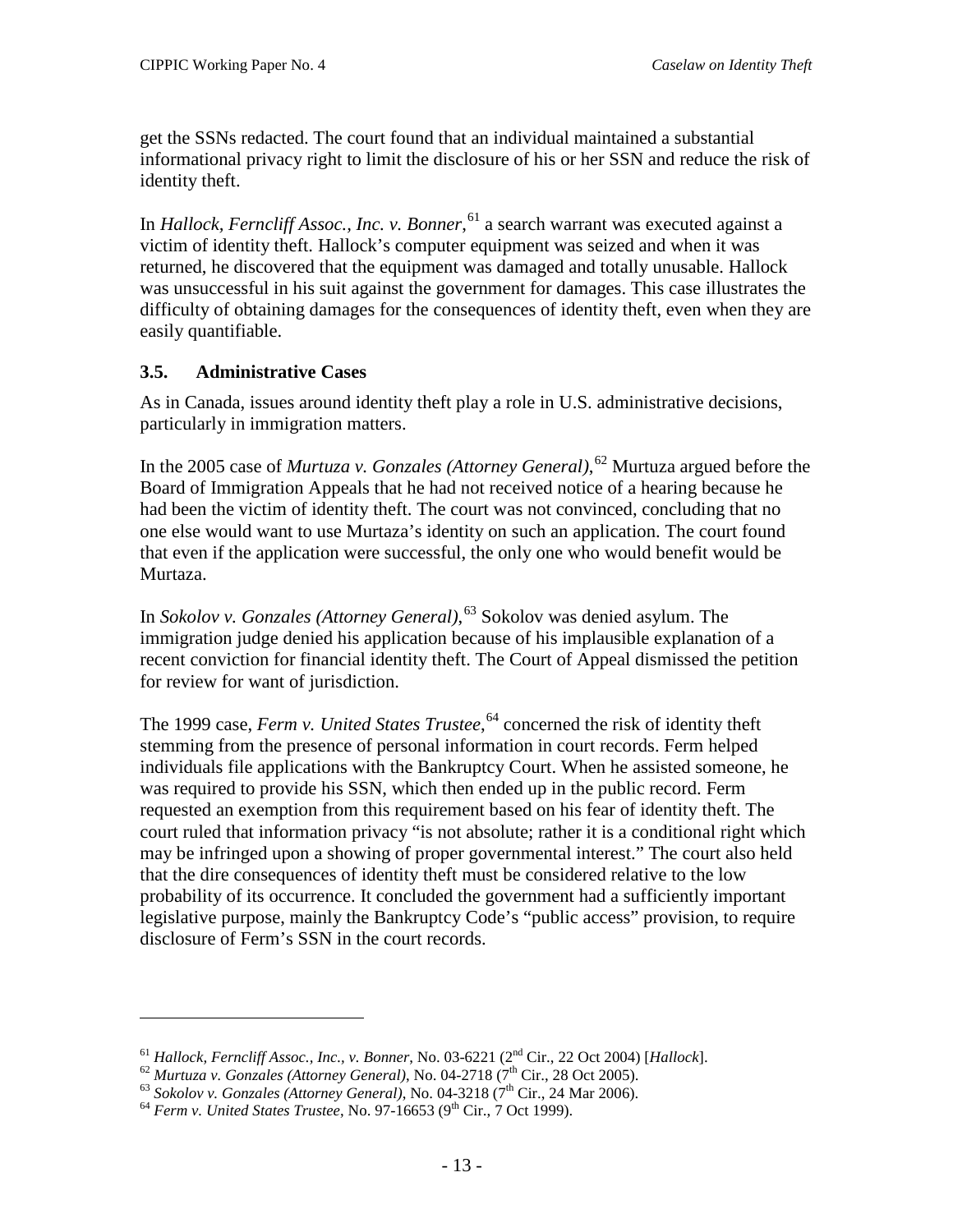# <span id="page-21-0"></span>4. RELATIONSHIP BETWEEN IDENTITY THEFT TECHNIQUES AND CASES

The following tables list various identity theft techniques and cross reference them with the Canadian and U.S. cases reviewed in this Paper. They show that a wide range of techniques have been used in the various cases, and that insider theft is a more common source of identity theft in both countries. Forgery and opening new accounts using personal information wrongly acquired are also common techniques. No U.S. cases dealt with the physical theft of personal information, though this is certainly a problem in the U.S. as it is in Canada.

| <b>Technique</b>                                        | <b>Canadian Cases</b>                                                                     | <b>U.S. Cases</b>                                                                |
|---------------------------------------------------------|-------------------------------------------------------------------------------------------|----------------------------------------------------------------------------------|
| <b>Purchasing Stolen</b><br><b>Personal Information</b> | $-$ R. v. Naqvi                                                                           |                                                                                  |
| <b>Physical Theft of Personal</b><br><b>Information</b> | $-$ R. v. Thiel<br>$-$ R. v. Jubbal<br>R. v. Rafuse<br>$- R. v. Weir$<br>R. v. Adamkewich |                                                                                  |
| <b>Identity Consolidation -</b><br>"Breeding"           | $-$ R. v. Black<br>R. v. Taft<br>R. v. Adamkewich                                         | United States v. McNeil<br>United States v. Melendrez<br>United States v. Sample |
| <b>Change of Address</b>                                | - Bongeli v. Citibank<br>Canada                                                           |                                                                                  |
| <b>Skimming (Magnetic Strip)</b><br>Duplication)        | $-$ R. v. Naqvi<br>R. v. Mayer<br>R. v. Rodrigue                                          |                                                                                  |
| <b>Mail Theft</b>                                       | $- R. v. Bradley$<br>R. v. McNeil<br>R. v. Tonks                                          | United States v. Yagar<br>United States v. Peterson<br>United States v. Grant    |
| <b>Dumpster Diving</b>                                  |                                                                                           |                                                                                  |
| <b>Phishing</b>                                         | R. v. Taft (Offline)                                                                      |                                                                                  |
| <b>Pharming</b>                                         |                                                                                           |                                                                                  |
| <b>DNS Cache Poisoning</b>                              |                                                                                           |                                                                                  |
| <b>Spyware, Malware and</b><br><b>Viruses</b>           |                                                                                           |                                                                                  |
| <b>Internet Searches and</b><br><b>Google Hacking</b>   |                                                                                           |                                                                                  |

## <span id="page-21-1"></span>**4.1. Acquisition techniques**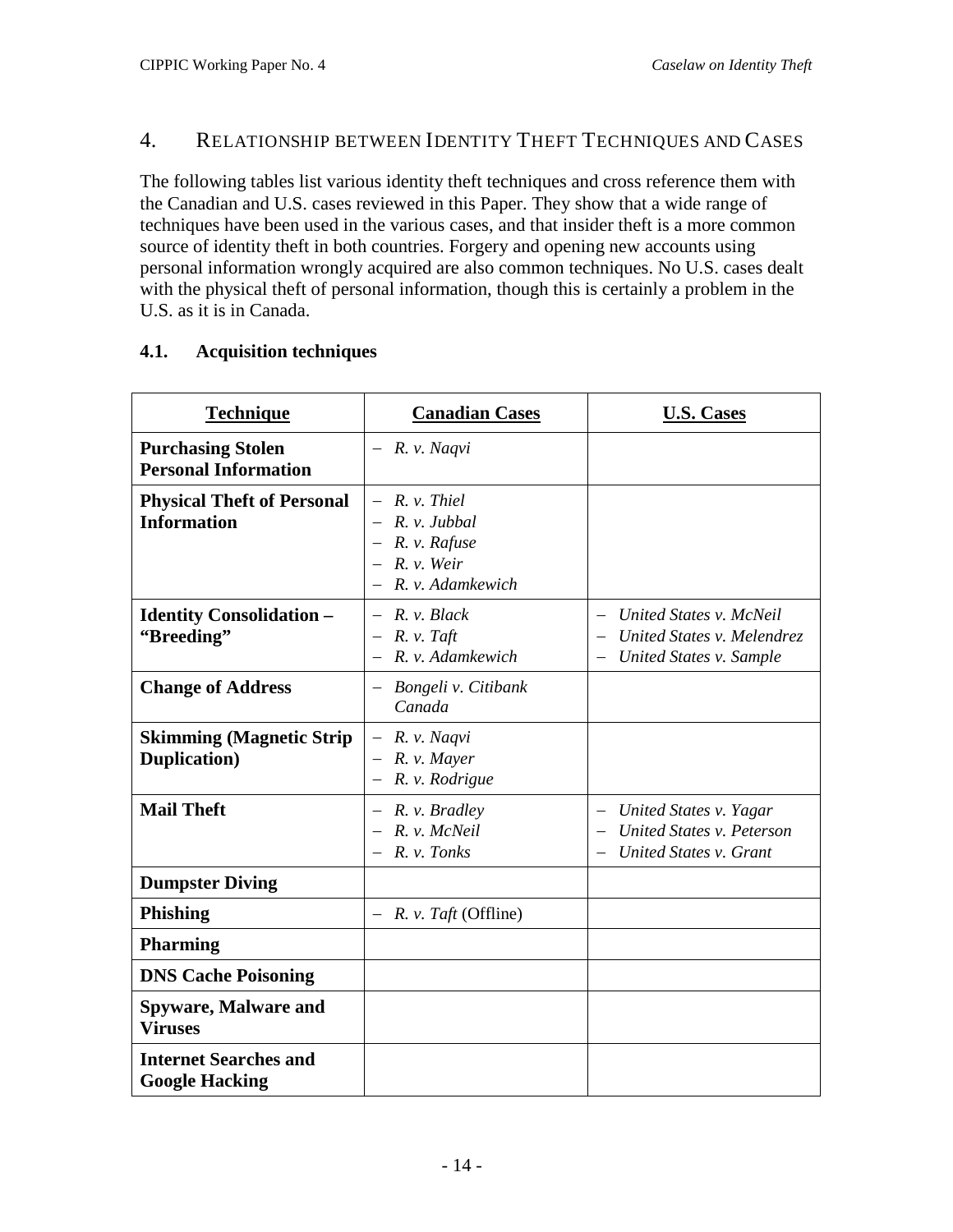| <b>Exploiting Computer</b><br><b>Systems Security</b><br><b>Vulnerabilities (Cracking)</b> | $-$ R. v. Lavoie                                                                                                                                                                                                                                                                               |                                                                                                                                                                                                                                                                                       |
|--------------------------------------------------------------------------------------------|------------------------------------------------------------------------------------------------------------------------------------------------------------------------------------------------------------------------------------------------------------------------------------------------|---------------------------------------------------------------------------------------------------------------------------------------------------------------------------------------------------------------------------------------------------------------------------------------|
| <b>Wardriving (Drive-By</b><br><b>Identity Theft</b> )                                     |                                                                                                                                                                                                                                                                                                |                                                                                                                                                                                                                                                                                       |
| <b>Insider Abuse</b>                                                                       | $- R_{\cdots} v_{\cdots} P_{\cdots} T_{\cdots}$<br>$-$ R., v. Berryman<br>$-$ R., v. Thomas<br>$-$ R., v. Adamkewich<br>$-$ R. v. Hall<br>- Craig c. Independent<br>Order of Foresters<br>- Bongeli v. Citibank<br>Canada<br>- Bank employee uses<br>customer's information to<br>commit fraud | United States v. Bush<br>United States v. Havens<br>United States v. Newsome<br>- United States v. Vieke<br>United States v. Peyton<br>United States v. Sample<br>United States v. Green<br>TRW Inc. v. Andrews<br>United States v. Rand<br>- Westra v. Credit Control of<br>Pinellas |
| <b>Government Kiosks and</b><br><b>Records</b>                                             |                                                                                                                                                                                                                                                                                                | United States v. Klopf                                                                                                                                                                                                                                                                |
| <b>Acquiring Used Computer</b><br>Equipment                                                |                                                                                                                                                                                                                                                                                                |                                                                                                                                                                                                                                                                                       |
| <b>Mortgage Fraud</b>                                                                      |                                                                                                                                                                                                                                                                                                |                                                                                                                                                                                                                                                                                       |
| <b>Obtaining Credit Reports</b><br>on Victims                                              |                                                                                                                                                                                                                                                                                                | United States v. Bush                                                                                                                                                                                                                                                                 |
| <b>Reshipping</b>                                                                          |                                                                                                                                                                                                                                                                                                |                                                                                                                                                                                                                                                                                       |
| <b>Bogus Employment</b><br><b>Schemes</b>                                                  | $-$ R. v. Taft                                                                                                                                                                                                                                                                                 |                                                                                                                                                                                                                                                                                       |
| <b>Social Engineering</b>                                                                  |                                                                                                                                                                                                                                                                                                |                                                                                                                                                                                                                                                                                       |
| <b>Tombstone Theft</b>                                                                     | R. v. Boyle<br>R. v. Reith<br>R. v. Black                                                                                                                                                                                                                                                      | United States v. Bush                                                                                                                                                                                                                                                                 |
| <b>Contests and Surveys</b>                                                                |                                                                                                                                                                                                                                                                                                |                                                                                                                                                                                                                                                                                       |
| <b>Legal Name Change and</b><br><b>SIN Fraud</b>                                           | $R. v.$ Cox<br>R. v. Thomas                                                                                                                                                                                                                                                                    |                                                                                                                                                                                                                                                                                       |

# <span id="page-22-0"></span>**4.2. Unlawful uses**

| <b>Technique</b>          | <b>Canadian Cases</b> | <b>U.S. Cases</b> |
|---------------------------|-----------------------|-------------------|
| <b>Selling Personally</b> | $-$ R. v. Naqvi       |                   |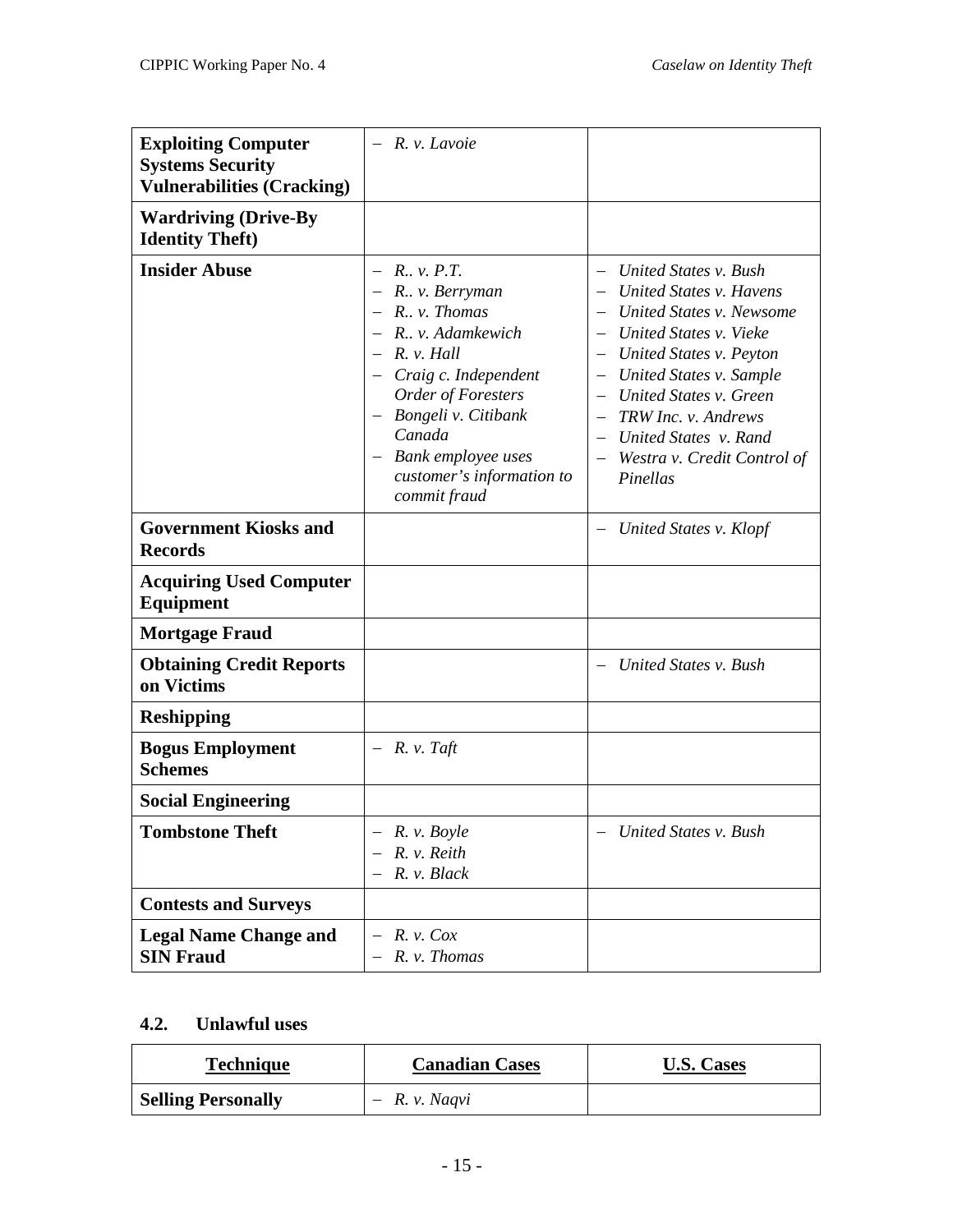| <b>Identifiable Information</b>                | R. v. Lavoie<br>$R. v. T$ aft                                                                                                                                                                                                                        |                                                                                                                                                                                                                                                                                                                                                                                                                                                                                                                                        |
|------------------------------------------------|------------------------------------------------------------------------------------------------------------------------------------------------------------------------------------------------------------------------------------------------------|----------------------------------------------------------------------------------------------------------------------------------------------------------------------------------------------------------------------------------------------------------------------------------------------------------------------------------------------------------------------------------------------------------------------------------------------------------------------------------------------------------------------------------------|
| <b>Creating Forgeries</b>                      | $-$ R. v. Bradley<br>R. v. Naqvi<br>R. v. Jubbal<br>$R. \nu. R.W.$<br>R. v. Boyle<br>R. v. Harris<br>R. v. Weir<br>R. v. Mayer<br>$-$ R. v. Berryman<br>$R. v. T$ aft<br>R. v. Rodrigue                                                              | United States v. Mejìa-<br>Barba<br>United States v. Bush<br>United States v. Newsome<br>United States v. Banks<br>United States v. McNeil<br>United States v. Montejo<br>United States v. Peterson<br>United States v. Klopf<br>United States v. Grant                                                                                                                                                                                                                                                                                |
| <b>Taking Over Existing</b><br><b>Accounts</b> | R. v. Bradley<br>$- R. v.$ Thiel<br>R. v. Naqvi<br>R. v. Harris<br>R. v. A. (M.L.)<br>$R.$ v. Weir<br>R. v. Tonks<br>R. v. Rodrigue<br>Craig c. Independent<br>Order of Foresters<br>Bank employee uses<br>customer's information to<br>commit fraud | United States v. Newsome                                                                                                                                                                                                                                                                                                                                                                                                                                                                                                               |
| <b>Opening New Accounts</b>                    | R. v. Olotu<br>R. v. Jubbal<br>R. v. R.W.<br>R. v. Richard<br>R. v. A. (M.L.)<br>R. v. P.T.<br>R. v. Thomas<br>$R. v. T$ aft<br>R. v. Adamkewich<br>R. v. Hall                                                                                       | United States v. Bush<br>United States v. Collier<br>United States v. Havens<br><b>United States v. Banks</b><br>United States v. Vieke<br>United States v. McNeil<br>United States v. Peyton<br>United States v. Klopf<br>United States v. Sample<br>United States v. Stovall<br>$\overline{\phantom{0}}$<br>United States v. Williams<br>United States v. Karro<br>United States v. Oates<br>United States v. Green<br>TRW Inc. v. Andrews<br>United States v. Rand<br>$\qquad \qquad -$<br>Westra v. Credit Control of<br>Pinellas, |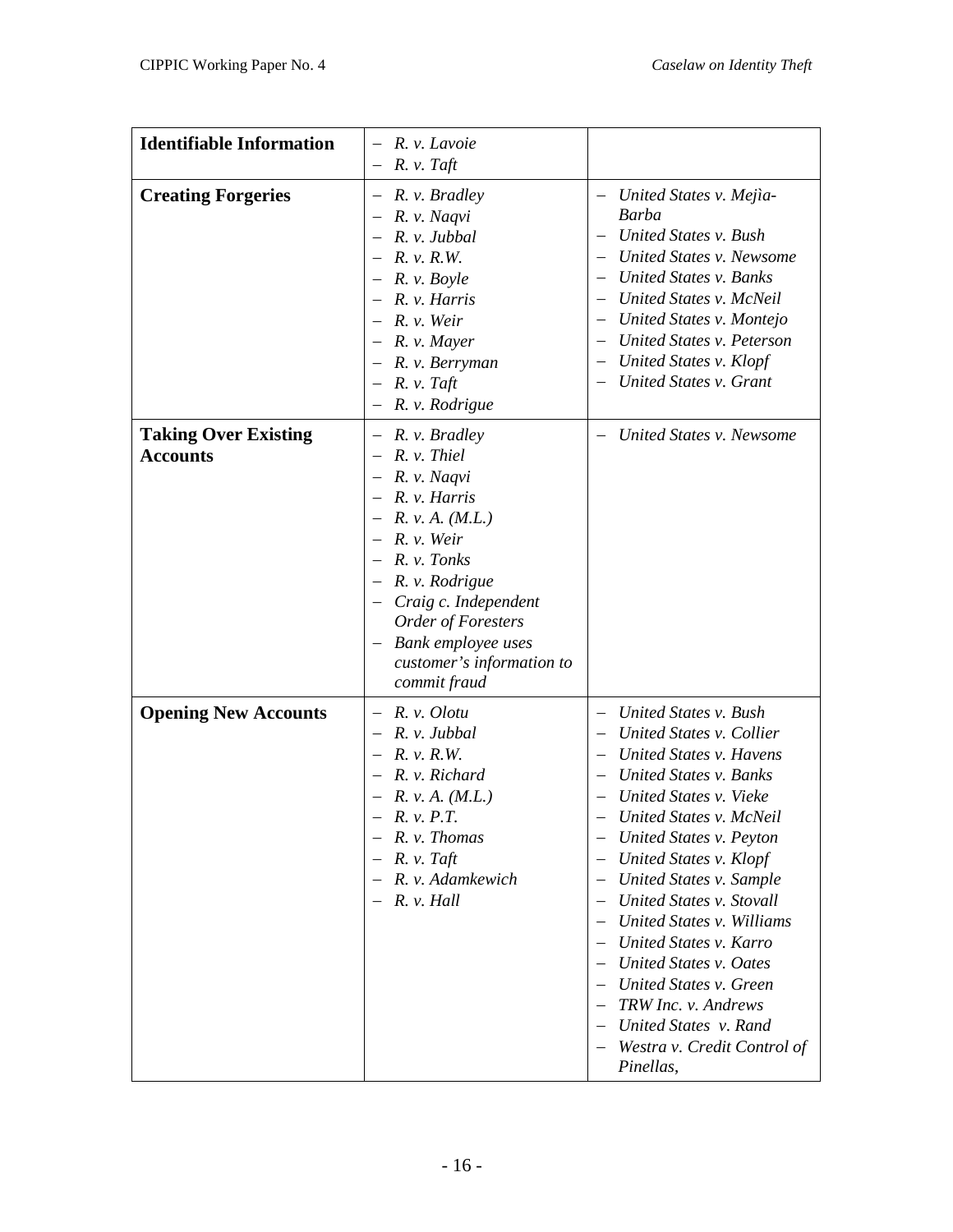| <b>Ordering Goods Online</b><br><b>Using a Drop-Site</b> |                                                                                                   |                                                                                                               |
|----------------------------------------------------------|---------------------------------------------------------------------------------------------------|---------------------------------------------------------------------------------------------------------------|
| <b>Secure Employment</b>                                 |                                                                                                   | United States v. Mejia-<br>$\qquad \qquad -$<br>Barba<br>United States v. Montejo<br>$\overline{\phantom{0}}$ |
| <b>Obtaining a Passport</b>                              | R. v. Berryman                                                                                    |                                                                                                               |
| <b>Obtaining government</b><br>benefits                  | R. v. Reith<br>$R. V.$ Cox<br>R. v. Black<br>R. v. Thomas                                         | United States v. Collier<br>United States v. Williams                                                         |
| <b>Obtaining Health Services</b>                         |                                                                                                   | United States v. Sample<br>$\overline{\phantom{m}}$                                                           |
| <b>Service Account Hijacking</b>                         |                                                                                                   |                                                                                                               |
| <b>Making Long Distance</b><br>Calls                     |                                                                                                   |                                                                                                               |
| <b>Concealment</b>                                       | R. v. Bradley<br>$-$ R. v. Jubbal<br>R. v. Rafuse<br>$\overline{\phantom{m}}$<br>R. v. Adamkewich | United States v. Mejìa-<br><b>Barba</b><br>United States v. Banks                                             |
| <b>Taking Over Insurance</b><br><b>Policies</b>          |                                                                                                   |                                                                                                               |
| <b>Submitting Fraudulent</b><br><b>Tax Returns</b>       |                                                                                                   | United States v. McNeil                                                                                       |
| <b>Filing for Bankruptcy</b>                             |                                                                                                   |                                                                                                               |

# <span id="page-24-0"></span>5. CONCLUSIONS

This review of Canadian caselaw reveals that most identity theft cases concern credit and debit card fraud. Courts are starting to recognize that identity theft is an emerging social and policy issue, but their hands are tied by the legal framework within which they operate.

There are relatively fewer reported identity theft cases in Canada than in the U.S. This is no doubt a reflection of the fact that the U.S. has many identity theft laws at both the federal and state levels and a significantly larger population. In both countries, sentences given to convicted identity thieves tend to be light compared to other economic crimes. Thus, the deterrent effect of criminal convictions is questionable. Civil cases are few in number, perhaps because of the high cost of litigation and the difficulty of identifying identity thieves.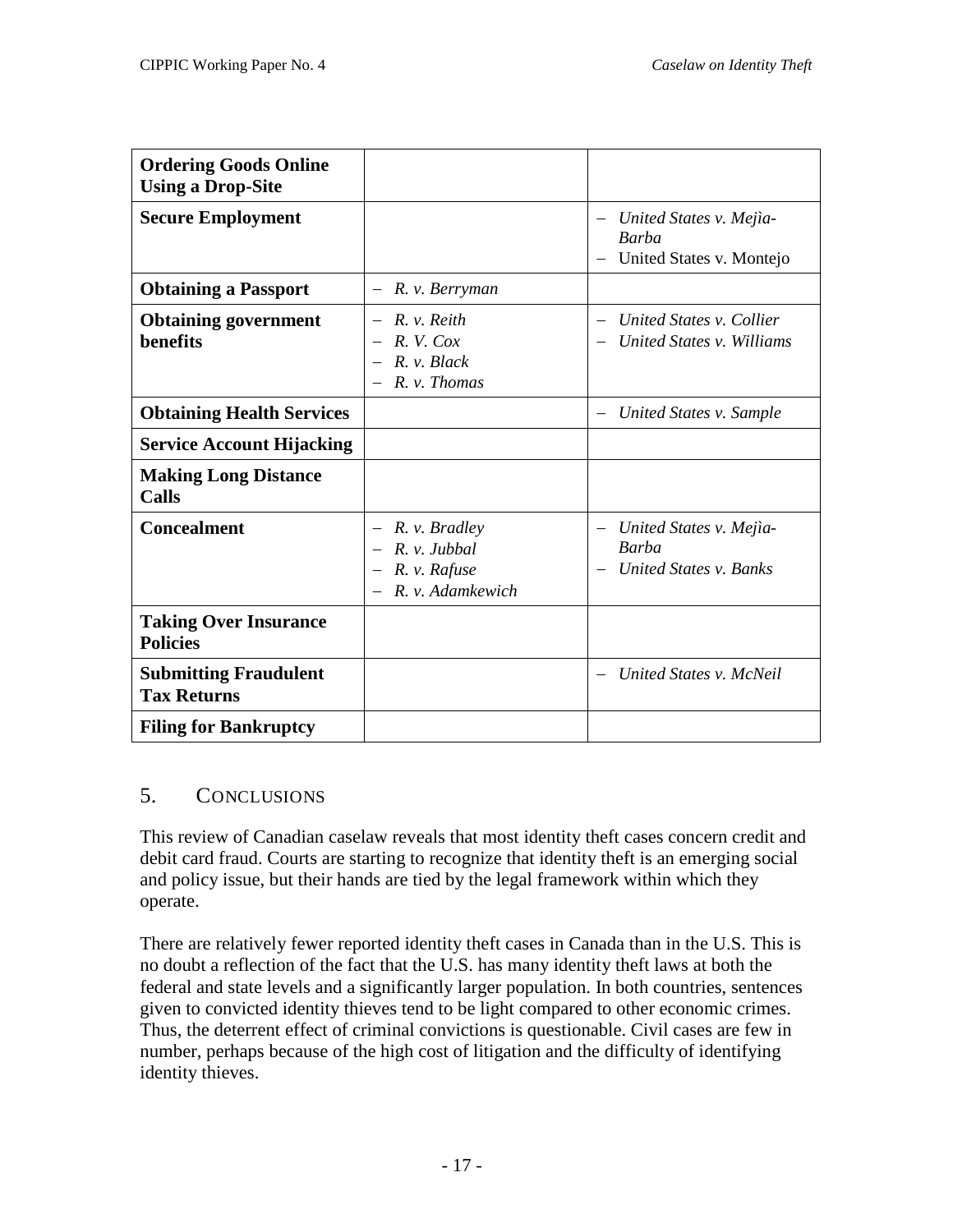This could change if the *Criminal Code* were amended to include specific identity theft offences, if other statutes were amended to include civil causes of action for security breaches and other wrongs associated with identity theft, and if the common law develops in ways that provide individual victims with more incentive and opportunity to pursue civil redress in the courts.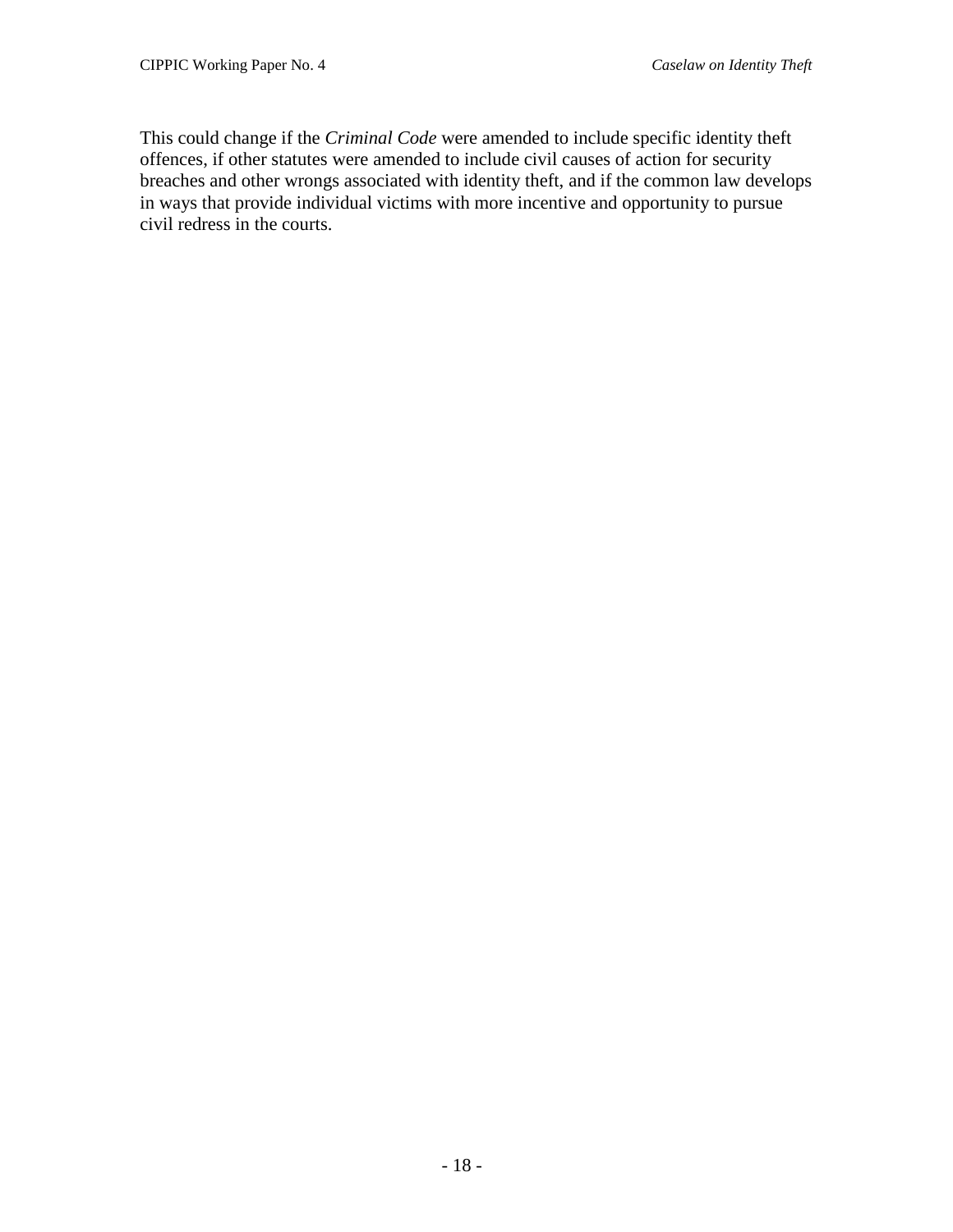# APPENDIX A - CANADIAN CASE BRIEFS

#### <span id="page-26-1"></span><span id="page-26-0"></span>Criminal Cases

## <span id="page-26-2"></span>*R. v. Stewart, [1988] 1 S.C.R. 963*

#### Procedural Background

Stewart was charged with counselling to commit Fraud, Theft and Mischief. He was acquitted in the Ontario High Court of Justice (1982), 38 O.R. (2d) 84. The Crown successfully appealed the acquittal (1983), 42 O.R. (2d) 225. Stewart appealed to the Supreme Court.

#### Facts

The appellant, Wayne John Stewart, a self-employed consultant, was hired by somebody he assumed to be acting for the union to obtain the names and addresses of the employees. He offered a security guard at the hotel a fee to obtain this information. The appellant did not want a physical and tangible object such as list of names printed. All that the appellant requested was the "information".

#### Legal Issue(s)

- 1. Does obtaining without authorization the confidential information, by copying the document or memorizing its content, constitute theft under s. 283(1) of the *Criminal Code*?
- 2. Would the appropriation of the information have amounted to fraud contrary to s. 338(1) of the *Criminal Code*?

#### Holding

The appeal was allowed and the acquittals restored. The appellant did not commit either theft or fraud.

#### Statement of Rule

Confidential information is not property for the purposes of s. 283 of the *Code*. The appropriation of the confidential information did not constitute fraud since the hotel would not have been defrauded of money or of any economic advantage.

#### Reasoning

#### **Theft**

The wording of s. 283 restricts the meaning of "anything" in two ways. First, whether tangible or intangible, "anything" must be of a nature such that it can be the subject of a proprietary right. Second, the property must be capable of being taken or converted in a manner that results in the deprivation of the victim.

The Court of Appeal did not properly consider the *actus reus* required for committing the offence, that is a taking or a conversion. One cannot be deprived of confidentiality, because one cannot own confidentiality. One enjoys it.

#### **Fraud**

It is conceded that there was no intention on the part of the hotel to deal in a commercial way with the confidential information. Although the appellant would have received some money for the information, the court could not see how the hotel suffered the requisite dishonest deprivation.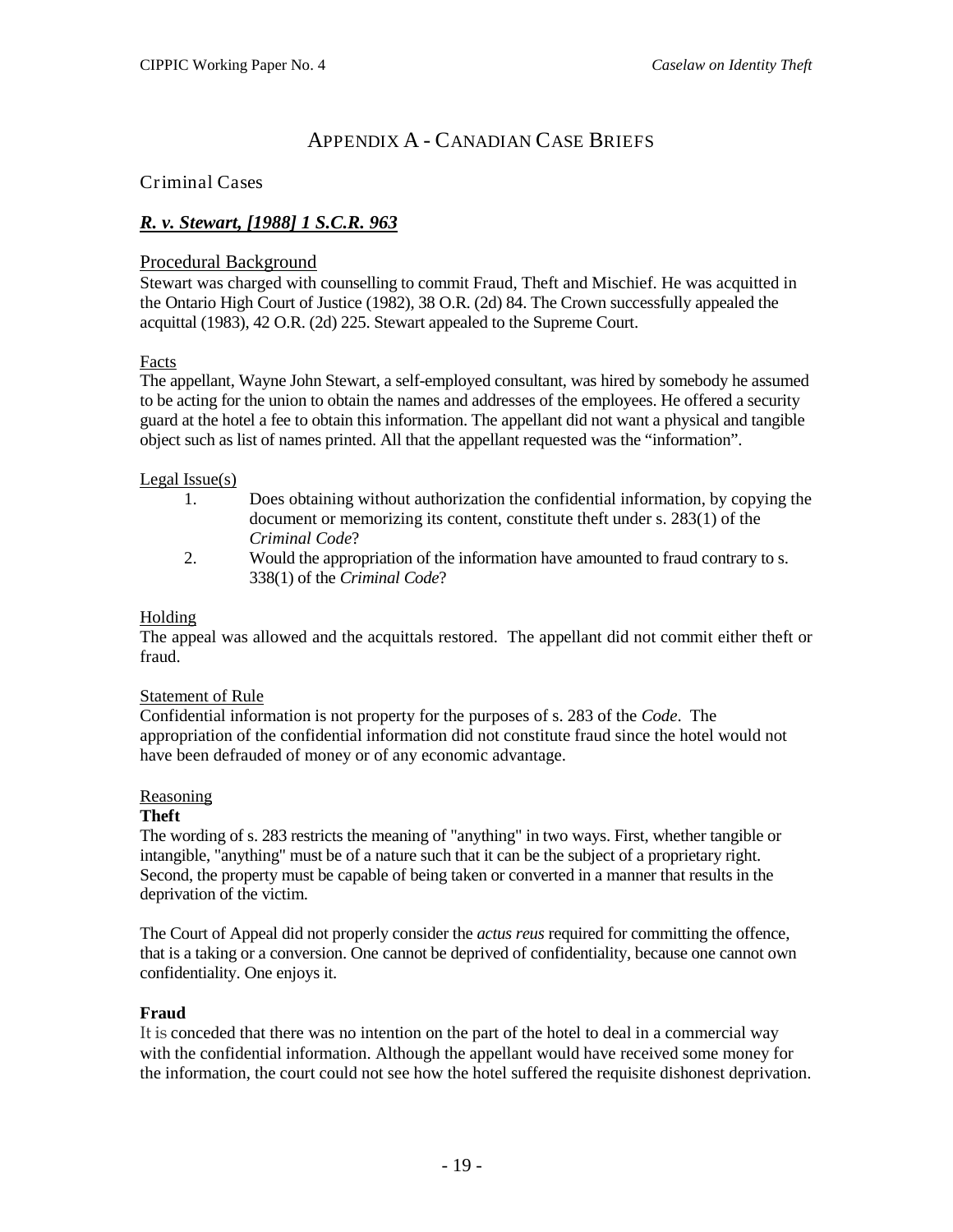The proof of a risk of prejudice to the economic interests of the victim is sufficient evidence of the deprivation; actual economic loss is not essential.

#### **Policy**

The criminalization of certain types of conduct should not be done lightly. If the unauthorized appropriation of confidential information were to become a criminal offence, there would be far reaching consequences that the courts are not in a position to contemplate.

# <span id="page-27-0"></span>*R. v. Hamilton, [2005] 2 S.C.R. 432*

#### Procedural Background

Mr. Hamilton was charged under s. 464(a) in four separate counts, with counselling the commission of indictable offences that were not in fact committed.

The trial judge was not satisfied that Mr. Hamilton had acted with the requisite *mens rea*, or culpable intent, and she therefore acquitted him on all four counts. The Court of Appeal for Alberta dismissed the Crown's appeal. The Crown appealed to the Supreme Court on the issue of *mens rea*.

## Facts

Luther Hamilton offered for sale through the internet access to a "credit card number generator" — in terms that extolled its use for fraudulent purposes. As part of the same package of "Top Secret" files, he also offered for sale bomb "recipes" and information on how to commit burglaries.

#### Legal Issue(s)

1. Did Hamilton have the necessary *mens rea*?

## Holding

The appeal was allowed in part.

#### Decision

The appeal was allowed by the count for counselling fraud and a new trial was ordered on that count. The appeal in relation to the three remaining counts was dismissed.

#### Reasoning

The *mens rea* consists in nothing less than an accompanying *intent* or *conscious disregard of the substantial and unjustified risk inherent in the counselling*: that is, it must be shown that the accused either intended that the offence counselled be committed, or knowingly counselled the commission of the offence while aware of the unjustified risk that the offence counselled was in fact likely to be committed as a result of the accused's conduct.

The trial judge acquitted Mr. Hamilton on the charge of counselling fraud because she had "a doubt that Mr. Hamilton had subjective intent to counsel fraud".

His motivation was monetary, and he sought to pique the curiosity of readers who might acquire the information in the same way that he was initially attracted to the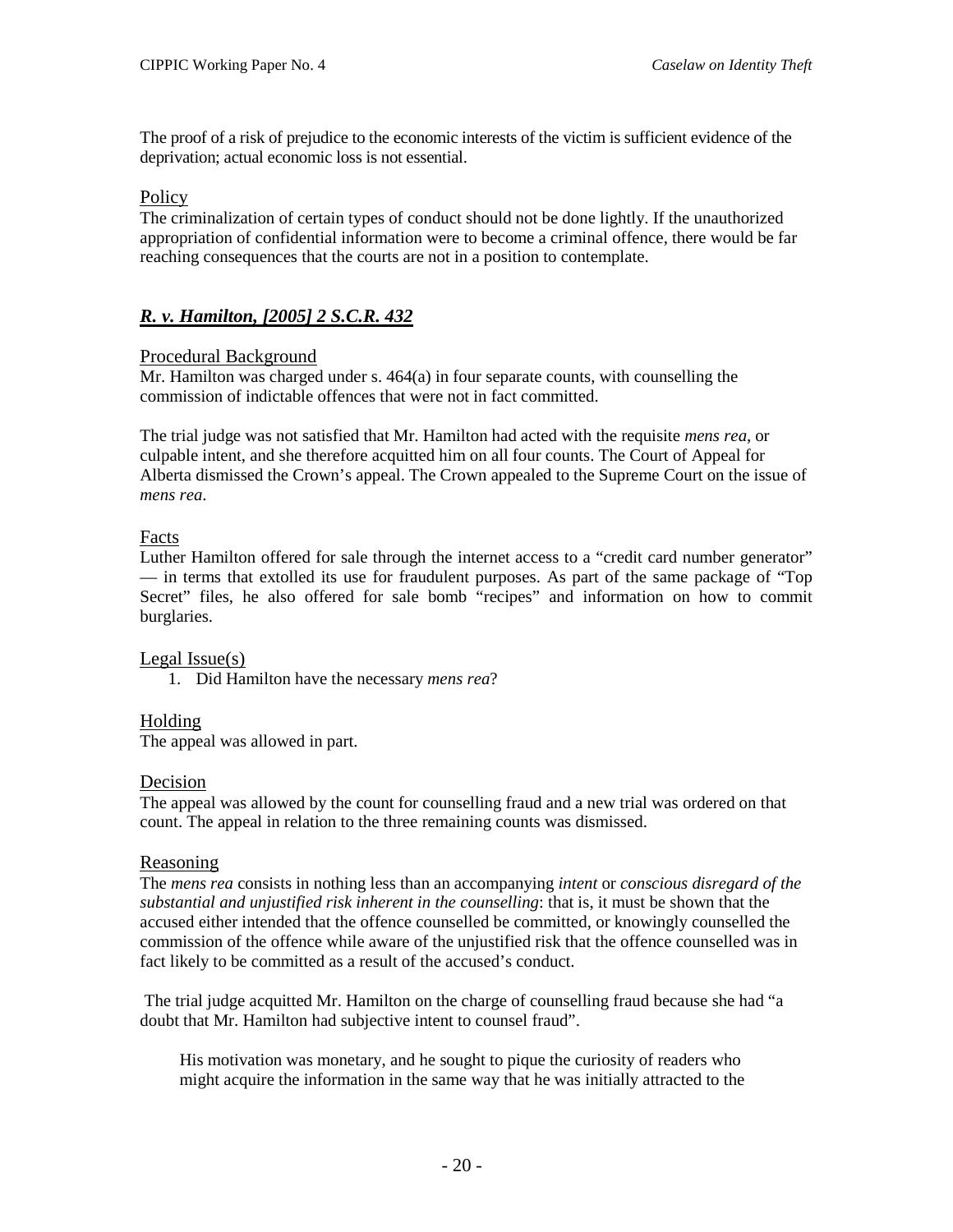information. Further, he struck me as utterly unsophisticated and naïve to the point that he cannot be said to have been wilfully blind or reckless.

The trial judge acquitted Mr. Hamilton on this count because his motivation was mercenary as opposed to malevolent; this was an error of law.

In most criminal trials, the mental element, the *mens rea* with which the court is concerned, relates to "intent", i.e. the exercise of a free will to use particular means to produce a particular result, rather than with "motive", i.e. that which precedes and induces the exercise of the will. The mental element of a crime ordinarily involves no reference to motive.

# <span id="page-28-0"></span>*R. v. Bradley, [2004] A.J. No. 1278, 2004 ABCA 362 (Alta. C.A.)*

#### Procedural Background

Bradley entered guilty pleas to 15 counts and appealed his sentence of four and half years.

#### Facts

Bradley stole credit cards from the postal service in Toronto before they reached the legitimate card holder. Bradley used these cards to make purchases. While making some of the purchases, he was recorded on security video tapes. In support of his use of the cards, he produced forged driver's licences and Social Insurance cards. At the time of his arrest, Bradley gave a fake name and provided forged documentation to the police.

#### Legal Issue(s)

- 1. Did the sentencing judge err in principle when she placed emphasis on Bradley's involvement with organized crime?
- 2. If the sentencing judge erred, what is the appropriate sentence?

#### Holding

The appeal is dismissed.

#### Decision

The evidence did not support the involvement to organized crime; Bradley only admitted the facts necessary to support the charges. The sentence imposed was fit and proper.

#### Reasoning

The court recognized the serious implications of identity theft for the victims defrauded but also for the victims being impersonated. The court found the fraud to be substantial, organized and sophisticated. The court also considered the appellant's related record and his continued involvement in crime. Considering these factors, the court found the sentence to be appropriate.

# <span id="page-28-1"></span>*R. v. A. (M.L.), [2000] A.J. No. 1282, 2000 ABQB 785 (Alta. Q.B.)*

#### Procedural Background

M.L.A. was charged of various offences including unlawful use of a credit card that he knew was obtained by the commission of an offence  $(s. 342(1)(c))$ , uttering a forged document  $(2.$  $368(1)(a)$ ), personation with intent (s. 403(a)), fraud (s. 380(1)(b)), assault with a weapon (s.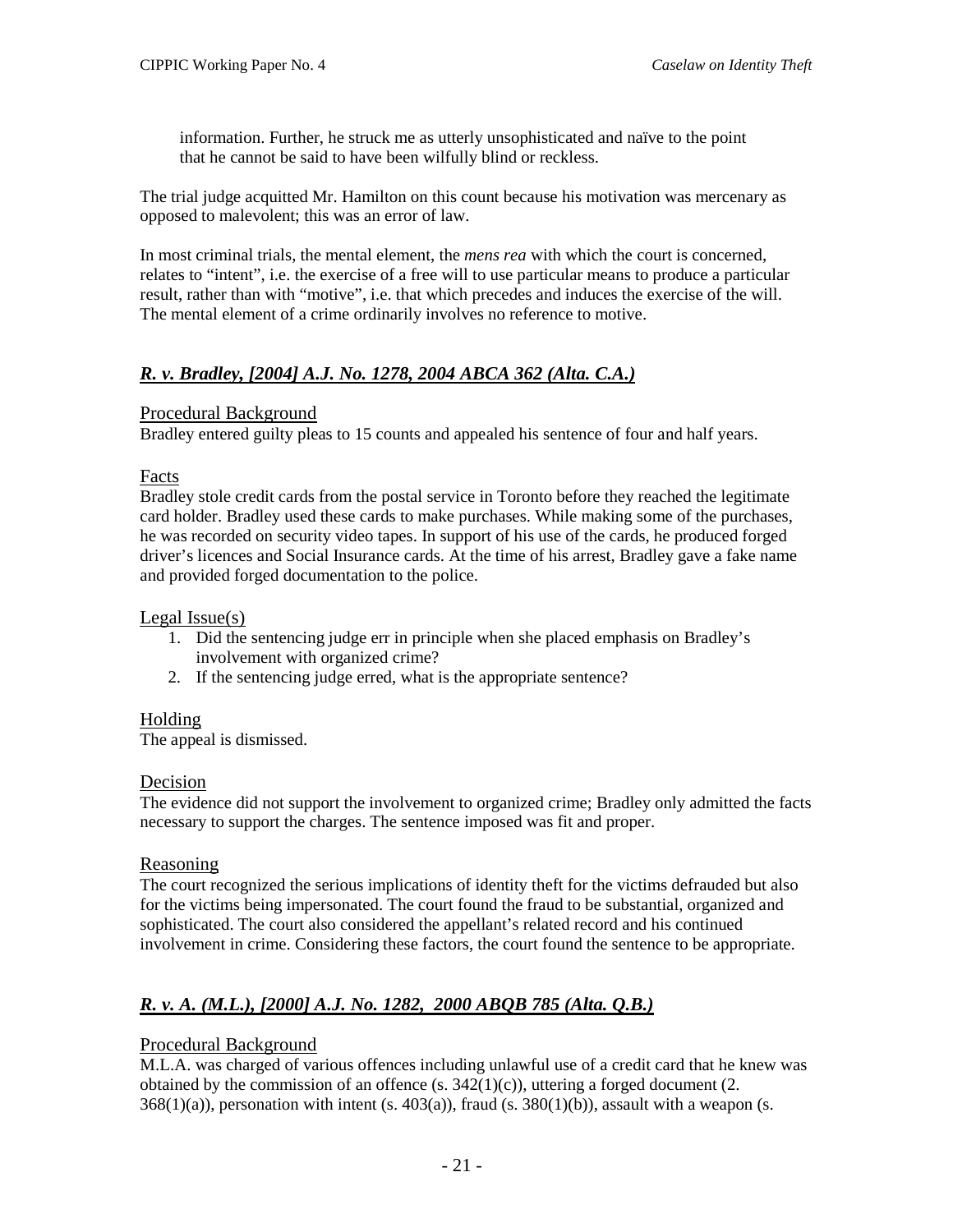$267(a)$ ), assaulting a police officer (s.  $270(1)(a)$ ), assaulting a police officer with intent to resist arrest  $(s. 270(1)(b))$ , two counts of possession of a credit card that was obtained by the commission of an offence (s.  $342(1)(c)$ ), and possession of property obtained by crime (s. 355(b)). Bail was originally denied in Provincial Court. This was an application by M.L.A. for judicial interim release.

## Facts

On or about May 1, 2000 M.L.A. used a credit card he knew was obtained by the commission of an offence. On August 31, 2000, M.L.A. attempted to open a bank account using a false identity. The bank teller was suspicious and alerted police. The police tried to arrest M.L.A. while he was trying to enter a vehicle. The vehicle sped away while M.L.A. was partially inside and an officer was holding on to M.L.A. Both M.L.A. and the driver were able to get away. The bank was not financially harmed. On October 3 and 5, 2000 M.L.A. tried to change a counterfeit bill at a pub. The accused was on probation, as part of a suspended sentence, for a guilty plea entered for charges of unlawful use of a credit card at the time of the present offences.

## Legal Issue(s)

1. Is continued detention of M.L.A. justified?

## Holding

The application for interim release was dismissed.

#### Decision

The judge concluded that it would be inappropriate to grant judicial interim release for the accused.

#### Statement of Rule

An important consideration for ordering the continued detention based on p. 510(10)(b), is whether the accused is already on bail or probation at the time of the offence.

#### Reasoning

There are three grounds for which continued detention can be ordered. The court found that the Crown's case on the second ground is the strongest as the accused has failed to comply with a probation order and tried to flee from apprehension by police. On the same basis, ground one is also met.

The court then looked at ground three and indicated that the protection of the public encompasses a broader goal than merely protection from serious bodily harm. It also notes that areas of public concern are not limited to criminal acts where there is a defined victim and that in all the circumstances of these offences, the public at large suffers greatly from the perpetration of fraud and use of counterfeit currency and documents. The judge also considers that the strength of the prosecution's case is noteworthy when considering the perception of the justice system in the eyes of the public. Based on these observations, the tertiary ground is also met.

# <span id="page-29-1"></span><span id="page-29-0"></span>*R. v. , [2003] A.J. No. 1495, 2003 ABQB 989 (Alta. Q.B.)*

## Procedural Background

L. had pled guilty to one count of conspiracy to commit fraud and seven counts of Fraud. This case concerned his sentencing.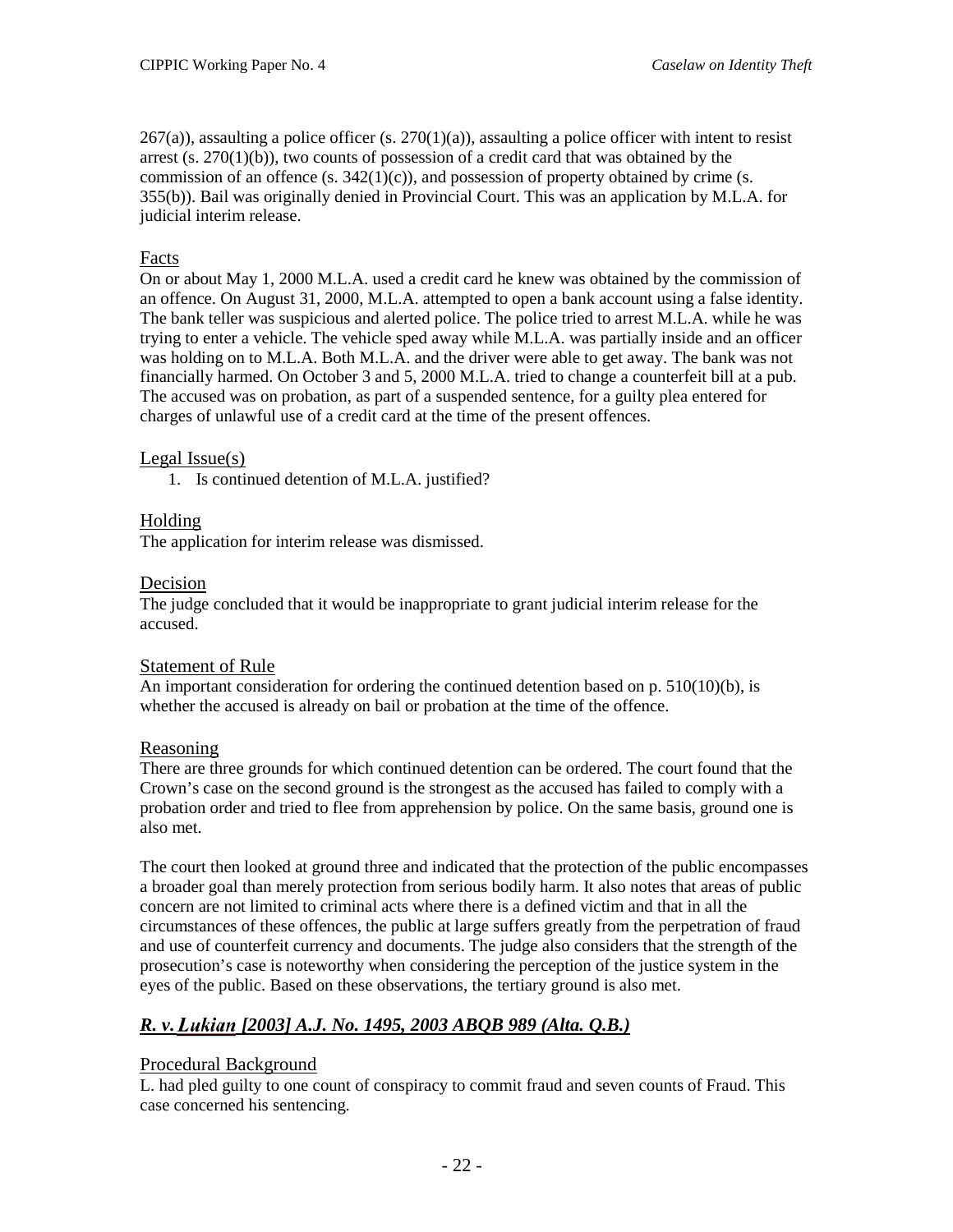#### Facts

L. obtained several credit cards numbers from the Internet. The credit card accounts belonged to various individuals in the United States. He used these cards to buy merchandise, including computers, digital cameras, and high end sunglasses. The total value of the merchandise was \$15,016.68 USD.

The merchandise was shipped to Sanders, a friend of L., in North Dakota. Sanders was instructed to re-package the items bought and re-ship them to Berg, another accomplice, in Edmonton. Sanders was also instructed to declare the items shipped as having minimal value (\$50 to \$70). The defendant admitted to Sanders that he was using credit card numbers he hacked off the Internet to make the purchases.

Searches by the R.C.M.P. revealed several emails detailing his attempts to get new credit cards. They also found lists of credit card numbers, with their credit limits, balances, expiry dates and the names and addresses of the credit card holders. Some purchases were made using an email address that belonged to the defendant.

#### Legal Issue(s)

What is the appropriate sentence?

#### Decision

L. was sentenced to a conditional sentence of 18 months to be served in the community, followed by 12 months of probation. He was ordered to complete 240 hours of community service work. A restitution order in the amount of \$5000.00 was made. The defendant was barred from using the Internet and using computer equipment at his residence. A Victim Fine Surcharge of \$800.00 was also imposed.

#### Reasoning

The judge considered the fact that L.'s guilty plea saved time and money to the justice system. The judge also considered that L. had ground to gain when it came to acceptance of responsibility. The sentencing judge concluded that L. was the leader of the scheme. The judge also found that his was not a situation involving a breach of trust or taking advantage of vulnerable victims. It was not a case of organized crime.

The judge considered that the defendant gained a little bit of party time, some money, and some computer equipment while losing most of his education. He had probably ended his ability to be qualified in positions of trust, and his objective of being realtor probably had no great prospects. The judge found that he paid a tremendous price for a fairly trivial amount of gain and only a very passing sense of success.

The judge then considered the principles of denunciation and of general deterrence. The judge noted that failure to deter can also demoralize the law-abiding. The judge also noted that deterrence of people across the world, who misuse the internet, is beyond the scope of his authority. The judge was persuaded that a non-lenient conditional sentence order was not inappropriate for this particular case.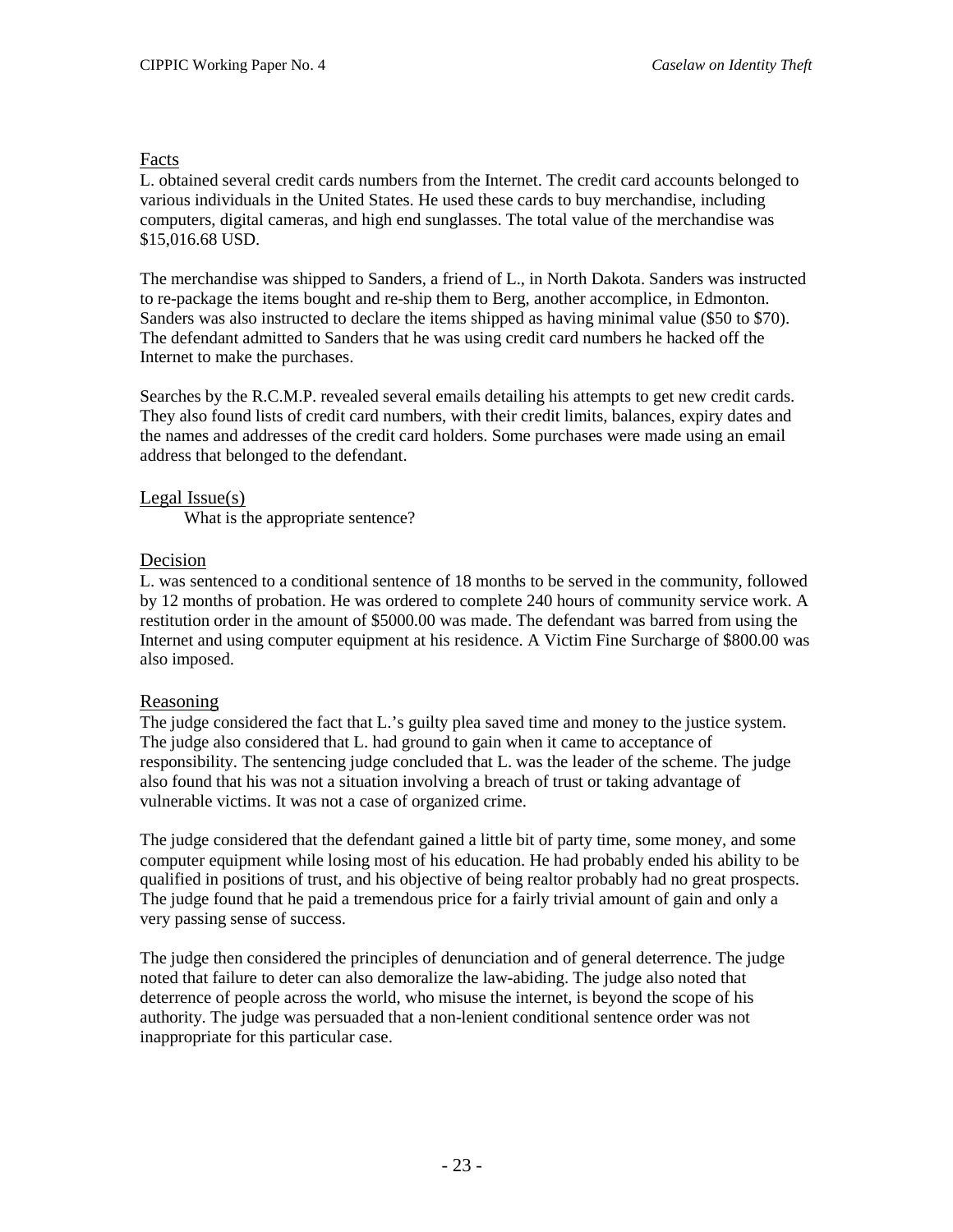## <span id="page-31-0"></span>*R. v. Cox, [2003] A.J. No. 152, 2003 ABPC 9 (Alta. Prov. Ct. (Crim. Div.))*

#### Procedural Background

Cox pleaded guilty to unlawfully receiving employment insurance benefits totalling \$5,788.00. This is his sentencing.

## Facts

Cox was 42 years of age and was a resident of Calgary. He resided in a common-law relationship and had two children. He was gainfully employed and earned approximately \$20,000 annually.

Cox, using SIN No. 628 327 413 worked for Allied Tool Ltd. between Nov. 3, 1997 and Feb. 9, 1999. Shortly after, he applied for employment insurance benefits. He collected benefits between February and October 1999. At the same time, he was working for RYOCI Canada Inc. under the name Taylor.

On July 14, he applied for and obtained SIN No. 656 627 775 and provided that number to RYOCI . After being laid off, he collected further EI benefits between September 9 and 22, 2001. On August 15, 2001 using SIN No. 628 327 413, he commenced employment with the Cowboys Night Club and worked there for a period, including between September 9 and 22, 2001. Between his SIN applications, Cox made a formal application to change his name from Robert Gordon Cox to Robert Gordon Taylor.

#### Legal Issue(s)

1. What is a fit sentence?

## Decision

The judge sentenced Cox to a global term of imprisonment of 30 days to be served on weekends. Cox is also on probation during the week and for a period of two years after his release. In the Probation Order, the judge ordered restitution, in the amount of \$5,788.00 payable in \$250 monthly instalments, 30 hours of community service and a charitable donation of \$300. The judge also made a stand alone Restitution Order in the amount of \$5,788.00 that may be obviated with the compliance with the Probation Order.

## Reasoning

The judge considered the following aggravating factors, namely that: 1) The accused had a criminal record; 2) although the offences were welfare offences, they all involved some degree of "moral blameworthiness"; 3) The offences were planned and deliberate; 4) The offences involved three distinct frauds being committed using separate identities; 5) The accused was discovered in the commission of the offences; 6) The total benefits received were neither small or insignificant; 7) There had been no restitution; 8) The offences involved "greed" and "gambling problem" as opposed to "need"; and 9) the accused does not have difficulty finding new employment.

As mitigating circumstances the judge considered that: 1) The accused had tendered a guilty plea, although not a timely one; 2) Some of his prior convictions were old and there were gaps in his record; 3) the accused was the sole supporter of his wife and two children; and 4) the accused was gainfully employed at the time of sentencing.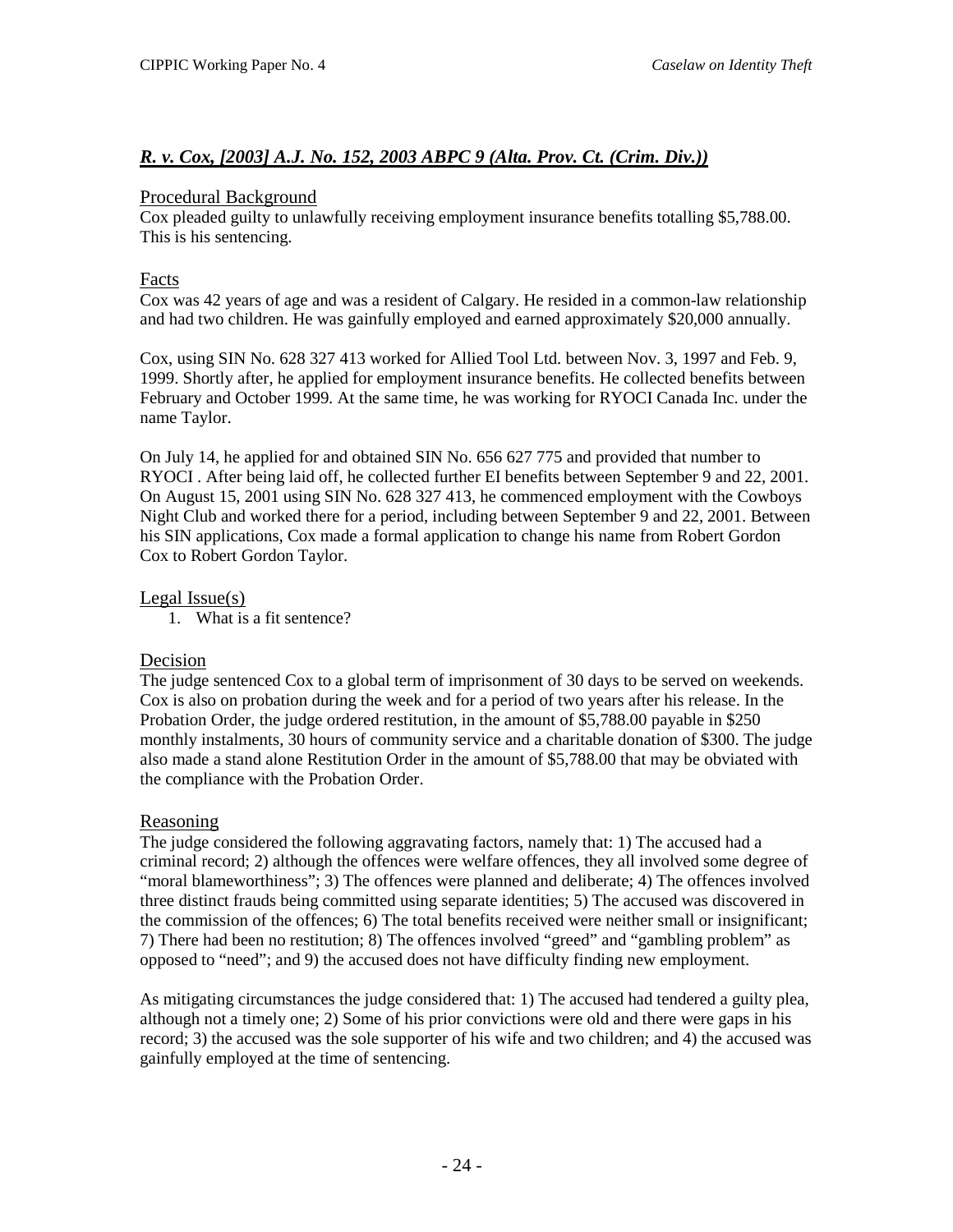## <span id="page-32-0"></span>*R. v. Weir, [2000] A.J. No. 527, 2000 ABPC 62 (Alta. Prov. Ct. (Crim. Div.))*

#### Procedural Background

Weir admitted to breaching the terms of a conditional order. He pleaded guilty to committing several offences both before and after the imposition of the conditional sentence. This is his sentencing.

#### Facts

Mr. Weir pleaded guilty and obtained a conditional sentence for a number of offences including, amongst others, theft under  $$5,000.00$  (s. 334(b)); two counts of failure to appear (s. 145(5)); possession of stolen property under \$5,000.00 (s. 355(b)); one count of possession of a credit card obtained by the commission of an offence in Canada  $(342(1)(c))$ ; personation with intent (s.  $403(a)$ ; uttering a forged document (s.  $368(1)(a)$ ); two counts of break and enter and theft (s. 348(1)(b); theft over \$5,000.00 (s. 334(a)); possession of stolen property over \$5,000.00 (s. 355(a)). Mr. Weir was sentenced to a conditional sentence of two years less one day plus 18 months probation.

While bound by the conditional sentence order Mr. Weir committed the following offences, amongst others: failure to attend court (s. 145(5)), failure to attend court (s. 145(2)(a)); failure to attend court  $(s. 145(2))$ ; theft of a motor vehicle exceeding \$5,000.00  $(s. 344(a))$ .

Mr. Weir pleaded guilty to the following offences prior to the commencement of the conditional sentence order: two counts of possession of stolen property under \$5,000.00. At the time of hearing, Mr. Weir had served 6 weeks of pre-trial custody, had entered early guilty pleas and had 17 months left on his conditional sentence. The breach of the conditional sentence was in failing to reside where directed and in ignoring his curfew.

#### Legal Issue(s)

- 1. What actions should be taken in regards to the breach of the conditional sentence? Should the conditional sentence be suspended and the offender directed to serve the unexpired portion?
- 2. What are the appropriate sentences for the new offences?

#### Decision

Considering the totality principle and the circumstances of Mr. Weir, the judge suspended the conditional sentence and directed the accused to serve the 14 months remaining in the conditional sentence to be followed by the same probation as imposed after the conditional sentence. As for the new offences, the judge imposed 6 months incarceration consecutive to the 14 months.

#### Statement of Rule

A presumption exists that an offender must serve the remainder of a conditional sentence in jail when he breaches a conditional sentence order

#### Reasoning

The Crown submitted that the accused should serve the remainder of the conditional sentence and be sentenced to further consecutive time for the new offences. Defence counsel submitted that sending Mr. Weir to jail for the remainder of the time would amount to more time than if he had been sent to jail initially. Defence counsel submitted that this was contrary to the totality principle.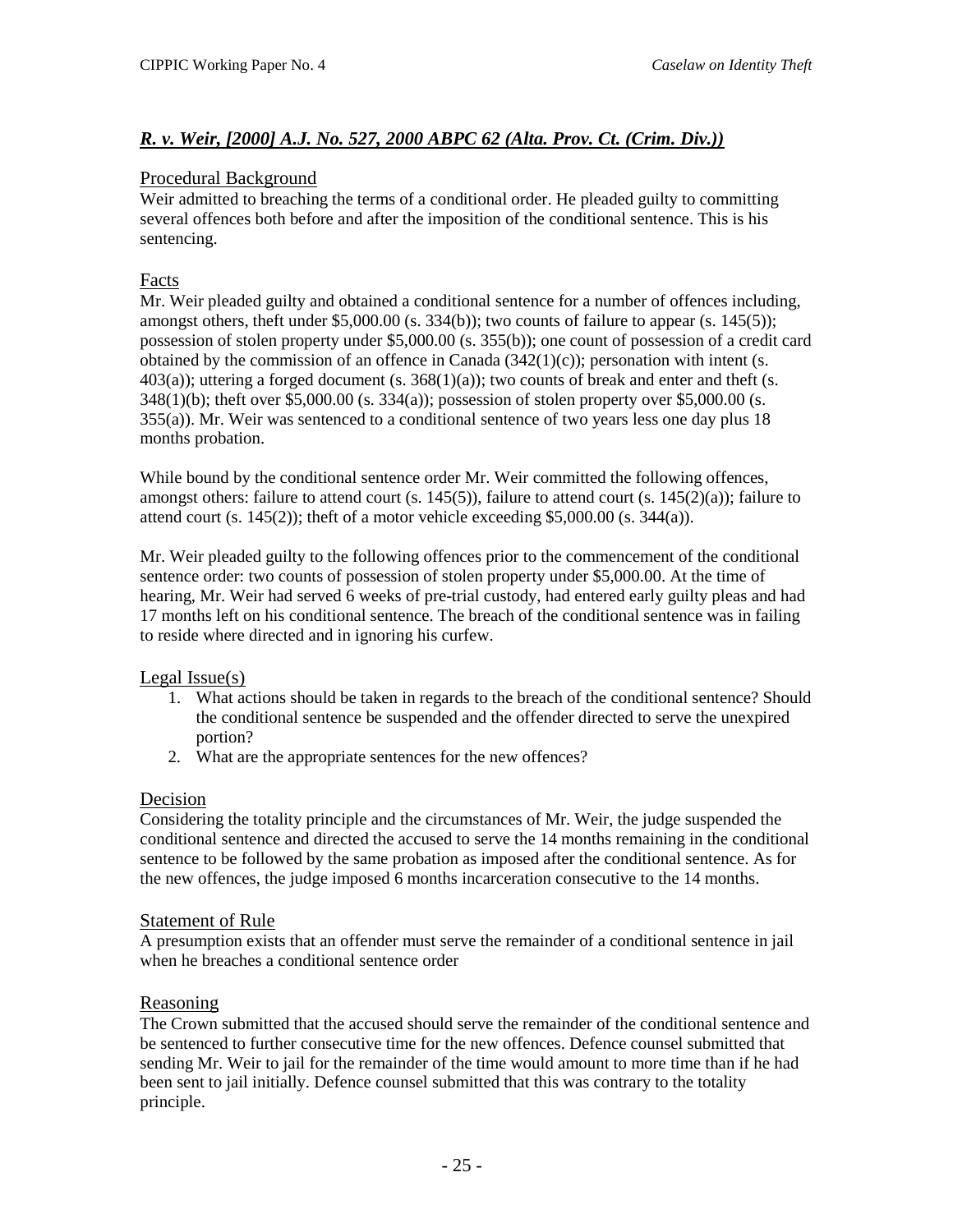The court then analysed *R. v. Proulx*, 2000 S.C.C. 5 in which a presumption is established that an offender serve the remainder of a conditional sentence in jail when he breaches a conditional sentence order. This presumption helps to distinguish conditional sentences from probation by making the consequences of a breach of condition more severe.

The judge then analyzed this presumption and found that if the length of a sentence actually served in jail may be too short if it were a sentence served in the community, and will thereby fail the proportionality test, then it follows that the length of conditional sentence may be too long if it were a sentence served within a jail, and it will again fail the proportionality test. The judge concluded that whether such a straight conversion, from conditional sentence to imprisonment, is appropriate will depend on the circumstances of the offender, the offence, and the amount of time left to be served.

The judge also considered that the requirement to serve the remainder in jail can be seen as the price to pay for breaching conditions under which an offender is placed. According to the court, the difficulty with this argument is that it results in imposing a separate punishment for the breach, and thereby treats the breach as though it were a separate offence. Breach of probation is a separate criminal offence but breach of a conditional sentence is not.

# <span id="page-33-0"></span>*R. v. Thiel, [2005] A.J. No. 698, 2005 ABPC 149 (Alta. Prov. Ct. (Crim. Div.))*

#### Procedural Background

Mr. Thiel pleaded guilty to 8 *Criminal Code* offences including, personation (s. 403(a)), possession of stolen property (s.  $35(6)$ ), uttering (s.  $368(1)(a)$  and fraud under \$5,000 (s. 380(1)(b)). This was Thiel's sentencing.

## Facts

On March 7, 2005 Mr. Thiel used an identification document in the complainant's name to obtain another document in his name. Armed with these documents and the complainant's social insurance card, the accused impersonated the complainant to carry out a series of frauds by which he obtained \$5,600.00. The documents used included an Edmonton Police Service witness statement filed by the complainant relative to his stolen property.

Mr. Thiel already had 131 criminal convictions, of which 90 are for similar offences. The last sentence handed down to Mr. Thiel was to be served in the community, under the terms of a Conditional Sentence Order. Mr. Thiel submitted a letter of commendation and offered to make restitution in the event he was given a Conditional Sentence.

## Legal Issue(s)

1. What is the appropriate sentence?

## Decision

The judge sentenced Mr. Thiel to four and a half years and made two compensation Orders to direct the accused to give restitution to the financial institution defrauded (\$5600) and to the victim (\$1300) who had been personated.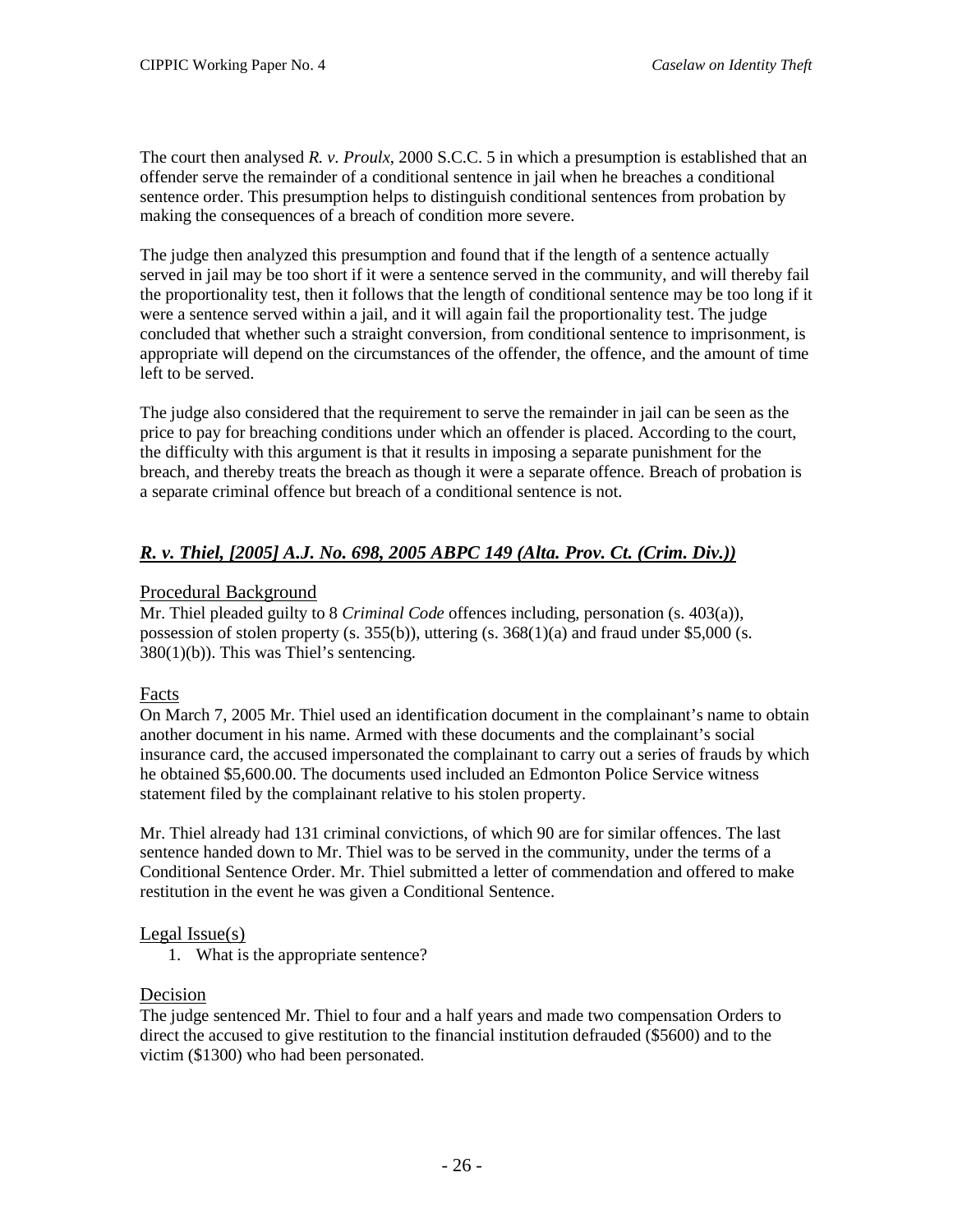#### Reasoning

The accused's criminal record has 13 entries demonstrating his inability to abide by court orders. This was coupled with the fact that the offences were committed while he was on Probation and out on bail.

The court also considered four aggravating factors: 1) The nature of the offences in Mr. Thiel's criminal record and their unremittingness; 2) The fact that no restitution was made; 3) The fact that the offences were committed while the accused was on Probation and out on bail; and 4) The commission of these offences by means of de facto 'identity theft' of the complainant.

The judge found that committing identity theft in order to aid in the commission of other offences heightens the seriousness of the offence.

# <span id="page-34-0"></span>*R. v. Naqvi, [2005] A.J. No. 1593, 2005 ABPC 339 (Alta. Prov. Ct. (Crim. Div.))*

#### Procedural Background

Naqvi pleaded guilty to skimming debit and credit cards to sell the card information contrary to s. 342.(3) of the *Criminal Code*. This case concerned Naqvi's sentencing.

## Facts

Mr. Naqvi was given a skimming device by a high school acquaintance. In August 2004, over a period of 12 days, Naqvi skimmed 117 debit or credit cards. In December 2004, over a short period of time, he skimmed another 60 cards.

Naqvi sold the information to the high school acquaintance for \$100.00 each realizing a profit of \$17,700.00. Mr. Navqi took no part in the actual counterfeiting or use of counterfeited cards. The total loss incurred by the financial institutions was \$117,188.00. Following apprehension, Naqvi cooperated with police.

#### Legal Issue(s)

1. What is the appropriate sentence?

#### Decision

Naqvi was sentenced to 18 months of imprisonment and ordered to pay restitution in the amount of \$17,700.00 to the banks according to their proportion of the losses.

#### Reasoning

The sentencing judge agreed with the Crown that general deterrence and public denunciation in these circumstances are paramount considerations. The judge took into consideration the following aggravating factors: the accused was in a position of trust; the crime was sophisticated; it was a group enterprise; the commission of the crime put the reputation of businesses at risk; it was committed again and again over a period of 5 months at different locations; the offence of skimming is prevalent and growing; the victims are highly vulnerable; the crime is difficult to prevent, detect and investigate.

As far as mitigating factors go, the judge considered: the youth of the accused; his cooperation with police following his arrest; his early guilty plea; his share of the proceeds compared to others.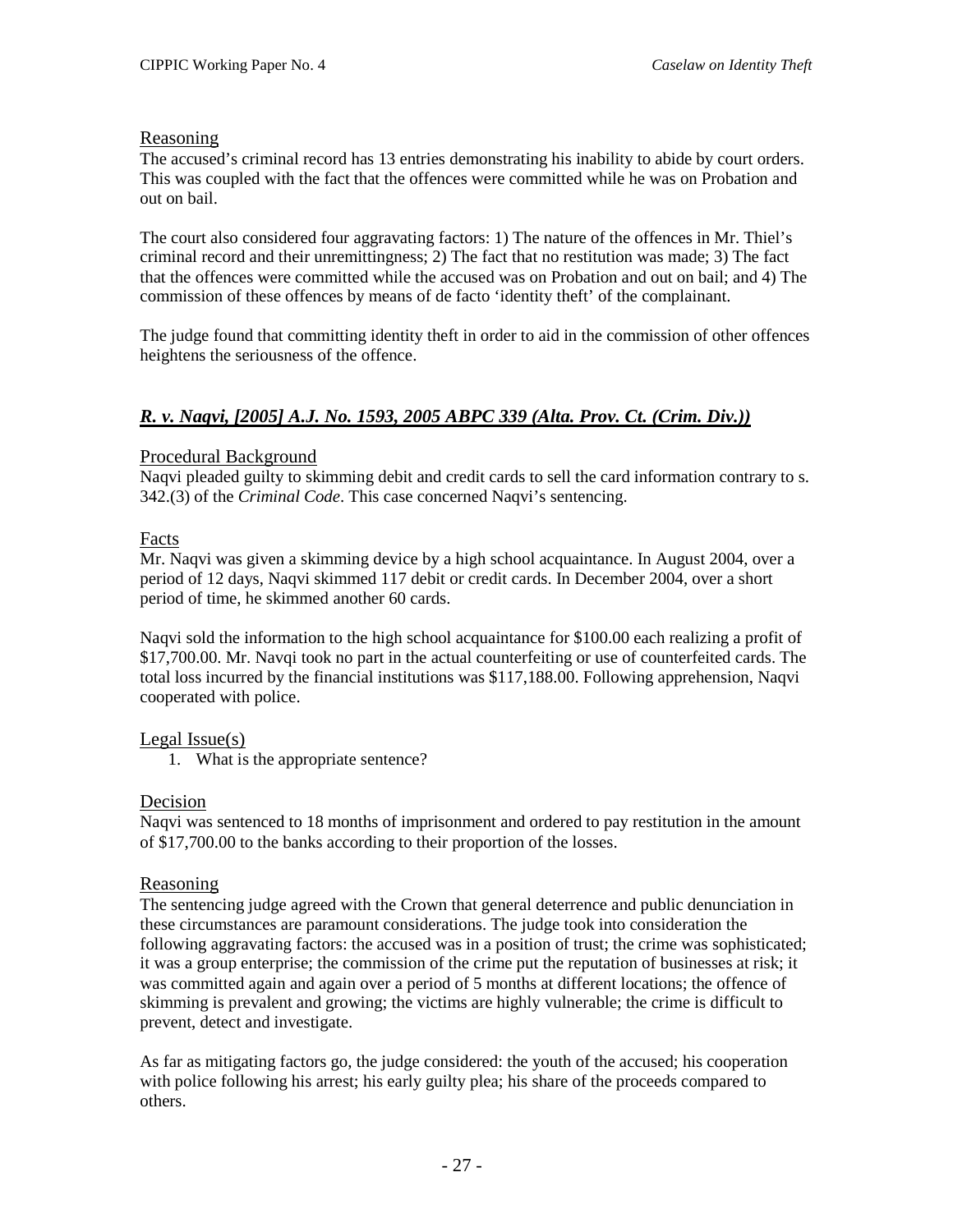Mr. Navqi's counsel argued that he was only a minor participant. However, the judge said that was akin to describing a bank robber as a low level participant, and the driver in the gateway vehicle as the primary offender. The judge found that without the information gathered and distributed by Mr. Navqi the criminal enterprise would not have been possible. The judge was not satisfied that a conditional sentence would satisfy sentencing principles.

#### Policy

The judge concluded by explaining that the immediate victims are the seven financial institutions whose customers have been defrauded. The longer-term victims are those who use these institutions services and are subjected to interest rate increases.

## <span id="page-35-0"></span>*R. v. Mayer, [2006] A.J. No. 324, 2006 ABPC 30 (Alta. Prov. Ct. (Crim. Div.))*

#### Procedural Background

Mayer pled guilty to 28 charges of using forged debit cards and debit card data, and 1 charge of breach of recognizance.

#### Facts

Mr. Mayer was involved in a large debit card skimming, counterfeiting and fraud ring in Calgary from January 1, 2005 to July 21, 2005. Mayer's conduct resulted in a total loss of \$45,703.00.

Mayer's fraud involved five different financial institutions, six businesses where the cards were skimmed and 34 different card holders. Some members of the ring travelled to Calgary and obtained employment for the sole purpose of skimming cards. At least 20 individuals were involved in making withdrawals from the accounts or purchasing money orders using the cards.

Mr. Mayer's offences were committed in June. At the time of the offences, Mr. Mayer was on release on charges relating to debit card fraud (s. 380(1)(b)) committed in Laval, Quebec. Mr. Mayer left Alberta without permission and went back to Montreal. As a result, he failed to report on August 31. He also appears on bank surveillance video, dated September 2, while he's committing a fraudulent transaction. At the time of that transaction, he was out on bail.

#### Legal Issue(s)

1. What is the appropriate sentence?

#### Decision

After credit for the pre-trial custody, the judge sentence Mr. Mayor to twelve months imprisonment concurrent to any other sentence.

#### Reasoning

The judge found that the evidence supported the conclusion that a Conditional Sentence Order would endanger the community. The accused did not have a criminal record but he plead guilty to a breach of his recognizance. The accused was also on judicial interim release when he committed this set of offences. The court concluded that the accused was not inclined to follow Court orders and that serving his sentence in the community would be a risk and would endanger the community.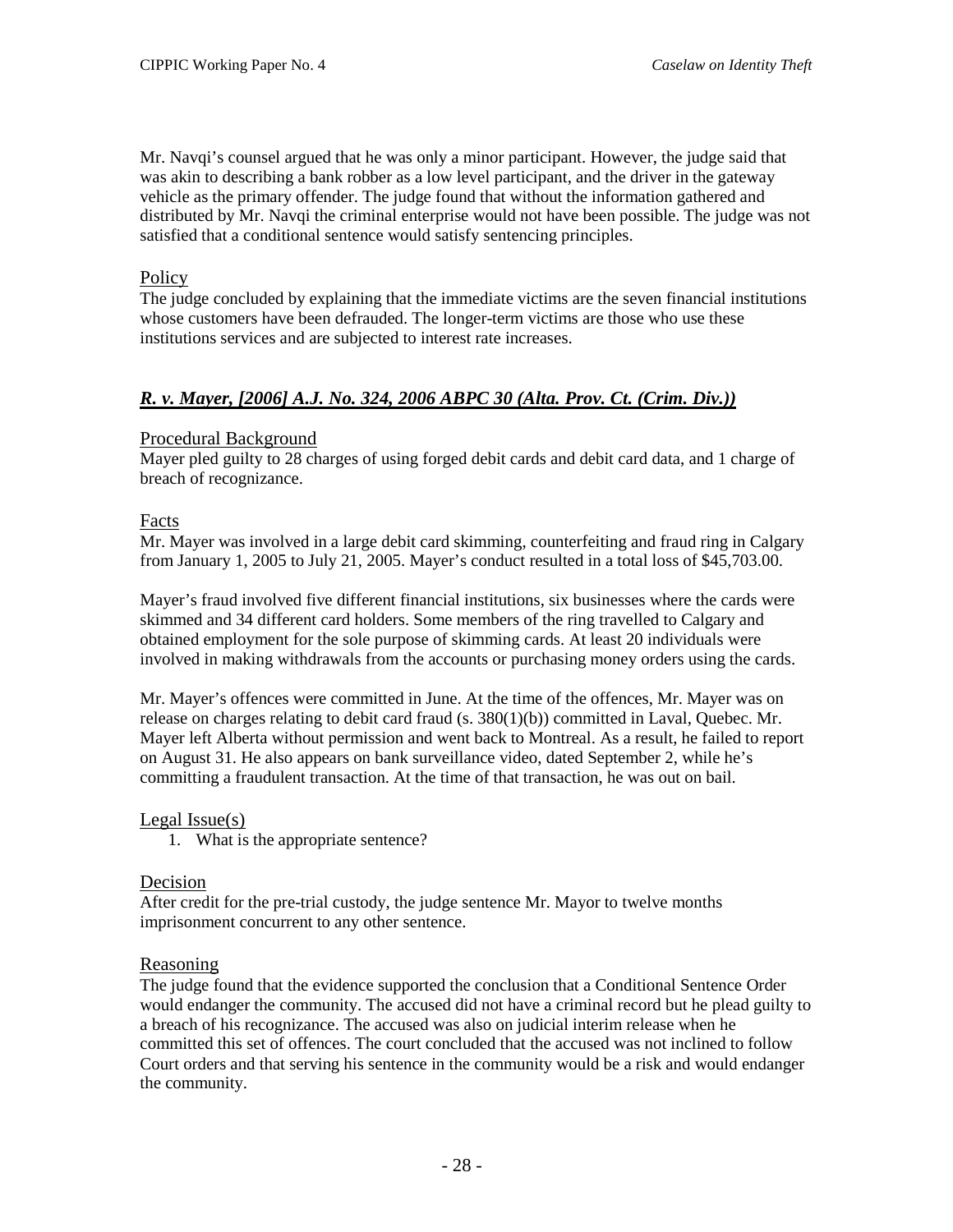The court rejected the argument of duress in the circumstances of this case. A gambling debt is neither an exceptional circumstance justifying the imposition of a non-custodial sentence, nor a mitigating factor warranting a lesser sentence that would otherwise be fit and proper. The accused voluntarily engaged in the offences and after being caught engaged in the same activity. The offences took place over a number of months, giving the accused plenty of time to seek help from authorities if the duress was real.

The court considered the following aggravating factors: 1) The nature of the criminal enterprise (identity theft of highest order); 2) that the accused was acting in association with a criminal organization; 3) the amount of the loss; 4) that the accused was one of the individuals who used the cards and used them over several months; 5) that investigating this type of activity is difficult and time consuming; and 6) the evidence of prevalence of this type of criminal activity.

The court considered the following mitigating factors: 1) that the accused had cooperated with police and had plead guilty in a timely way; 2) that the accused was a first offender; 3) that the accused had continued support from his family and still had a job open for him; 4) that the accused had spent 3 months pre-trial custody.

#### **Policy**

The judge concluded that a Conditional Sentence Order (CSO) would not be consistent with sentencing principles. A punitive as opposed to a restorative sentence is required. A CSO would not give the principles of denunciation and deterrence sufficient weight.

### *McVey v. United States of America, [1989] B.C.J. No. 2025 (B.C. C.A.)*

#### Procedural Background

McVey appealed his extradition, which had been granted in *The United States v. Charles Julius McVey* (1988), 33 B.C.L.R. (2d) 28.

### Facts

McVey agreed to obtain confidential information about a new computer developed by Saxpy Computer Corporation and to sell that information to Russians for the sum of \$4 million USD.

McVey recruited Ivan Pierre Batinic, an employee of Saxpy, to obtain the information. Batinic proceeded to remove seven reels of computer tape from the Saxpy plant. Five of them were copied and the originals returned. Two of them were kept and blank tapes returned instead. Batinic also had the hardware design on 76 diskettes.

#### Legal Issue(s)

1. Is the conduct for which McVey is charged listed as a crime in both Canada and the United States?

### Holding

The appeal was allowed.

#### Decision

The alleged scheme could not be said to defraud the public and thus did not fall within clause 27 of the Schedule of the Canada-U.S.A. Treaty (1976).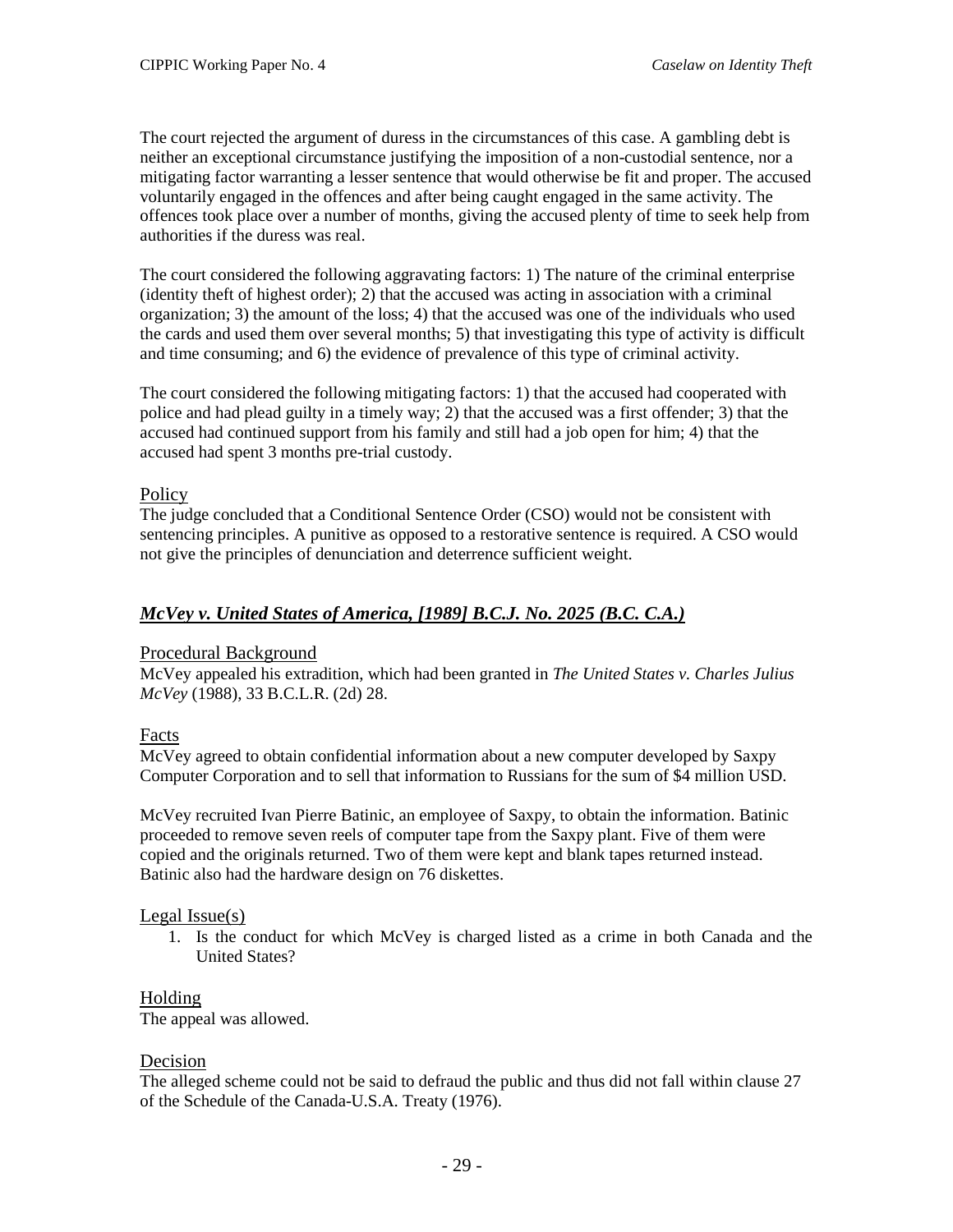### Statement of Rule

Defrauding the company of software information amounts to a deprivation of something of value to support a charge of fraud. When the party with the burden of proof adduces insufficient evidence of the foreign law, the Court applies the law of Canada.

#### Reasoning

The court looked at clause 27 of the Schedule and determined that the issue was whether an accused could be convicted in the United States of using the telephone in connection with a scheme to defraud the public when the evidence was that the scheme was aimed at one person, Saxpy. If an accused could not be convicted, the conduct is not a conduct included in clause 27.

The court then looked at the interpretation to give to the word public. The judge concluded that when the charge and evidence is confined to one person, a person could not be convicted in the United States of using the telephone in connection with a scheme to defraud the public. The charge would be dismissed as the crucial element "a scheme to deceive the public" is absent. Based on that conclusion, the judge held that the conduct alleged as a crime in the United States is not the conduct comprised in clause 27 of the Schedule of the Treaty.

It should be noted that the appeal was reversed in *McVey (Re); McVey v. United States of America*, [1992] 3 S.C.R. 475.

### *R. v. Adamkewich, 1990 CanLII 1006 (B.C. C.A.)*

### Procedural Background

Adamkewich pleaded guilty to two counts of fraud (s. 380) and one count of personation (s. 403). He was sentenced to 10 years of imprisonment and ordered to pay compensation in the amount of \$17,600. He appealed his sentence

#### Facts

After arriving in Vancouver, Adamkewich moved in with Mr. Prevost. Adamkewich gained access to Prevost's personal information and used it to obtain bank credit cards and a driver's licence with his own photograph. When he was arrested, he had Prevost's B.C. birth certificate and health card which he had taken. Adamkewich had intercepted mail to take what he needed.

Adamkewich also had the identification of David Morrow. He used that name in connection with Heidi Biberhofer. Adamkewich defrauded Biberhofer of \$17,862 CAD and \$900 USD. They were to buy some properties together. Adamkewich also obtained a lease for a Ford Bronco under the name of Prevost.

The appellant, using Prevost driver's licence, eluded police in Washington. When he returned to British Columbia, he promptly got himself an interim driver's licence to replace the one left to the Washington Police.

The appellant had a lengthy record which contained some 47 charges of fraud.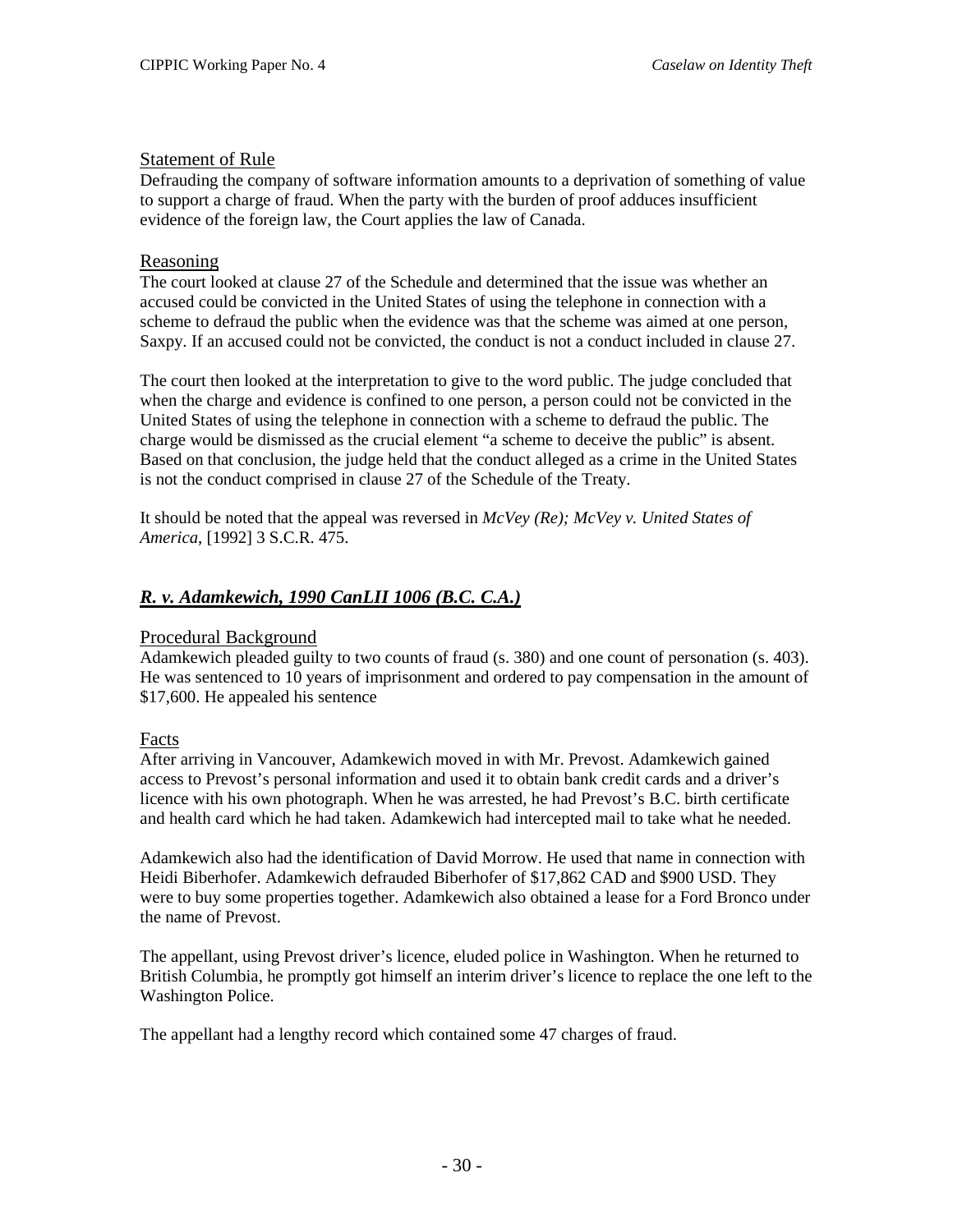### Legal Issue(s)

- 1. Is the length of the sentence unfit and unduly harsh when compared with sentences passed for the same offence in similar circumstances?
- 2. Did the trial judge err in failing to consider the relevance of the expert evidence indicating the appellant is treatable, particularly at this stage of his life?
- 3. Did the trial judge err in not giving proper consideration to rehabilitation as against deterrence in circumstances where protection of the public was his primary concern?

# Holding

The appeal was allowed.

# Decision

The sentences were reduced to three years.

### Reasoning

The court accepted the appellant's argument that the sentence was not fit and was unduly harsh based on the decisions presented by the appellant. The crimes were neither particularly sophisticated nor that complex. The sentencing judge in his reasons had not considered the principle of totality.

According the judge, the question is: does the appellant have any hope or possibility of being rehabilitated? The court considered the psychiatric evidence submitted and the appellant's situation, and concluded that the principle of rehabilitation ought to be considered along with the protection of the public.

# *R. v. Berryman, [1990] B.C.J. No. 1689 (B.C. C.A.)*

# Procedural Background

Berryman was acquitted on two counts of forging a passport contrary to s.  $57(1)(a)$  of the *Criminal Code* and convicted of one count of making a written statement on a passport application form, which she knew to be false, for the purpose of procuring a passport, contrary to s. 57(2). The Crown appealed the acquittals.

# Facts

Berryman was an employee of the Victoria Regional Passport Office of the Department of External Affairs. Berryman was a passport application examiner.

In July 1987, two forged passports were made and Berryman was knowingly and intentionally instrumental in their production. On each of the two occasions, she accepted the applications on which the passports were issued, knowing that the person from whom they were received was not the applicant. She falsely stated in writing, on the face of each application, that the applicant had produced proof of citizenship and identification. She marked the applications with a notation, which ensured that no check would be made of the guarantors, knowing that all of the information on the face of each application, including the declaration of the purported guarantors, was false.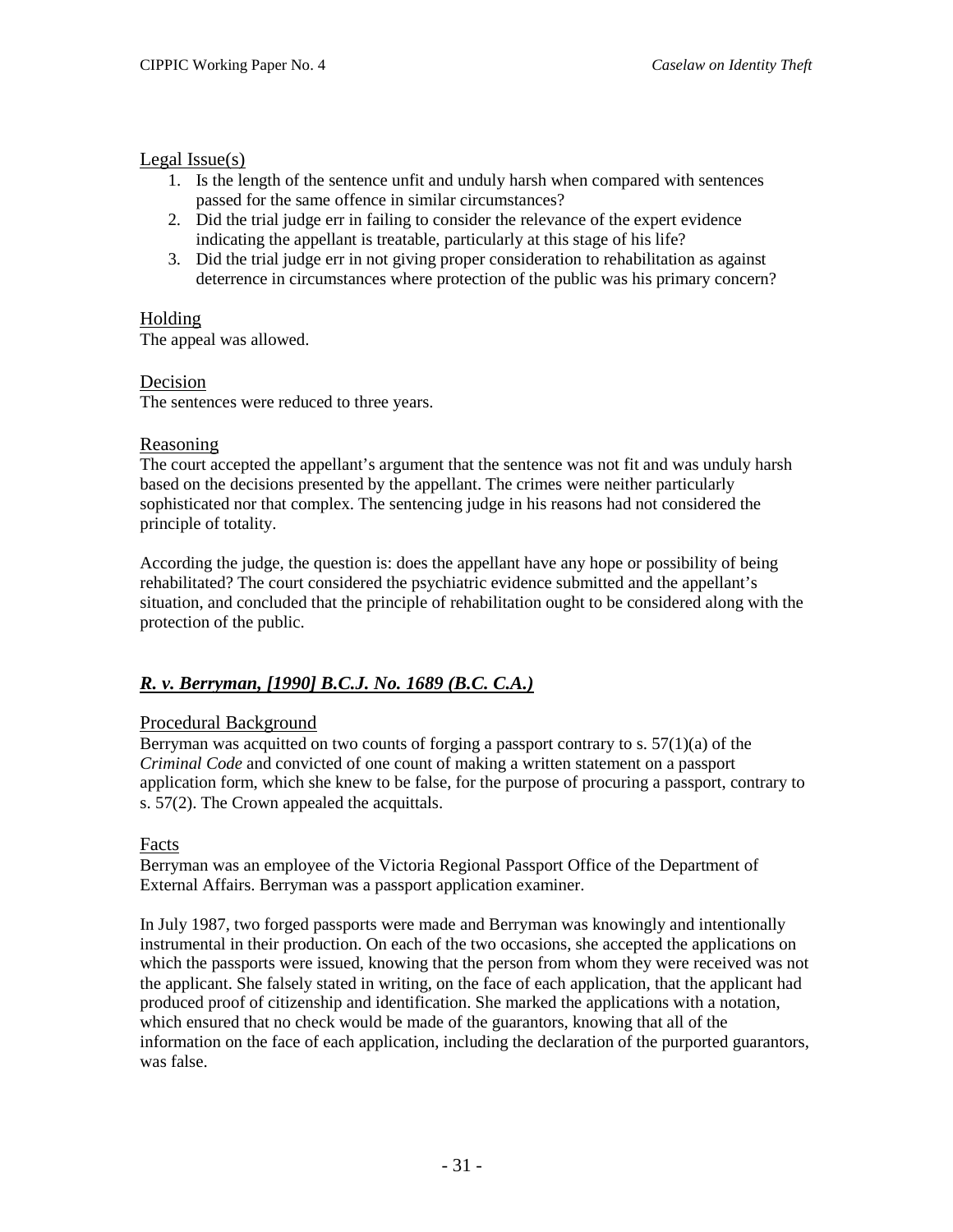The respondent was not the one who "made" the false documents. The forgeries were unwittingly produced by Miss Venturin, another employee of the office. Miss Venturin had no knowledge that the information in the applications was completely false.

### Legal Issue(s)

- 1. Can a person be convicted of forgery, when the *actus reus* of that offence, the actual making of the false document, is performed by an innocent agent?
- 2. If so, does her conviction for making a false statement on a passport application form preclude her from also being convicted of forging the passport which was made in consequence of that false statement?
- 3. If the appeal is successful, can a conviction be substituted on each count rather than ordering a new trial?

### Holding

The appeal is allowed, the verdicts of acquittal were set aside and convictions entered.

### Decision

The trial judge erred in concluding the respondent could not be convicted because the passports were made by an innocent agent. Her conviction for making a false statement did not preclude her being found guilty of forgery. Convictions for the forgery offences were entered.

### Statement of Rule

A person who commits an offence by means of an instrument "whose movements are regulated" by him, actually commits the offence himself.

### Reasoning

In common law, the person who caused a felony to be committed by means of the act of an innocent agent, was considered to be the principal in the first degree. It must be demonstrated that the doctrine of innocent agency survived the codification of the criminal law.

The court held that a person who commits an offence by means of an instrument "whose movements are regulated" by him, actually commits the offence himself. The court concluded that s. 21(1)(a) of the *Criminal Code* is construed so as to give effect to the doctrine of innocent agency. Thus the trial judge erred in concluding the respondent could not be convicted because the passports were made by an innocent agent.

The court then rejected the respondent's argument that her conviction for making a false statement for the purpose of procuring a passport, should be a bar to her being further convicted of forging a passport. The court found the elements of the offences to be different.

The crux of the first offence lies in the making of a false or misleading statement for the purpose of procuring a passport. The offence is complete as soon as the statement is made with the requisite intent. Forging a passport, on the other hand, involves making a false document with one or more of the intents described in s. 366(1) of the *Criminal Code*. In each case, something quite different is "made".

The court also considered the other acts of the respondent which contributed to the forging. Notably, her notation on the face of the application which ensured no checks would be conducted.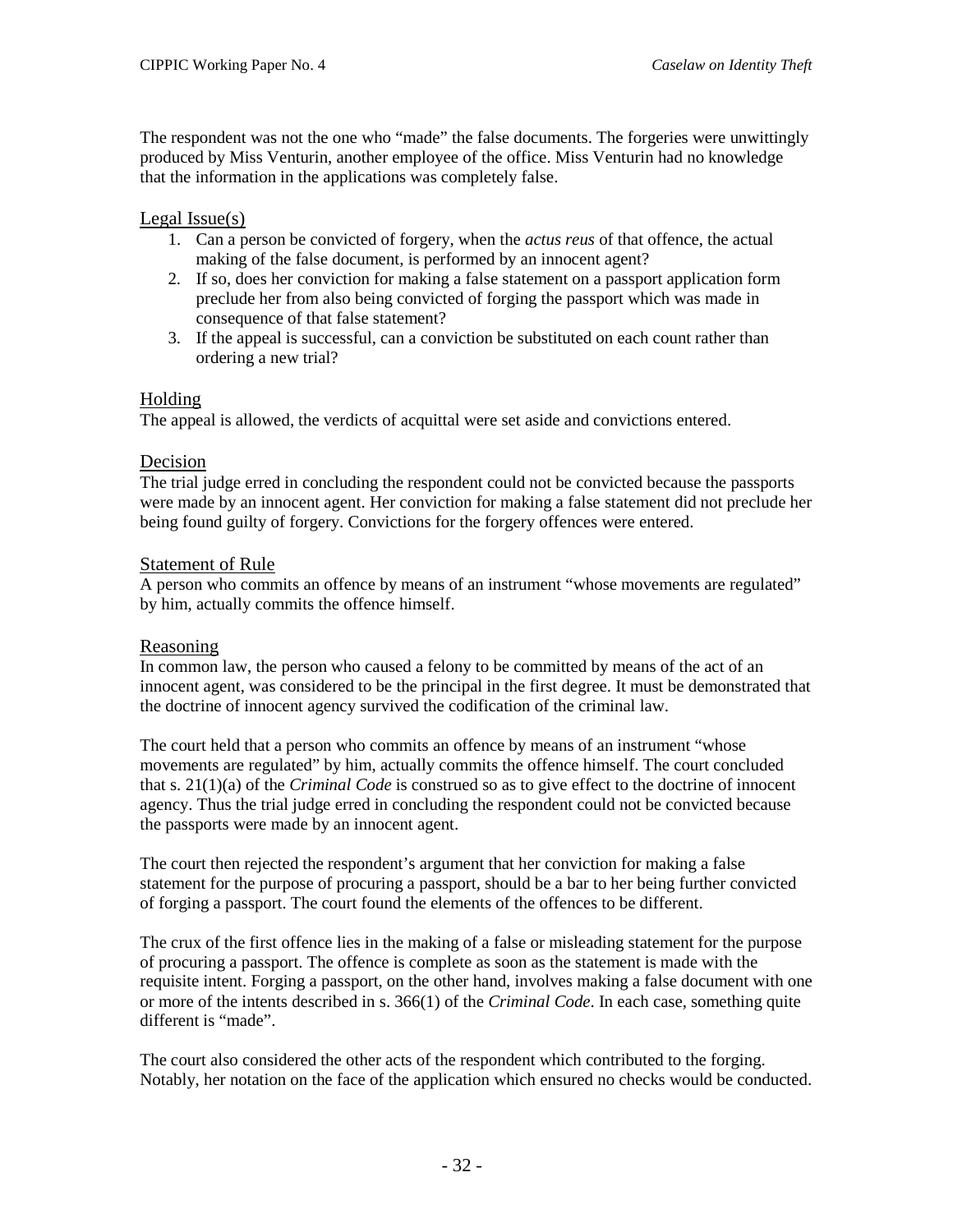The court also noted that the element of making a false document, which is essential to the charge of forgery, is completely absent from the charge of making a false statement.

The court held that her conviction of making a false statement does not preclude her . being found guilty of forgery. It was satisfied that an acquittal would not necessarily have been entered on counts one and two, notwithstanding the error of law made by the trial judge.

In order to enter verdicts of guilty, the court must ensure that all the findings necessary to support the convictions that were made. The court concluded there was nothing left to be tried or determined and the convictions could properly be entered.

# *R. v. Black, 1993 CanLII 346 (B.C. C.A.)*

#### Procedural Background

Black was convicted of defrauding the Government of Canada of money of a value exceeding \$1000 in violation of s. 380(1) of the *Criminal Code*. Black was sentenced to six years imprisonment. He appeals his sentence.

#### Facts

Black researched information on deceased persons fitting within a certain profile: death before 1964, in a different jurisdiction from birth, and eligible for the old age pension. He then assumed their identity to obtain lock boxes and rented post office boxes for delivery of cheques. Black also obtained birth certificates and/or Social Security Numbers to support the old age pension applications.

Black prepared old age pension applications which used a number of frequently recurring addresses. He attended the post boxes to pick up the cheques and made banking arrangements to cash the cheques.

At the time of his arrest, four cheques of a total value of \$14,300 had been issued. The scheme had the potential to net \$40,000 in a lump sum and monthly income of \$3,500. At the time of these acts, the appellant was before the court in Alberta for 25 similar offences.

#### Legal Issue(s)

1. Did the trial judge err by not taking into account the totality of sentences imposed in Alberta and British Columbia for offences of a similar nature?

### Holding

The appeal was dismissed.

#### Decision

The court was not convinced that a sentence of six years was unfit in the circumstances described by the trial judge.

### Reasoning

In this case, unlike in *R. v. Marinac* (10 May 1990) Vancouver Registry CA011878 (BC C.A.), there was no forfeiture of remission time and no increase in the total time to be served by this appellant.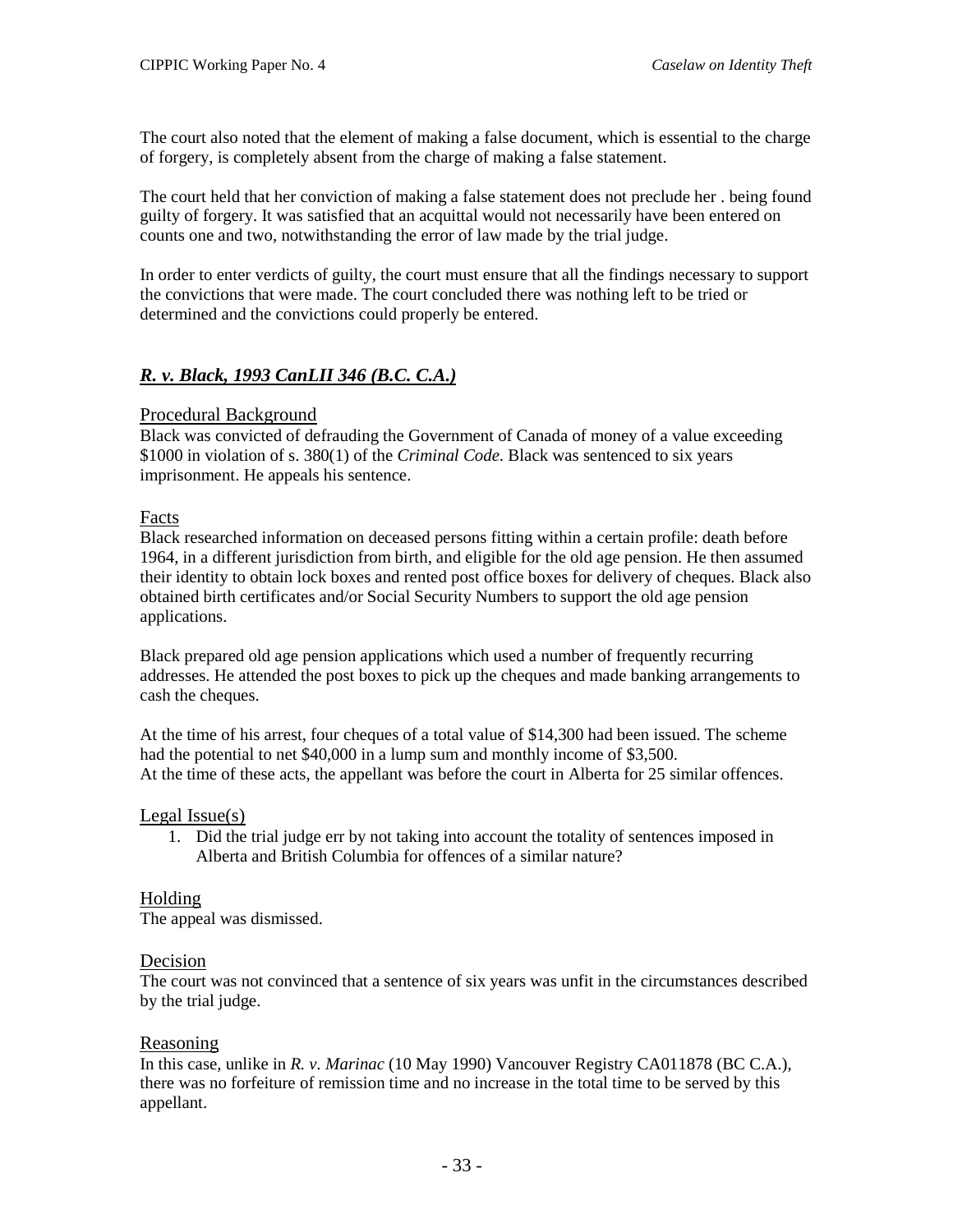The court rejected the defence counsel's argument that both the Alberta and British Columbia offences should be treated as one transaction. The court found that the Alberta transaction became an aggravating factor in this case. It had the effect of extending the record of fraud of the appellant and in illustrating that the sentence imposed in Alberta had no deterrent effect on the appellant's activities in British Columbia.

# *R. v. Boyle, [2005] B.C.J. No. 2501, 2005 BCCA 537 (B.C. C.A.)*

# Procedural Background

Boyle was convicted of fraudulently personating Daniel Richard Kovic, a deceased man, with intent to gain an advantage for himself, contrary to s. 403(a) of the *Criminal Code*. He appealed his conviction.

### Facts

Mr. Boyle acquired a birth certificate in the name of Kovic and used that certificate to get a social insurance number and a B.C. identification card. He then used these documents to obtain a learner's driver's licence in the name of Kovic. He also obtained a bank account and a postal box using Kovic's identity.

### Legal Issue(s)

- 1. Did the trial judge err in admitting as evidence Boyle's criminal record on the basis that its probative value was not outweighed by its prejudicial effect?
- 2. Did the Crown demonstrate that he used his false identity to gain any advantage he could not obtain under his own name?

### Holding

The appeal was dismissed and the conviction sustained.

### Decision

The evidence was admissible and its weight was a matter for the trial judge to decide. The fact that he came to the attention of the authorities before he was able to obtain any particular monetary or other advantage does not afford a defence to the charge of which he was convicted.

### **Reasoning**

The trial judge found that the accused obtained the false identity to make his past disappear and thereby gained an advantage. The words 'gain advantage' could scarcely be more general in their scope. The trial judge held that the appellant had gained an advantage by being able to adopt a new identity. It was only required, to obtain a conviction, that the judge find that the appellant had the intent to gain an advantage by personating someone else.

# *R. v. Richard, [2005] B.C.J. No. 2438, 2005 BCCA 536 (B.C. C.A.)*

# Procedural Background

Richards was found guilty of one count of fraud over  $$5,000.00$ , contrary to s. 380(1)(a) of the *Criminal Code* and one count of personation with intent, contrary to s. 403(a) of the *Criminal Code*. He was sentenced to 10 months imprisonment. He sought leave to appeal the sentence.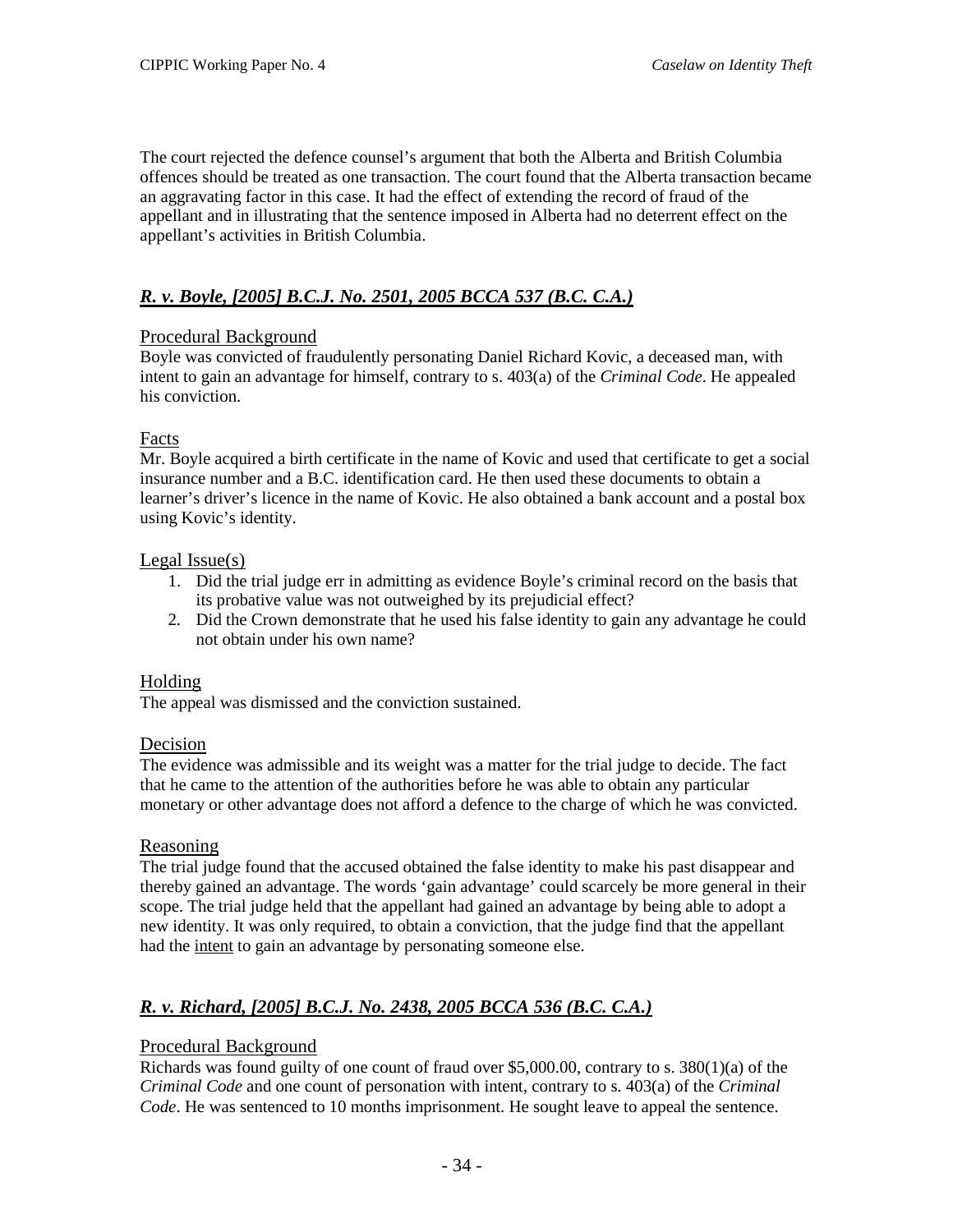### Facts

Between December 8 and December 25, 2003, Richards obtained a \$25,000.00 loan from Vancouver City Savings by passing himself as Russel Galovich. The funds were never recovered.

### Legal Issue(s)

1. Would the sentence imposed have been considerably less if these offences had been dealt with at the time of an earlier sentencing?

# Holding

The court dismissed the leave to appeal.

### Decision

Mr. Richard's sentence was not demonstrably unfit.

### Statement of Rule

Is the sentence in all of the circumstances demonstrably unfit?

### Reasoning

The trial judge took into account the age of Mr. Richard (23), that he has a young family, and that he had employment available. However, he also took into account Mr. Richard's 30 prior convictions, which had occurred on an approximately yearly basis. These offences included personation and possession of stolen property.

The court recognized Mr. Richard's concerns that the charges were not processed in a timely fashion. However, what the court has to consider is whether the sentence in all of the circumstances is demonstrably unfit. It is not the court's role to impose a sentence it thinks was fit in the circumstances; that is not an option open to the court.

# *R. v. McNeil, [2006] B.C.J. No. 187, 2006 BCPC 32 (B.C. C.A.)*

# Procedural Background

Mr. McNeil pleaded guilty to the possession of a homemade mail key. This case deals with the sentencing of Mr. McNeil.

# Facts

When Mr. McNeil was searched, he was in possession of two forged mail keys, many pieces of identification in the name of others and stolen mail, including credit cards.

The identification included driver's licences in the names of others. Mr. McNeil also had the driver's licence, Care Card and other identification of Mr. Shawn Coldwell. Mr. McNeil also had personal information on Mr. Lanny McVeigh including address, home phone number, date of birth, cell phone number, bank balance and line of credit. There was also evidence that Mr. McNeil was practising the signature of Mr. Lanny McVeigh. However, there was no evidence that Mr. McNeil used these items for his benefit.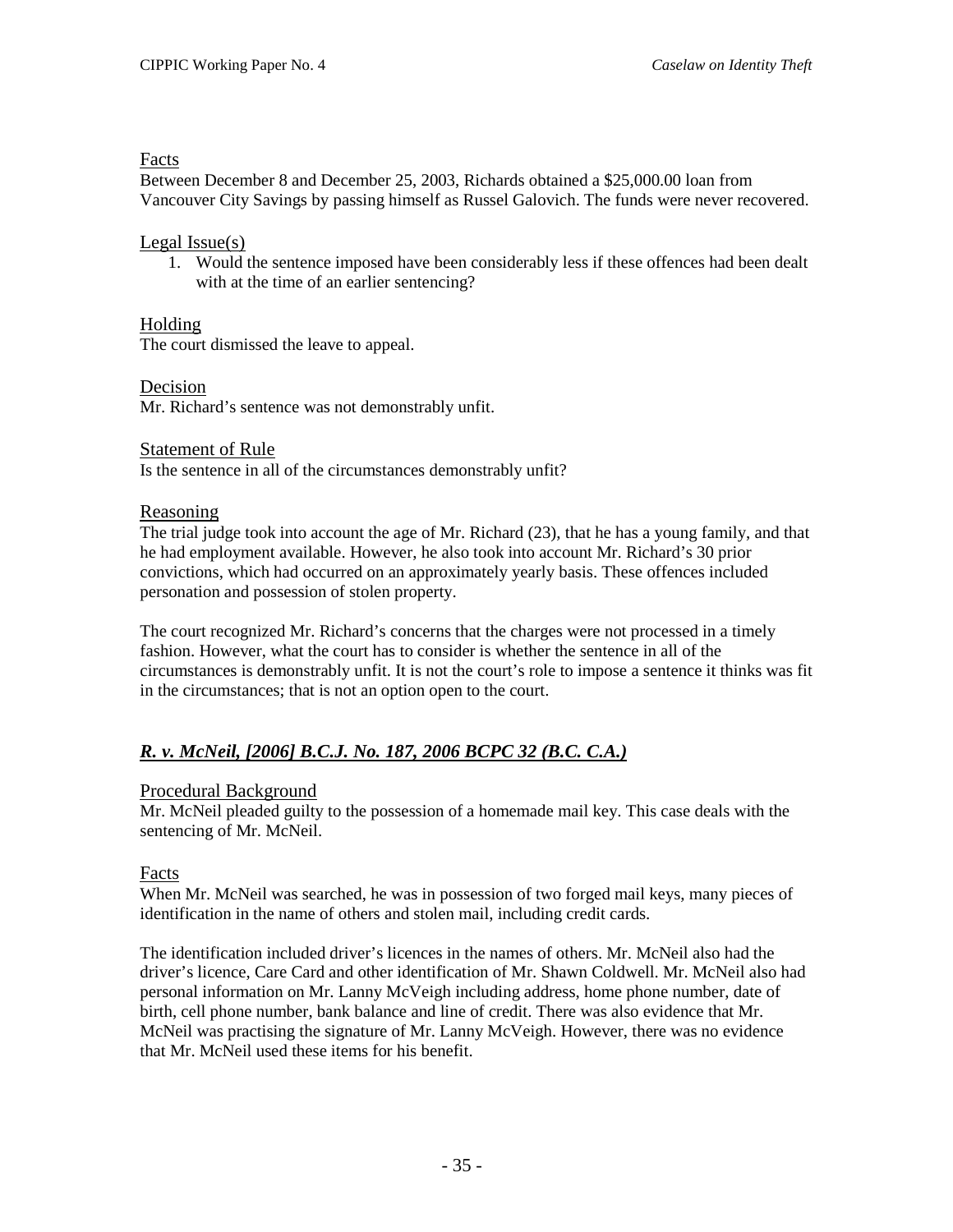Mr. McNeil had already gotten bail on another offence in which he was also found to be in possession of a driver's licence in the name of another with his picture on it. When these second offences were committed, the accused was on probation order and on bail.

### Legal Issue(s)

1. What is the appropriate sentence?

### Decision

The judge imposed a sentence of 18 months imprisonment.

### Reasoning

The court found that a sentence other than a jail sentence would be completely inappropriate considering the number of offences, their nature and the persistent nature of the accused's offending. The court considered it appropriate to label the accused as a "regular offender" because the accused's drug addiction has brought him before the court on so many occasions for these types of offences.

### **Policy**

In its reasons the court noted that if this kind of behaviour is not met sternly by the court, it will result in the public having a complete lack of faith in its mail system, the validity of the driver's licence and a lack or lessening of faith in the financial field and the validity of the documents that the public takes for granted and relies upon every day. It also underlined that these offences are identity-theft offences, which if not dealt with seriously will lead to a weakening of the whole social fabric that we all rely on.

# *R. v. Taft, [2003] B.C.J. No. 444, 2003 BCCA 104 (B.C. C.A.)*

# Procedural Background

Taft pleaded guilty to 25 counts of personation (s. 403); three counts of fraud (s. 380), three counts of uttering a forged document (s. 368); one count of obstructing a police officer (s. 129); seven counts of forgery (s. 366); one count of possession of property obtained by the commission of an offence (s. 354); one count of forging a passport (s. 57); and two counts of possession of a forged passport (s. 57). Taft was sentenced for 27 months, with three remaining after deducting his pre-trial custody.

On October 22, 2002, Taft pleaded guilty to one count of obstructing justice (s. 139) and four counts of uttering a forged document (s. 368); he was sentenced to 15 months imprisonment. Taft sought leave to appeal his sentences.

# Facts

Between November 1998 and August 2000 Taft obtained personal information from individuals by advertising for construction manager jobs in the local newspaper. He sent letters to applicants saying that they had been short listed and needed to provide copies of identification documents. The appellant then, using his photograph, forged or applied for identification in the name of the job applicants. Using the identification, he opened bank accounts under their name and deposited forged cheques in the accounts. Between April 2, 2000 and June 14, 2000, Taft obtained almost \$80,000.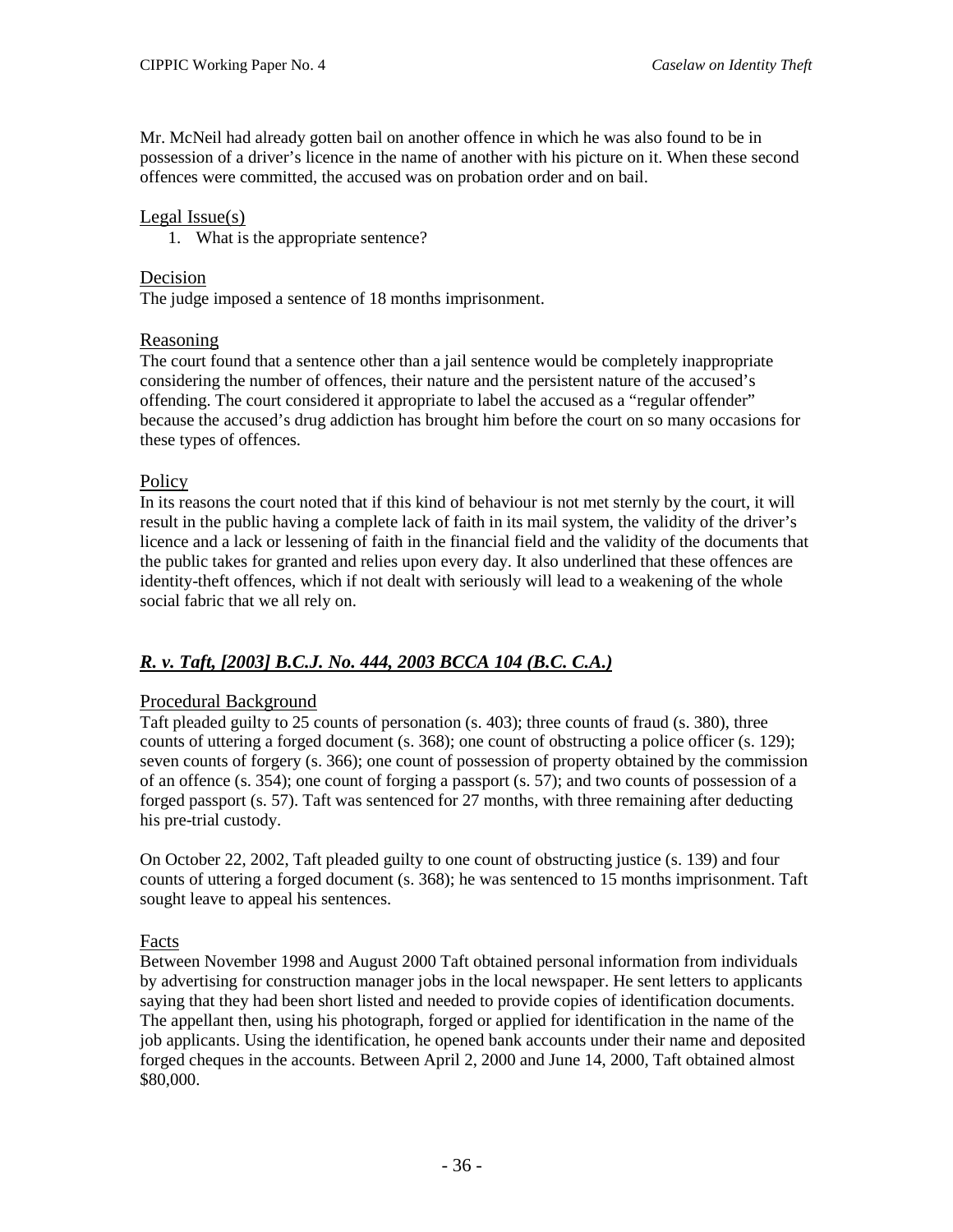In August 2000, bank personnel was suspicious With the police, they confronted Taft. While he was under investigation, he travelled to Montreal and setup a website using the assumed identities. The website was used to offer false identification. When Taft was arrested in Vancouver in July 2001, he provided three successive false names before the police established his identity using fingerprints.

The appellant had set up a number of false residences under the false identities. The search of his apartment revealed over 300 unfilled orders for false identification from all over the world. The search also revealed 200 applications that had been filled, providing Taft with almost \$19,000.

During the proceeding on the first set of charges, Taft provided his lawyer with several copies of letters and certificates of completion of programs from the institution where he was held. Four of the letters were determined to be forgeries.

The first set of offences was committed while Taft was on supervised release for his Washington State offences.

### Legal Issue(s)

- 1. Is the first sentence demonstrably unfit?
- 2. Is the second sentence demonstrably unfit?

### Holding

Leave for appeal was denied.

### Decision

In the judge's view, Taft had no basis for contesting his sentence, which the judge could only describe as lenient. The sentence of 15 months was entirely fitting for the cynical attempt to manipulate the courts.

# *R. v. Hall, 1998 CanLII 3955 (B.C. S.C. (T.D.))*

### Procedural Background

The defendants were charged with fraud (s. 380) and theft of telecommunication service (s. 326) and possession of devices used for the theft of telecommunication services (s. 327). This was an application to exclude evidence.

### Facts

Nicole Walker, an employee of the Ministry of Environment, obtained and transferred personal information of fellow employees to Mark Hall. Hall passed this information to two other accomplices who worked for Radio Shack. The two Radio Shack employees used the personal information to fill out false applications for cellular service.

Nineteen "ghost" accounts were established using this scheme. The bills were sent to false addresses. The applications were made between December 1996 and April 1997. The applications required a date of birth, SIN and a driver's licence number. However providing only a date of birth and SIN was sufficient to base a credit check.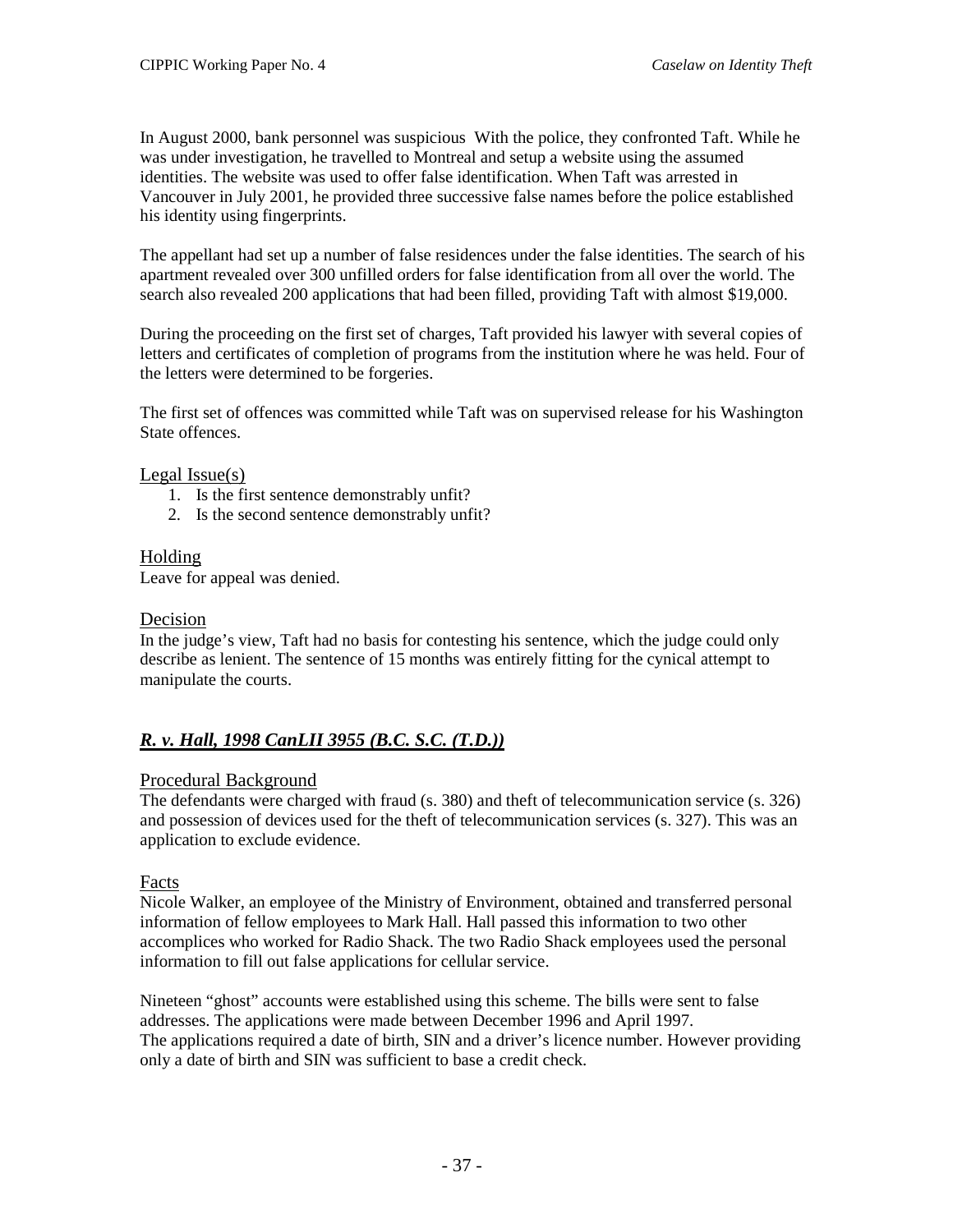The police contacted Rogers Cantel, which proceeded to an inquiry. The investigation produced evidence of credit applications and computerized billing records central to the Crown's case. Also produced were carbon copies of the forms filled out.

When a sale was completed, the sales agent would make an original and three carbon copies of the application for credit and cellular service.

Legal Issue(s)

- 1. Are computer records inadmissible under the *Canada Evidence Act* s. 30(10(a)(i) as generated in the course of an investigation?
- 2. Are the computer records inadmissible because they are not originals but copies, requiring the Crown to comply with *Canada Evidence Act* s. 30(3) and (4)?
- 3. Are the computer records admissible under the common law exception to the hearsay rule?
- 4. Are the computer records admissible as real evidence generated entirely by machine, without human intervention?
- 5. Are the Radio Shack records inadmissible as copies rather than originals?

### Holding

The application was dismissed and the evidence admitted.

### Decision

The computer printouts were admissible as they had not been produced as part of an investigation and were not copies. The evidence was also admissible under the common law hearsay exception. The evidence generated without human input was admissible. The carbon copies were admissible as originals.

### Statement of Rule

Hearsay evidence is admissible based on the twin demands of necessity and reliability. Necessity is not based on necessity to the Crown's case, but rather on the necessity to establish a given fact. As for reliability, records made contemporaneously by someone having personal knowledge of the matters being recorded and under a duty to make the entry, should be received in evidence as *prima facie* proof of the facts stated therein.

# Reasoning

Records made in the course of an investigation are inadmissible based on s. 30(10) of *Canada Evidence Act*. Their primary utility is in litigation and not in normal business operations. The judge distinguished this case from *R. v. Biasi* (No. 2) (1981), 66 C.C.C. (2d) 563 because, in that case, the police had made the logs. In this case, the investigators retrieved portions of pre-existing records which were not originally made with a view to criminal or civil legal proceedings but rather for ordinary business purposes. This is equivalent to a bank clerk that identifies a bank record from an account record. The information in question had been created before the investigation was contemplated. For these reasons, the evidence was admissible.

A computer record must be regarded as coming within the definition of a record "… document, paper, card … on or in which information is written, recorded, stored or reproduced, …" A computer screen printout does constitute a record of the information that was originally created. The argument that the printouts are not records because they are not permanent was rejected. The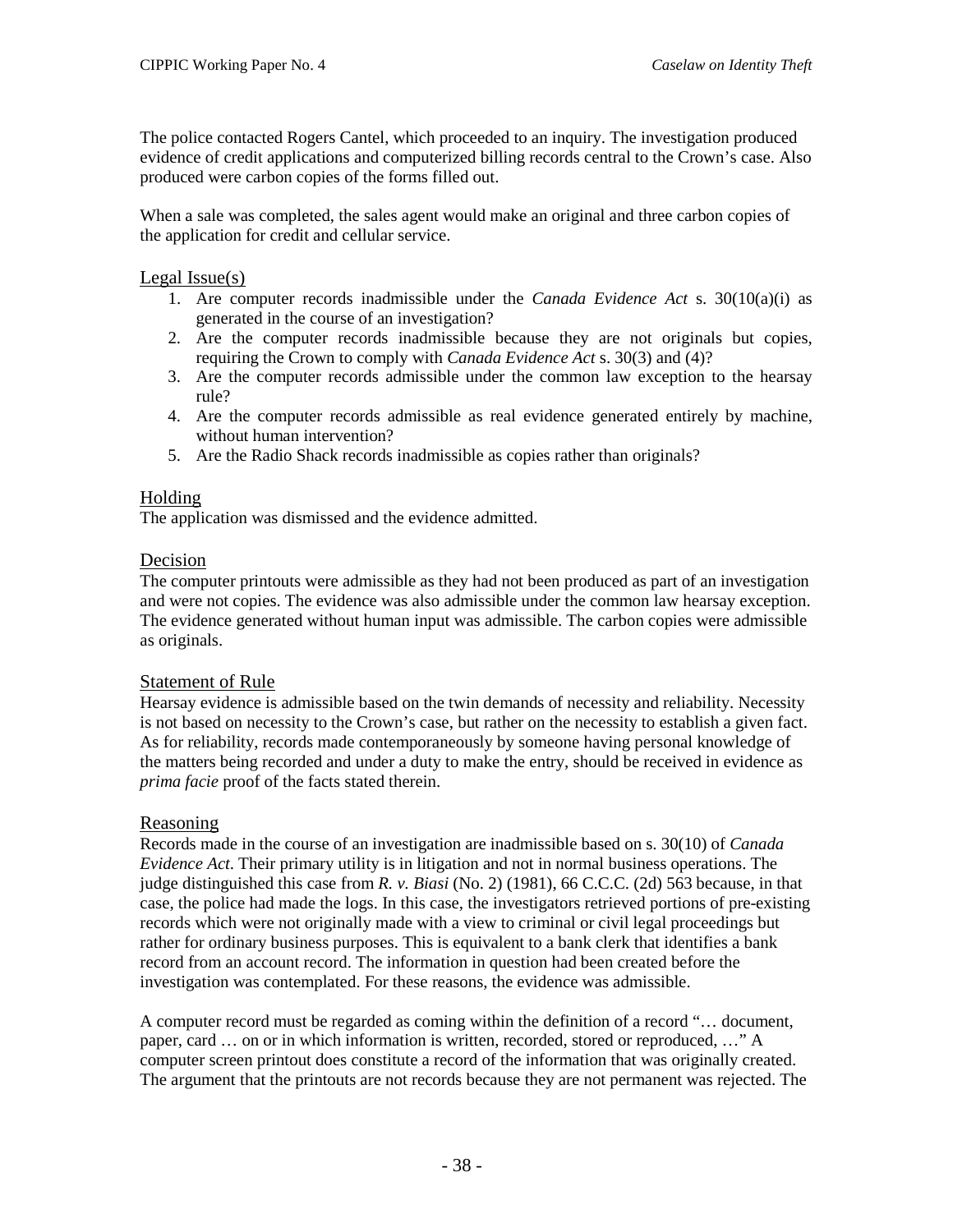argument that the printouts are merely copies was rejected. For these reasons, the printouts are admissible.

In *R. v. Sunila and Soleyman* (1986), 26 C.C.C. (3d) 331, it was held that computer records, generated during the course of an investigation and as such barred by s.  $30(10)(a)(i)$  of the Canada Evidence Act, were nonetheless admissible under the common law requirements of *Ares v. Venner*, [1970] S.C.R. 608.

Hearsay evidence is admissible based on the twin demands of necessity and reliability. Necessity is not based on necessity to the Crown's case, but rather on the necessity to establish a given fact. The evidence is central to the entire enquiry yet the computer that created it cannot testify. Most large organizations have huge amounts of information retained as data with no tangible form. As for reliability, records made contemporaneously by someone having personal knowledge of the matters being recorded and under a duty to make the entry, should be received in evidence as *prima facie* proof of the facts stated therein. In this instance, the recorder of information, a passionless mechanical computer with no subjectivity, surpasses the requirement of "a person having personal knowledge."

The argument that the records were inadmissible as they were completely unreliable was rejected. The judge did find that there were some errors but also found that, by and large, the records are created and relied upon in the ordinary course of business and are thus reliable notwithstanding the errors in question.

The defence also contended that as a condition precedent, evidence from someone with knowledge and qualifications who can say that the computer system and the printouts are reliable is required. Such information is desirable but as long as there exist in evidence other *indicia* of reliability, a court may hear such evidence. The admitted technical ignorance of the investigators was not fatal.

Ultimately, Rogers Cantel's reliance on these records for conducting business ensured the reliability of those records. Computers are subject to error, but these problems to weight rather than admissibility. The court also noted that the usual fears of hearsay evidence, namely perception, memory, and credibility, are irrelevant to a computer generated record. The evidence was admissible under common law as it satisfied the "circumstantial guarantee of trustworthiness" stated in *R. v. Smith*, [1992] 2 S.C.R. 915.

The defence contended that even though there had been no human input, the computer generated records contain a certain number of obvious errors. The judge held that the very existence of Rogers Cantel is predicated upon their computer systems being accurate, save for the odd error. The evidence generated without human input is admissible.

Several Courts of Appeal have ruled that carbon copies are admissible as originals, even if they are not the top white copy. The objection is thus dismissed.

### **Policy**

The law must be applied in accordance with the rapidly changing reality of today notwithstanding that it was drafted in the past.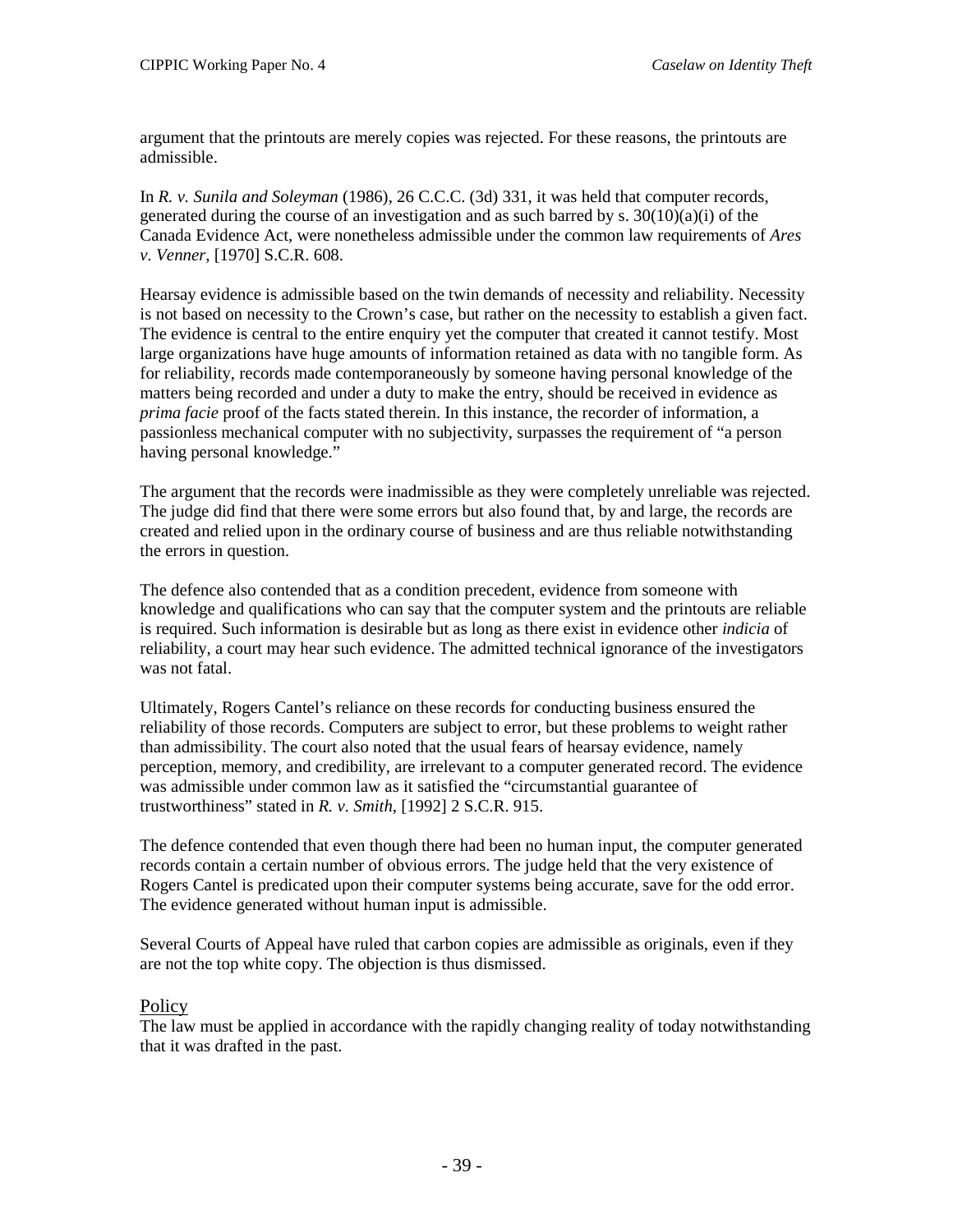# *R. v. Reith, [2003] B.C.J. No. 2227, 2003 BCSC 1454 (B.C. S.C. (T.D.))*

#### Procedural Background

Reith pleaded guilty a charge of personation contrary to s. 403(a) of the *Criminal Code*. This was Reith's sentencing.

### Facts

Ms. Reith was 56 of age, had a grade 9 education and suffered from alcoholism. Ms. Reith passed herself in the name of her dead sister to the Ministry of Human Resources, thereby collecting Social Assistance. In another trial, Ms. Reith was also found guilty of defrauding the Ministry of a sum in excess of \$5,000.00. Ms. Reith received benefits under her own name and under her sister's name. She also misinformed the Ministry as to her status, which enabled her to get benefits.

### Legal Issue(s)

1. What is the appropriate sentence?

### Decision

The judge imposed a sentence of one year and a specific direction that Ms. Reith be assessed for alcoholism and appropriate treatment, followed by one year probation. The judge also made an order for restitution in the amount of \$50,000.00.

#### Reasoning

The court considered the case *R. v. Sivard*, (1996) 109 C.C.C. (3d) 471 in which the factors to take into consideration in the sentencing of fraud offences are enumerated. They include 1) the nature and extent of the loss; 2) the degree of premeditation; 3) the accused's actions after the offence; 4) previous convictions; 5) personal benefits obtained by way of the offence; 6) the trust in the relationship between the victim and accused; and 7) the motivation underlying the offence.

The court found that there was premeditation and planning, that Ms. Reith was not in a position of trust; the benefits are the moneys obtained. The court notes that taking from the public fund must also be considered. The trial judge found the offence took over a significant period of time, involving numerous incidents of deceit. The trial judge also noted the criminal record for shoplifting, the fact that the amount was significant and the unlikelihood of the money being recovered. As mitigating factors, the judge considered she had pled guilty, that she had a 12-year old son who would need her help and that she had health problems.

The court found that this is not a case for a two-year sentence. It was a case that demanded imprisonment and that the sentence also provide the best chance of rehabilitation and treatment for Ms. Reith.

# *R. v. Thomas, [2002] B.C.J. No. 734, 2002 BCPC 113 (B.C. Prov. Ct. (Crim. Div.))*

### Procedural Background

Thomas was charged with eight counts of fraud contrary to s. 380(1)(a) of the *Criminal Code*. Thomas pled guilty to the charges. This case concerned her sentencing.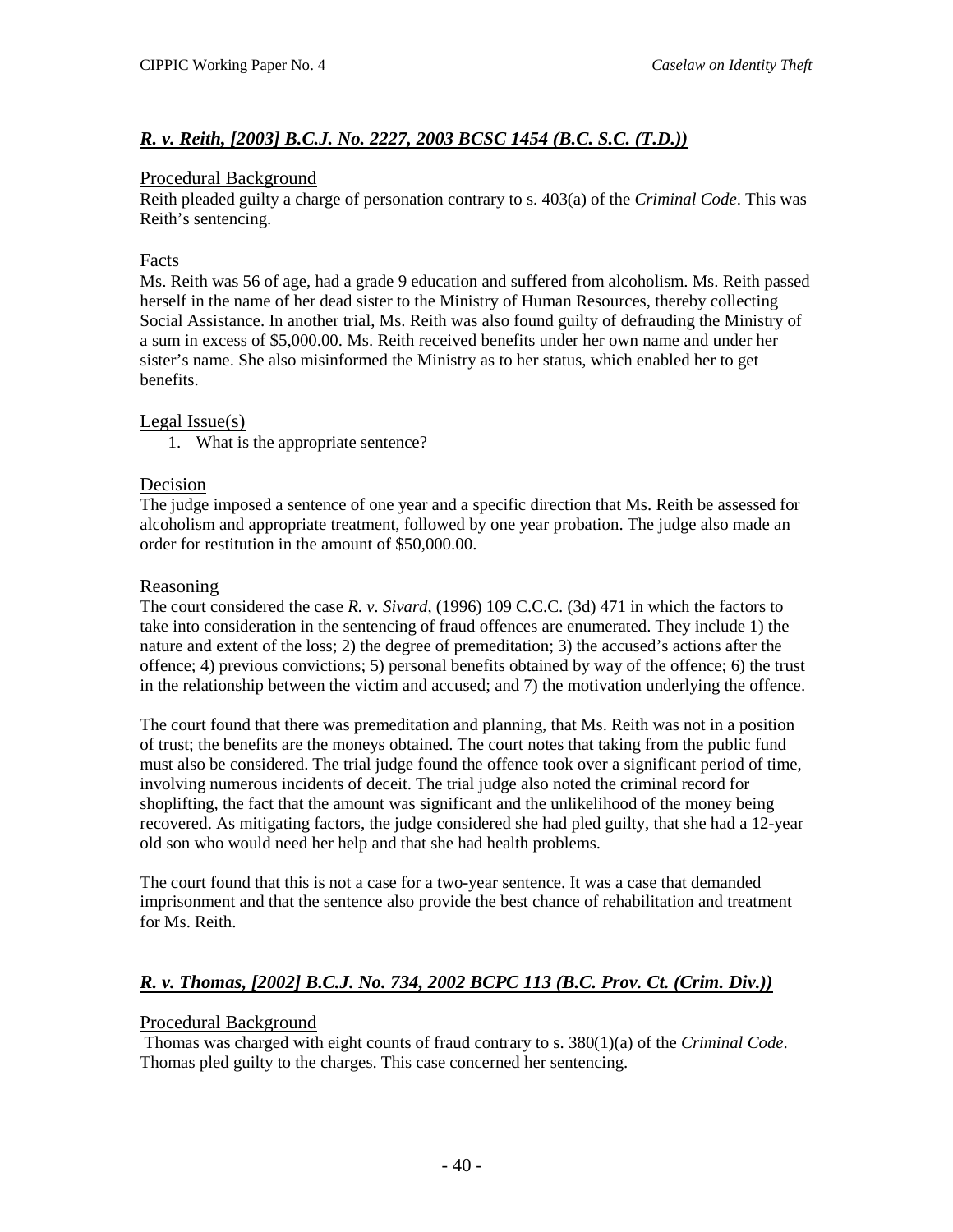#### Facts

Between January 1, 1996 and March 30 of 1999 Thomas defrauded the Canadian Imperial Bank of Commerce, in regards to student loans, of an amount in excess of \$5,000. Between January 1, 1996 and March 30 of 1999 Thomas defrauded the Province of British Columbia, in regards to student loans, of an amount in excess of \$5,000. Between January 1, 1996 and March 30 of 1999 Thomas defrauded the Receiver General, in regards to student loans, of an amount in excess of \$5,000. To conduct these frauds, Thomas obtained student loans using fifteen names other than her own. She obtained \$130,135.00 and had obtained approval for another \$62,050.00. She obtained the student loans by assuming fifteen names under which the applications were made. Six of those names were obtained by applying for and obtaining five legal name changes for her sister, Ankica Zupan, and making applications in these names. Another 9 names where adopted and used to process the applications.

Between November 24, 1996 and August 14, 1999 Thomas defrauded The Royal Bank of Canada of an amount in excess of \$5,000. She obtained Visa Cards, using four assumed names, to make purchases. While employed as a summer legal researcher, she took letterhead from her employer and falsified a letter of reference misrepresenting the terms of her employment so that she could obtain a line of credit from Royal Bank. The total amount obtained using the two methods was \$35,998.15.

Between April 10, 1997 and June 23, 1999 Thomas defrauded the Bank of Montreal of an amount in excess of \$5,000. She falsified employment letters from the B.C. Society of Occupational Therapists that exaggerated her salary, to cause the bank to extend credit based on those misrepresentations. She also obtained identification from Dr. Mary Stephenson and opened bank accounts and credit cards in her name. When she had to attend personally, she wore a costume. The disguise was found in her residence when she was arrested. She obtained \$32,525.41.

Between March 14, 1995 and December 31, 1999 Thomas defrauded Canada Trust. She obtained \$55,740.66, of which \$10,000 was obtained under Dr. Stephenson's name. On May 1, 1996 she declared personal bankruptcy and changed her name to Helen Thomas.

Between November 12, 1992 and February 15, 1998 she defrauded the Government of Canada, Human Resources Development Canada. She obtained \$56,663.00 by way of employment insurance fraud. The money was obtained using five bogus claims; three in the accused's former name Helene Zupan and two in her sister's name. To conduct this fraud, Thomas obtained and prepared false Records of Employment while working for KPS Plumbing.

Between May 22, 1996 and December 31, 1998 Thomas defrauded the Province of British Columbia, Ministry of Social Development and Economic Security. She obtained \$5,581.00 by collecting welfare under the name Helene Zupan and failed to declare student loan money she had received as well as the fact she was in full time attendance in college and university. She also failed to declare that she was employed.

### Legal Issue(s)

1. What is the proper sentence?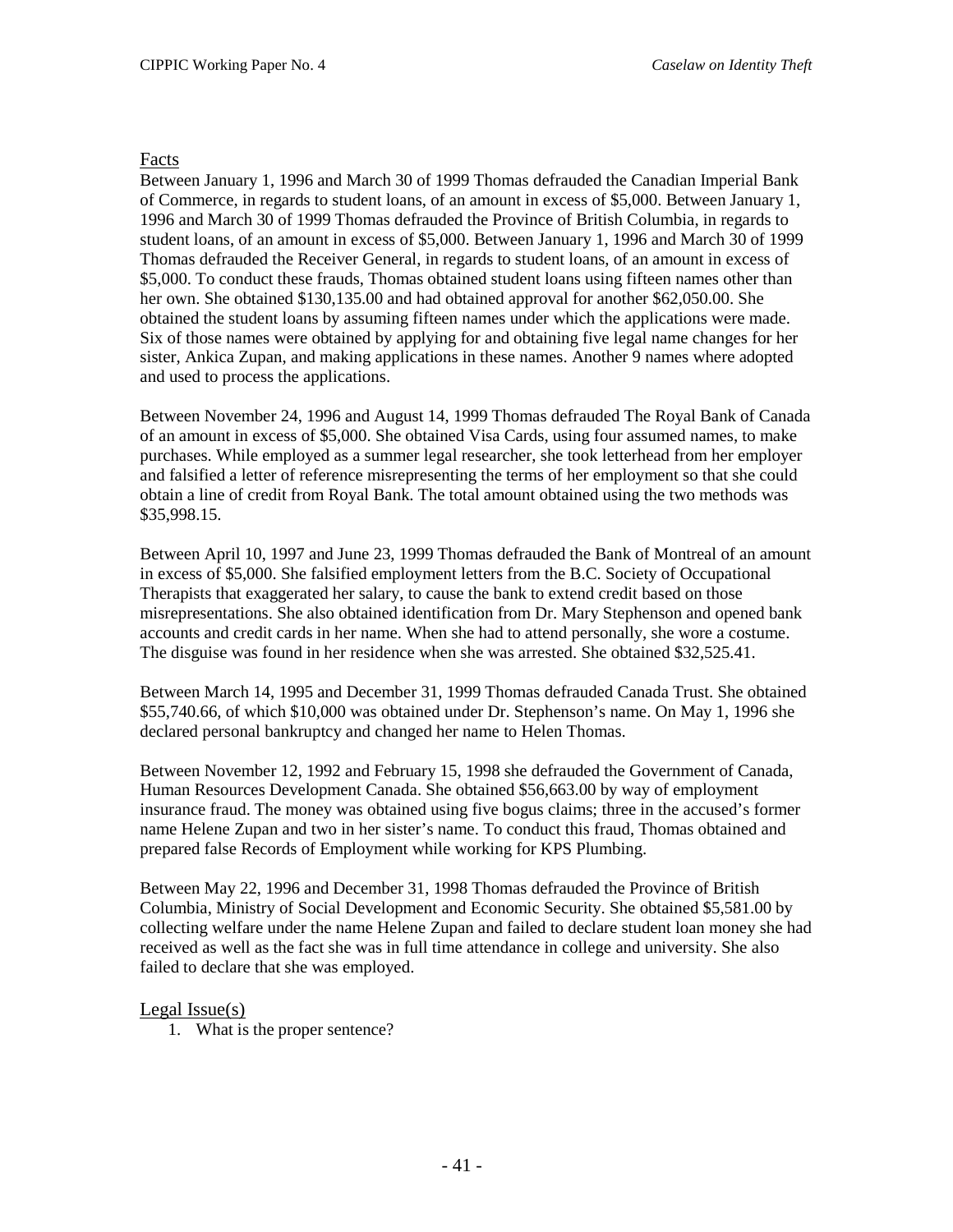#### Decision

Thomas was sentenced to two years less one day for each count. The sentences were to be concurrent. Thomas was also sentenced to two years probation following the sentence. A restitution order was also made for restitution of the amounts taken to the respective entities.

#### Reasoning

The court considered the gravity of the offence and noted that the amount taken over six years was remarkable. Thomas netted an average of \$50,000 annually. The court found that her motive was her own greed.

The court rejected the accused's pretension that the cycle that began and carried her further and further in the enterprise should be considered as a mitigating factor. The court found that this does not distinguish her from other offenders.

The court also noted that the frauds were all committed in situations where the members of the public are trusted to be honest in putting forth claims for entitlement to public funds. The accused not only breached that trust, she did so repeatedly, on a massive scale, and her schemes involved impressive amounts of money. She demonstrated a commitment and diligence that would be most commendable in a legitimate enterprise. Planning and premeditation aggravated the offence.

The court also noted that her financial situation would have permitted not much more than token reimbursement of the money she had taken, even though she had offered to undertake some programme of restitution. The court also noted that she did not have a criminal record.

The court took into consideration the following sentencing factors: 1) specific deterrence: the sentence imposed must take care to impress on the accused that such behaviour will not be tolerated; 2) protection of the public: the court concluded there is some danger she will re-offend; 3) rehabilitation: the court concluded her rehabilitation is probable and must be a consideration; 4) denunciation: the amount, the breach of trust and methodical nature of the frauds attract denunciation; 5) general deterrence: this case required a sentence that emphasized general deterrence.

The court concluded based on these factors that these offences will attract a sentence at a lower range. The court accepted both counsels' submissions requesting a sentence of two years less one day. However, the court concluded that a conditional sentence would endanger the safety of the community by encouraging others contemplating similar offences.

# *R. v. Tonks, [2003] B.C.J. No. 3042, 2003 BCPC 475 (B.C. Prov. Ct. (Crim. Div.))*

### Procedural Background

Tonks pleaded guilty to one count of fraud over \$5,000 contrary to s. 380(1)(a) of the *Criminal Code*, three counts of being in possession a debit card knowing the property was obtained by the commission of an offence, contrary to s. 355, one count of being in the possession of a vehicle knowing the property was obtained by the commission of an offence, contrary to s. 355(B), and one count of being in possession of cheques, of a value of less then \$5,000, knowing the property was obtained by the commission of an offence contrary to s. 355(a). This case concerned Tonk's sentencing.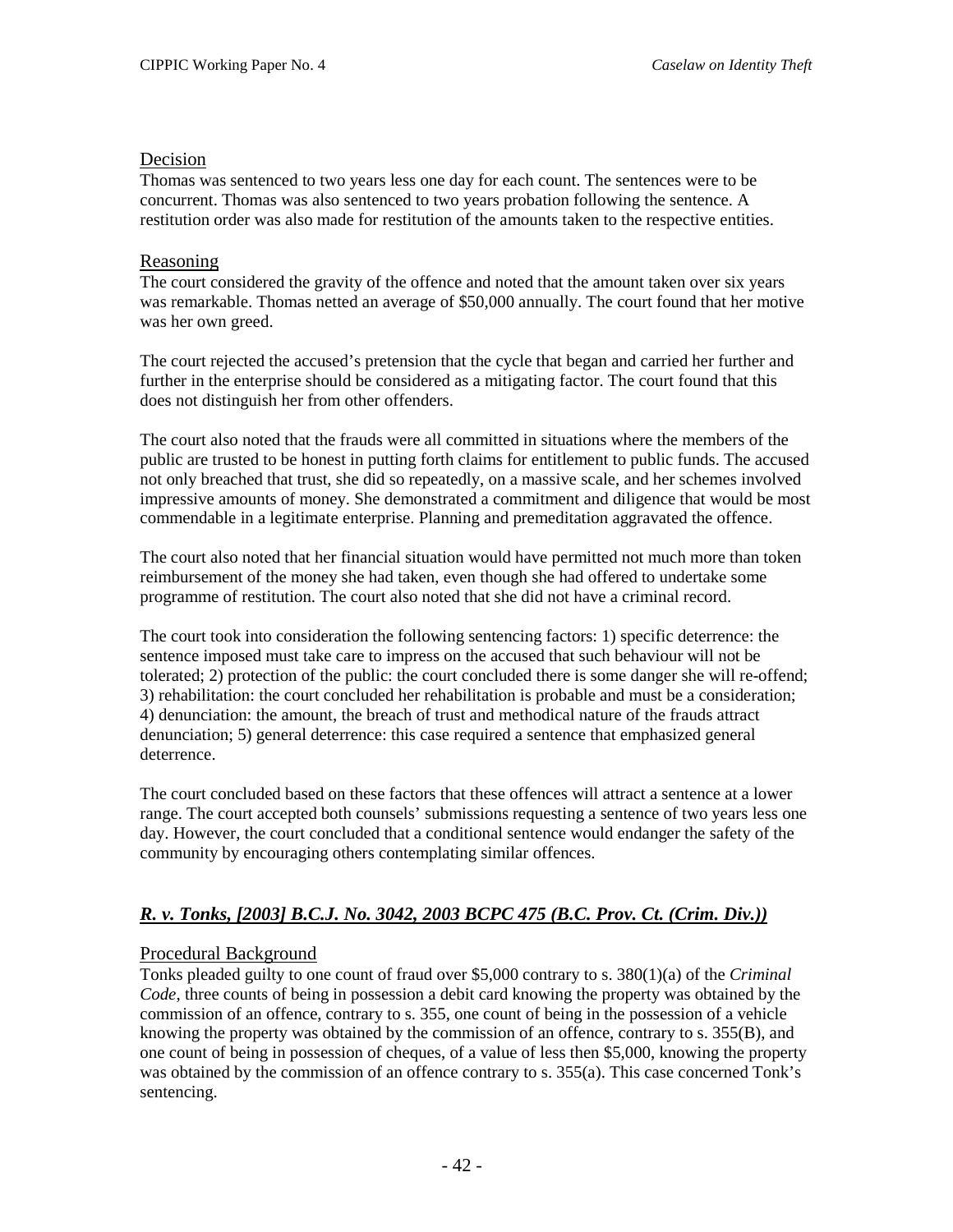### Facts

Between October 30, 2002 and November 6, 2002 Tonks used three debit cards which were stolen from the mail. He received over \$29,000 in cash and consumer goods. Tonks also made fake deposits using empty envelopes.

On June 15, 2003 the police arrested Tonks in a Toyota 4Runner. The ignition and passenger doors were damaged. While being booked the accused advised the police that he knew the vehicle was stolen but that he did not steal it.

On July 7, 2003, while on bail for the other offences, Tonks was a passenger in the car of Mr. Stacy, the co-accused. Stacy tried to cash a cheque stolen from the mail at a Money Mart. The Money Mart employee was suspicious and called the police. When the police arrested them, they found three cheques made out to the accused as the payee. The accused had already cashed a cheque worth \$460.

### Legal Issue(s)

1. What is the proper sentence?

### Decision

Tonks was sentenced to ten and a half months of imprisonment followed by two years of probation. Restitution in the amount of 28,859.68 was a condition of the probation order.

### Reasoning

The sentencing judge considered the accused's age of 21, the fact that his girlfriend was expecting twins, the fact that he had been offered a job upon his release and that he had accepted full responsibility and indicated that he planned to pay the monies back in time.

The judge then looked at the principles of denunciation and specific as well as general deterrence. The judge also noted that mail theft is becoming widespread and that personal financial information is targeted in that type of theft. The judge noted that Tonk's actions were deliberate, with personal financial gain as the motive.

The judge then considered a conditional sentence but concluded that based on the accused's non compliance with his bail terms and his not appearing in court on July  $17<sup>th</sup>$  when he had been released a second time, Tonks could endanger the community. The judge also indicated that the conditional sentence would not have served the needs of denunciation and deterrence.

The judge concluded that in this case, the only effective way of impressing upon the accused the community's denunciation of his actions and of accomplishing general deterrence was to impose a custodial sentence.

# *R. v. Harris, [2004] B.C.J. No. 2847, 2004 BCPC 532 (B.C. Prov. Ct. (Crim. Div.))*

# Procedural Background

Jamie Grant Harris pleaded guilty to one count of possession of a motor vehicle of a value in excess of \$5,000, knowing that that property was obtained by the commission in Canada of an offence; one count of possession of property obtained using a false credit card; one count of using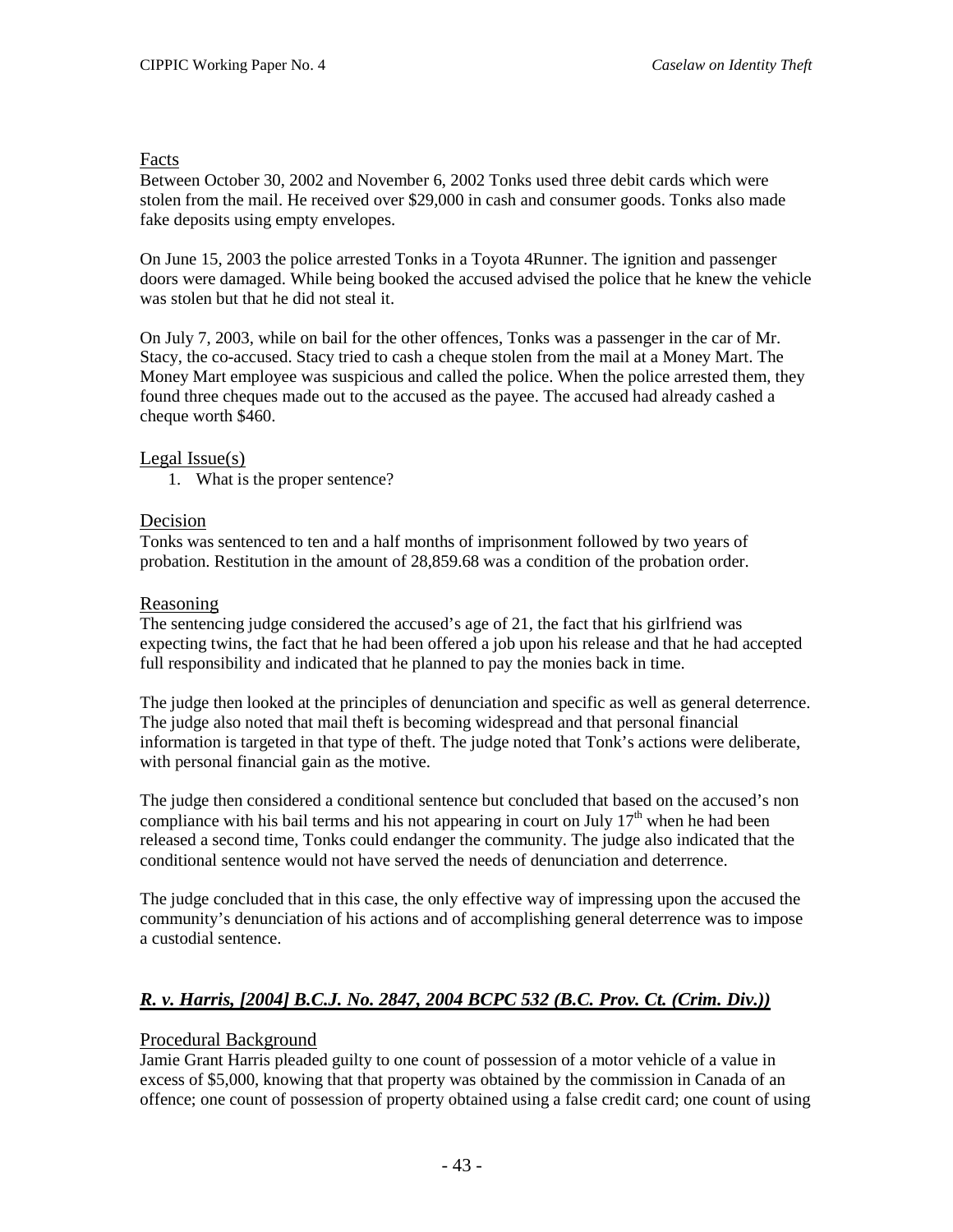a false credit card; and one count of using a counterfeit mark. This case concerned Harris' sentencing.

### Facts

Mr. Harris is 26, a recent father and has a limited criminal record ("not the worst this court has seen"). Mr. Harris was in the possession of a vehicle obtained by someone using a false credit card. Mr. Harris used false credit card to obtain clothing from a Bootlegger store and used a false credit card in a Trend store. Mr. Harris also used a counterfeit mark on a British Columbia driver's licence which had his photograph and the name of C.S.D.

### Legal Issue(s)

1. What is appropriate sentence?

# Decision

Mr. Harris was sentenced to thirteen months. Factoring in the pre-trial custody, Mr. Harris will serve five months. He also sentenced Mr. Harris to twelve months of probation after his release.

### Reasoning

In this case, the judge notes that in the past identity theft amounted to a capital crime and that this is a reflection of our history which makes these kind of offences some of our more serious offences.

The judge also found that Mr. Harris was involved in a concerted effort to recreate or impose his identity upon the identity of someone else. The judge also notes that the victim of the identity theft committed by Mr. Harris will have to take some time and effort to have the fraudulent use of this name taken off his record and restored.

The judge was also concerned by Mr. Harris's possession of a notebook containing 39 MasterCard accounts for which the numbers did not belong to Mr. Harris. According to the judge, this indicated some planning on the part of Mr. Harris.

The judge then looked at sentencing principles and found the issue of deterrence to be a primary matter. The court recognized the need to protect the ability of the public to carry on commerce in a safe and orderly fashion and to tell those who disrupt that commerce that a custodial sentence is the likely result. The judge also considered the following factors Mr. Harris's age, circumstances and pre-trial custody.

# **Policy**

The sentencing judge also noted that there is a need to protect the ability of the public to carry on commerce in a safe and orderly fashion, and at the same time there is a need to tell those who want to disrupt that commerce by using fraudulent means that a custodial sentence for those who engage in that activity is the likely result.

# *R. v. Jubbal, [2004] B.C.J. No. 2207, 2004 BCPC 389 (B.C. Prov. Ct. (Crim. Div.))*

# Procedural Background

Jubbal and Gosal pleaded guilty to fraud contrary to s. 380(1) and 463 of the *Criminal Code*. This case concerned their sentencing.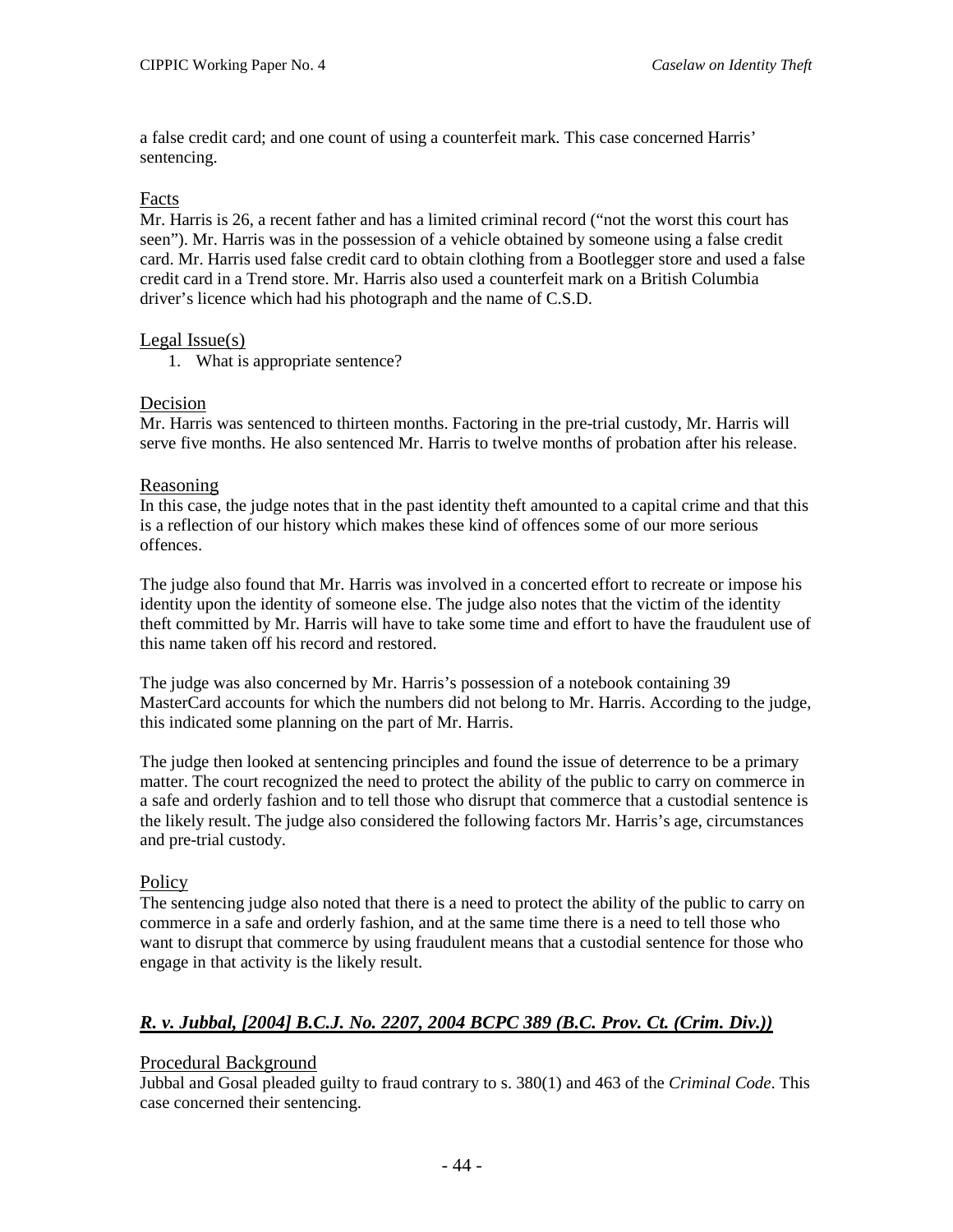### Facts

The defendants used both stolen and false documents to defraud Prospera Credit Union of \$17,000.00. When the defendants were arrested, they provided false information to the police and were, attempting to secure a second loan from another financial institution by the same means.

Mr. Gosal had been convicted twice of possession of stolen property under \$5,000. Ms. Jubbal had no prior convictions but was acquitted of a number of charges.

### Legal Issue(s)

- 1. What is the appropriate sentence for Gosal?
- 2. What is the appropriate sentence for Jubbal?

### Decision

Mr. Gosal was sentenced to nine months imprisonment and two years of probation with conditions over the mandatory conditions. Ms. Jubbal was sentenced to four months in jail and two years probation with the same conditions as Mr. Gosal. Finally, the court ordered restitution to be made in the amount of \$17,000.00.

### Reasoning

The court found the defendants were engaged in a scheme which required a great deal of planning, premeditation and deception. In reaching the appropriate sentence, the judge took into account the circumstances of the offence, the circumstances of the defendants, the submission of counsel, portions of the Pre-Sentence Reports, case-law and the brief statement provided by each defendant.

The court considered the significance of the period of time over which the scheme was carried out. The judge noted that this time provided the defendants a number of opportunities to abandon the scheme. Another aggravating factor was the use of documents obtained by identity theft. The judge also considered as aggravating the fact that they were in the process of committing the scheme a second time. Also taken into account were the uncooperativeness of Mr. Gosal, his prior convictions and Ms. Jubbal's lack of a prior criminal record.

The court found that in the present case the need for denunciation and deterrence was great and pressing and concluded that a Conditional Sentence Order would not be a fit sentence for either Mr. Gosal or Ms. Jubbal.

# **Policy**

In his reasons, the judge noted that identity theft is a growing problem which could ultimately threaten the integrity and stability of the economic order on which we all depend.

# *R. v. P.T., 2005 BCPC 55 (B.C. Prov. Ct. (Crim. Div.))*

### Procedural Background

P.T. pled guilty to fraud over \$5,000.00 in violation of s. 380(1)(a) of the *Criminal Code*. This is P.T.'s sentencing.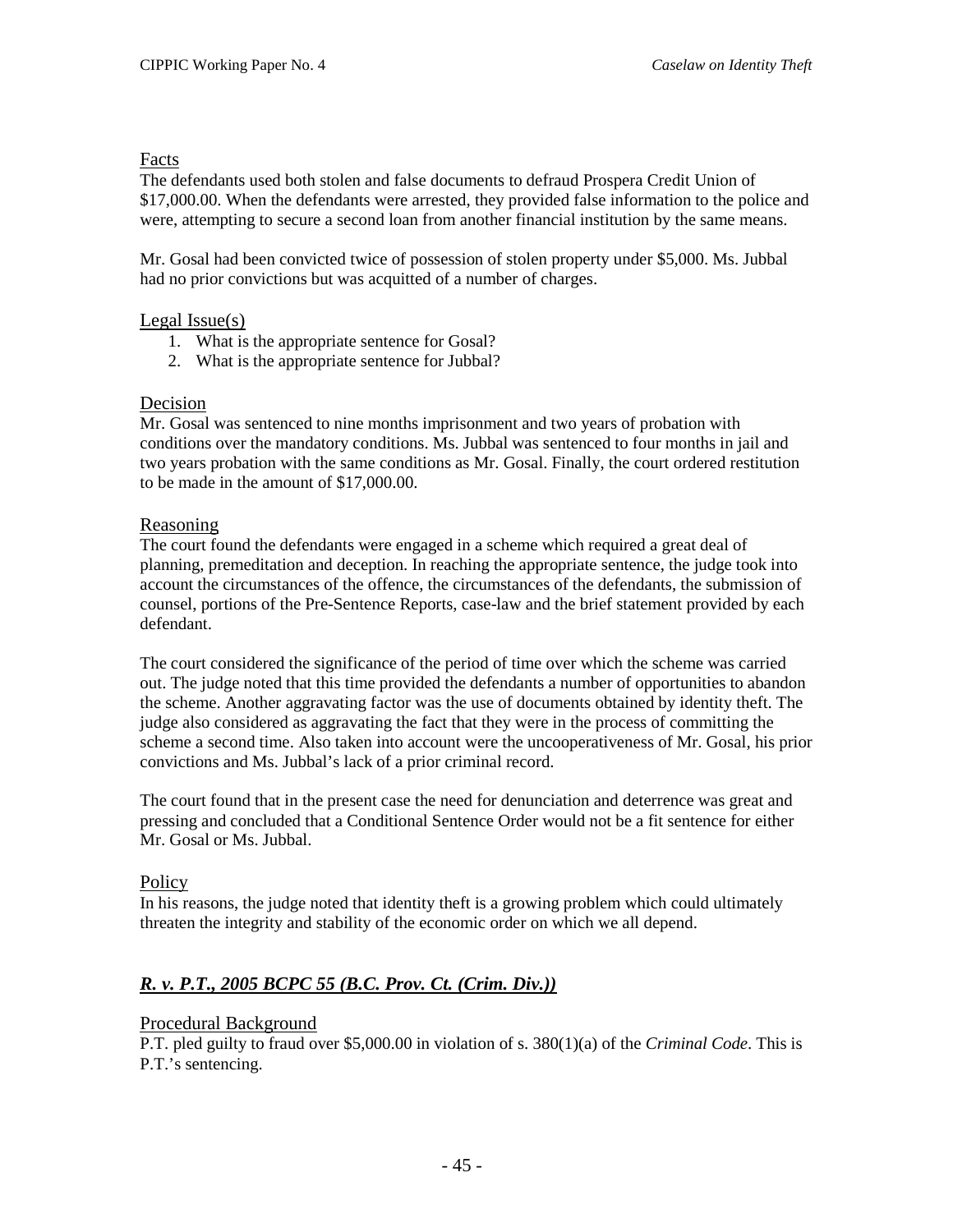### Facts

Starting in 1986 P.T. made unsuccessful investments which lead her into financial difficulties. P.T. was the branch manager of the bank. As a result, P.T. created fictitious loans which she intended to pay back. Unfortunately, the loans did not resolve the situation and she had to continue creating loans in an effort to stay afloat. This practice is known as kiting in the banking industry.

The fictitious loans where created in the names of some of the bank's clients. Some of them had negative experiences when they applied for credit elsewhere. The losses are approximately \$1.57 million, of which about \$100,000 was given back in restitution.

### Legal Issue(s)

1. What is the appropriate sentence?

#### Decision

The judge was satisfied that a jail sentence in the lower range is appropriate and sentenced P.T. to three years of imprisonment.

#### Reasoning

The court found that the offence was a serious one which involved a huge sum of money defrauded over a long period of time by someone in a position of trust.

The court considered the following mitigating factors: 1) the guilty plea and the expressed intention to plead guilty when the fraud was discovered; 2) the sincere expression of remorse; 3) lifetime achievement of good works both before and after the fraud; 4) lack of a criminal record; 5) treatable psychiatric issues; and 6) efforts towards restitution.

The court then considered the following as aggravating factors: 1) the sum of money; 2) the high level of breach of trust; 3) the length of time and the number of loans (87); 4) the sophistication; 5) the use of customers' identities; and 6) the lack of real restitution, given that the money was lost in the stock market. The court did not consider the fact that a bank was the victim as a mitigating factor.

P.T. had completed approximately 1200 hours of community services with three organizations. The judge was satisfied that she had gone a long way towards making reparation to the community. The judge is also satisfied that P.T. does not need further deterrence, thus rehabilitation has been largely achieved.

### **Policy**

The judge also concluded that the sentence must denounce on behalf of society the abhorrent breach of trust committed by P.T. The sentence aims at deterring others in positions of trust.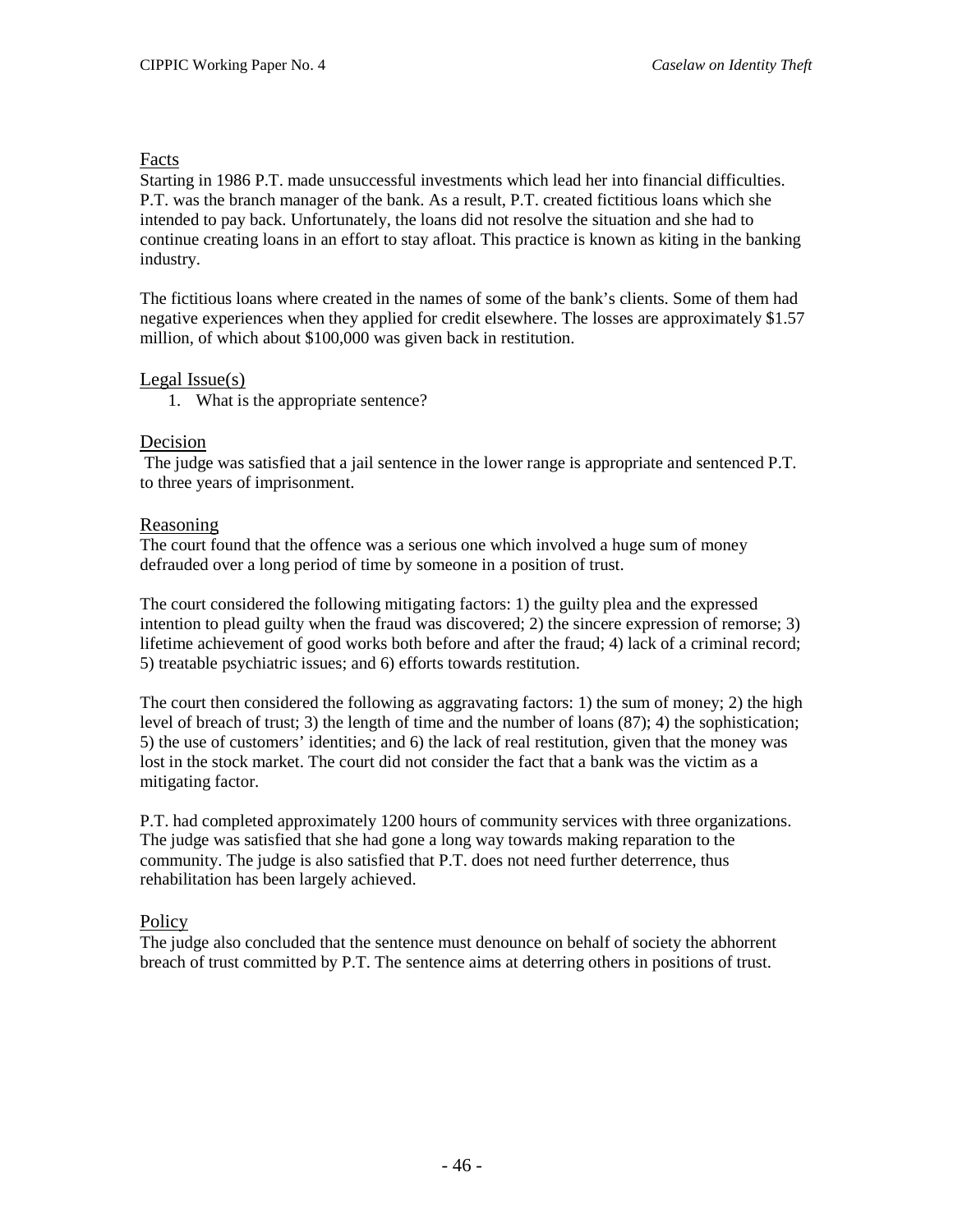# *R. v. R.W., [2006] B.C.J. No. 830, 2006 BCPC 154 (B.C. Prov. Ct. (Crim. Div.))*

### Procedural Background

R.W. pled guilty to one count of using a forged or falsified credit card knowing that it was obtained by the commission of an offence in Canada; and three counts of defrauding by deceit, falsehood or other fraudulent means. This case concerned R.W.'s sentencing.

### Facts

Mr. R.W. produced an Alberta's driver's licence in the name of Jason Scott with his picture on it and a fake social insurance card as supporting documentation. He then utilized fake or fraudulent Visa credit cards to obtain or attempt to obtain merchandise from several West Vancouver merchants, including a Radio Shack store, a London Drugs store, a Lens and Shutter store and a Sunglasses Hut store. The total value of the merchandise obtained was under \$5000 but in excess of \$4000.

### Legal Issue(s)

1. What is appropriate sentence?

### Decision

Mr. W. was sentenced to a fine of \$2,000.00 and a twelve month probationary period.

### Reasoning

In arriving at the appropriate sentence, the judge considered the submissions of counsel; the sophistication involved; the myriad of problems identity theft causes for law abiding citizens; the minimal likelihood of recidivism as shown by a psychological report; a victim impact statement; a job offer received by Mr. R.W.

The court found the following aggravating factors: a man with no prior convictions willingly involved himself in the offence which indicated a serious lack of moral turpitude; Mr. R.W. sought to benefit financially; he did not provide information to the police about others involved.

The judge found that on the facts Mr. R.W. was a determined scam artist and that the persistence of his criminal conduct raises suspicions about exactly just what he did know and how much he was involved in these frauds.

As mitigating factors, the court noted that Mr. R.W. was involved in commendable volunteer community work and that he had creatively found employment. The court also noted that Mr. R.W. had pleaded guilty.

The judge found that neither a conditional jail sentence nor a conditional discharge would be appropriate in this case. A conditional jail sentence would be excessive and a conditional discharge would not be in the public interest because of the nature of the crime, the sophistication involved and the accused's involvement in it. In short, the aggravating factors far outweigh the mitigating factors.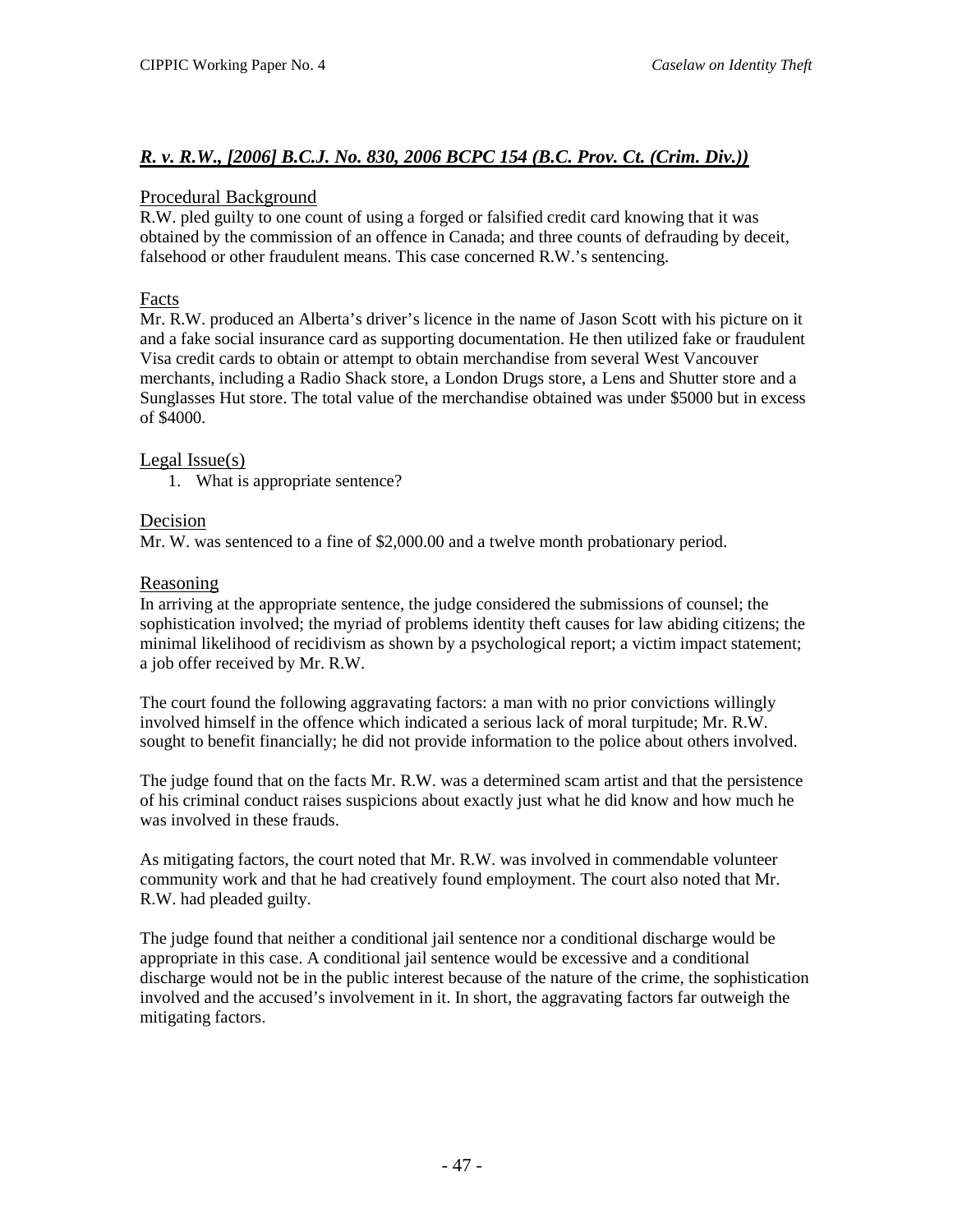### **Policy**

In his reasons, the sentencing judge noted that Mr. R.W. became involved in identity theft and that each and every person in our community that holds a valid credit card is victimized by such conduct. The conduct complained of is definitely not a victimless crime.

The sentencing principles of denunciation and general deterrence mandate that the offender receive a criminal record for his conduct to bring home to him specifically, but more importantly to others in the community who may be like-minded, that there will be a penalty for this kind of action.

# *R. v. Olotu, [2004] M.J. No. 361, 2004 MBCA 146 (Man. C.A.)*

# Procedural Background

Olotu pleaded guilty to seven counts of fraudulent use of credit cards obtained by identity theft. The sentencing judge imposed a conditional sentence of two years less a day with strict conditions. The Crown appealed the conditional sentence.

# Facts

Mr. Olotu was arrested in 2002 for credit card fraud and was released. He was subsequently arrested in April 2004 and had in his possession fraudulent credit card applications in the names of other individuals. He also had electronic equipment worth \$11,000. Some of the equipment was linked back to purchases made by Mr. Olotu using the fraudulently obtained cards. The accused was on probation on other charges at the time of both offences.

# Legal Issue(s)

1. Did the sentencing err in principle when he did not take into account the risk of the accused re-offending and the principle of denunciation?

# Holding

The appeal is dismissed.

# Decision

The sentencing judge did not commit an error of principle; the record indicates he took these two considerations into account.

# **Statement of Rule**

It is incumbent upon a sentencing judge to consider and explain why a conditional sentence would or would not be consistent with the four factors enunciated in *R. v. Proulx*, [2000] 1 S.C.R. 61 at para. 46.

# Reasoning

The reasons for decision must be understood in the complete context of the case, including the facts, exhibits files and submissions by counsel. Reasons of the sentencing judge emerge from his questions to counsel and his conditions. It would have been preferable if his reason had included some analysis on the issues of risk and principles.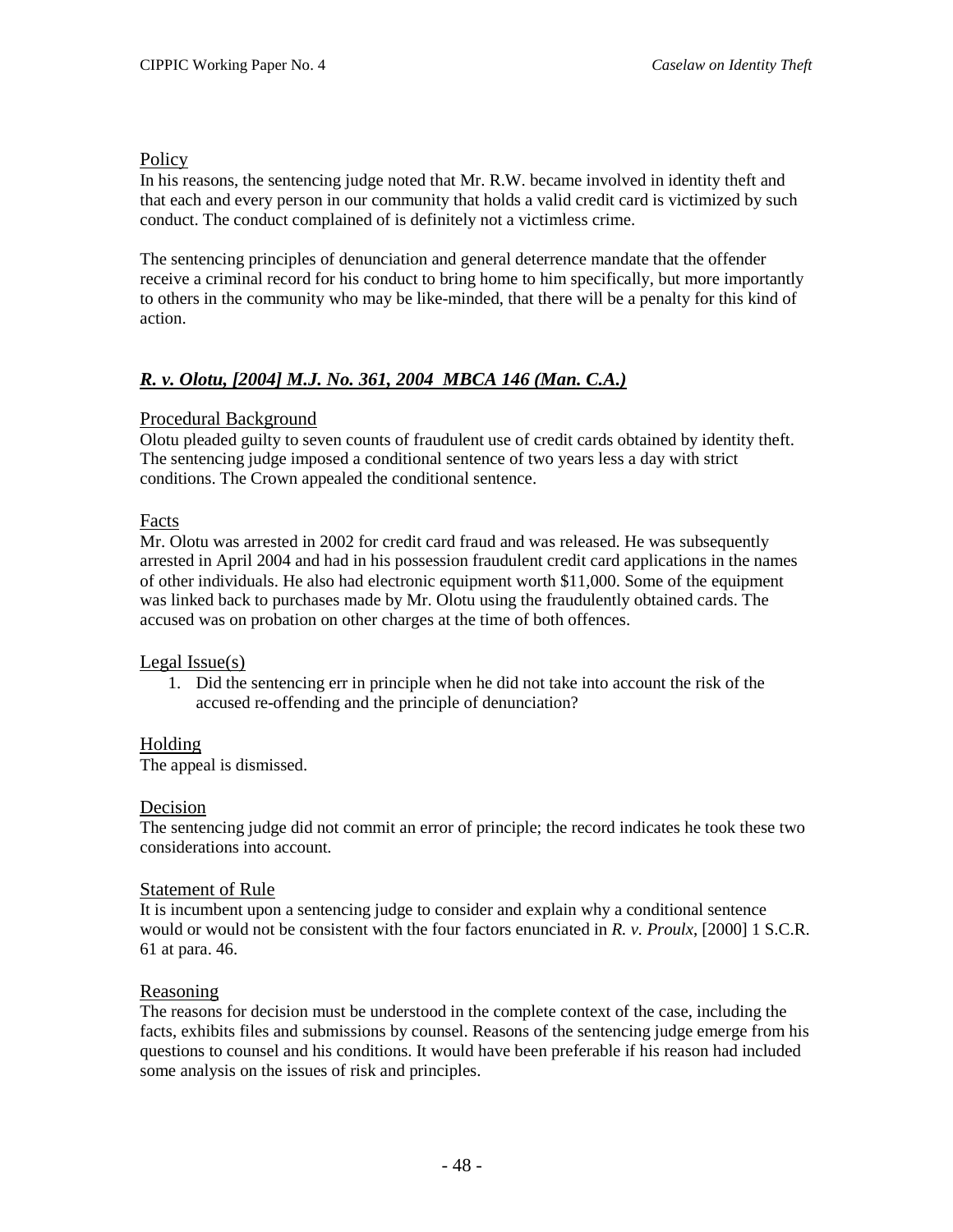### **Policy**

Given the workload and time pressures of provincial courts, their reasons need not be long or take into consideration every detail; an unrealistic high standard for such reasons is not required. Fundamentally, the approach taken is functional and practical one.

# *R. v. Okungbowa, [1991] O.J. No. 1692 (Ont. Ct. J. (Gen. Div.))*

### Procedural Background

Okungbowa was charged with personation and fraud exceeding \$1,000 contrary to ss. 403(a) and 380 of the *Criminal Code*.

### Facts

Kenneth Coker lost his wallet in 1988 and it was never recovered. From July 1989 to March 1990, Okungbowa deposited various cheques and made several withdrawals using the name of Kenneth Coker. Okungbowa was identified by different witnesses in different bank branches.

### Legal Issue(s)

1. Did the Crown prove the offences beyond a reasonable doubt?

### Holding

The accused was convicted of both charges.

#### Decision

The judge was satisfied beyond a reasonable doubt that Okungbowa did fraudulently personate Kenneth Coker with intent to gain an advantage for himself. The evidence established beyond a reasonable doubt that Okungbowa defrauded Royal Trust of monies in excess of \$1,000.

#### Reasoning

The court considered the defence counsel statements about the great caution which must be exercised in relation to a prosecution which is based almost entirely on identification evidence. The judge considered that all eyewitness identification suffers from the natural frailty of human observation or human recollection which are both notoriously unreliable in this area.

The judge considered the irregularities with the identification evidence submitted by the defence and concluded that they do not require the trier of fact to reject the evidence outright as having been tainted.

The judge found as a fact that a video tape submitted in evidence confirms a witness's evidence as to the identity of the accused, who was in her Royal Trust branch on Saturday, July 29<sup>th</sup> 1989. The court rejected the accused's evidence that he did not represent himself as Kenneth Coker.

# *R. v. Blanas, [2004] O.J. No. 3982, 2004 ONCJ 212 (Ont. Ct. J. (Gen. Div.))*

### Procedural Background

Blanas was charged with two Criminal Code offences: Theft over \$5,000 and Breach of Trust. There was also a charge under section 122(1)(c) of the *Immigration and Refugee Protection Act* (IRPA), R.S.C., 2001, c. 27. This was a preliminary inquiry to determine if Ms. Blanas would stand trial.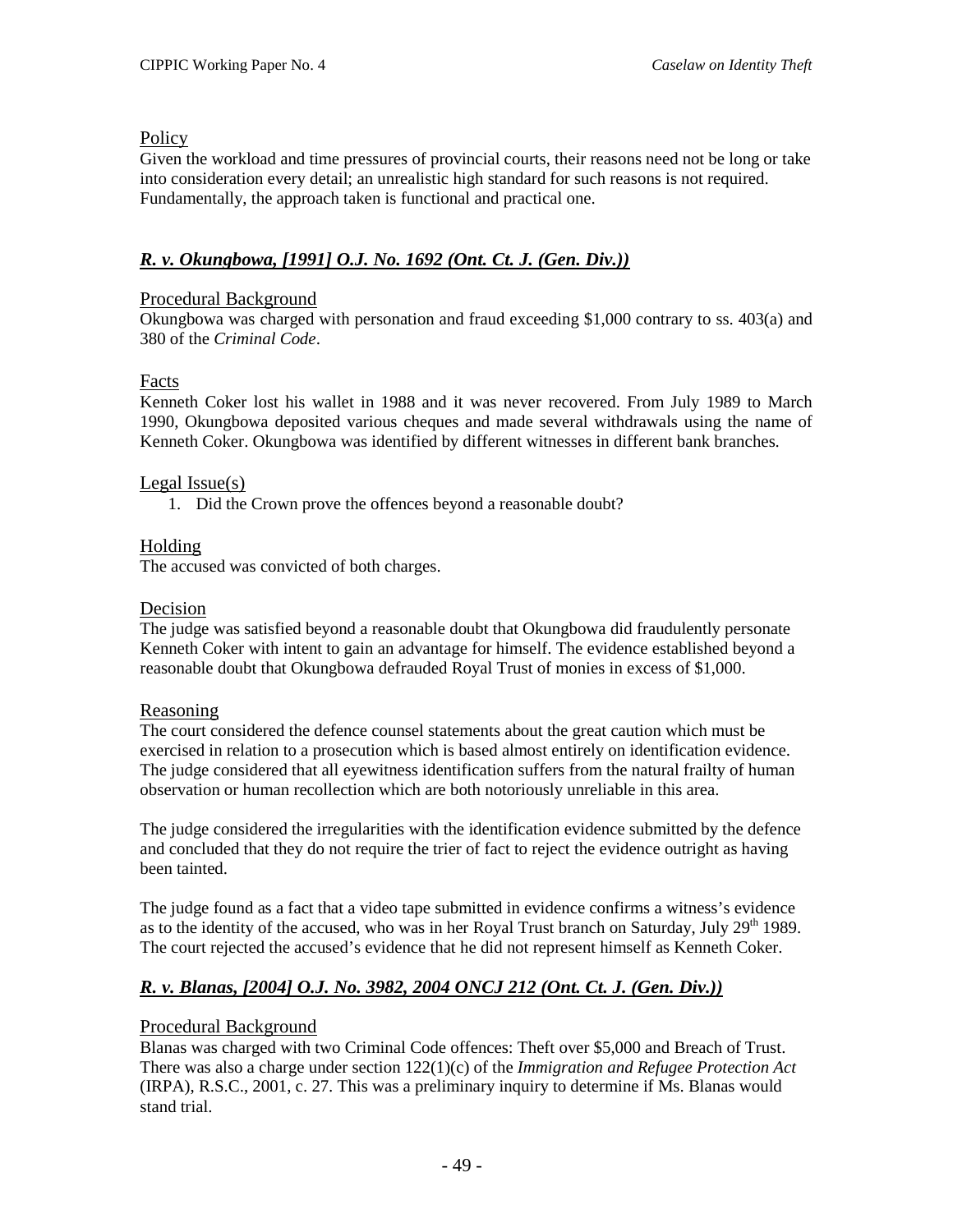### Facts

Ms. Blanas was employed as a production clerk at the Scarborough passport office. On June 21, 2002, five boxes of passports were stolen from the production room in the passport office at the end of the business day. The Passport Blank Control List (PBC) indicates Blanas made entries for the five boxes. Blanas placed the passports in the garage of another individual.

### Legal Issue(s)

1. Is there sufficient evidence to order Ms. Blanas to stand trial?

### Holding

The accused was ordered to stand trial.

### Statement of Rule

A committal is required where there is any evidence upon which a reasonable jury, properly instructed, could convict. It is not a question of whether a properly instructed jury, acting reasonably, would infer guilt from the evidence adduced at the preliminary inquiry, only whether they could do so.

To rely on the doctrine of recent possession to prove the accused stole the property, the Crown must show 1) that the goods were recently stolen; and 2) that they were found in the possession of the accused. To establish constructive possession, the Crown must prove knowledge and control.

### Reasoning

The court was satisfied Blanas had removed the passports and placed them in Allan Graham's garage. The judge was also convinced by the testimony of her co-workers that Blanas, by virtue for her employment as a production clerk had the requisite knowledge and opportunity to steal the passports. The altered entries on the PBC list further support the inference that Blanas stole the passports. The court was satisfied that the doctrine of recent possession applied.

The judge was convinced 1) that the blank passports entrusted to Blanas were valuable government assets and that she knew of the measures used to protect the passports; and 2) that Blanas derived a benefit from this breach of trust because of the potential sale value of the passports.

The judge accepted evidence that Blanas sold or distributed or dealt with at least one box of passports shortly after the theft. The judge also considered the definition of "traffic" in the *Controlled Drugs and Substances Act*, which includes the acts of selling, giving, delivering, transferring or transporting. A jury could conclude that by removing and placing the passports in the garage, Blanas was "dealing" in blank passports.

# *R. v. Renew Credit Services Canada Inc. et al., [2005] O.J. No. 5899, 2005 ONCJ 524 (Ont. Ct. J. (Gen. Div.))*

# Procedural Background

Renew Credit Services Canada Inc. and Sherri Graham were charged with the offence of operating as a credit repairer and requiring or accepting payment or security for payment, directly or indirectly, from a consumer without causing a material improvement to the consumer report,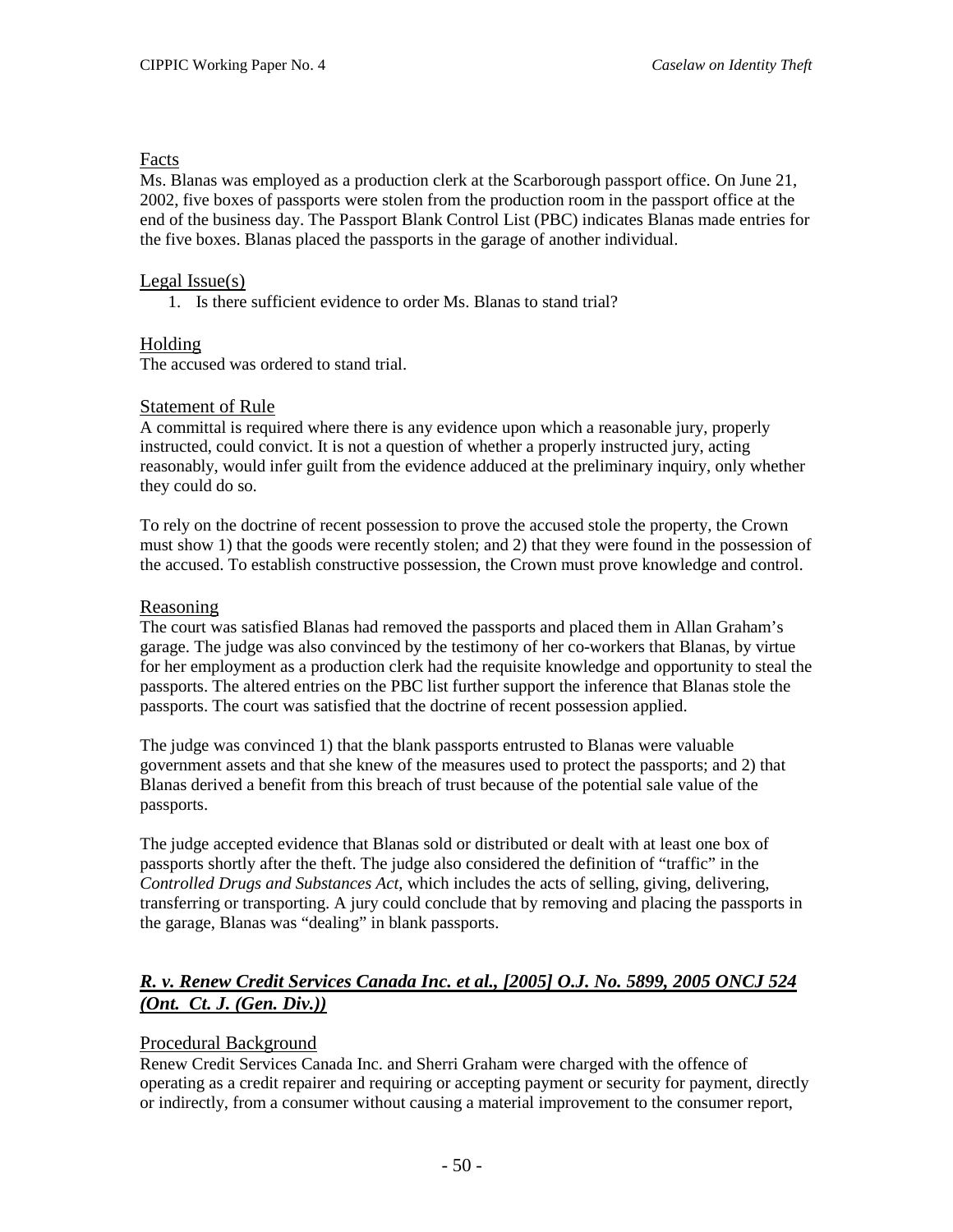credit information, file, personal information, credit record, credit history or credit rating of the said consumer, contrary to s. 13.1(1) of the *Consumer Reporting Act*, R.S.O. 1990, c. C-33 (the Act)

Renew Credit Services Canada Inc. and Sherri Graham were charged with operating as a credit repairer and failing to deliver to a consumer, a written contract containing information which met the requirements of s. 13.2(1)(a) of the Act as amended and its O. Reg 468/01 at s. 12, and thereby had committed an offence under s. 23(1) of the Act.

Renew Credit Services Canada Inc., Todd Alexander Gnish and Sherri Graham were charged with the offence of engaging in an unfair practice in relation to a consumer contrary to s. 17(2) of the *Business Practices Act*, R.S.O. 1990, c. B-18

Renew Credit Services Canada Inc., Todd Alexander Gnish and Sherri Graham were charged with the offence of carrying on the business of a collection agency without registration by the Registrar under the Act, contrary to s. 28(1) of the *Collection Agencies Act*, R.S.O., c. C-14.

### Facts

November 20<sup>th</sup>, 2002 Derek Hardy met with a representative of Renew Credit Services. The representative asked him about his debts and they worked out a monthly payment plan to cover the debts. The monthly payment was established at \$200.00 and payable directly to Renew Credit Services.

Mr. Hardy's understanding was that Renew Credit Services was going to consolidate his debts and would provide information as to where his money was going. This was all for the purpose of improving his credit rating.

Mr. Hardy provided post dated cheques and two money orders, each in the amount of \$200.00, to Renew Credit Services. He received a letter saying he would receive a manual which he never got. He received no confirmation or proof from Renew Credit Services as to where his money was going, nor did Mr. Hardy receive any acknowledgment from his creditors.

On September  $18<sup>th</sup>$ , 2003 he sent a letter to Renew Credit Services requesting his money back. At that date, they had cashed four cheques and the two money orders.

### Legal Issue(s)

1. Are the defendants guilty of the offences?

### Decision

The defendants are guilty of the four charges and convictions are registered.

### Reasoning

The judge found Mr. Hardy's oral evidence to be credible. That evidence combined with the contract demonstrated clearly that Renew Credit Services had been acting as credit repairers. The trial judge was satisfied that the Crown had proven beyond a reasonable doubt the elements of the first offence.

Section 12 of the regulation lists items that must be contained in the contract. Section 12(f) requires that the statement set out in the Schedule be located on one page and in not less than 10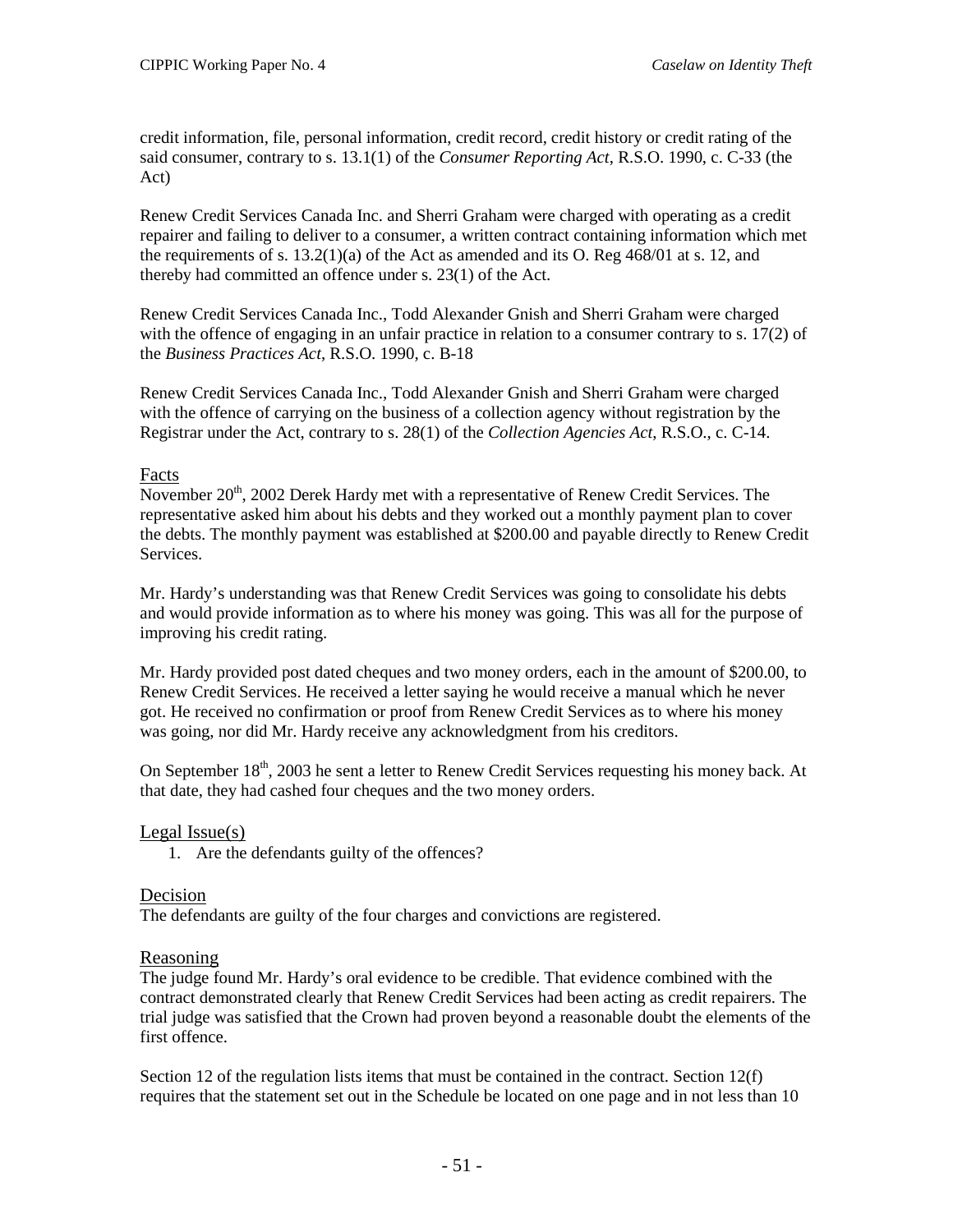point type, in which the heading "your Rights under the *Consumer Reporting Act*" is not less than 12 point bold type. This statement was not embodied in the contract. The trial judge was satisfied that the Crown had proven beyond a reasonable doubt the elements of the second offence.

Mr. Hardy had understood that debt consolidation would improve his credit rating. The judge found it clear from the evidence that this had not occurred. Mr. Hardy had made a number of payments and there was no evidence that the defendants had done anything on his behalf as required by the contract. The judge found that Sherri Graham had been complicit in the commission of the offence. There was no evidence presented that she did not authorize, permit or acquiesce to the offence. The judge was also satisfied based on Mr. Hardy's evidence that he had spoken to "Todd" and that in these conversations Mr. Gnish made representations to the defendant which did not happen. These representations constituted an unfair practice. The trial judge was satisfied the Crown proved beyond a reasonable doubt the elements of the third offence.

The judge found that it was clear from the evidence that the defendants were not registered as required by s. 4(1) of the *Collection Agencies Act*. The trial judge was satisfied that the Crown had proven beyond a reasonable doubt the elements of the fourth offence.

# *R. v. Lavoie, 2000 IIJCan 14437 (Qc. C.Q.)*

### Procedural Background

Lavoie pleaded guilty to one count of possession of a computer password contrary to s. 342.1 (1)d) of the Criminal Code and one count of counselling another to fabricate an explosive substance contrary to ss. 464 and 82(1). This is his sentencing.

#### Facts

Lavoie, with the help of two friends, published web sites called "Corruption Addicts" and "Phaust Laboratories". The first site was used to promote "hacking" and "phreaking".

The first site was used to publish passwords to access government sites, military or telecommunication organisations' sites. Intrusions where detected at various institutions. However, it could not be proved that they had been committed by the accused. On the other hand, the proof demonstrated a coincidence in time between these intrusions and the period where this site was active.

The second site was used to publish a recipe to make a "pipe bomb" with step by step pictures. Chemicals were found in the Lavoie's room. A notice posted on the site also demonstrated that Lavoie knew the recipe could be used for terrorism.

Lavoie claimed that discovering the passwords was a pastime and not meant to cause damages. The proof demonstrated that the affected sites had to change their password and notify their clients. Lavoie had since obtained employment with a financial institution.

#### Legal Issue(s)

1. What is the appropriate sentence?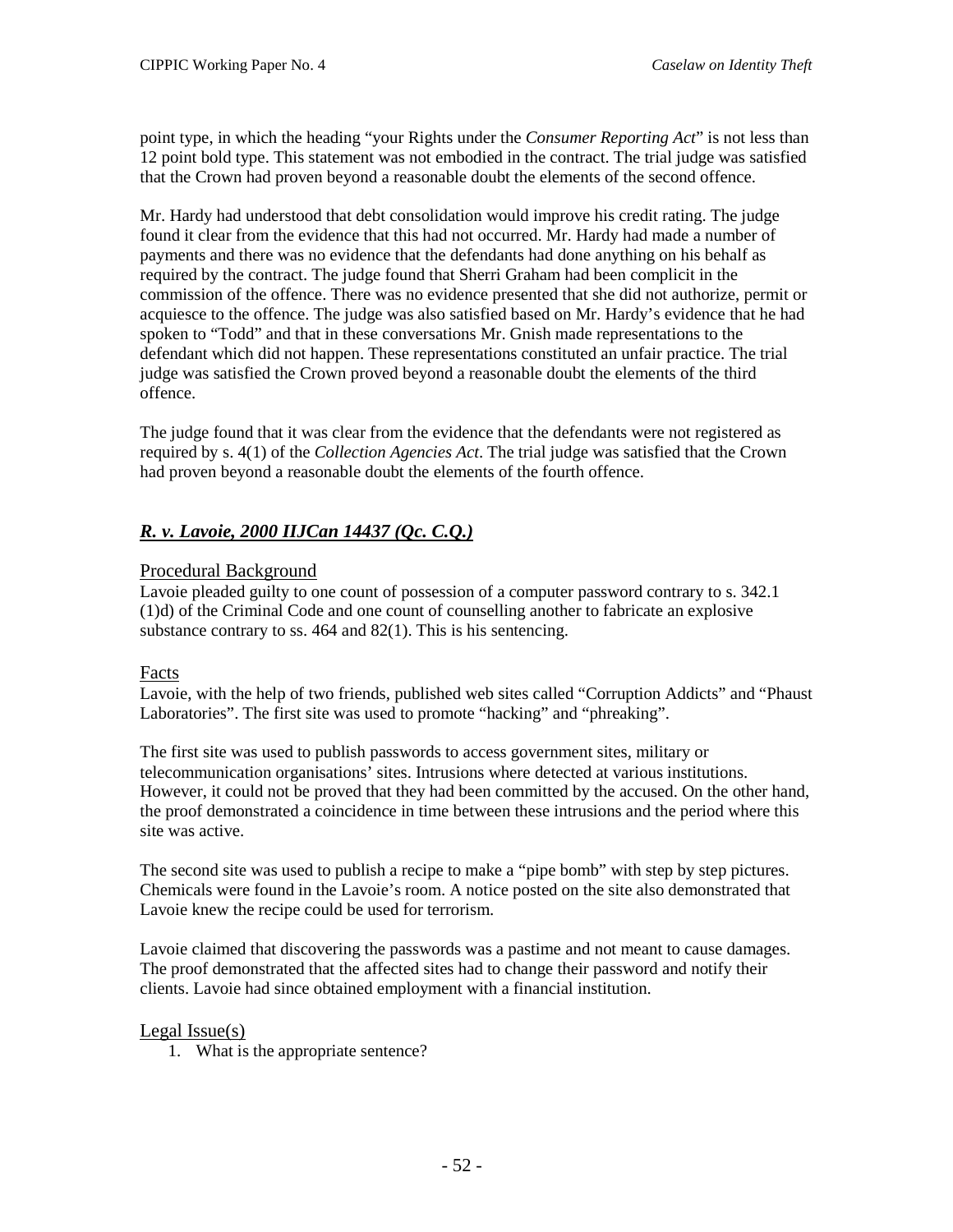#### Decision

The accused was sentenced to twelve (12) months imprisonment for each count, to be served concurrently in the community. The accused was also to be on probation for one year after his sentence. The court also imposed forfeiture of all electronic equipment seized. The equipment which was still in working condition was to be donated to an educational institution of Lavoie's choice. A victim surcharge of \$50 was also imposed.

#### Reasoning

The court held that it could not attribute much credibility to Lavoie's assertion that he had been acting in good faith when circumventing the security of the sites. It noted that the electronic infrastructure will be the theatre of more and more criminal activity. These considerations led the court to pronounce a term of imprisonment as even though the damages caused cannot be readily quantified it is certain that some damage exists.

The court found that the publication of bomb recipe has a subversive connotation which constitutes an extreme danger to society by multiplying the possibilities of someone fabricating this type of bomb. It held that the gravity of the conduct requires denunciation and deterrence to ensure society's security.

# *R. v. Rodrigue, 2005 IIJCan 22261 (Qc. C.Q.)*

### Procedural Background

Rodrigue pled guilty to charges of fraud under \$5,000 (s. 380), attempted fraud (ss. 463d)(i) and s. 380), possession of credit cards knowing that they were obtained by the commission of an offence in Canada  $(s. 342(1)c)e)$ , possession of a device intended for use in forging or falsifying credit cards  $(s, 342.01)$ , possession of computer passwords  $(s, 342.1(1)d)$ , and fraud over \$5,000 (s. 380).

### Facts

Using the internet, Rodrigue obtained blank magnetic strip cards which he used to create debit cards using the financial information of account holders.

By claiming to have lost his debit card, Rodrigue obtained real debit cards. He then used a skimmer to overwrite the information on the card and was able to obtain approximately \$60,000.00 from his frauds.

#### Legal Issue(s)

1. What is the appropriate sentence?

#### Decision

Rodrigue was sentenced to an 18 month conditional sentence, and a 36 month suspended sentence. Rodrigue was further sentenced to 200 hours of community service and to 36 months probation. Rodrigue was also ordered to make restitution in the amount of \$970.00.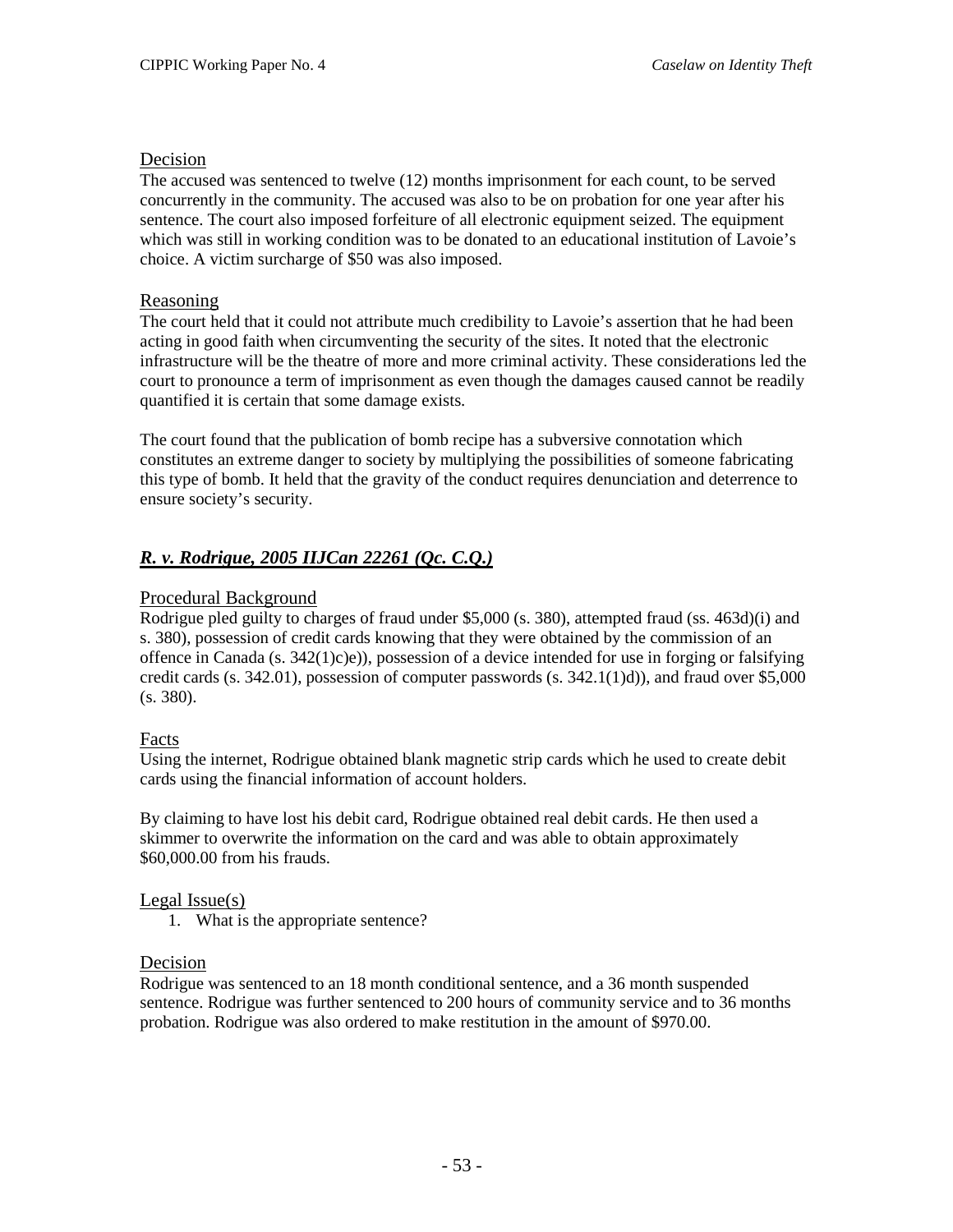#### Reasoning

Rodrigue was 21 years old and did not have a criminal record. He had pled guilty on his first appearance in court. The chance of recidivism seemed small. The psychologist determined that he did not have a delinquent personality.

A joint submission was made for a conditional sentence, probation, community service and restitution in the amount of \$970.00.

# *R. v. Rafuse, [2004] S.J. No. 737, 2004 SKCA 161 (Sask. C.A.)*

### Procedural Background

Mr. Rafuse pled guilty to one count of possession of counterfeit money (s. 450(b)) and one count of personation with intent to gain an advantage  $(s, 403(a))$ . He was sentenced to twelve months imprisonment with and order for forfeiture on count one and six months consecutive on count two. Rafuse appealed his sentence.

### Facts

On May 4, 2004, Rafuse was a passenger in a car driven by Junaid Altaf. The car was stopped by the R.C.M.P. who conducted a consent search of Rafuse. The officer discovered approximately 5 counterfeit Canadian \$100 bills in Rafuse's wallet. The search of the vehicle revealed another \$1000 in counterfeit bills hidden in a suitcase. Rafuse denied knowledge of the money in the suitcase.

At the time of his arrest, Mr. Rafuse identified himself as one Emad Borhot. Mr. Borhot had lost his wallet some three years prior to the offence of personation. Mr. Rafuse acknowledged his real identity only when fingerprint evidence was presented. Rafuse was on probation at the time of the offence.

### Legal Issue(s)

- 1. Is the sentence demonstrably unfit?
- 2. Did the trial judge err by failing to give Rafuse credit for time spent on pre-trial remand?

### Holding

The appeal is partially allowed.

#### Decision

The sentence on count one, possession of counterfeit money, was vacated and substituted for 6 months imprisonment. The sentence for count two, personation, was not demonstrably unfit.

#### Reasoning

The court looked at the range of similar offences and found the appellant to be at the lower end of the scale, particularly because nothing connects him to the production of the counterfeit money and because of the small amount in his possession.

The court found the sentence to be demonstrably unfit given the amount in his possession, his lack of involvement in the production and the amount of time spent on pre-trial remand.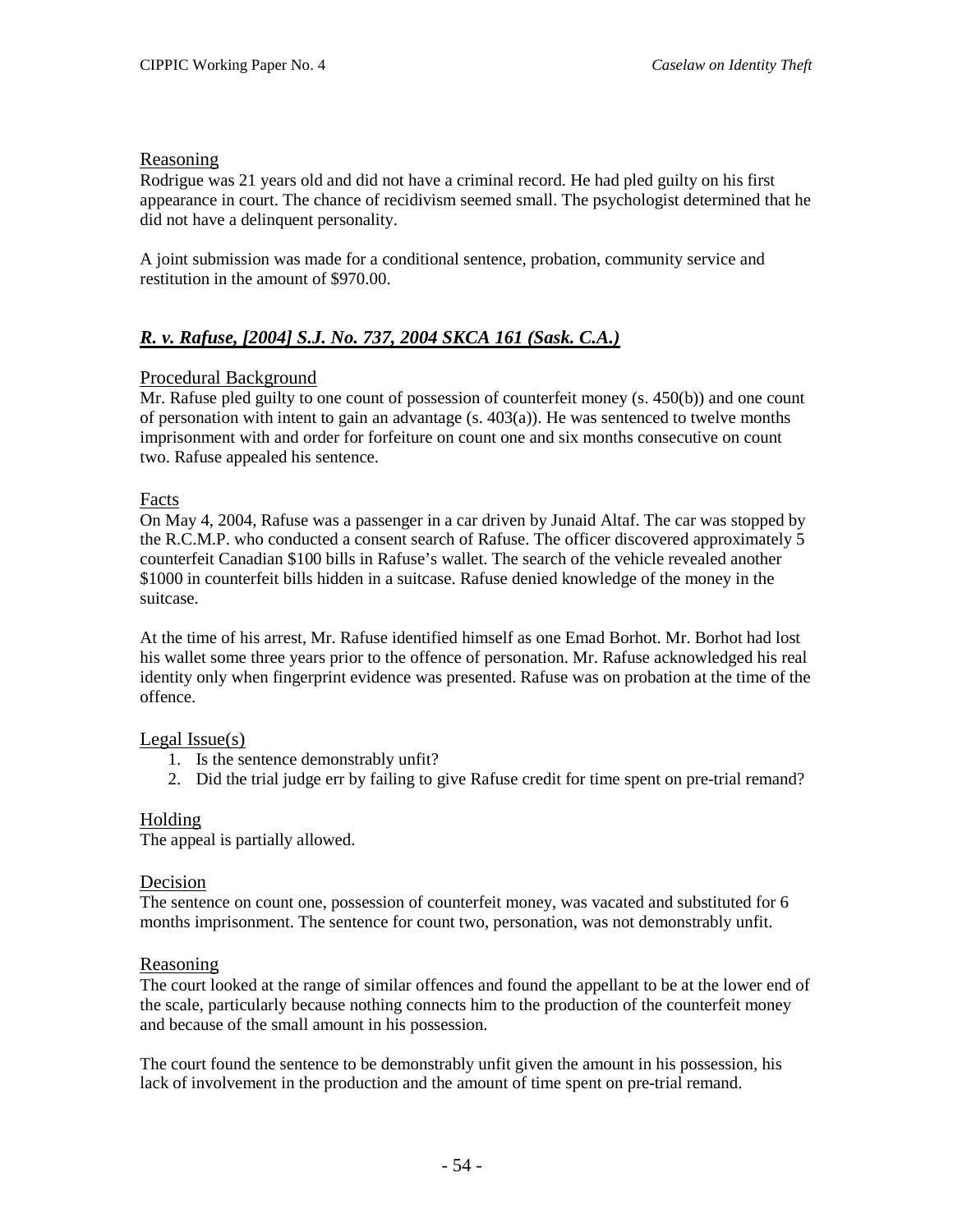# **Civil Cases**

# *Haskett v. Equifax Canada Inc., [2003] O.J. No. 771 (Ont. C.A.) (Q.L.)*

### Procedural Background

The appellant brought action against Equifax Canada Inc., Trans Union of Canada inc. and, their American parent companies. The appellant sought to get class action certification. The appellant's actions were struck out in a motion under Rule 21.01(1)(b) of the Rules of Civil Procedure, R.R.O. 1990, Reg. 194 as disclosing no reasonable cause of action. The motion dealt with three theories of liability. The appellant appealed the motion but limited his claimed cause of action to negligence.

# Facts

In 1990, the appellant was obliged to make a voluntary assignment in bankruptcy when third parties breached their financial obligations to him. Both prior to and after his bankruptcy and discharge in 1996, the appellant had met all his financial obligations.

Since his discharge, the appellant had applied for and had been denied credit despite his uninterrupted earnings in excess of \$75,000.00 annually and the fact that he had met all his financial obligations.

### Legal Issue(s)

- 1. Can the action proceed at this stage as a claim in negligence?
- 2. If so, can the action, as pleaded, proceed against the two respondent American parent corporations?

### Holding

The order of the motions judge was set aside and the appeal partially allowed. The claim against the American parent companies was struck out of the pleading.

### Decision

The motion judge erred in concluding that it was plain and obvious that the appellant has no cause of action against the respondents in negligence. The appellant was allowed to proceed with the action against the Canadian respondents as a claim in negligence.

### Statement of Rule

If it is not plain and obvious that no duty of care can be recognized, the action can proceed and the issue will be determined at a trial.

In order to found liability by a parent corporation for the actions of a subsidiary, there typically must be both complete control, so that the subsidiary does not function independently. The subsidiary must have been incorporated for a fraudulent or improper purpose or be used by the parent company as a shield for improper activity.

### Reasoning

On a Rule 21 motion, the court applies the Anns/Kamloops two-stage test for determining if a duty of care exists and will found a cause of action. If it is not plain and obvious that no duty of care can be recognized, the action can proceed and the issue will be determined at trial. In that context, the court may well recognize potential policy concerns but should be circumspect in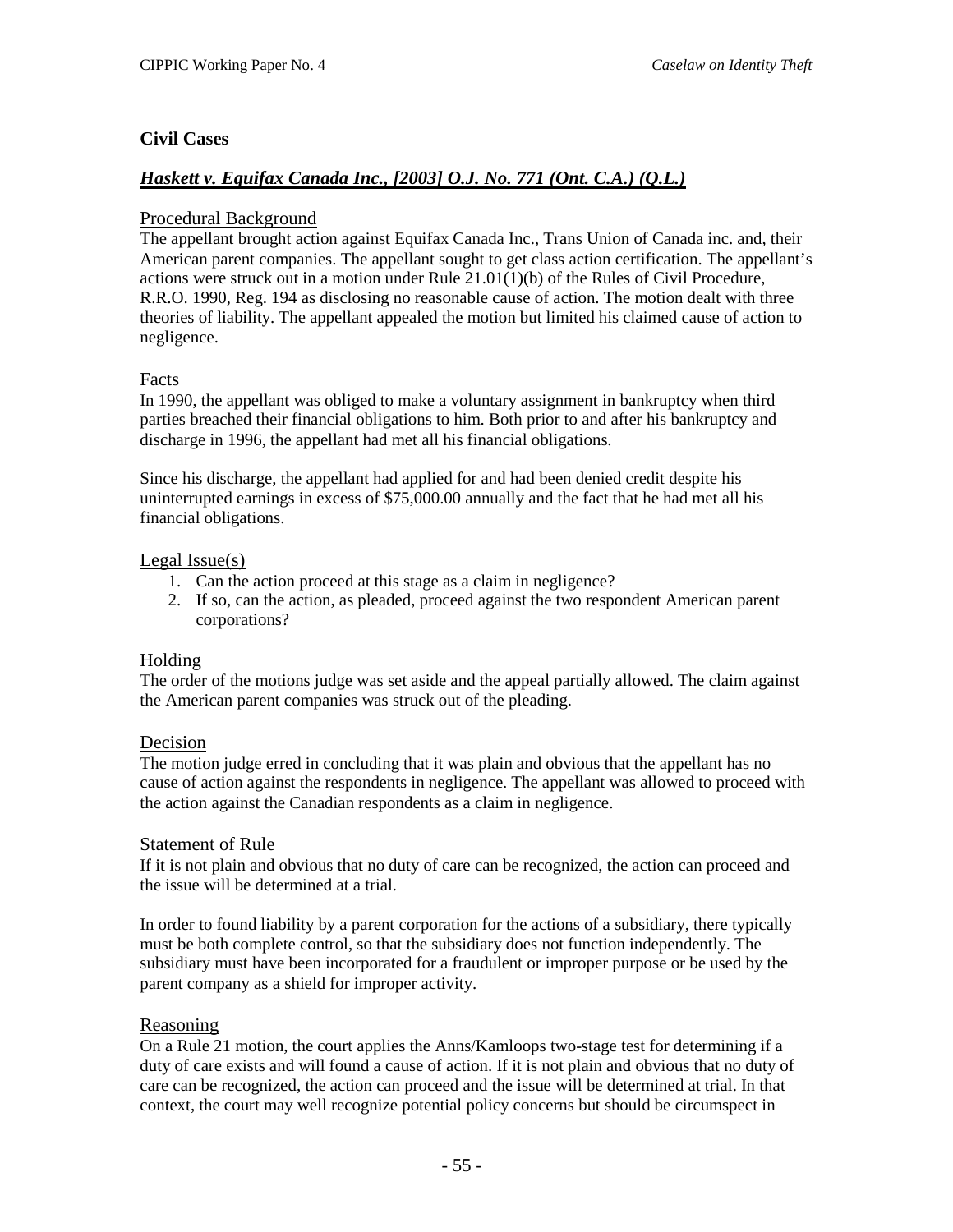using those policy concerns to determine, without a Statement of Defence and without any evidence, that it is plain and obvious that there is no cause of action.

The court determined that the relationship between a credit reporting agency and the consumer about whom reports are made is not the type of relationship which fits exactly into one of the recognized categories. However, the court found this situation to be analogous to the relationship that founds a cause of action for negligent misrepresentation and a prima facie duty of care. The analysis in *Hedley Byrne & Co. v. Heller & Partners Ltd.*, [1963] 2 All E.R. 575 (H.L.) can be applied to consumer reporting agencies.

In the first stage of the test, the judge found that it was reasonably foreseeable that if the respondents are negligent in the way they gather and report the information, and if they report inaccurate information, their actions could cause credit grantors to either deny credit or charge more than they otherwise would.

The court found that the policy considerations of the first stage of the test support a duty of care based on the fact that fairness to the consumer is a clear legislative imperative in the *Consumer Reporting Act*. This further supports the policy basis for recognition of a relationship of proximity and a duty or care on consumer reporting agencies to consumers about whom reports are made.

The court found that whether as an analogous category to negligent misrepresentation or as a new category, on the proximity analysis there is the basis to find a duty of care.

In the second stage of the test, the court rejected the motion judge's conclusion that to extend liability in this case "would create a serious risk of imposing liability in an indeterminate amount and an indefinite time to an indeterminate class" for three reasons: 1) the class of persons to whom the duty would be owed is wholly within the knowledge and control of the respondents; and 2) the timing of the potential harm and therefore of liability is not indefinite. If errors are corrected for future reports, then normally the adverse effect of the inaccurate report would be spent. 3) The amount of liability is also limited by the purposes for which the report is sought, which purposes the credit agency knows.

The court also rejected the motion judge's second policy issue that the plaintiff had recourse to alternate legal remedies via certain provisions for the *Consumer Reporting Act*. The court found that although potentially useful, these provisions should not bar recognition of a cause of action in damages. The court gave four reasons: 1) the provisions do not provide a remedy in damages; 2) the act does not provide for punitive damages, a remedy that can be useful in the context of class actions where one purpose of the action is deterrence of illegal conduct; 3) the appellant had pleaded the difficulties, expense and inconvenience of attempting to use the statutory procedures; and 4) at trial the parties will be able to lead evidence on the effectiveness of the statutory procedures.

The court also rejected the respondent's argument that recognizing this cause of action would be an encroachment on the law of defamation. The statutory prohibition in question is in respect of reporting certain information, which may arguably be viewed as true. In the defamation context, truth is a complete defence to an action. The cause of action in negligence could encompass reporting such arguably "true" information.

On the question of the action against the American parent companies, the court concluded that the pleading fell short of suggesting that the relationship of the respective related respondent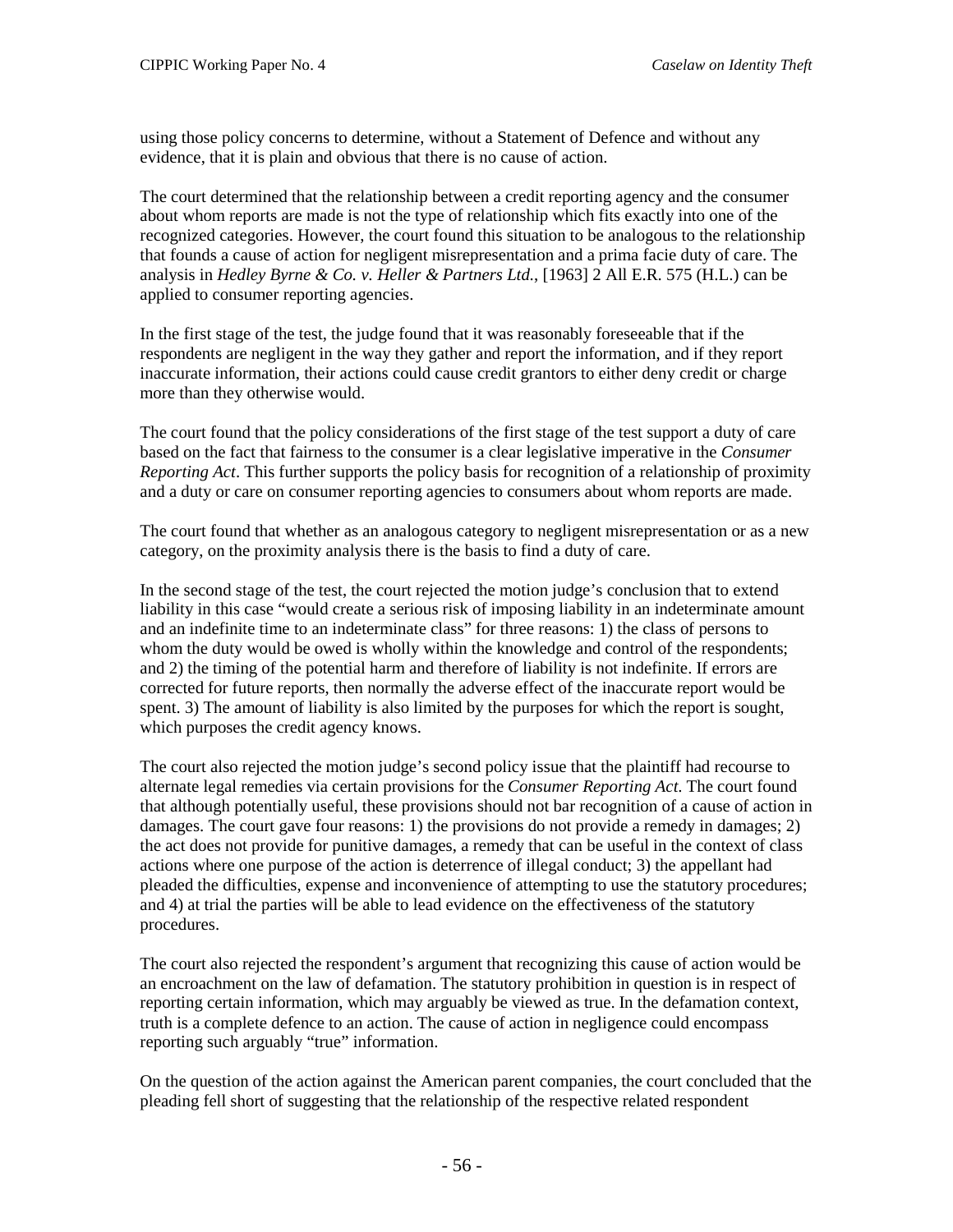corporations constituted conduct to avoid liability. Nor was there an allegation that the parent company controlled the subsidiary for an improper purpose.

# *Bongeli v. Citibank Canada, [2004] O.J. No. 3272 (Ont. Sup. Ct. (Civ. Div.))*

### Facts

Mr. Bongeli was an employee of Minacs WorldWide Inc. ("Minacs") which provided consumer representative services to Citibank. On January 24, 2002 the defendant removed the plaintiff from its premises pursuant to its contract with Minacs. The defendant was removed from the premises following an investigation by the bank of alleged misconduct. The bank eventually forwarded the results of its investigation to Minacs and to the police. Minacs eventually terminated Mr. Bongeli's employment and the police proceeded to charge Mr. Bongeli with breach of trust. The charges were ultimately withdrawn.

The investigation conducted by the bank showed that Mr. Bongeli had made changes to the accounts of certain clients without them requesting the changes. It also found that he had failed to close some accounts when requested by consumers. The investigation found 12 accounts where Mr. Bongeli had made unauthorized changes. The computer system used by the bank tracked all changes made to accounts by logging which user made the change and what the nature of the change was, such as "change of address". The investigation also found that Mr. Bongeli made unauthorized changes to addresses and had requested additional cards for certain accounts.

Following an a review of the investigation, Bongeli was laid off by Minacs. He was provided with a severance package. Following his dismissal, Bongeli obtained employment with National Cheese. While he was still in a probation period, National Cheese laid him off because they had just lost a major client.

Bongeli was arrested the day he was laid off from National Cheese. When Mr. Bongeli was arrested he was found in possession of paper towels with the names of individuals and their personal information including credit card numbers, dates of membership, expiry dates, addresses, dates of birth, phone numbers and social insurance numbers. Mr. Bongeli also had the limit and balance of the line of credit of one of the individuals on which he had information.

### Legal Issue(s)

1. Did the bank interfere with Bongeli's contractual relations at Minacs and National Cheese?

# Holding

The action was dismissed.

# Decision

The bank and its employees did not intend to cause any injury to Mr. Bongeli and neither of them interfered in his contractual relationship with Minics or anyone else.

# **Reasoning**

The judge made the following findings of fact: 1) Mr. Bongeli had the knowledge and intelligence to use the bank's system to commit the alleged acts; 2) the suggestion that his terminal was left unattended and was used by others was rejected; 3) the information on the paper towels tended to implicate Mr. Bongeli in the dishonest action taken on certain accounts; 4) Mr.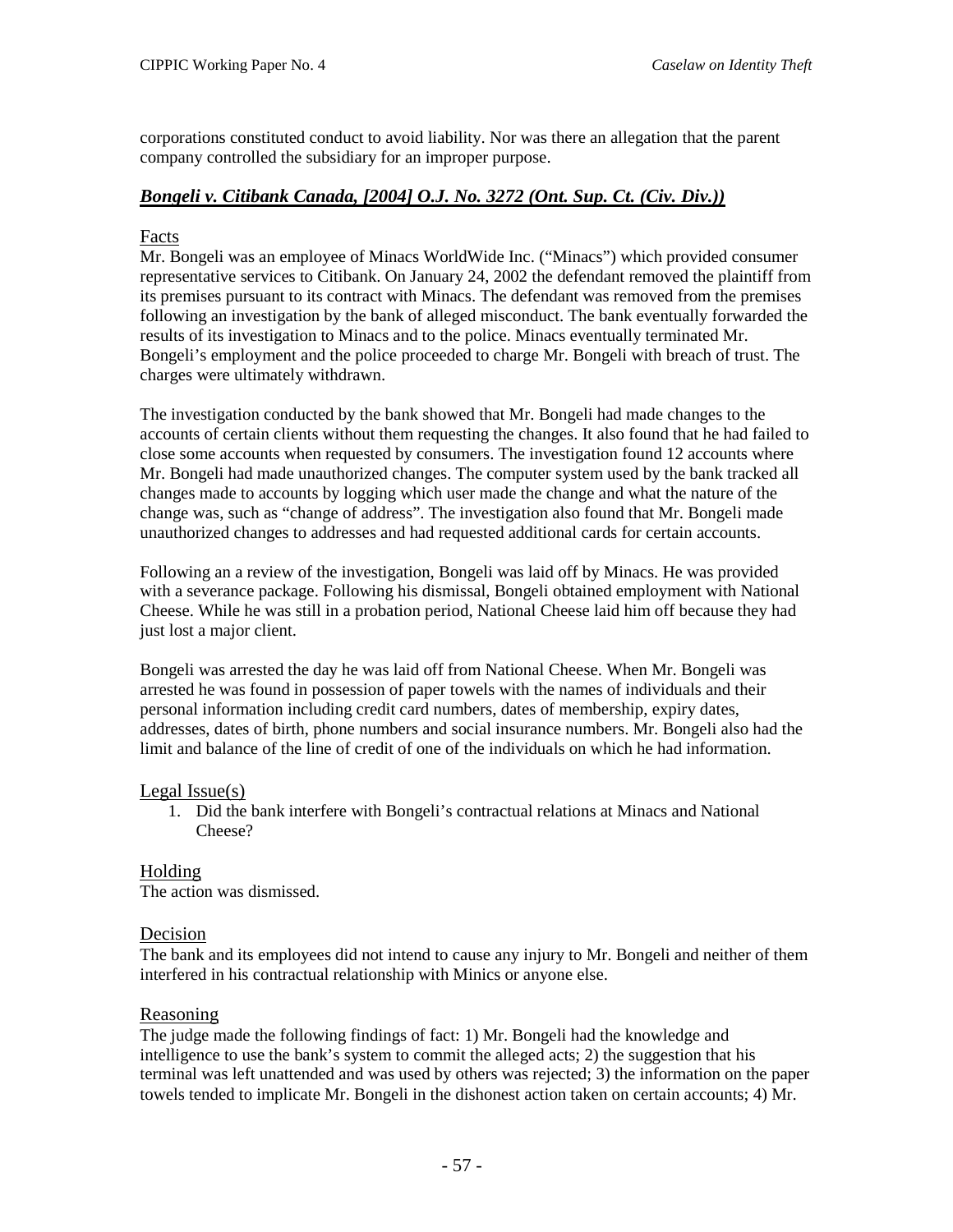Bongeli's evidence that part of the copy of his notepad is not a true copy was proven incorrect by the exhibits at trial; 5) the plaintiff's testimony that detective Maciek mentioned his criminal record to Mr. Murray was rejected; 6) Mr. Bongeli's belief that he was removed from the bank's premises because he complained of the unequal treatment of black people by the bank was rejected; and 7) Mr. Bongeli did have a criminal record for crimes of dishonesty and he was on probation when arrested.

The bank had proceeded with a reasonably careful investigation to determine whether or not he should be removed from the bank's premises as someone who placed at risk the integrity of its cardholders' accounts. The bank had a duty to ensure the confidentiality of its customers' accounts.

The bank's employees honestly and reasonably believed that Bongeli had committed unauthorized actions on the affected accounts that should be investigated by police through a complaint.

The court found that no one from the bank was involved when detective Maciek decided to lay charges or when he requested a detention order. The detention order was made by a judge, not the bank. The fact that the charges were withdrawn did not prove they were improperly laid. The decision by National Cheese to terminate Mr. Bongeli's employment was done with no input from the bank.

Furthermore, Mr. Bongeli did not suffer any damages since Minacs provided him with a two week severance package and in that time he obtained employment with National Cheese. Finally, although he was without income while in jail, the loss was not caused by the bank and there was no evidence of mental anguish or distress suffered by M. Bongeli while in jail that would have warranted an award for aggravated damages.

# *Clark v. Scotiabank, [2004] O.J. No. 2615 (Ont. Sup. Ct. (Civ. Div.))*

### **Facts**

On January 19, 1994 Mr. Clark applied for a personal loan which was denied because of an R-9 rating in his credit record. I-9 and R-9 ratings are the worst possible rating in a credit report.

Mr. Clark communicated with Equifax to determine the details of the rating. Equifax assured him the matter would be investigated and that, if there was in fact an error, his credit rating would be cleared up. Mr. Clark did not follow up with Equifax to find out if the rating was removed.

From 1994 to 2000, Mr. Clark sought and eventually obtained credit on different occasions. On many of these occasions, because of an R-9 rating in his credit record, he had difficulty obtaining credit.

On September 8, 2000 Equifax sent a confirmation request to Scotiabank to confirm whether the I-9 rating for the loan account number 100744275350 related to Mr. Clark. Scotiabank confirmed the loan was not attributable to Mr. Clark. Scotiabank requested and obtained a copy of Mr. Clark's credit report to make sure the erroneous rating was removed.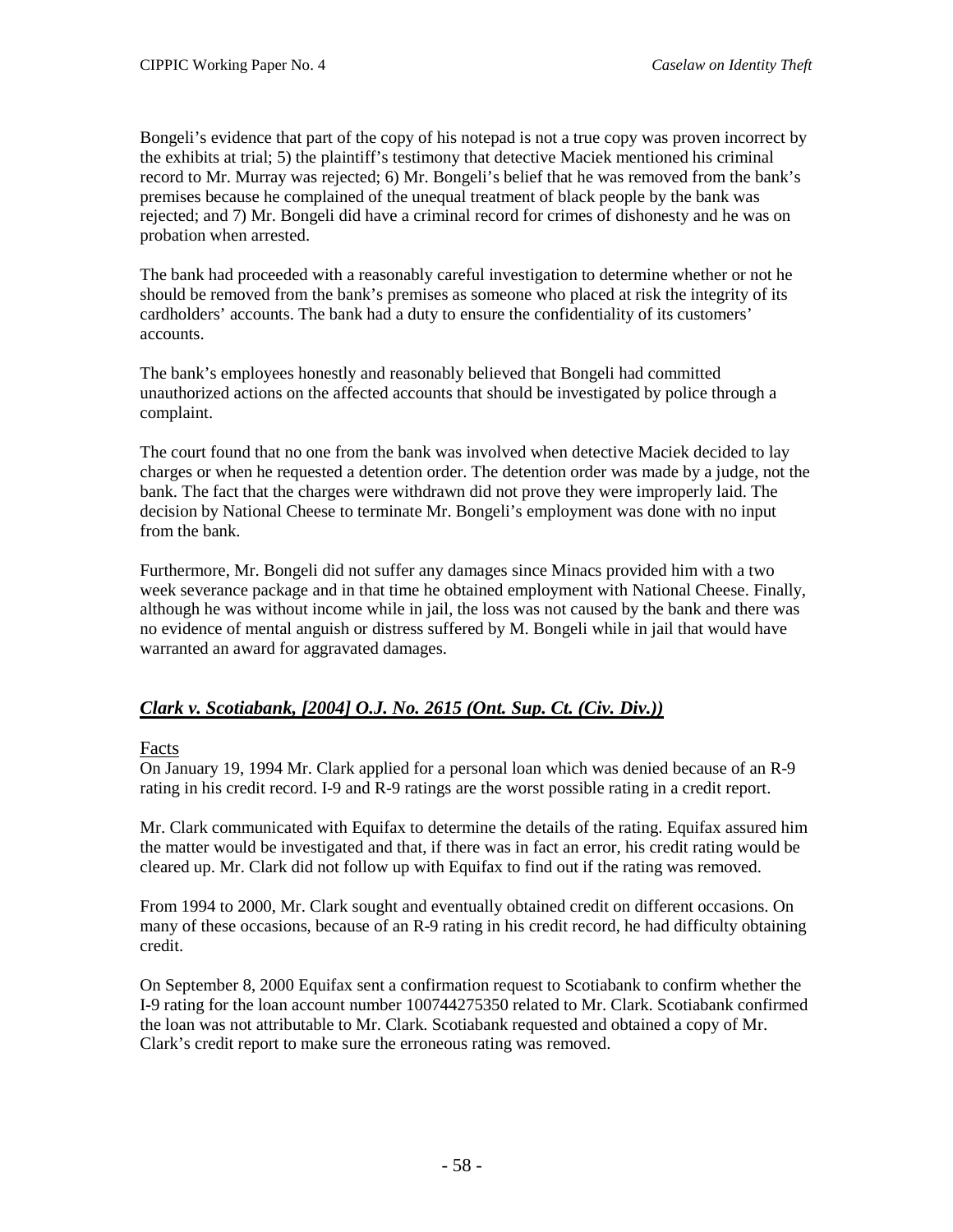### Legal Issue(s)

- 1. Did the defendants, Equifax and Scotiabank, owe Mr. Clark a duty of care with regard to his credit rating?
- 2. Did the defendants breach their duty of care?
- 3. Are the defendants liable for the psychological harm problems claimed by Mr. Clark?

### Holding

The action was allowed.

#### Decision

Equifax and Scotiabank did owe a duty of care to Mr. Clark and had breached that duty. Damages in the amount of \$5,000 were awarded against each defendant.

### **Statement of Rule**

There is a relationship of proximity between a credit reporting agency and a person who is the subject of a credit report.

#### Reasoning

The court followed the decision in *Haskett v. Equifax Canada Inc. et al*, 2003 CanLII 32896 (ON C.A.) in finding that the defendants had a duty of care towards Mr. Clark.

The court found that the defendants had breached their duty of care when they failed to take reasonable care with his credit rating. As a result, Mr. Clark was entitled to compensation for the foreseeable harm suffered as a result of the negligence of both defendants.

The court found it difficult to find the defendants liable for the plaintiff's psychiatric harm for two reasons: 1) the evidence did not support his claim; rather it pointed to other sources for his psychiatric difficulties; and 2) Mr. Clark had failed to establish that his psychological problems were a foreseeable consequence of the defendant's negligence.

The court found that Mr. Clark suffered distress caused by the negligence of the defendants: Scotiabank for having caused the error which endured so long in the first place; and Equifax for having failed to clean up the mistake when it was first, then repeatedly, brought to its attention. The distress was clearly foreseeable by the defendants.

### **Policy**

The court found that as matter of public policy, it is appropriate to find these parties to be in a relationship of proximity giving rise to a duty of care.

### *Anderson v. Excel Collection Services Ltd., [2005] O.J. No. 4195 (Ont. Sup. Ct. (Civ. Div,))*

### Procedural Background

Anderson was awarded \$5000.00 in damages. This case was Excel Collection Services' appeal.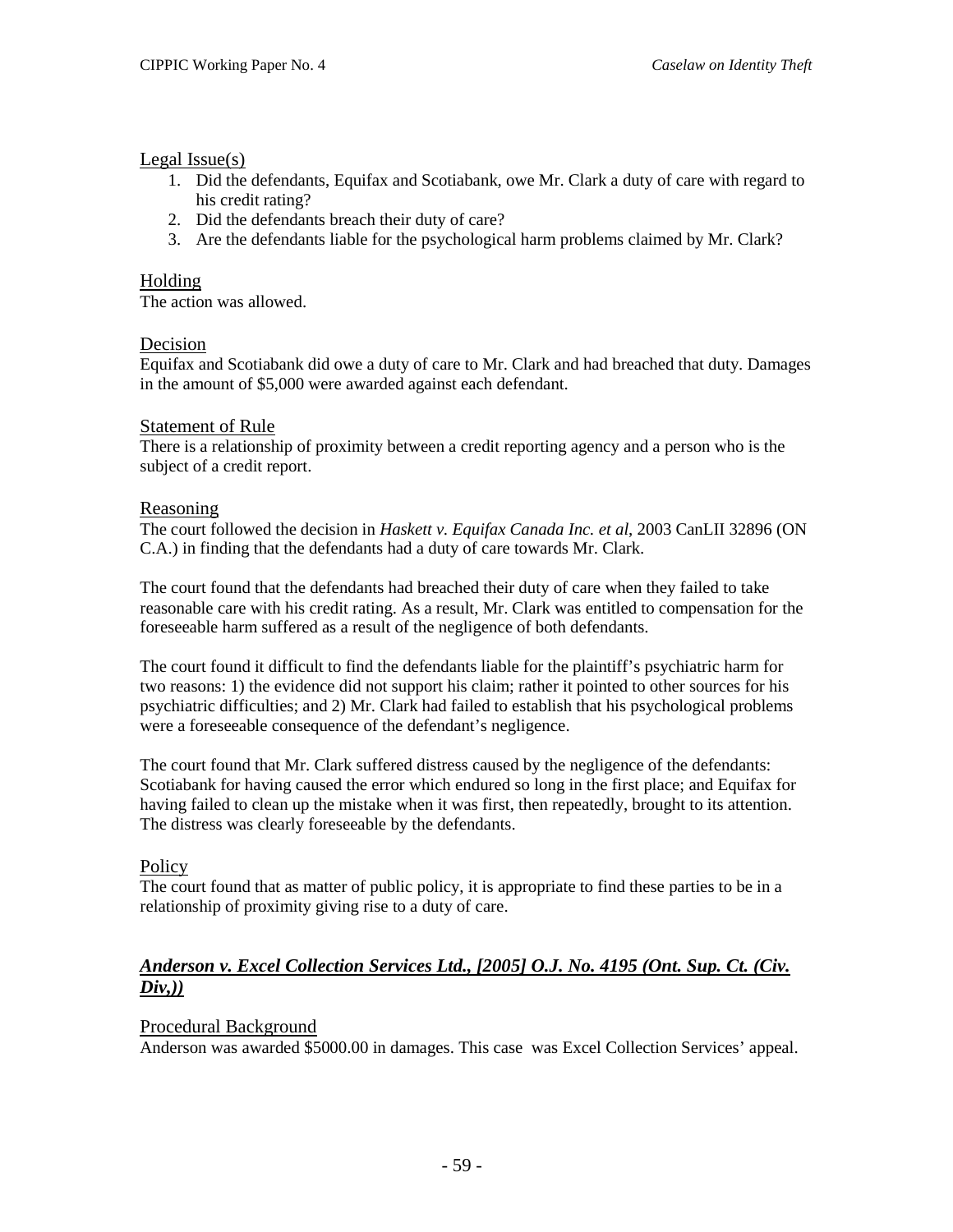### Facts

Mr. Anderson had given proper notice to terminate his tenancy and did not owe Excel's client, Azuria, the amount claimed.

In February, 2000, Mr. Bryant from Excel was informed that Mr. Anderson disputed the debt. In September 2002, Roger Lansing, an employee of Excel, called Mr. Anderson nine times using threatening and abusive language. Mr. Lansing communicated with Mr. Anderson's employer and communicated information beyond what he was entitled to discuss.

#### Legal Issue(s)

- 1. Did the Deputy Judge err in finding that Excel fell below the standard of care and was negligent, because it failed to comply with regulations under the *Collection Agencies Act*, R.S.O. 1990, c. C.14?
- 2. Did the Deputy Judge err in awarding damages for mental distress in the absence of any medical evidence or evidence of any physical or psychiatric injury?

#### Holding

The appeal was allowed.

#### Decision

The Deputy Judge had erred in awarding damages, the Deputy Judge's decision was set aside and the claim was dismissed.

#### Reasoning

The Deputy Judge had correctly stated that proof of a statutory breach which causes damages may be evidence of negligence. Given his findings about the nature of Mr. Lansing's calls and their frequency, he reasonably concluded that s. 20(d) of the regulation set a standard of reasonable behaviour and that, given the violation, Excel's conduct fell below the standard of care.

The Deputy Judge had made no finding that Excel *knowingly* provided false information to Equifax. In the absence of a finding that the report was made with knowledge that the information about the debt was false or provided without due care in determining whether the debt existed, there had been no breach of the standard of care in reporting the debt. The fact that the debt was subsequently found not to exist was not, on its own, sufficient to show dishonesty nor a breach of the standard of care.

The Deputy Judge had reasonably found that Excel fell below the standard of care in the contacts made with Mr. Anderson's employer.

While there was evidence of mental distress, there was no evidence of psychiatric or medical problems caused by Excel's conduct. In the absence of this evidence, the Deputy Judge had erred in awarding general damages for mental distress, despite his finding of negligence.

### **Policy**

Mr. Anderson had done a public service in bringing this case in an effort to help define the standard of reasonable care applying to collection agencies. This was a case where no costs of the appeal should be awarded, given the conduct of Excel.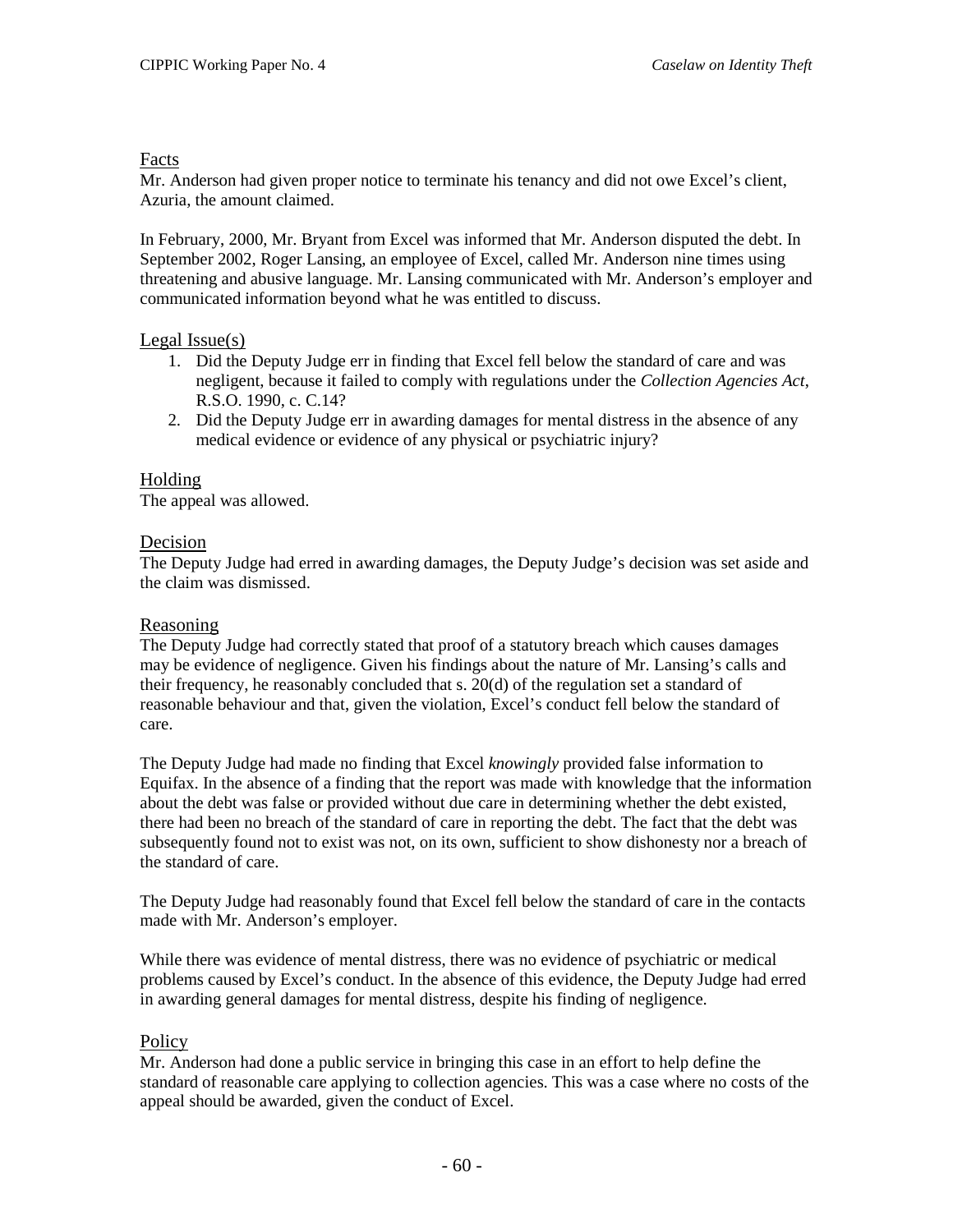# *Craig v. Independent Order of Foresters, [2005] Q.J. No. 1387 (Qc. C.Q. (Civ. Div.))*

### Facts

On May 13, Mr. Craig was admitted to the Montreal Neurological Institute and was in a non communicative vegetative state. Subsequent to his admission, his wallet, containing his debit card and personal identification number (PIN), was handed to his son.

The plaintiff's son completed and filed with the defendant an "Application to Surrender Certificate". The son forged his father's signature on the application. The defendant's employee, Ms. Carluan, processed the request and issued a cheque for the amount of \$10,422.03 payable to the plaintiff. The plaintiff applied the usual fees for this type of transaction. The cheque was later deposited in the plaintiff's bank account. The defendant's son then perpetuated the identity fraud by using the plaintiff's debit card to make frequent withdrawals.

### Legal Issue(s)

- 1. What is the standard of care applicable to the defendant in regard to the handling of the plaintiff's investments?
- 2. Is the defendant liable of negligence in regard to the security of the plaintiff's investments?

# Holding

The plaintiff's action was maintained in part.

### Decision

The court found that the defendant was only liable for a charge of \$635.16 deducted as a payment for the applicable surrender charges. The court awarded this amount since Ms. Carluan's fault was the effective cause of that part of the plaintiff's loss.

### Statement of Rule

The standard of care in handling the plaintiff's investment is that of a prudent and diligent financial institution although the defendant is not a bank.

### Reasoning

The court found Ms. Carluan was negligent in handling the plaintiff's account when considering the application was mailed and not brought in person and considering that the plaintiff had never made a withdrawal. The court found the omission to communicate with the plaintiff to validate the authenticity of his signature constituted a fault that engaged the defendant's liability pursuant to article 1463 C.c.Q.

The defendant pleaded that the plaintiff was responsible for his misfortune by keeping his PIN in his wallet. However, the court did not accept this submission. However, the court accepted that the actions of the plaintiff's son constituted a *novus actus interveniens* that severed the casual link between Ms. Carluan's omission and the plaintiff's loss.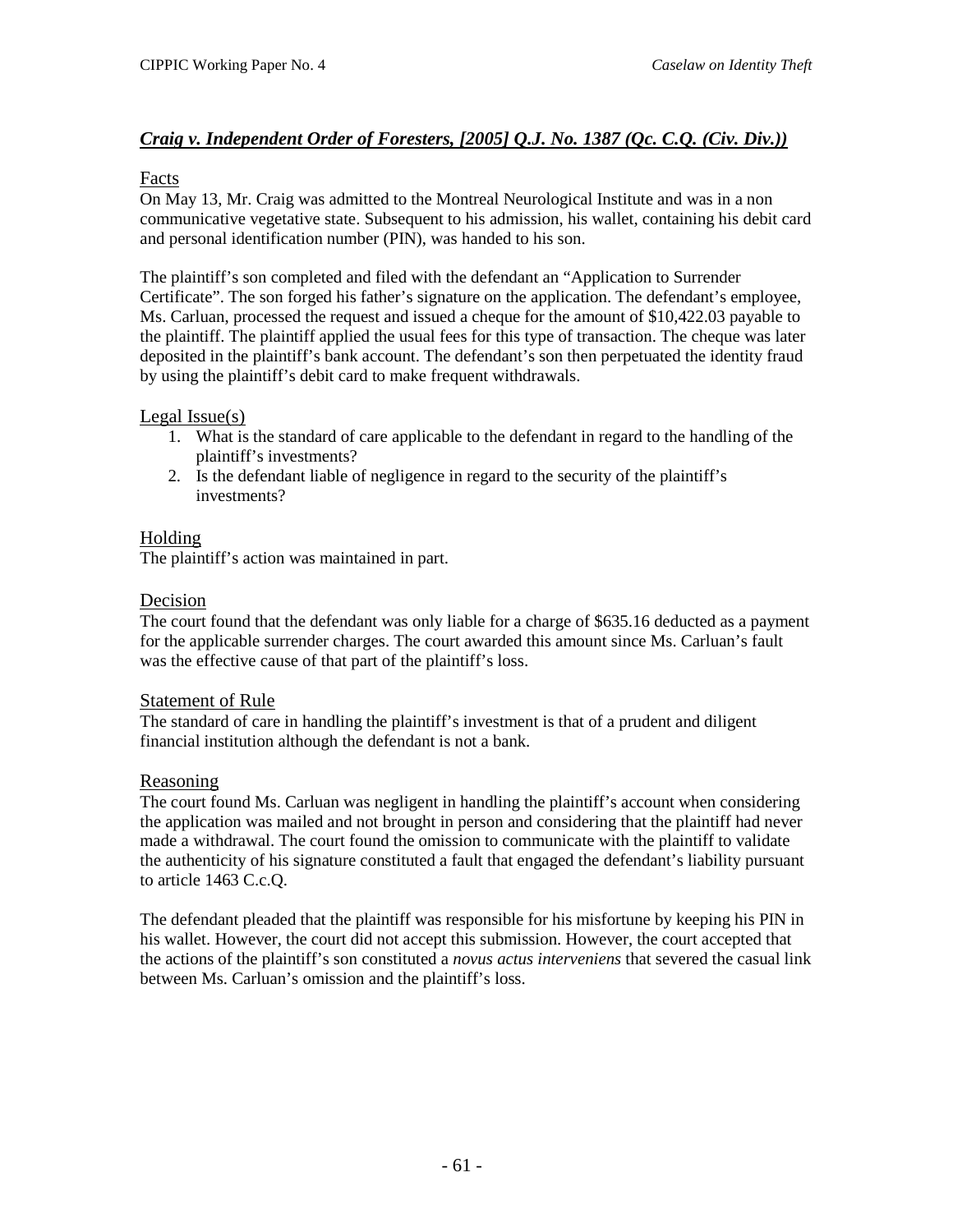# *National Bank of Canada v. Nugent, 2005 CanLII 20499 (Qc. C.Q. (Civ. Div.))*

### Facts

Nugent and Mrs. De Sève lived together. On November 21, 1995 Nugent filed an application for a credit card. The credit card was subsequently issued by the National Bank of Canada (NBC). All the monthly statements except the last four showed an applicable interest rate of 13.90% *per annum*. The last four show a rate of 26.00%. The rate was increased when Nugent became in default.

Nugent denied he ever agreed to a rate of 26.00%. He insisted that the credit card was under his control at all times. Nugent claims that after May 2002 Mrs. De Sève had used his credit card without his knowledge and consent.

When Nugent discovered the alleged unauthorized use, he immediately notified NBC in March 2003 and filed a complaint with the police against Mrs. De Sève for credit card fraud. Mrs. De Sève denied making any purchases without Nugent's knowledge and consent. She claimed it was understood between them that only the purchases made for her personal use had to be reimbursed by her. Over the months covered by the statements, all the payments made against the card were made by her in order to reimburse her personal purchases. Nugent admitted the payments came from her. All such payments amply covered her personal purchases.

### Legal Issue(s)

- 1. Is NBC entitled to the amount claimed under the credit card agreement resulting from the Credit Card application executed by Nugent on November 21, 1995?
- 2. In the affirmative, is NBC entitled to claim the interest rate of 26.00% *per annum*?
- 3. Did Mrs. De Sève used the Credit Card unlawfully and, if so, must she indemnify Mr. Nugent and to what extent?

# Holding

The NBC action was allowed in part. The action against Mrs. De Sève was dismissed.

# Decision

The NBC was entitled to the amount claimed, \$3,819.14 plus a \$39.46 "Insurance 3" charge, with interest thereon at the rate of 13.90% *per annum* from September 21, 2003. The action in warranty against Mrs. De Sève was dismissed.

### Reasoning

In the credit agreement, Mr. Nugent undertook to verify the monthly statements sent by NBC and notify the latter within 30 days of the date of each statement of any error or irregularity concerning the debits or credits appearing on each statement. The conditions stipulate that "After this 30-day period has elapsed (with the exceptions of errors or irregularities previously reported to the Bank), the Cardholder can no longer contest the balance recorded on the monthly account statement. Nugent failed or neglected to honour his obligations towards NBC.

The court noted that after March 10, only cash withdrawals were made against the card. In the absence of any evidence that the credit card had been duplicated, the court concluded the withdrawals could only have been done by Nugent. The court also noted that Nugent did not change his PIN number for the card after alleging the fraudulent use of his card. The court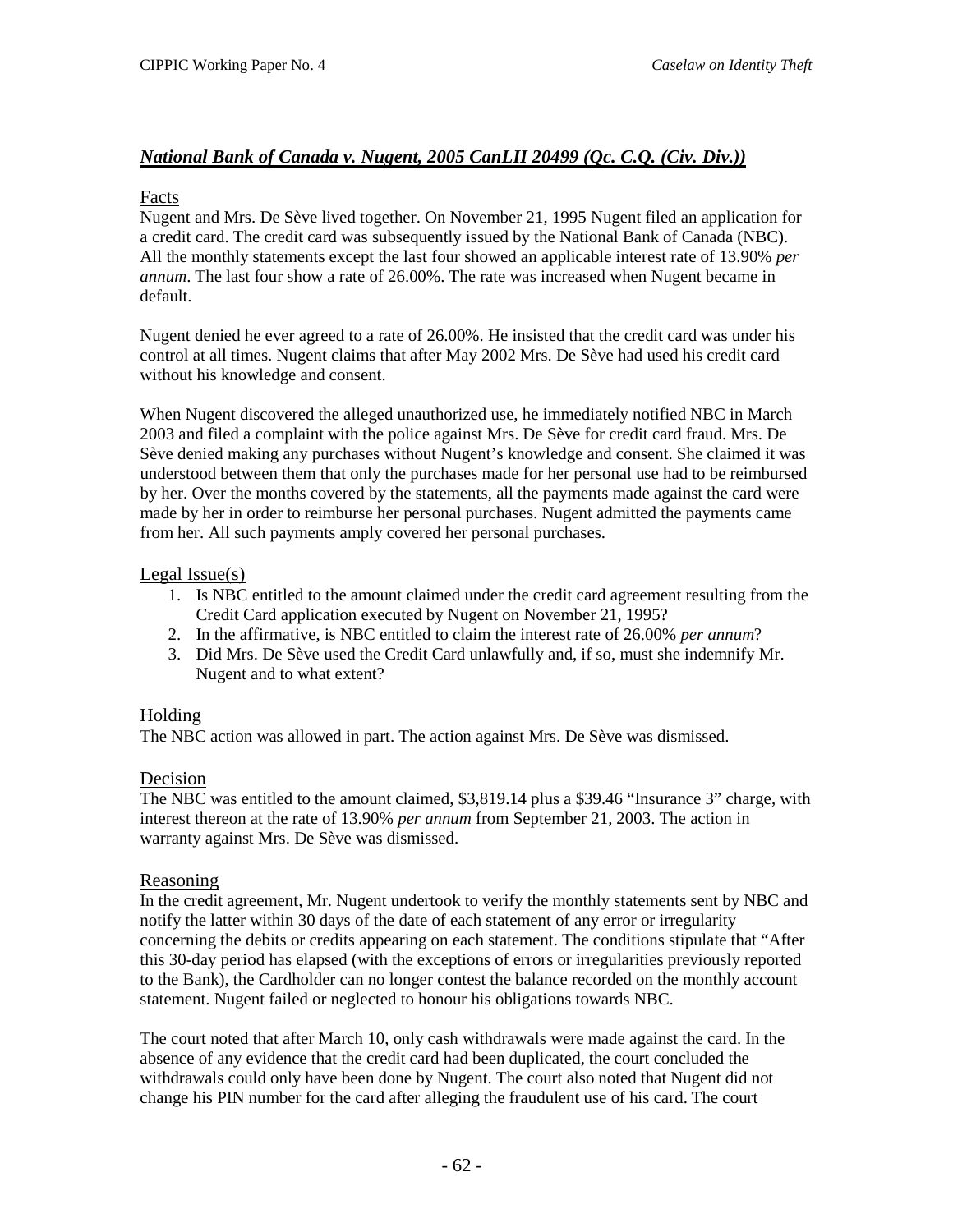concluded NBC is entitled to claim the various purchases and cash advances charged to the credit card.

Article 1617 of the Quebec Civil Code that damages are recoverable for the delay in performance of an obligation to pay a sum of money. The damages consist of interest at the agreed rate. The court found that NBC did not establish that 26.00% annual rate was the agreed rate. The court also rejected the argument that the rate could be changed verbally by way of a notice under article 129 of the Consumer Protection Act. The court also found that Nugent could not have given his consent to the raise as he did not make any payments since the rate increase. The court held that the agreed rate is 13.90% *per annum*.

The court held that it could not give any credence to Nugent's testimony which as highly emotional and inconsistent with the facts and realities stemming, *inter alia*, from the Statements. The court noted that many of the purchases were for gas and that Mrs. De Sève did not own a car. The court held that on the preponderance of evidence Mrs. De Sève's version is favoured.

# **Administrative cases**

# *Kalombo v. Canada (Minister of Citizenship and Immigration), [2003] 4 F.C. 810 (T.D.)*

### Procedural Background

A removal order was made against Kalombo. He appealed that decision to the Immigration and Refugee Board, Appeal Division (IAD) who sustained the removal order. Kalombo sought judicial review of the Board's decision.

# Facts

Between May 14, 1998 and March 14, 2001, Kalombo was convicted of approximately 11 criminal offences which were mostly fraud-related, including personation with intent contrary to s. 403(a) of the *Criminal Code*.

### Legal Issue(s)

- 1. Is the removal order valid in law?
- 2. Should it be stayed having regard to all the circumstances?

# Holding

The court dismissed the judicial review.

### Decision

The court concluded that the IAD made no error in law or in jurisdiction or based its decision on an erroneous finding of fact.

### **Reasoning**

The applicant argued that the removal order was instituted for purposes beyond the legislation. The applicant also argued that the removal order was illegal since it placed conditions on him. Third, the applicant argued that there was no intention to give effect to the removal order because Canada does not send refugees back to the Democratic Republic of Congo.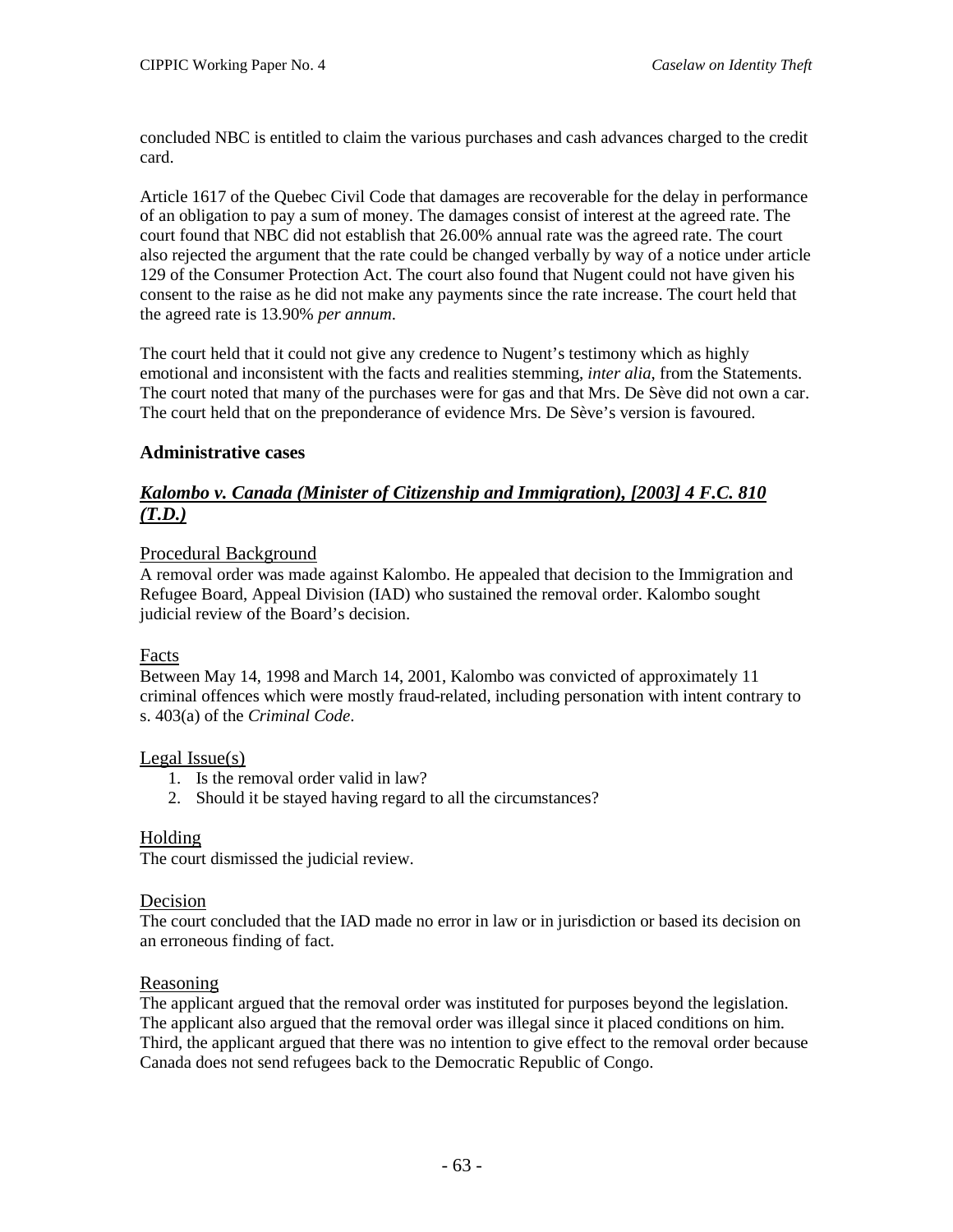The court found that the deportation arose from the operation of law as the applicant was convicted of fraudulently impersonating a person with intent to gain an advantage for himself, a criminal offence under s. 403(a) of the *Criminal Code*. The act mandates that immigration officers forward a written report to the Deputy Minister setting out that the applicant has been convicted of an offence for which a term of imprisonment of six months has been imposed. The Deputy Minister must then decide if an inquiry is warranted. His decision is analogous to a prosecutor who decides to proceed with charges before the courts.

The only question for the adjudicator was whether the allegations against the applicant were true. The adjudicator had found them to be true and made a valid and lawful deportation order pursuant to the mandatory terms of the Act. The facts do not support the argument that the deportation order was made to place conditions on the applicant. The court concluded that the applicant's actions had given rise to the deportation order and that it was not issued to place conditions on the applicant.

As for the argument that the minister has no intention of giving effect to the order, the court found that the Act did not make the removal order contingent upon its execution or enforceability. The court also found that the validity of a removal order and the issue of where and when an individual will be removed are separate issues.

# *Arinze v. Canada (Solicitor General), 2005 F.C. 1547 (T.D.).*

# Procedural Background

Arinze was determined to constitute a danger to the public in Canada pursuant to p. 115(2)(a) of the *Immigration and Refugee Protection Act*, S.C. 2001, c. 27 (the Act). Arinze applied for a judicial review under s. 72 of the Act.

# Facts

M. Arinze had committed approximately 14 Criminal Code offences since being designated a permanent resident. Arinze was convicted of 28 offences since 1994. These offences include personation, the use of fraudulently obtained credit cards and other means.

As a result of the convictions, a deportation order was issued on June 11, 1998. This order was subsequently stayed for 5 years. In November 2003, the applicant was informed of the intention of local officials to seek an opinion from the Minister that he was a danger to the public, which could result in his removal from Canada. Such an opinion was issued on December 1, 2004.

# Legal Issue(s)

- 1. Did the Minister's delegate err in finding the applicant was a danger to the public in Canada?
- 2. Did the Minister's delegate fetter his discretion and absent all the facts, unfairly reached a decision?

# Holding

The application for judicial review was dismissed.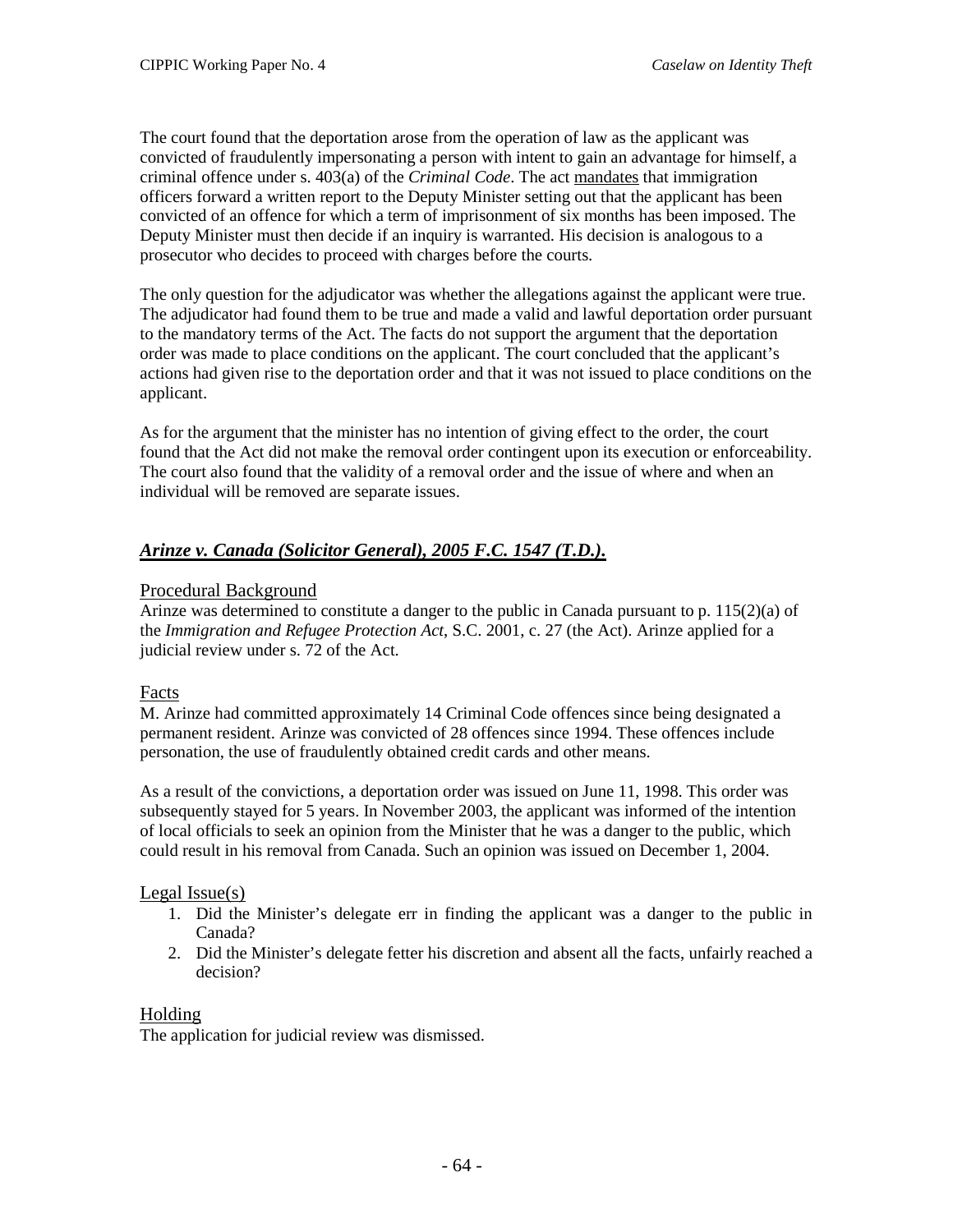#### Decision

- 1. The evidence was sufficiently reliable to warrant the conclusion that Mr. Arinze was a danger to the public in Canada.
- 2. Mr. Arinze had failed to illustrate that the Minister's delegate improperly exercised his discretion, or made any reviewable error.

#### Statement of Rule

To support the issuance of a danger opinion, the individual must be inadmissible on the basis of serious criminality and he or she must, in the opinion of the Minister, constitute a danger to the public in Canada.

#### Reasoning

A resident is inadmissible for having been convicted of an offence for which a term of imprisonment of more than six months has been imposed. Arinze's convictions included one in which a term of more than six months was imposed; this fulfills the serious criminality requirement.

The Minister's delegate took into consideration the nature and frequency of the crimes committed, and their serious effect on the Canadian Public. The absence of violence was also considered. The decision maker is presumed to have considered all the evidence unless the contrary can be shown.

#### **PIPEDA cases**

### *PIPEDA Case Summary #116, Customer withdraws consent but continues to receive promotional materials, 2003 CanLII 42249 (P.C.C.)*

#### Facts

The complainant had written to her bank, on two occasions, to opt out of receiving promotional materials from the bank. The bank acknowledged both requests in writing. After 7 months, she received another solicitation for a credit card from the same bank.

#### Investigation

The bank explained that the error occurred because it had two files for the complainant in its computer system. One was under her first and last name and the second file included her middle name.

The bank modified both files to reflect that she withdrew consent to receive solicitations. The bank was also upgrading its systems so that all combinations of names and addresses will be matched to a single person.

#### Findings

The complainant provided reasonable notice of the withdrawal of her consent, which was acknowledged. The bank did send her a further solicitation.

The bank was in contravention of Principle 4.3.8 which provides that individuals can withdraw consent. The bank was also in contravention of Principle 4.5 for using her information without her consent for purposes other than those for which it was collected.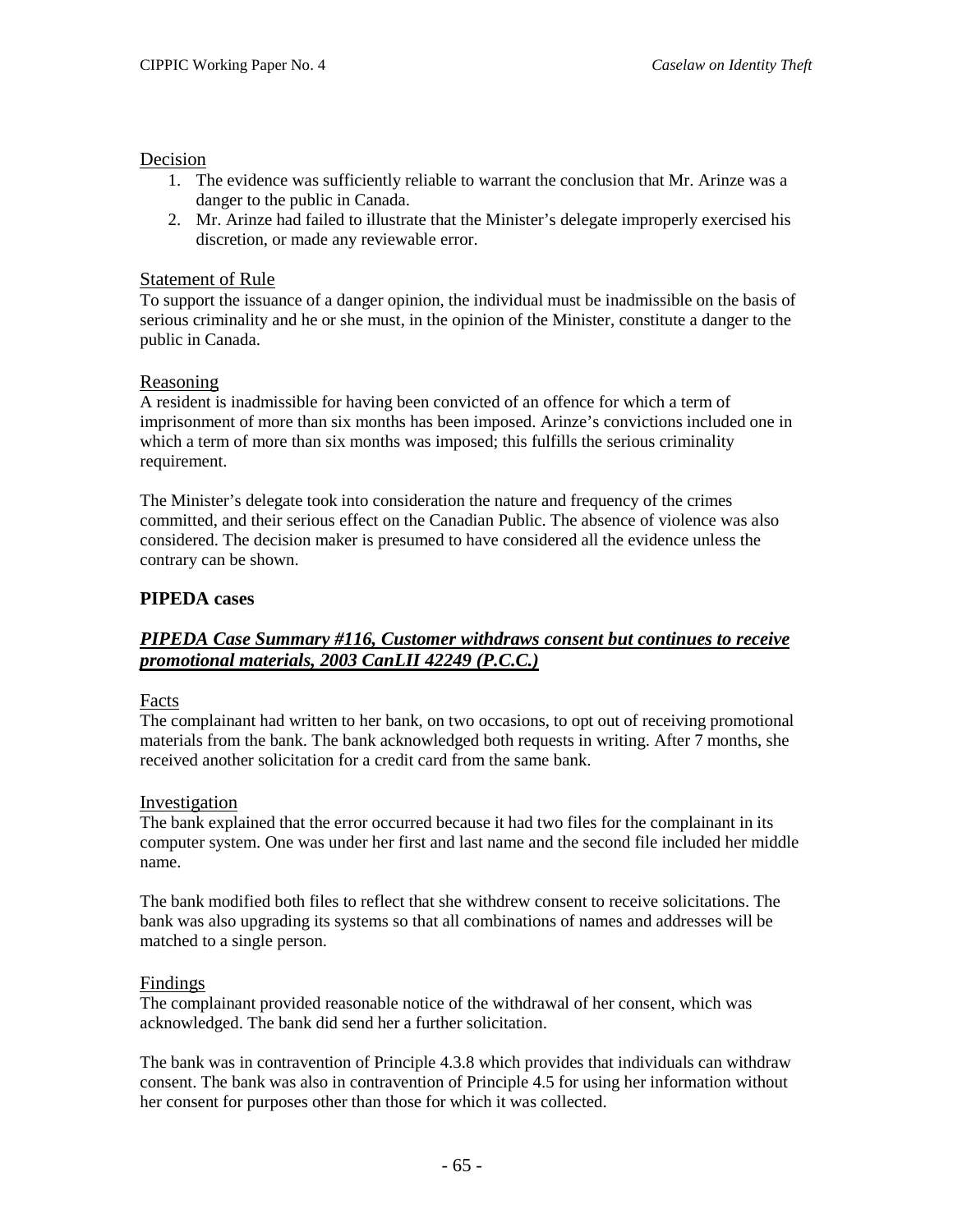### *PIPEDA Case Summary #121, Bank employee uses customer's information to commit fraud, 2003 CanLII 33645 (P.C.C.)*

#### Facts

A bank employee used a customer's name and telephone banking password to enrol the customer in Internet banking. Using the Internet banking, the employee changed the account's mailing address and ordered cheques for the customer's line of credit. The employee then used several of these cheques.

The bank, upon notification by the client, closed the account, cancelled the debt and offered a monetary settlement which was refused.

#### Investigation

The bank discovered which employee had committed the fraud and dismissed him. The bank acknowledged that despite its best efforts, the possibility remained that a determined individual with criminal intent would be able to circumvent security measures.

#### Findings

The bank did not dispute that an employee used the personal information without knowledge or consent. However, the bank is responsible for the behaviour of its employees and as such it was in contravention of Principle 4.3, which requires knowledge and consent, and of Principle 4.5 which requires information to be used only for identified purposes to which the individual consented.

#### Considerations

The Commissioner noted that the bank's monetary offer was appropriate in the circumstances. The Commission agreed with the bank that no security system, no matter how sophisticated and effective, may ever completely eliminate the possibility of such an act.

### *PIPEDA Case Summary #177. Bank leaves computer logged on in public area; customer obtains sensitive personal account information without password, 2003 CanLII 38271 (P.C.C.)*

#### Facts

While waiting at a kiosk branch, the complainant noticed a computer terminal in an open area. She thought it was a public terminal and keyed in her name and address. The computer displayed a screen containing her account information. Since she was not asked for a password, she was concerned. After that, she saw the bank's employee entering his password. She claimed the password appeared in clear text.

#### Investigation

The bank explained the incident as an employee error. Such neglect was a breach of the bank's security policy. As for the password being entered, the bank suggested the complainant mistook the username with the password. Both are required; the username appears in clear text while the password appears in symbols (\*). The bank installed a new screen saver that locks the computer after 15 minutes of inactivity.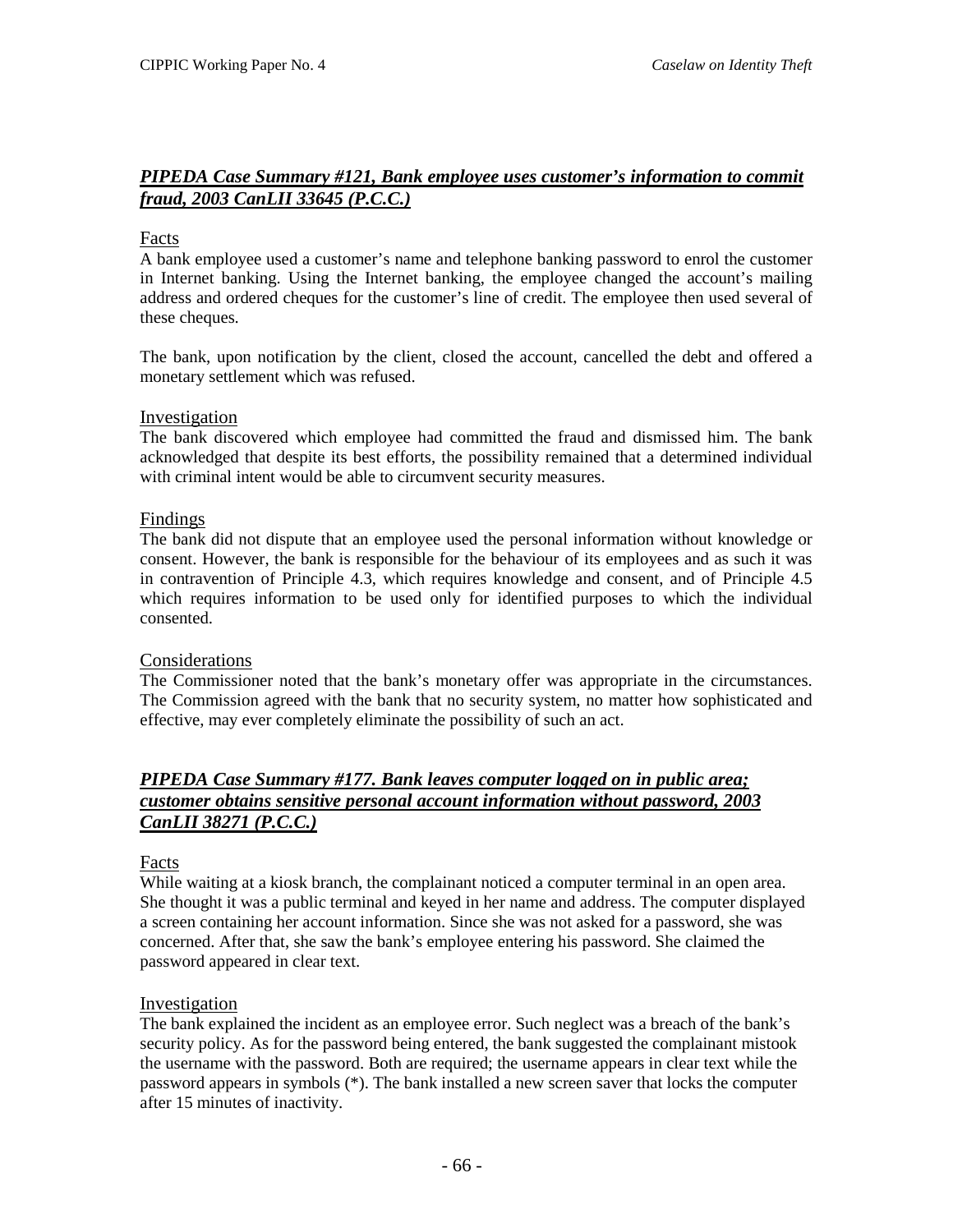#### Findings

The bank, by installing computers in open areas, had created a considerable risk of unauthorized access to customer's sensitive personal information. The safeguard, a directive in a security manual to log off, upon which the bank relied, was neither effective nor appropriate for protecting the customer's sensitive personal information.

The Commissioner noted that the measure taken, i.e. the screen saver, was not an adequate safeguard since access would still be possible in the 15 minute timeframe before the computer is locked. It might even incline employees toward non compliance with the rule that requires them to always log off before leaving a computer.

The bank remains in contravention of Principle 4.7 which requires appropriate security safeguards for personal information.

## *PIPEDA Case Summary #292, Former employer changed account information of Air Canada frequent flyer member, 2005 CanLII 15494 (P.C.C)*

#### Facts

An individual complained that Air Canada, which at the time owned and operated Aeroplan, had disclosed his personal information without his knowledge and consent. The complainant traveled frequently when working for his former employer. The travel agency used by that employer had the complainant's Aeroplan account number on file.

On one day, the complainant received a duplicate copy of his last Aeroplan statement in the mail, which he had not ordered. He contacted Air Canada and an agent informed him that it had been requested and the cost of processing had been applied against a credit card. The agent informed him that a week earlier someone had called requesting information on his travelling and had paid for the duplicate. The caller had also changed the email address in his account to that of the former employer.

The complainant spoke to security and was advised to contact police. The police investigation concluded that it could not charge the former employer since he had not misrepresented himself or pretended to be the complainant.

The former employer readily admitted that he had obtained information about the complainant's travel itinerary from Aeroplan's computerized telephone system. Air Canada confirmed this was feasible as no personal identification number was required.

#### Investigation

The Privacy Commissioner assistant determined that at the time of the incident, it was possible to obtain, via the computerized telephone system, travel information for the last five travel transactions in the Aeroplan account.

It would not have been possible to change the email address. When speaking to an agent, the agent was supposed to ask the caller to confirm other information on the account file, or if the account was password protected, to ask for the password, in order to authenticate the caller.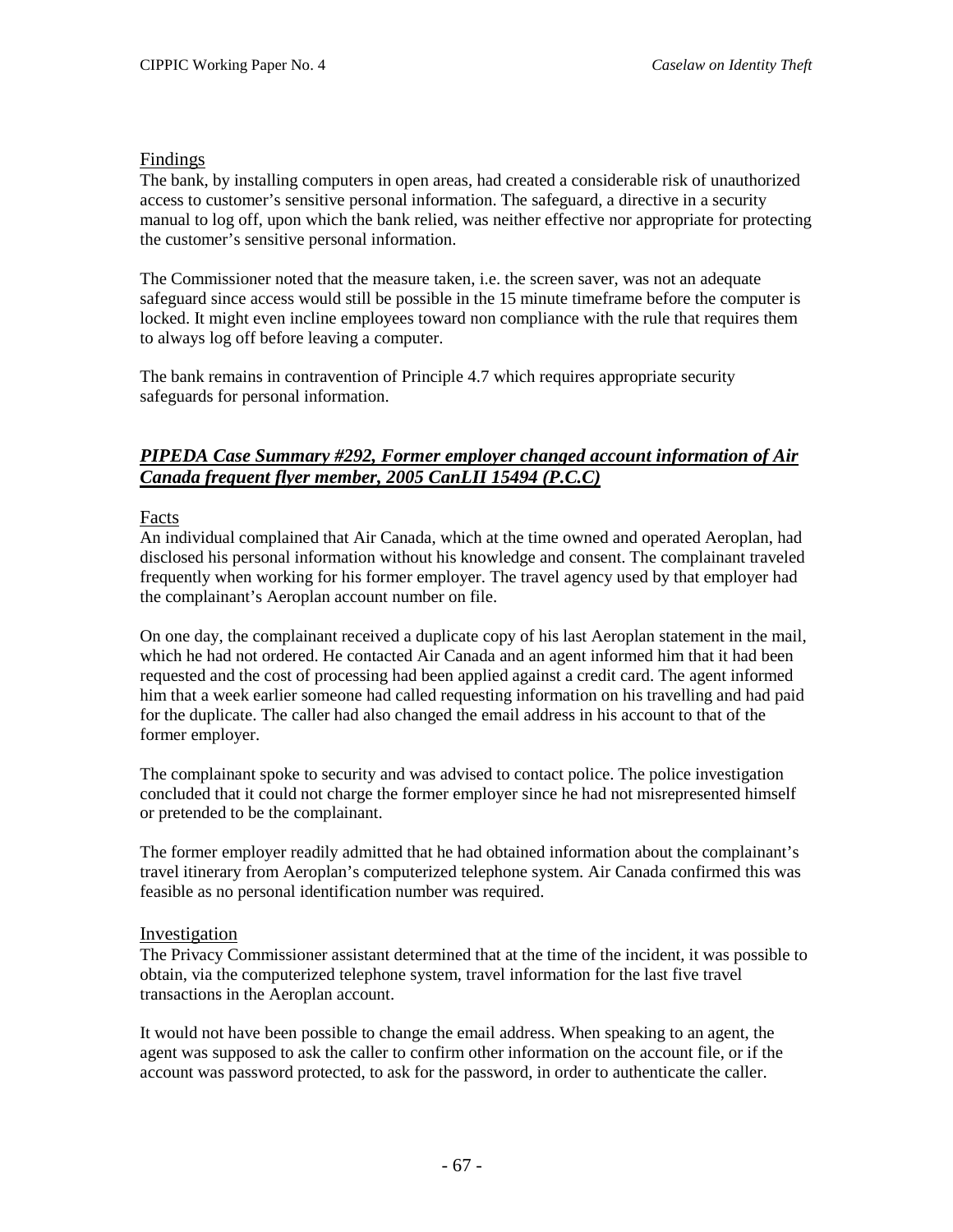The transaction records confirmed that the email address had been changed to that of the former employer and that a \$10.70 fee was paid for the duplicate statement.

The agent who made the change could not remember receiving any specific privacy training. She indicated that if given a credit card number different from the one on file "a light would go on" but did not remember this happening.

It was determined that no name for the credit card holder was required to be placed on file at that time; the billing was against the card number. The lead supervisor stated that the changes made to the complainant's account would not be considered normal procedure.

### Findings

- − The former employer obtained information without misrepresenting himself.
- − The Commissioner's assistant did not believe that having account information readily available, without any protection on it, constituted an adequate safeguard.
- − The former employer did provide his name when giving his credit card number but the agent was not concerned she was not speaking to the account holder. She did not even seem aware of the importance of maintaining the confidentiality of personal information.
- − There was a clear lack of diligence on the part of Air Canada with respect to its handling and protection of customers' personal information. The company did not have adequate safeguards in place for its teleprompt system, and while it might have had some protections when a caller spoke with an agent, the agent did not follow them in this case.
- − The complainant's personal information was disclosed without his knowledge or consent. Thus Air Canada is in contravention of Principles 4.7, 4.7.1, and 4.3.
- − Air Canada did not direct the complainant to its internal mechanism for dealing with privacy complaints even though the company had a privacy officer and procedures in place.
- − The most serious privacy breach occurred when the agent was speaking to the former employer. There is no evidence that anyone in the company addressed this issue with the agent.

### *PIPEDA Case Summary #300, Company collecting consumer personal information without identifying purposes halts practice and implements privacy policies and practices, 2005 CanLII 27662 (P.C.C.)*

### Facts

An individual complained that a company was collecting personal information of consumers without consent and without identifying the purpose for the collection and use of the information.

After unpacking a product the complainant noticed a label stating "For important product information call before using". When he called, an automated attendant asked him to provide the model number, his name, address, home and work telephone numbers, his employer's name, and where he had purchased the unit.

### Investigation

Following the complaint, the company removed the labels on its products. It did so because it could not reasonably be assured that the information would be handled in accordance with Canadian privacy legislation; the information was sent to a U.S.-based company.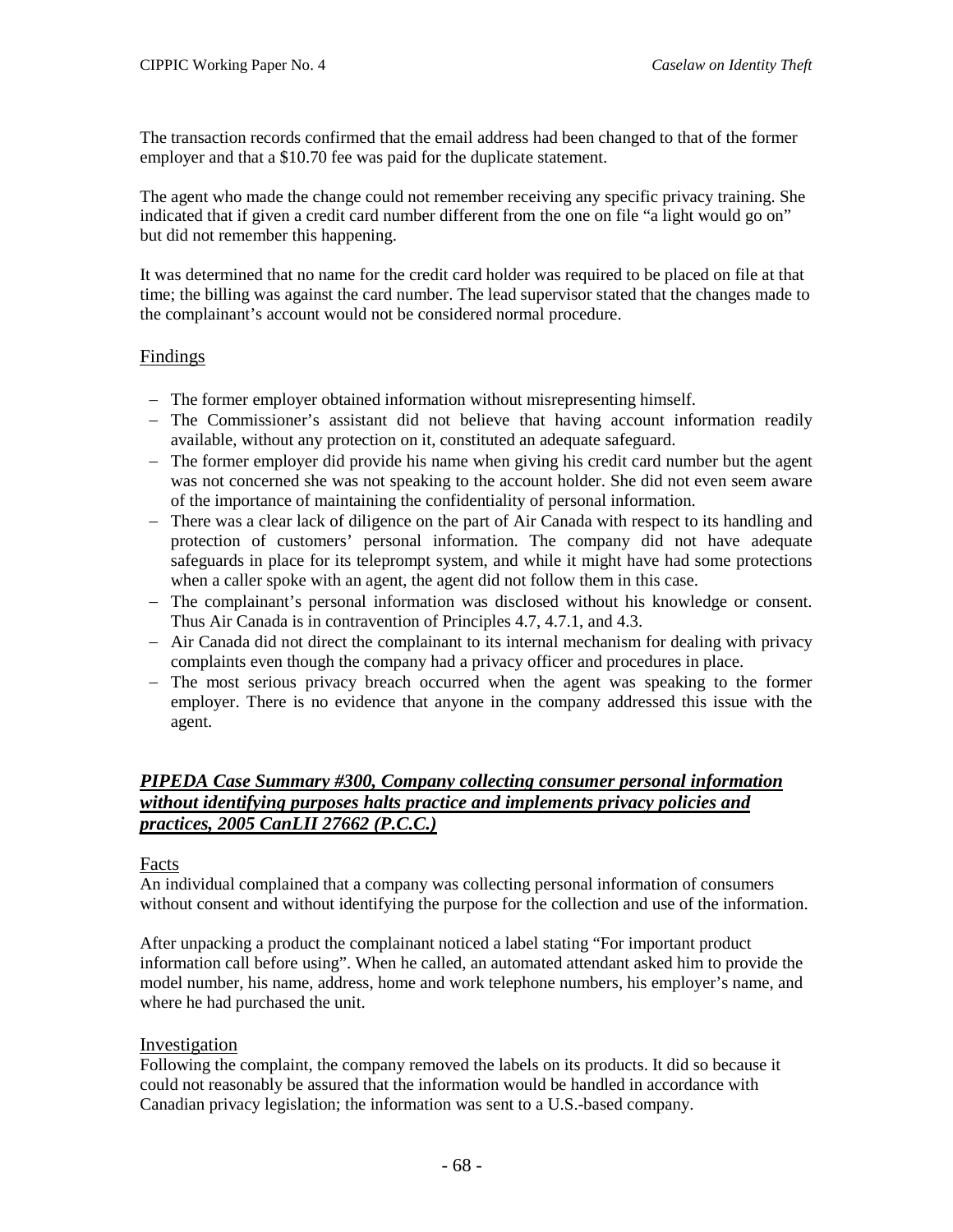As for existing products and labels on store shelves, the company indicated it would not collect the personal information of callers. The company also implemented a privacy policy and designated a privacy representative.

#### Findings

- − The company was trying to collect personal information without identifying its purposes contrary to Principles 4.2 and 4.4.
- − The company did not have a privacy policy, in contravention of Principles 4.1 and 4.1.4(d).
- − The company did not follow up with the complainant when he contacted it.
- − The company made necessary changes to comply with the *Personal Information Protection and Electronic Documents Act*.
- − The Assistant Commissioner concluded the complaint was resolved.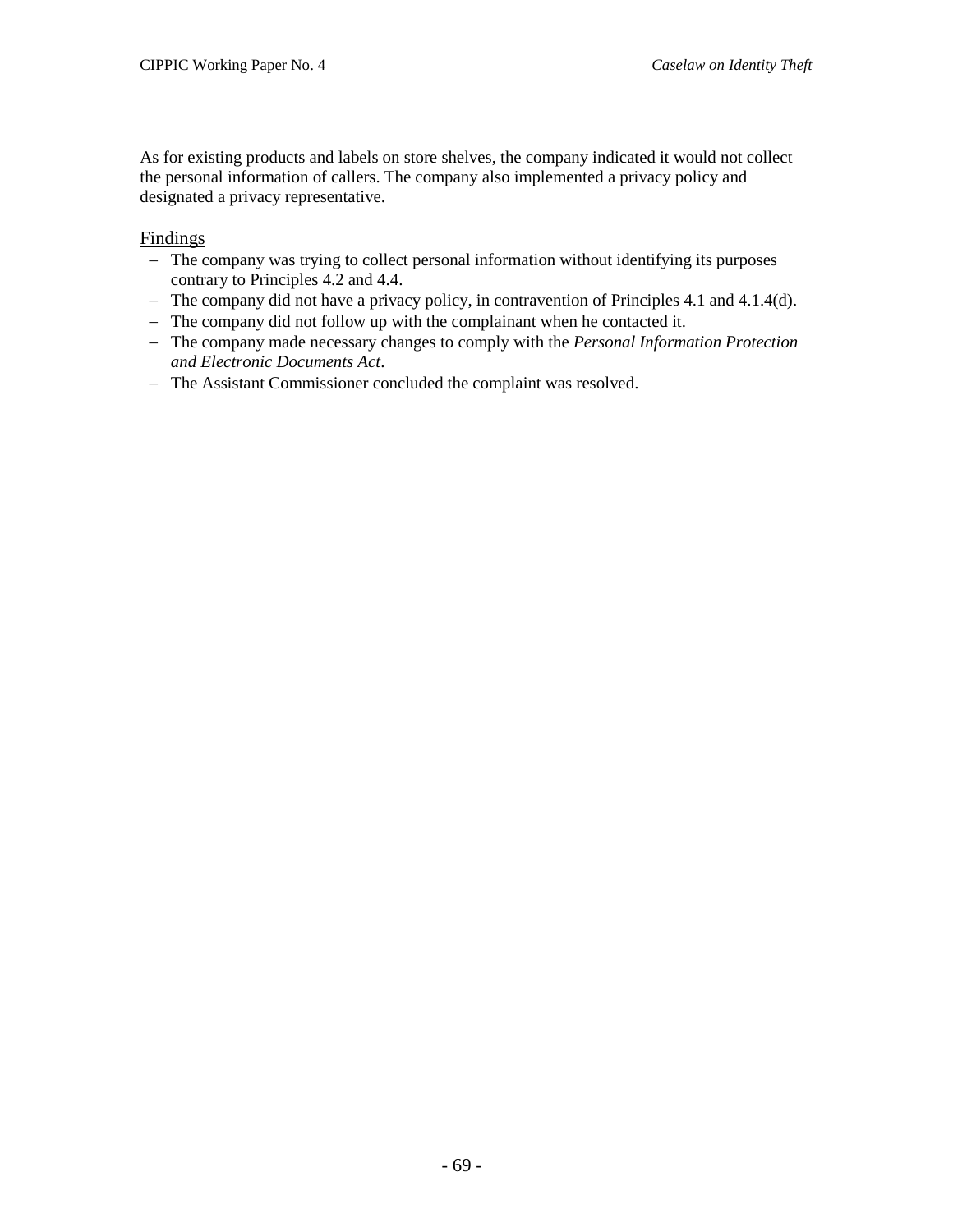# APPENDIX B – U.S. CASE BRIEFS

### **Federal Trade Commission cases**

### *FTC v. Seismic Entertainment, Inc., No. 04-377-JD, 2004 U.S. Dist.*

This case was a default judgement, permanent injunction, and equitable relief against Seismic Entertainment, Inc. (Seismic).

Seismic had engaged in unfair acts or practices in violation of s. 5 of the *Federal Trade Commission Act*, 15 U.S.C. § 45(a) in connection with their marketing and distribution of software to consumers. The unfair practices the defendants engaged in consisted of marketing and downloading software to consumers' computers. The software in question included "Spy Wiper" and "Spy Deleter" which the defendant purported to be "anti-spyware" software.

The defendants controlled and operated a network of web sites including, but not limited to, [www.default-homepage-network.com,](http://www.default-homepage-network.com/) [downloads.default-homepage-network.com,](http://downloads.default-homepage-network.com/) [www.passthison.com,](http://www.passthison.com/) and [www.smartbotpro.net](http://www.smartbotpro.net/) ("the sites"). This network was used to download software to consumers' computers that exploited vulnerabilities in Microsoft's Internet Explorer ("IE") web browser.

The defendants lured unsuspecting consumers to their websites by disseminating banner, pop-up, and other online advertisements that automatically re-directed computers to the sites when viewing these advertisements.

The software installed on consumers' computers "hi-jacked" their home page, i.e. changed the browser's default home page to point to sites controlled by the defendants. When the browser was launched, the defendant controlled websites launched a series of pop-up advertisements, including full-page advertisements, and other web pages, which prevented consumers from visiting their intended websites.

These advertisements included advertisement for the "Spy Wiper" and "Spy Deleter" applications to induce their purchase. The advertisements warned consumers that they must purchase the advertised software immediately to resolve the computer problems the defendants created. The defendants compelled consumers to either spend \$30 to purchase their products or otherwise spend substantial time and money to resolve the problems with their computers that the defendants had caused.

The defendant's software also exploited vulnerabilities in IE to change the browser's default search engine. The software also exploited vulnerabilities in IE to download and install spyware, advertising delivery software and other software programs to consumers' computers without their authorization or consent. The software installed also created security holes through which other software programs and malicious code could be downloaded and executed on the consumers' computers.

The consumers whose computers were affected also received a stream of advertisements and had their computers' memory and resources depleted. This caused computers to malfunction, lose important information, operate more slowly and in some cases, cease to work completely.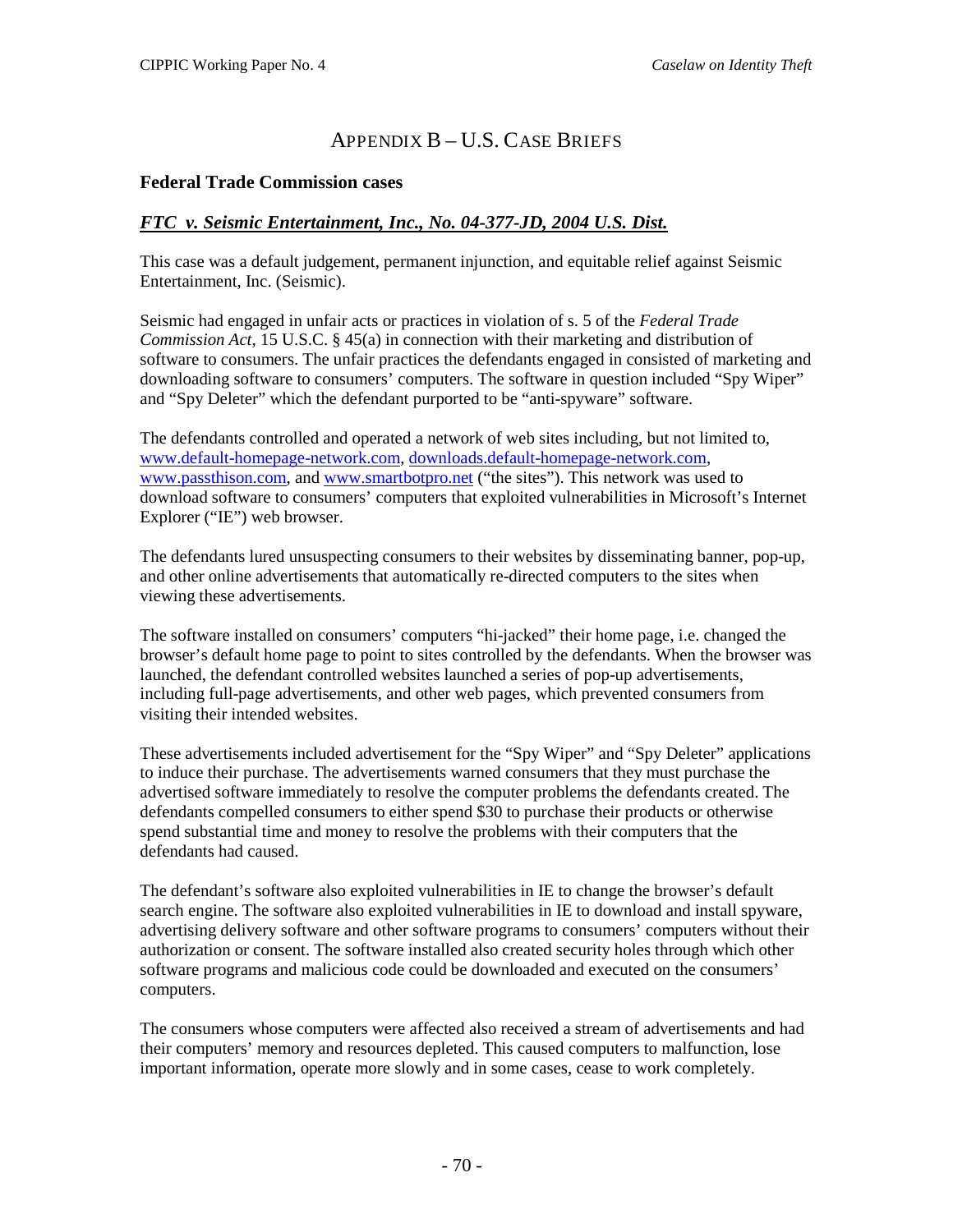To regain control of their IE web browser, consumers had to exit IE and change the settings for the home page to their original home page and for their default search engine. Consumers often had to repeat this process. The consumers could not reasonably avoid this substantial injury because the defendants exploited security vulnerabilities to download and install software. The court held that the defendants' practices did not benefit consumers or competition.

The defendants also generated revenue through exploiting security vulnerabilities in the IE web browser to market products on the behalf of others. They earned at least \$4,089,550.48 in revenue from their unlawful conduct. The defendants were jointly and severally ordered to pay \$4,089,550.48 for disgorgement to the FTC. The FTC was directed to use the funds for equitable relief, including consumer redress and consumer information remedies.

The defendants were enjoined from publishing or otherwise distributing on or through the Internet, the World Wide Web or other electronic means, any software, script or code that exploits a security vulnerability of any computer operating system, web browser or other application to download or install onto any computer any software, script or code.

They were further enjoined from 1) downloading any software program without express consent; 2) redirecting computers to different web sites other than those that the consumer selects to visit; 3) changing or causing to change any web browser's default home page or default search engine.

The Commission was also authorized to monitor compliance with the order.

## *FTC v. Odysseus Marketing, Inc., No. 05-CV-330-SM*

This case was a preliminary injunction against Odysseus Marketing Inc. for having likely engaged in acts and practices which violate Section 5(a) of the *Federal Trade Commission Act*, 15 U.S.C. § 45(a). The court considered the preliminary injunction in the public interest.

The injunction prohibited the defendants from:

- Distributing or publishing on or through the Internet, the World Wide Web or other electronic means of distribution, any software, script, code or other content that exploits a security vulnerability or any computer operating system, web browser, or other application to download or install onto any computer any software code, program, script or content.
- Selling, renting, leasing, transferring or otherwise disclosing personally identifiable information of any person from whom the defendants obtained such information.
- Benefiting from or using any personally identifiable information of any person from whom the defendants obtained such information.
- Further obtaining any personally identifiable information of any person.
- Making representations that their software program makes users of peer-to-peer filesharing programs anonymous.
- Distributing or causing consumers to download or install software that (a) displays any advertising; (b) modifies any web browser or operating system software; or (c) collects personally identifiable information or passwords unless the defendants clearly and conspicuously disclose the effect that downloading such software would have on consumers' computers.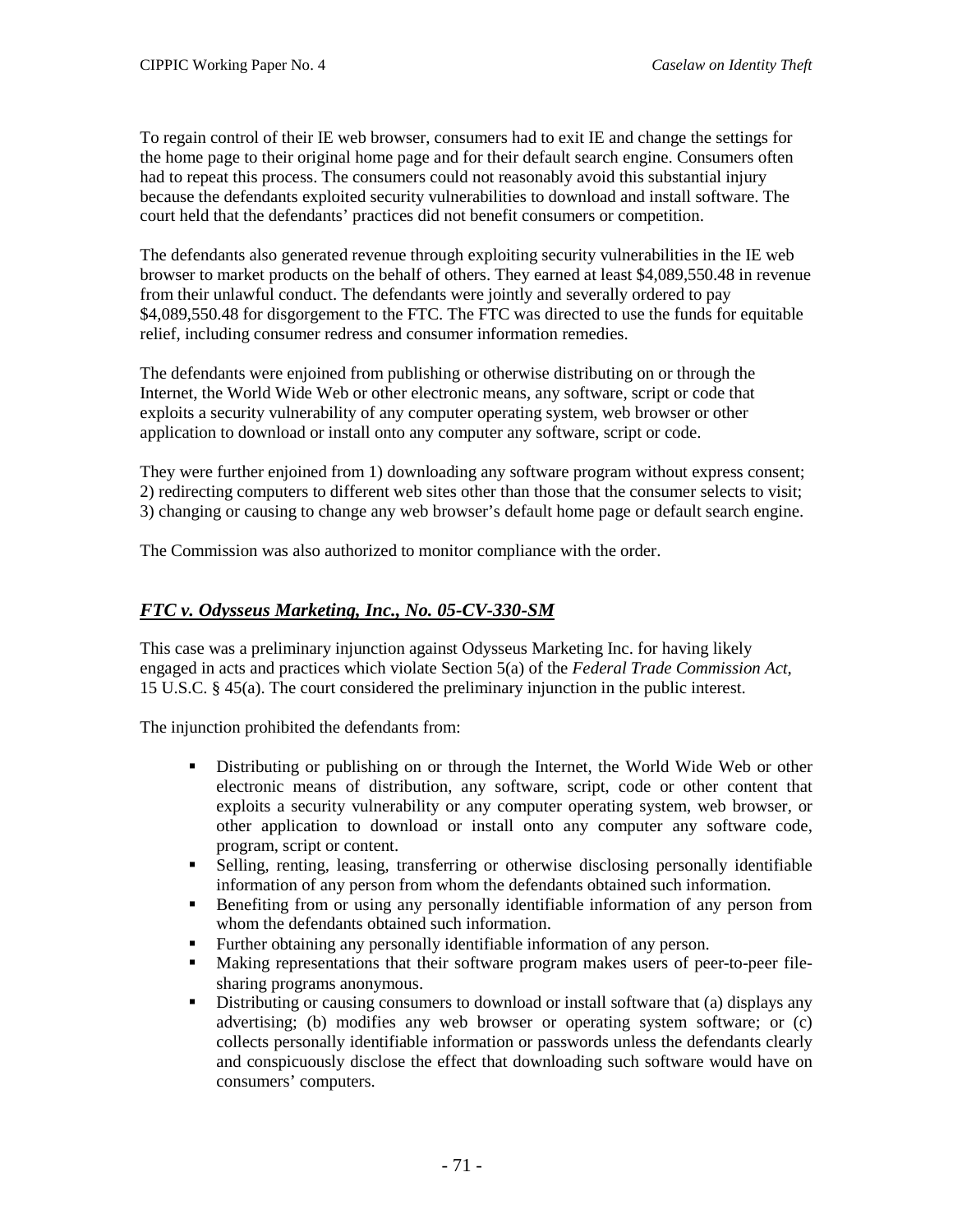- Distributing or causing consumers to download or install software without providing a reasonable and effective means to uninstall such software program.
- From deleting, modifying, altering, or replacing files contained in the System32 folder of any Microsoft Windows operating system.

The injunction mandated that the defendants would:

 Provide to counsel for the commission a software utility that is effective in uninstalling all files, registry keys, and components that such programs download and install to the computer.

### *In the Matter of Advertising.com, INC. (File No. 042-3196)*

This case was a settlement between the Federal Trace Commission (FTC) and the respondents. Advertising.com made representations which were considered deceptive trade practices by the FTC under Section 5(a) of the Federal Trade Commission Act, 15 U.S.C. § 45(a).

This settlement did not constitute an admission by the respondents that the law has been violated as alleged in the complaint, or that the facts as alleged in the complaint, other than jurisdictional facts, are true.

The respondents were prohibited from making representations regarding SpyBlast or any other executable computer software programs whose principal function is to enhance security or privacy. They were required to maintain and make available for five years all advertisements and promotional materials containing the representation.

John Ferber, for a period of ten years, must notify the FTC of the discontinuance of his current business or employment, or of his affiliation with any new business or employment.

This order terminates in twenty years from the date of its issuance.

#### **Criminal cases**

#### *United States v. Sample, No. 99-3475 (8th Cir., May 31, 2000)*

This case was an appeal of a sentence following a guilty plea for one count of credit card fraud contrary to 18 U.S.C. § 1029(a)(2).

Sample perpetrated her scheme by procuring personal information about her roommates, casual acquaintances, visitors, and individuals whom she met through other friends. The information included Social Security Numbers, dates of birth, addresses, and physical descriptions. Sample used the information to open various bank accounts, to secure credit cards, and even to establish false driver's licences in the names of the victims. She also wrote cheques and withdrew money from her fraudulent bank accounts. She also visited a health centre to obtain a prescription in Kery Shirk's name which resulted in her medical records being altered.

Sample "guesstimated" to an agent of the Secret Service that she had either caused or intended to cause her victims to lose a combined amount in excess of \$70,000. In the plea agreement, the parties agreed the total amount of actual and intended loss fell between \$40,000 and \$70,000.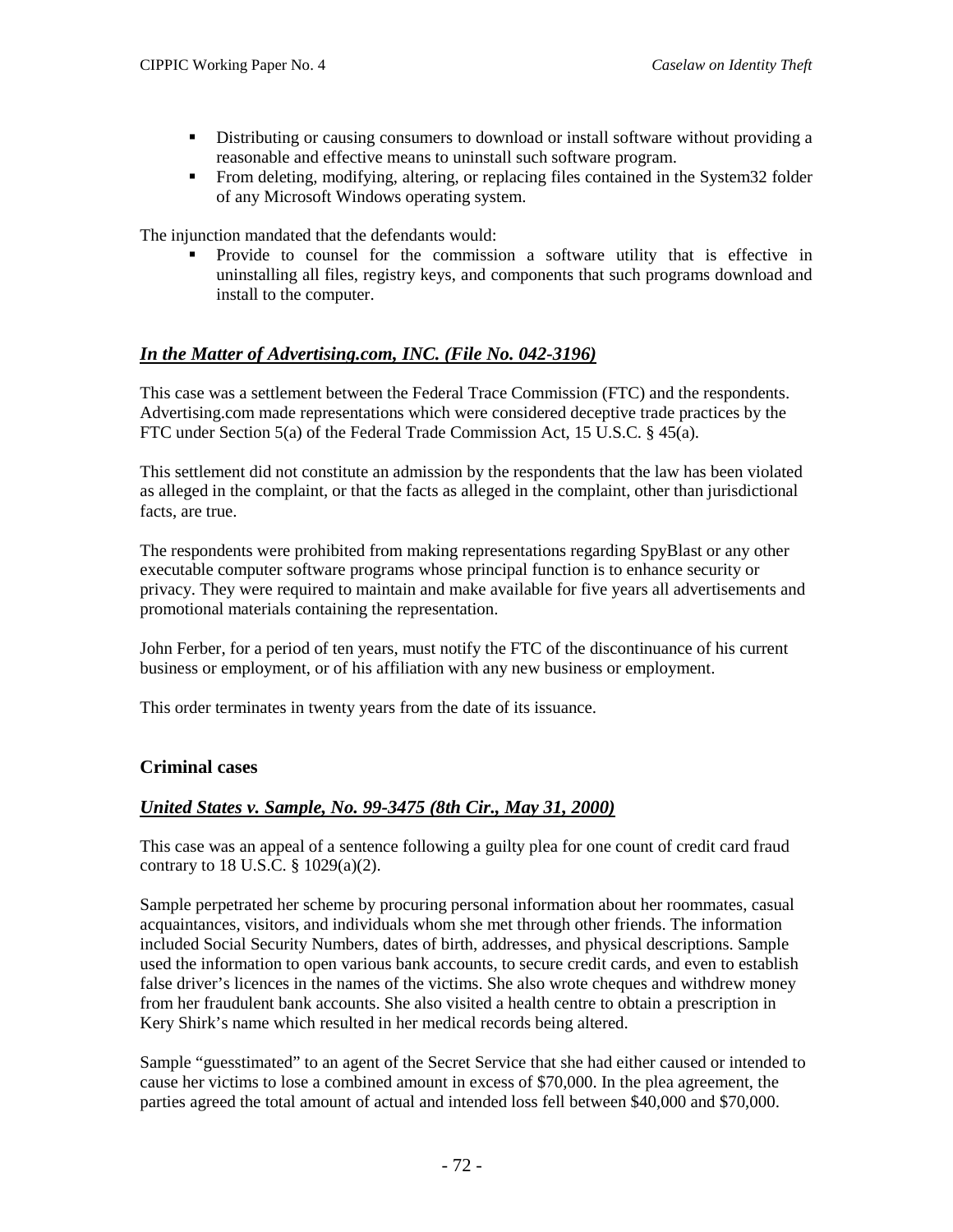At sentencing, the district court held that an upward departure was warranted based on the degree of psychological harm that Sample inflicted upon her victims. The district court also rejected the amount of loss in the plea agreement and adopted an amount consistent with Sample's statement to the Secret Service.

Sample contended that the district court had failed to afford her proper notice that it had been considering a departure from the applicable sentencing range. Rule 32 of the Federal Rules of Criminal Procedure requires a district court to provide a defendant notice if it intends to depart upward from a defendant's prescribed sentencing range. Inclusion in a pre-sentence report (PSR) of specific grounds that may form the basis for an upward departure satisfies Rule 32's notice requirement. In this case, the PSR indicated that departure may be warranted pursuant to U.S.S.G. § 2F1.1.

Sample argued that the district court had departed on the basis of extreme psychological injury as stated in U.S.S.G. § 5K2.3 and not U.S.S.G. § 2F1.1 and that as a result she had received insufficient notice. After reviewing the record, the court rejected the argument and concluded that the district court based itself on Application Notes 11 and 12 of U.S.S.G. § 2F1.1.

Next, Sample argued that the district court had erred when it decided to upwardly depart. According to the court, departure is appropriate only in extraordinary cases where there exists an "aggravating or mitigating circumstance of a kind, or to a degree, not adequately taken into consideration by the Sentencing Commission in formulating its guidelines. Section U.S.S.G. § 2F1.1 specifically encourages an upward departure whenever the amount of loss fails to capture the harmfulness and seriousness of the conduct. However the court held that the district court's departure was a factor not taken into account by an applicable Guideline.

After reviewing the record, the Court of Appeals concluded that more than enough evidence existed for the district court to find that Sample had caused her victims to suffer sever emotional distress and trauma.

Sample argues that even if the district court had discretion to impose an upward departure, it erred when it sentenced Sample to 30 months in prison. The Court of Appeals found that the district court's decision to issue an upward departure of nine months was more than reasonable under the circumstances of this case.

Sample argued that the district court had erred when it had rejected the amount of loss stipulation in her plea agreement. The Government bears the burden of proving the amount of loss by a preponderance of evidence. The district court had found that the detailed statements that Sample gave to the Secret Service were more credible. Hence the decision was based on witness credibility which is practically unreviewable on appeal.

The district court's judgement was affirmed.

### *United States v. Karro, No. 00-1565 (2nd Cir., Jul. 13, 2001)*

This was an appeal by Karro of her conviction and sentence, following her guilty plea for twelve counts of mail fraud in violation of 18 U.S.C. § 1341. Karro made fraudulent credit card applications using the names and social security numbers of others.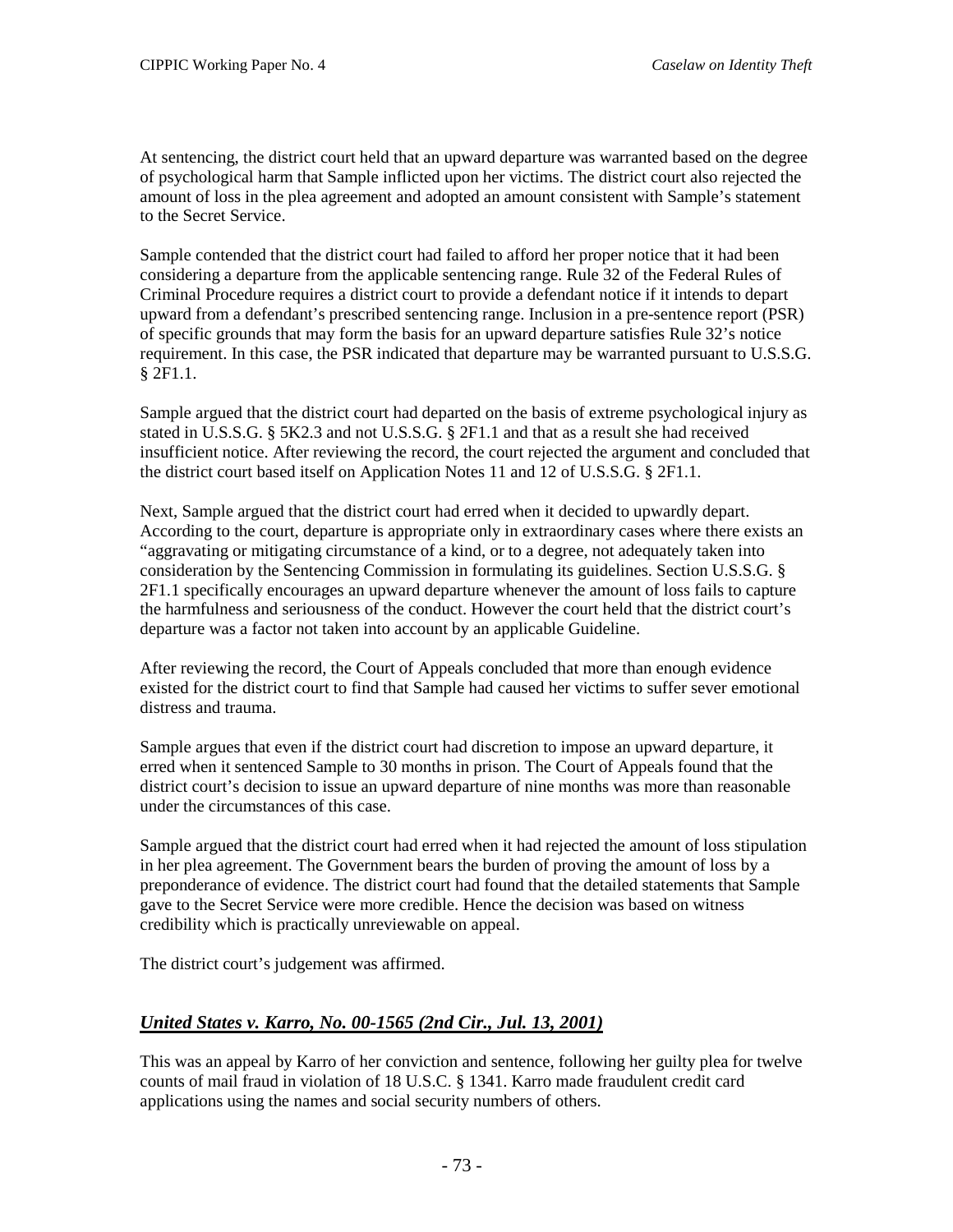When Karro pleaded guilty, she had attested that she was satisfied with her counsel's representation, had reviewed and understood the charges, understood the rights she was waiving, understood the applicable range of penalties, had discussed the guidelines with her counsel and knew that her guideline range could not be determined until her sentencing proceeding, and had reviewed and fully understood the consequences and terms of the plea agreement, including its binding nature.

Karro argued that the district court had erred in denying her motion to withdraw her guilty plea, and in upwardly departing. The court noted that "as a general matter, a defendant has no absolute right to withdraw a plea of guilty. When a motion to withdraw a plea of guilty is made before the imposition of a sentence, the court "may" grant the motion if "the defendant shows any fair and just reason." The district court should examine the amount of time elapsed between the plea and subsequent motion to withdraw.

The court held that since the defendant had conceded both at her plea allocution and in her papers seeking withdrawal of the guilty plea that she had intentionally performed the offence conduct charged in the indictment, and since the district court had properly determined that the defendant had not advanced a legally cognizable defence to the mail fraud charges, it had not been an abuse of discretion to hold the defendant to her guilty plea.

On the date of sentencing, July 16, 1999, the Sentencing Commission had not yet implemented the changes required to the sentencing guidelines by the *Identity Theft Assumption and Deterrence Act of 1998* (ITADA), Pub. L. No. 105-318. Karro contended that this failure to act indicated in fact "that the Commission has specifically forbidden departures based upon… features relating to identity theft."

The court held that the district court's upward departure had been based on an "encouraged" factor as explained in the Application Notes. These factors let a court upwardly depart when the fraud "risked reasonably foreseeable, substantial non-monetary harm" (U.S.S.G. § 2F1.1, app. note 11(a).

The Court of Appeals found that the district court had been right in determining that guidelines prior to the passage of ITADA did not take into account the type of non-monetary harms that identity theft like Karro's risks imposing on the individuals whose identities are stolen.

Karro contended that there had been no evidence before the district court of non-monetary harm to any victim, and that this "potential harm", with no other evidence to support it, was insufficient as a matter of law to justify an upward departure. The court held that the offence conduct in presentence report and alluded to by the defendant, clearly gave the district court a sufficient basis to find a risk of substantial harm to those individuals.

Judgement of conviction and sentence were affirmed.

### *United States v. McNeil, No. 02-30138 (9th Cir. Feb. 26, 2003)*

This was an appeal from a conviction of one count of bank fraud (18 U.S.C. § 1344(2)) and one count of wire fraud (18 U.S.C. § 1343).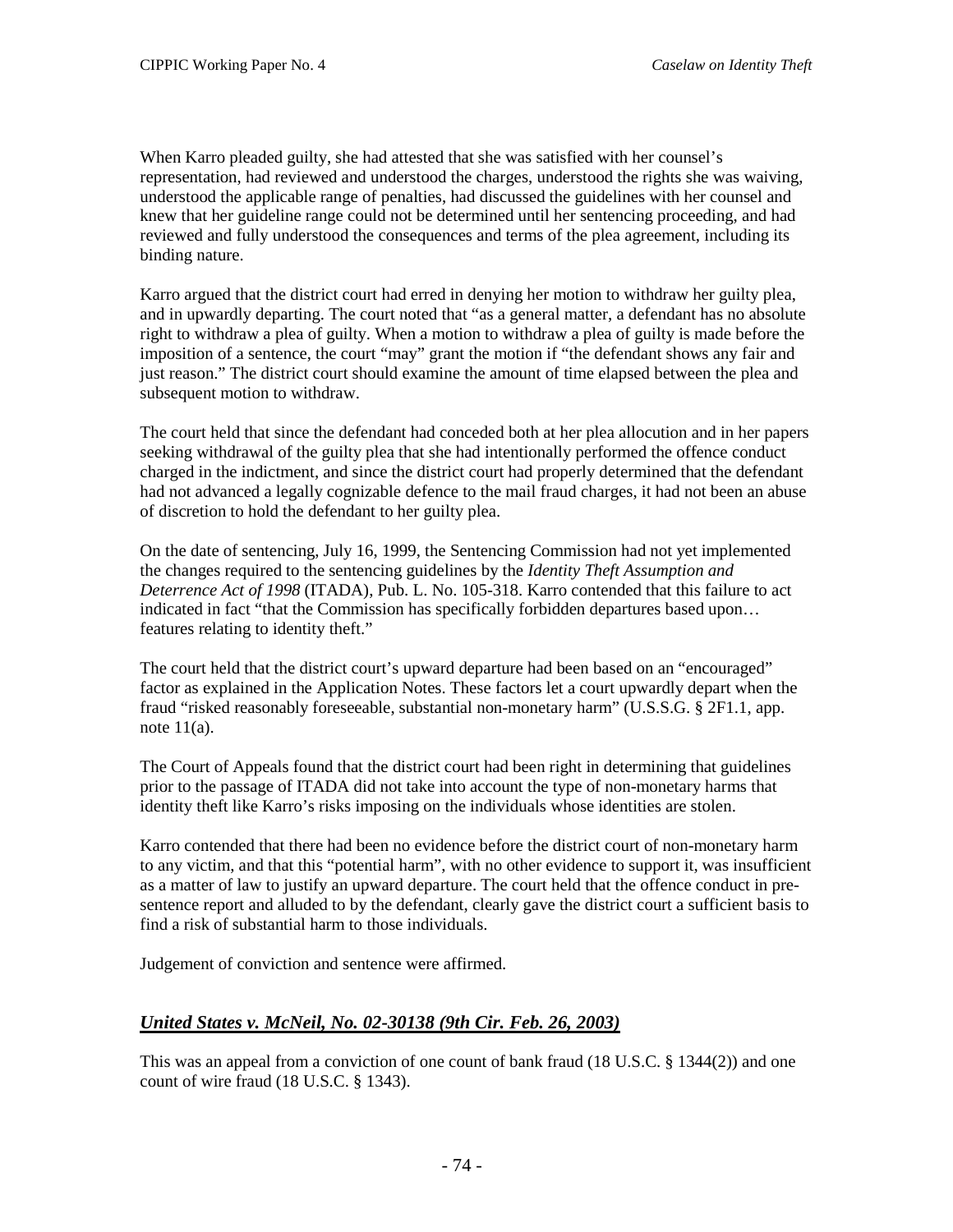In October 1999, McNeil opened a post office box in Montana under his own name. His application authorized Ian P. Doe and Jason Kimionakis to receive mail there, but neither could retrieve mail without a key from McNeil. McNeil also obtained a Montana driver's licence in the name of Ian P. Doe bearing his own photograph. In March 2000, McNeil opened an account with \$400 in Doe's name using the driver's licence and Doe's social security number.

McNeil then tried to get a wire transfer from the "Doe" account to a bank in Massachusetts, that ultimately failed for lack of complete information. In 2001, while in prison in New Hampshire, McNeil typed and signed a tax return requesting a tax refund of \$4,788. McNeil filed the tax return with the IRS in the name of Ian P. Doe.

A search of McNeil's house yielded a bank card in the name of Doe, an envelope addressed to Doe at the Montana post box, handwritten notes with Doe's social security number, date of birth and address, and an envelope from the Montana state DMV addressed to Jason Kimionakis.

The jury heard evidence that the IRS refund necessarily crossed state lines over the phone lines and that McNeil had access to a type writer while in prison.

McNeil contended that his conduct did not fall within the scope of § 1344(2) and that he had lacked the requisite specific intent required by that section. McNeil also contended that the evidence for the wire fraud conviction was insufficient.

The Court of Appeals found that section  $\S 1344(2)$  is broader than  $\S 1344(1)$  in that it criminalizes schemes to obtain money or property in the custody or control of a bank by deceptive means. Even if McNeil's ultimate goal was to obtain funds from the IRS, bank fraud charges may lie even if the bank is not the immediate or sole victim of the defendant's conduct. The court found that the scheme to deceive the bank was essential to McNeil's overall plan and the bank was not merely an unwitting instrumentality of the scheme but a victim of McNeil's deception. The court also found that Congress had not intended to limit the reach of § 1344(2) to cases in which a bank is put at risk of a loss.

The Court also held that specific intent is established by the existence of a scheme which was reasonably calculated to deceive persons of ordinary prudence and comprehension. The evidence was sufficient to establish that McNeil had acted with the intent required by that section.

McNeil argued that the government had not offered evidence of how he could have obtained or created the false W-2 form that was filed with the "Doe" tax return, and that, based on this lack of evidence, his conviction should be overturned.

Wire fraud has three elements: 1) a scheme to defraud; 2) use of wires in furtherance of the scheme; and 3) the specific intent to defraud. McNeil had filed a false IRS return in Doe's name that requested that an electronic refund be sent to the "Doe" account. This evidence suffices to meet the government's burden regardless of whether the government was able to show how the W-2 form was obtained or created.

The conviction was affirmed.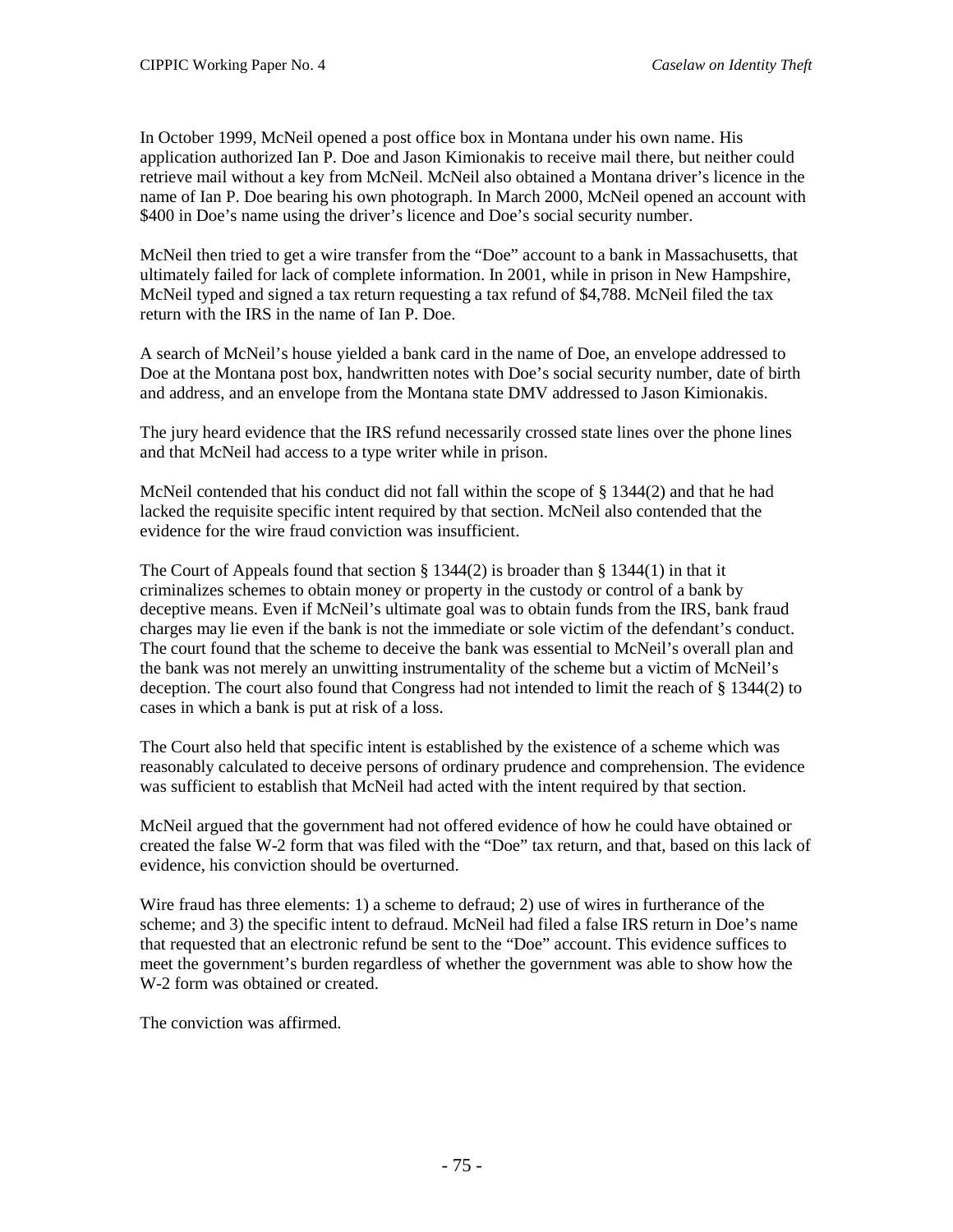## *United States v. Mejìa-Barba, No. 02-3216 (8th Cir., May 5, 2003)*

This was the appeal of Mr. Mejìa-Barba's sentence for illegally re-entering the United States after being deported. Mr. Mejìa-Barba appealed on the basis that the District Court had erred by finding that his conviction in Iowa for Identity Theft qualified as an aggravated felony, which had provided the basis for an eight-level enhancement of his sentence.

Mr. Mejìa-Barba was arrested for falsely representing himself as Marcos Rivera to a Department of Transportation investigator. Mr. Mejìa-Barba showed the inspector a birth certificate and a Social Security card in Rivera's name. Mr. Mejìa-Barba had also used Mr. Rivera's identity to obtain employment. The state of Iowa charged, convicted and sentenced Mr. Mejìa-Barba to a suspended term of imprisonment, and the INS deported Mr. Mejìa-Barba to Mexico. Mr. Mejìa-Barba subsequently re-entered the United States and was discovered while trying to renew his employment card.

Mr. Mejìa-Barba pleaded guilty to one count of unlawfully being in the United States after being deported. The pre-sentence report treated the conviction for identity theft as an aggravated felony. In a hearing Mejìa-Barba argued that his conviction for identity theft was not an aggravated felony. The district court denied his motion and held that Iowa's crime of identity theft fits within the parameters of the definition of a "theft offence" defined in the Sentencing Guidelines 8 U.S.C. § 1101 (a)(43)(G).

The Court of Appeals looked *de novo* at the district court's interpretation of the Sentencing Guidelines. The court found that  $\S 1101 (a)(43)(G)$  includes as a definition of aggravated felony, "a theft offence or burglary offence for which the term of imprisonment is at least one year." The court of appeals held that Iowa's statutory scheme describing identity theft offences in general, and identity theft specifically, reflects that identity theft is an aggravated felony "theft" crime under the federal statute.

First, Iowa statute § 714.1 makes it a crime to take the property of another, and also to use that property without the owner's permission.  $\S$  714.1(3) defines theft as obtaining "the beneficial use of property of another, by deception" and finally  $\S$  714.1(10) states that the ft is "any act that is declared to be theft by any provision of the Code".

Second, the Iowa identity theft statute includes many of the same considerations and considering these two statutes together, it is apparent that the Iowa legislature intended that identity theft, by its name and by its description, be a more specific type of theft crime.

Mejìa-Barba also argued that his actions constituted fraud and not theft. The court held that though, his actions were fraudulent, they were also theft under the Iowa statute. The court dismissed the appeal.

### *United States v. Stovall, No. 02-1210 (6th Cir., Jun. 13, 2003)*

Stovall appealed her 77 months sentence, imposed pursuant to her guilty plea to charges of bank fraud and conspiracy. Stovall argued that the court made prejudicial error by failing to make explicit findings when rejecting her objections to her pre-sentence report (PSR). She also contended that some of her prior criminal activity had been double-counted in her criminal history score.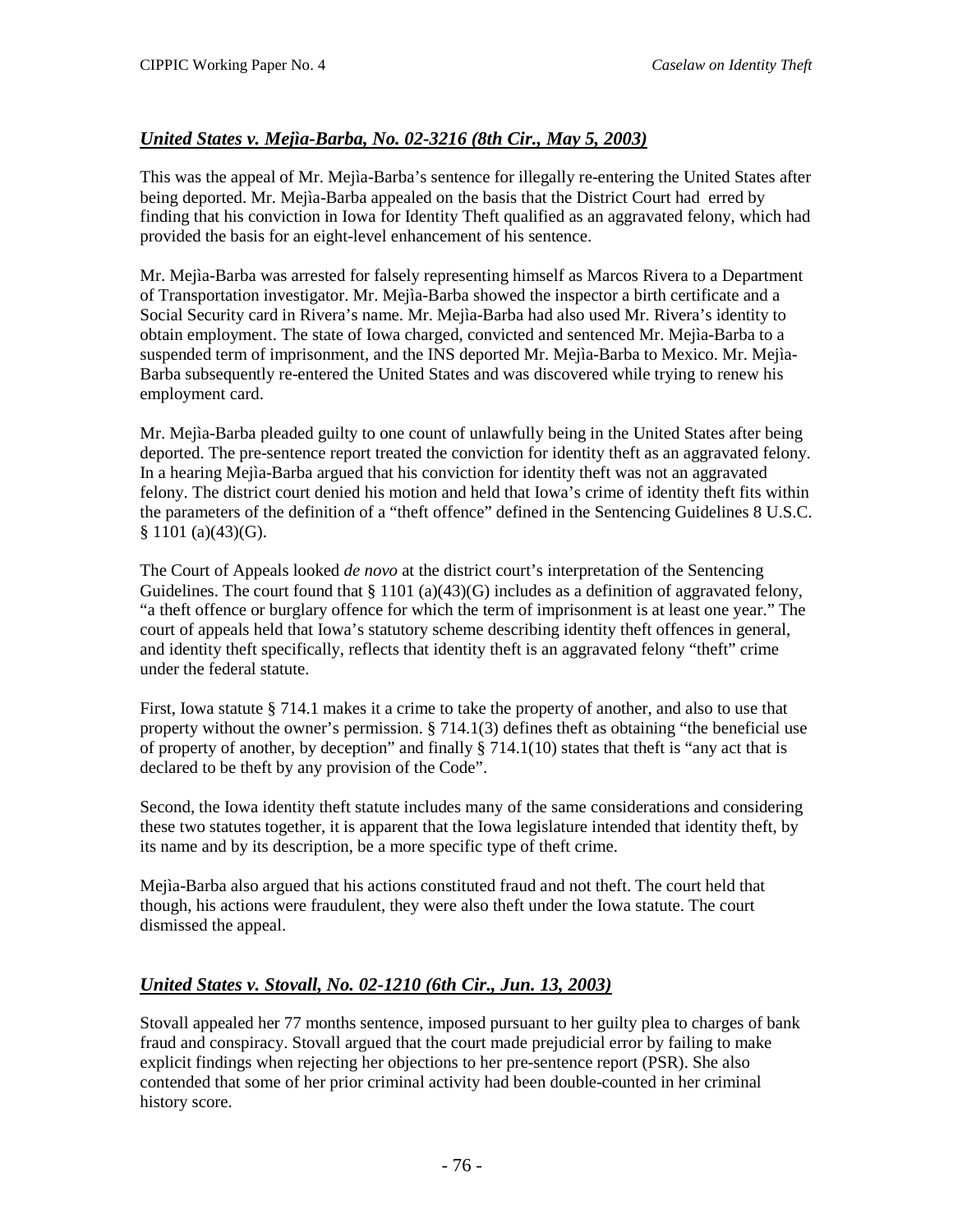Stovall and 19 co-defendants were charged with conspiracy, forgery, identity theft, credit fraud and bank fraud. In exchange for an appropriate sentence and the dismissal of other charges, Stovall had agreed to plead guilty to bank fraud and conspiracy. Stovall agreed not to appeal any of the sentencing calculations.

In the plea agreement, the Government agreed that a sentence of no more than 51 months was appropriate. The PSR on the other hand calculated a sentence in the range of 77 to 96 months. Stovall had presented 23 objections to the PSR. The district court offered her to renegotiate or to withdraw her plea agreement. Following a recess, the parties agreed to amend the plea agreement by establishing a sentencing "cap" of 77 months. Without further discussion, the district court overturned Stovall's objections and imposed a sentence of 77 months.

Rule  $32(c)(1)$  of the Fed. R. Crim. P. provides that "for each matter controverted [in objection to a PSR], the court must make either a finding on the allegation or a determination that no finding is necessary because the controverted matter will not be taken into account in, or will not affect, sentencing. Rule 32 requires "literal compliance" which means the district court must make independent factual findings and not merely adopt the findings in the PSR.

Stovall contended that Rule 32 was violated when the district court summarily overruled four objections to the PSR: 1) that because she had worked closely with only one of her co-defendants and had no knowledge of the others' activities, her role had been over-stated; 2) the enhancement of her offence level for the commission of an offence while release on bond; 3) the assessment of criminal history points for sentences imposed in earlier federal cases; and 4) her requests for a downward departure.

As for the first objection, Stovall had stipulated in her plea agreement that a three-level enhancement was appropriate because she was a manager or supervisor. In light of the stipulation, the district court did not have to make a finding on the issue.

The court held that Stovall had never disputed the fact that the period in which the offences were committed overlapped the period in which she was on bond. Given the overlap, the enhancement was *mandated* by U.S.C. § 3147.

As for the criminal history objection, the court held that Stovall had not raised this argument in the district court and that she had expressly agreed not to appeal any of the stipulated sentencing factors, thereby waiving her right to appeal the two-point addition.

Finally, the court held that Stovall's departure requests were not "objections to the PSR" within the meaning of Rule  $32(c)(1)$ . The report set forth the requests without comment, as a result, the district court was not obligated to make express findings with respect to the requests.

The sentence imposed by the district court was affirmed.

### *United States v. Banks, No. 02-16866 (11th Cir., Oct. 20, 2003)*

This was an appeal by Mr. Banks of a sentence enhancement for obstruction of justice. On August 8, 2001, Banks was arrested after he posed as Bruce Lester and accepted the delivery of 10 fraudulently purchased computers. At the time of arrest he identified himself as James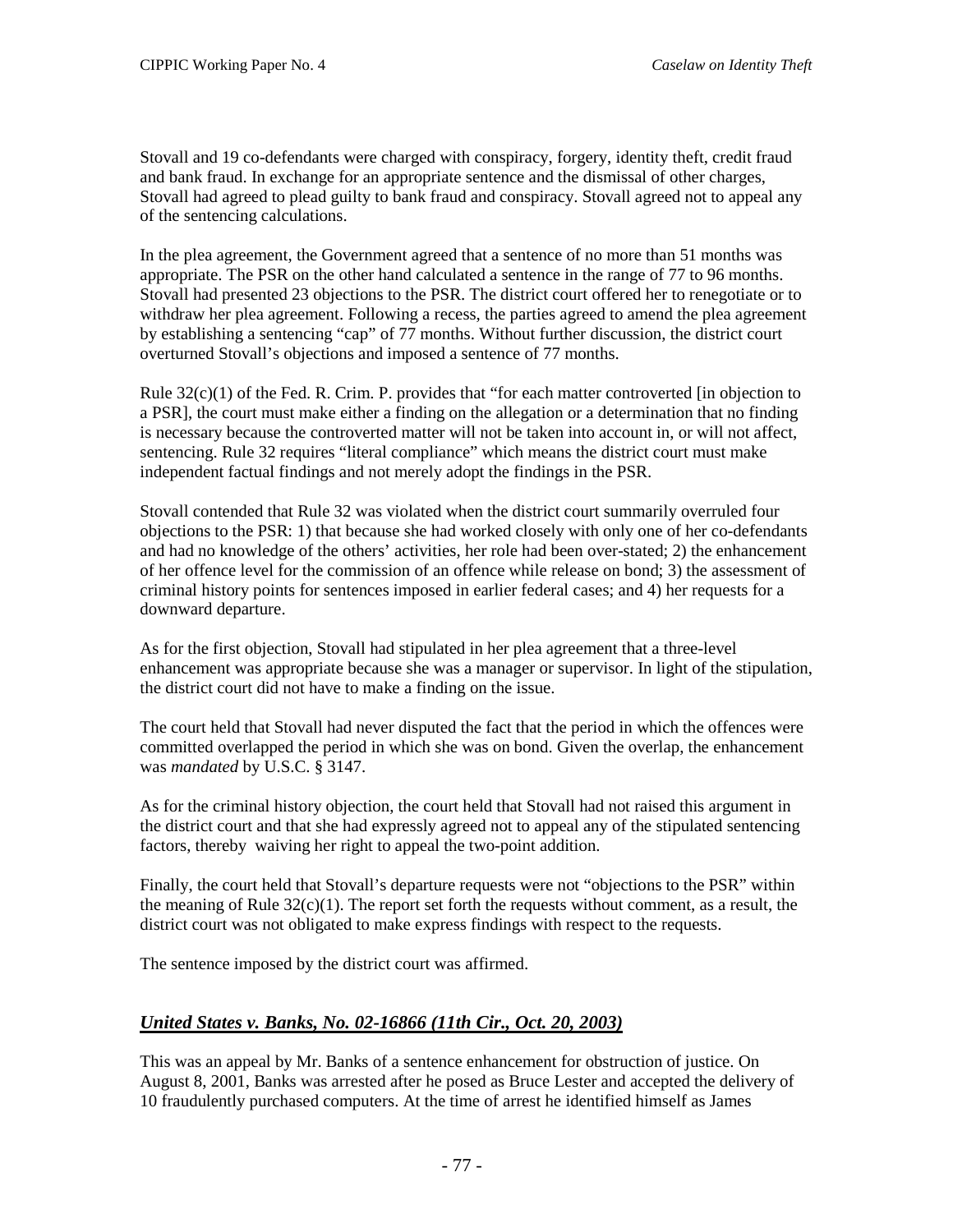Wyckoff III and provided a Michigan identification card bearing that name. Banks also possessed a fake New Jersey driver's licence issued to Bruce Lester but with Banks' photo.

Later that day, Banks was released on a \$5,000 bond under the name James Wyckoff III. On October 12, 2001 a bondsman informed the secret service that James Wyckoff III was in fact Banks and that he had been arrested in Georgia while committing identity theft and credit card fraud.

The pre-sentence report recommended the two-level sentence enhancement for obstruction of justice because "during the course of the investigation of the instant offence, the defendant provided a materially false statement to a law enforcement officer… that was intended to significantly obstruct or impede the official investigation."

Banks argued that the false name and identification provided at arrest did not significantly obstruct either the investigation or the prosecution of his offence.

The Court of Appeals found that the district court had made no finding describing how the investigation or prosecution of the offence would have been helped or hindered by the defendant giving truthful identification at the time of arrest and during pre-trial periods. The district court should note specifically what each defendant did, why that conduct warrants the enhancement, and, if applicable, how that conduct actually hindered the investigation or prosecution of the offence.

The Court of Appeals held that it is not enough for the sentencing court to adopt the uncontested parts of the PSR and recite its agreement with the arguments of the prosecutor and the recommendations of the PSR.

Banks' conduct at arrest could not support an obstruction of justice enhancement without a finding that the conduct actually resulted in a significant hindrance to the investigation or the prosecution of the offence. Neither the intent nor the potential of evading investigation or prosecution could constitute a significant hindrance because the application notes explicitly stated that the conduct must have "actually resulted" in a hindrance.

To show hindrance, the prosecutor must show how it fruitlessly spent investigation or prosecution resources because of the untruthfulness. In other words, the prosecutor must show what action it took that it would not have taken had the identity of Banks been known at the time of the arrest.

The case was remanded.

#### *United States v. Vieke, No. 02-30232 (9th Cir., Nov. 3, 2003)*

This was an appeal by the United States of a sentencing decision. Ms. Vieke had been sentenced to five years probation and ordered to pay \$51,536.37 in restitution for pleading guilty to one count of identity theft (18 U.S.C. § 1028(a)(7). Vieke had been responsible for fraudulent charges in the amount of approximately \$50,000.00 in her parents' names.

At sentencing a downward departure for aberrant behaviour had been granted. Aberrant behaviour is defined as "a single criminal occurrence or single criminal transaction that (A) was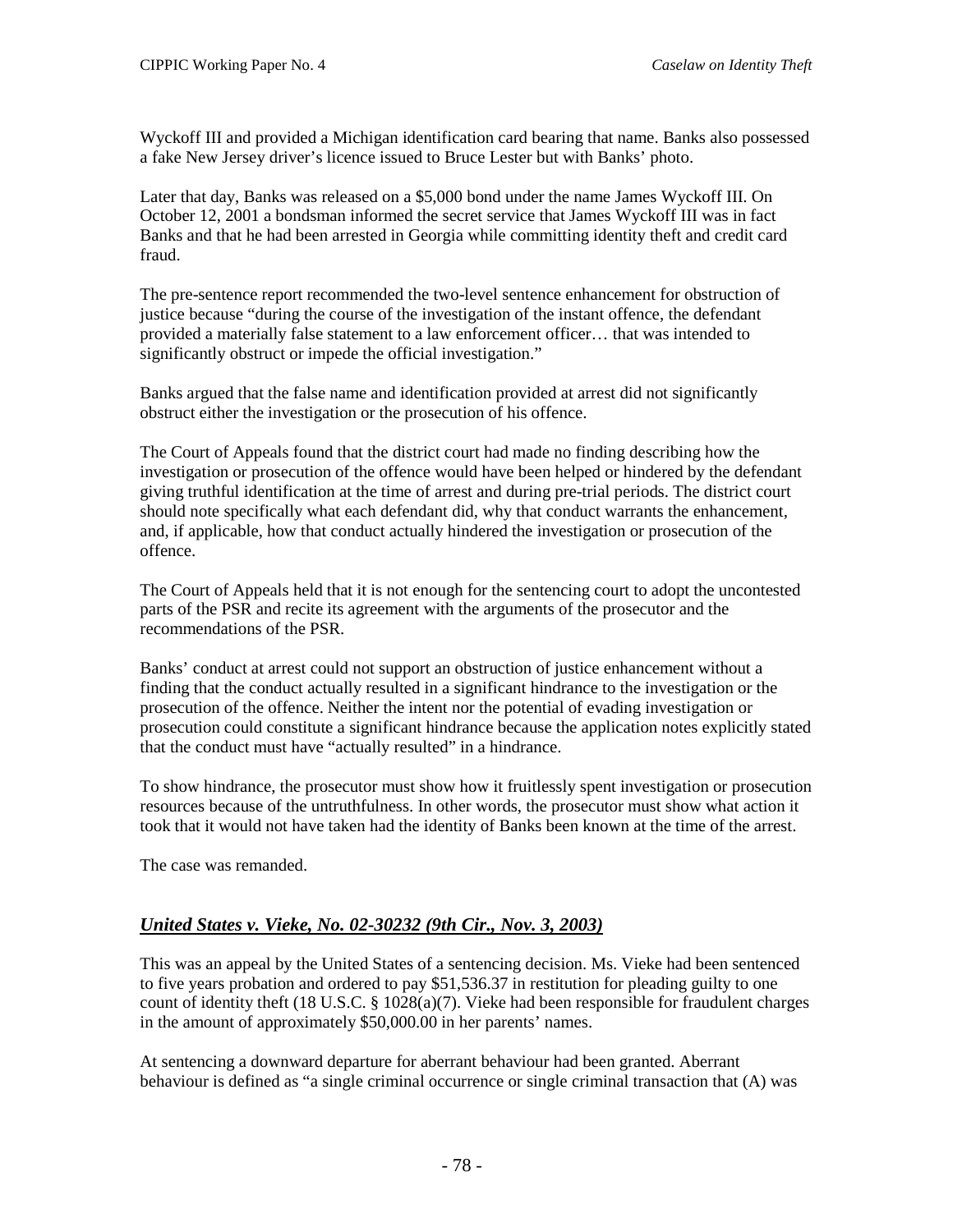committed without significant planning; (B) was of limited duration; and (C) represents a marked deviation by the defendant from an otherwise law-abiding life."

The Government contended that the district court had failed to make, and a reasonable reading of the record failed to support, any findings with respect to the first two elements. The Government argued that the scheme to obtain multiple credit cards to manage her revolving debt required substantial planning. The government also argued that the scheme lasted for years, from 1997 to 2001.

The Court of Appeals declined to exercise its discretion to review the Government's unpreserved legal issues on appeal under the plain error standard. Neither the particular requirements of the Sentencing Guidelines that the Government asserted on appeal, nor the application of the facts to those requirements were raised for consideration by the district court.

The long standing rule in this and other circuits is that claims of error generally will not be considered if they are raised for the first time on appeal.

The sentence was affirmed.

## *United States v. Peyton, No. 02-50482 (9th Cir. Dec. 32, 2003)*

Peyton was tried and convicted of access device fraud (18 U.S.C.  $\S$  1029(a)(1) and (2)) and sentenced to 15 months imprisonment. Following a successful appeal, in which six of the eight counts were reversed, Peyton was re-sentenced to 30 months.

Peyton appealed the sentence on three grounds: 1) the district court had acted vindictively by doubling the sentence; 2) the district court had applied an improper evidentiary standard to evidence supporting sentencing factors; and 3) insufficient evidence existed to apply the sentencing enhancement for accountable loss, obstruction of justice, and abuse of a position of trust.

Peyton fraudulently procured American Express credit cards in the name of fellow postal workers which she used to obtain goods. Peyton, like other supervisors, had access to the names and social security numbers of fellow employees. The brother of Peyton's roommate served as an administrative assistant with the United States Navy. He also had access the naval personnel information. From July 1999 to September 1999 the social security numbers of six naval officers were used to apply for American Express cards that were delivered to Peyton's address.

At re-sentencing, the district court applied a two-level enhancement for more than minimal planning and a two-level enhancement for abuse of a position of trust, and denied Peyton's request for a minor role downward departure. The district court applied the preponderance of evidence standard and determined that there was sufficient evidence to attribute the entire loss of \$67,355 to Peyton. The district court reversed its prior ruling and applied a two-level enhancement for obstruction of justice. However, the court did not provide an explanation as to why the enhancement was appropriate now and was not earlier.

Whenever a judge imposes a more severe sentence upon a defendant in a new trial, the reasons for his doing so must affirmatively appear. If no explanation is present, a presumption arises that a greater sentence has been imposed for a vindictive purpose. This presumption must be rebutted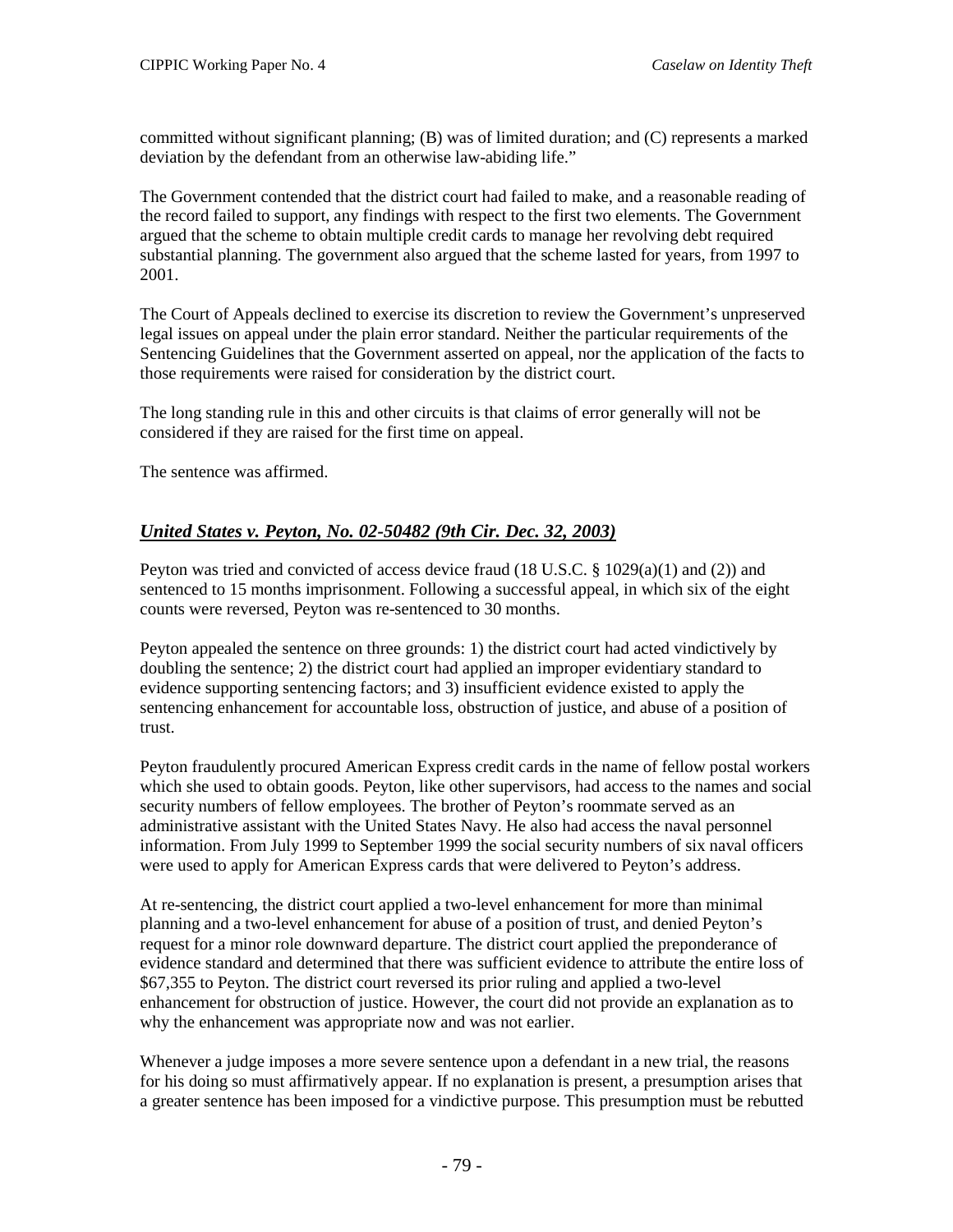by objective information. The presumption only arises in cases where "there is a 'reasonable likelihood' that the increase is the product of actual vindictiveness on the part of the sentencing authority. If the presumption does not apply, actual vindictiveness must be proved by the defendant.

Because the district court's reasons for attributing a greater amount of loss to Peyton affirmatively appear in the record, no presumption of vindictiveness exists. Peyton had failed to prove actual vindictiveness.

The district court had failed to provide reasons for applying the obstruction of justice enhancement which raises the presumption. The Government had failed to rebut the presumption. The Government did not present facts to show why, on remand, the court had found the enhancement to be appropriate when it previously had found the contrary.

The application of the preponderance of evidence standard violated Peyton's due process rights only if it led to enhancements that had an "extremely disproportionate effect on the sentence relative to the offence of conviction". The court held that because the preponderance of evidence standard does not result in an extremely disproportionate sentence, the district court had not erred by applying it.

Peyton contended that the Government had not provided sufficient evidence to prove the \$67,355 loss was relevant conduct attributable to her. Relevant Conduct is the sum of two figures: (1) the amount of loss that resulted from the acts "committed, aided, abetted, counselled, commanded, induced, procured, or wilfully cause by the defendant"; and (2) "all reasonably foreseeable acts and omissions of others in furtherance of the jointly undertaken criminal activity." Because a common scheme to defraud had existed, the conduct of the co-conspirators can be considered relevant conduct for the purpose of her sentencing. In this case, the scope of the scheme included the fraudulent acquisition and use of at least 17 credit cards. Peyton had been aware of the cards obtained in the name of navel employees because they were sent to her home address and were conspicuously issued in other peoples' name. Sufficient evidence existed to support a finding that Peyton had participated in and had knowledge of the full scope of the scheme.

The Court considered the following factors to determine if Peyton held a position of trust: (1) "inability of the trustor to objectively and expediently determine the trustee's honesty"; and (2) "the ease with which the trustee's activities can be observed."

Peyton as a supervisor was subjected to significantly less supervision and she possessed managerial discretion to access a secured roster listing the names and social security numbers of postal employees. Peyton's argument is that she did not hold a position of trust with American Express – the only victim. The Court of appeals rejected that argument and noted that victims of fraud are not limited to the entities that bear the ultimate financial burden, but also include those who bear "emotional, financial and other burdens." Peyton's actions injured these people named on the credit cards because their credit histories were adversely affected.

The Court of Appeals affirmed the district court's calculation of the accountable loss. It reversed the obstruction of justice enhancement and vacated only that part of the sentence. The case was remanded for re-sentencing in accordance with the Court of appeal's opinion.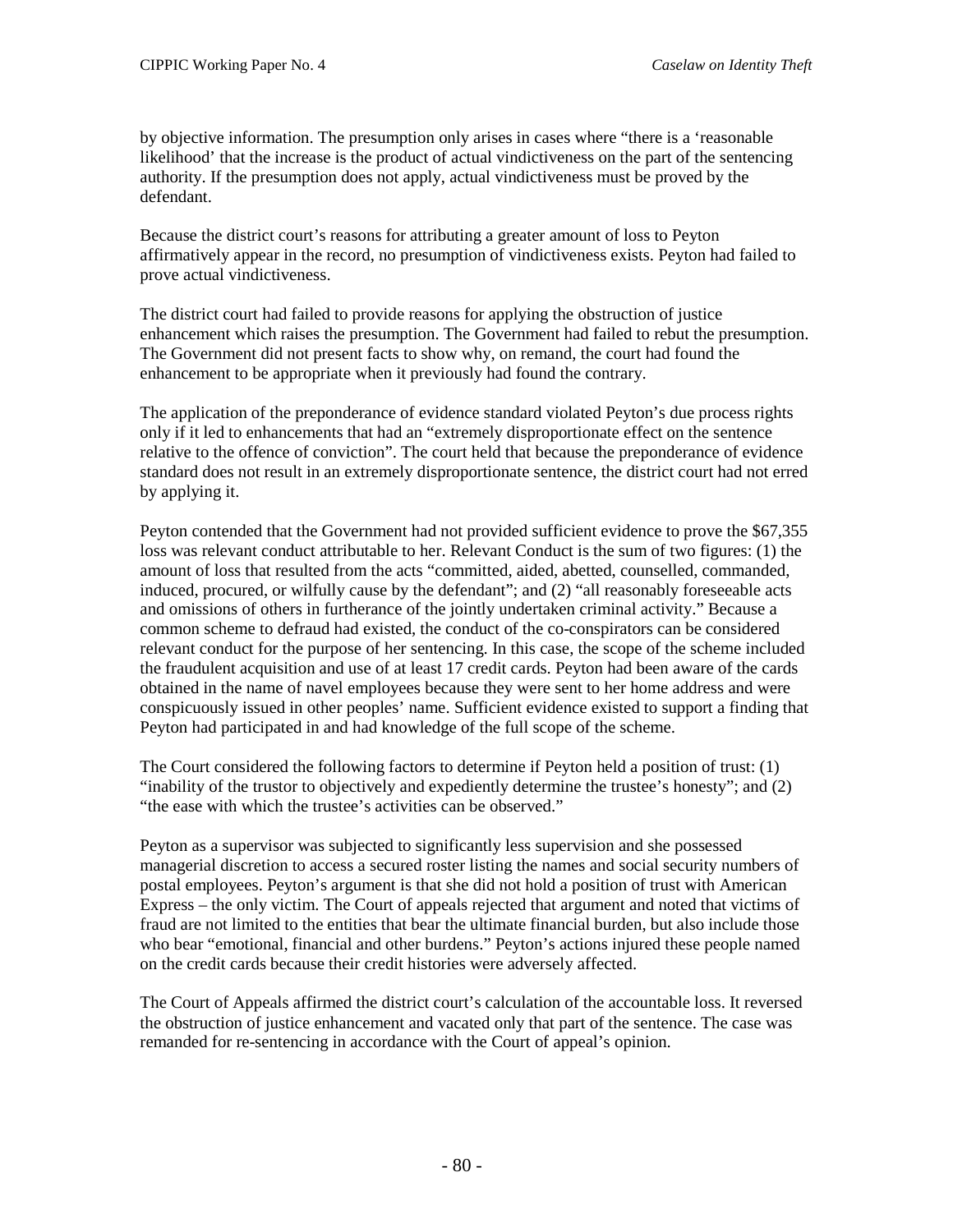## *United States v. Williams, No. 02-20151 (6th Cir., Dec. 23, 2003)*

This was an appeal by Williams and Kelly of their sentence pursuant to their guilty plea to identity theft in violation of 18 U.S.C. § 1028(a)(7). Ward appealed her sentence pursuant to her guilty plea to identity theft in violation of 18 U.S.C. § 1028(a)(7) and to making a false statement in violation of 18 U.S.C.  $\S$  1001(a)(2). Williams, Kelly and Ward had been involved in a scheme in which they used false identifying information to obtain home loans.

Williams appealed the application of enhancement  $\S 2B1.1(b)(9)(C)(i)$ . Kelly appealed the use of the 1998 sentencing guidelines, contending that the 2002 guidelines should be applied without the § 2B1.1(b)(9)(C)(i) enhancement. Ward appealed the refusal to depart downward because of her family circumstances, aberrant behaviour and her relative culpability compared to others.

From September 1998 to June 2000 three individuals provided false identifying information, including social security number (SSN), employment information and salary information, to persons who wanted to buy a house under a loan program of the Federal Housing Administration. Purchasers such as Kelly and Williams signed loan documents containing the false information and submitted them to Community Mortgage Corporation for federally guaranteed loans for down payment assistance.

Subsection § 2B1.1(b)(9)(C) was implemented pursuant to Section 4 of the *Identity Theft Assumption and Deterrence Act of 1998* (ITADA), Pub. L. No. 105-318. It focuses on an aggravated form of identity theft known as "affirmative identity theft" or "breeding", in which a defendant uses another individual's name, social security number, or some other form of identification to "breed" (i.e. produce or obtain) new or additional forms of identification.

Williams argued that the bank loan number was not the equivalent of a false identification, and that she had purchased the entire loan package, not a social security number. Thus the SSN in those documents had not been used to obtain additional false identification. Kelly argued that the enhancement does not apply because he had obtained the bank loan in his own name.

The court held that since a bank loan is an account number that can be used to obtain money, it is a "means of identification" as the term defined in 18 U.S.C. § 1028. A SSN is clearly defined as a "means of identification" and, thus, its use to obtain a loan falls within the scope of the statute and guidelines.

The court also dismissed Williams' argument, that he had bought the SSN as part of a package that was used to procure a loan instead of having bought the SSN and used it to fill out a loan application, as irrelevant.

The district court applied the 1998 Sentencing Guidelines to Kelly's conduct because using the 2002 guidelines would have resulted in a higher offence level. Accordingly, the district court did not err in using the 1998 guidelines because of *ex post facto* concerns.

Finally, the court held that "there is no duty on the trial judge to state affirmatively that he knows he possessed the power to make a downward departure, but declines to do so. As the sentencing court was aware of its authority to depart, Ward lacks a basis to challenge the sentencing court's denial of her motion for a downward departure.

The sentences were affirmed.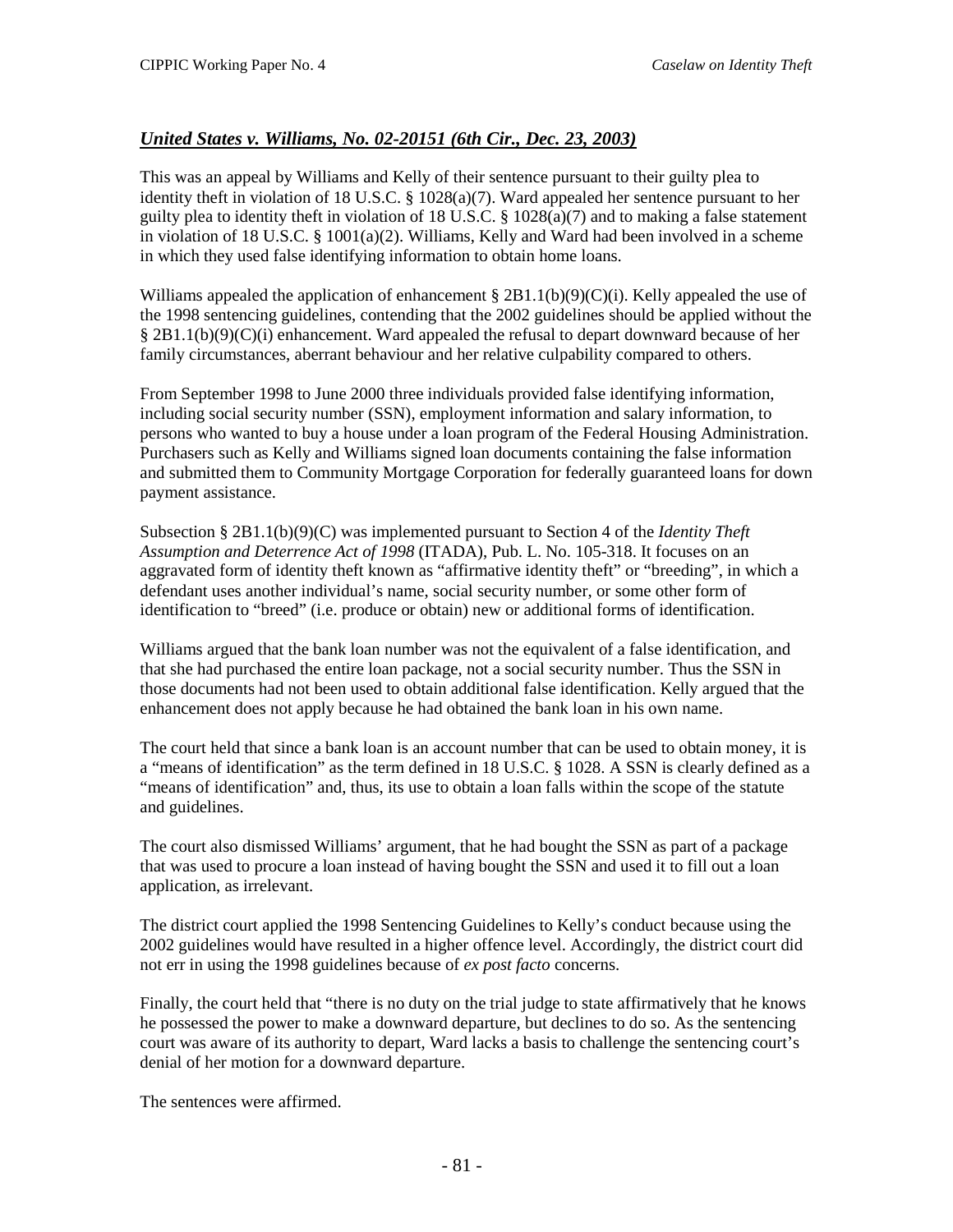### *United States v. Peterson, No. 03-30025 (9th Cir., Dec. 30, 2003)*

This was an appeal of a denial of a motion to suppress evidence obtained in an unconstitutional search.

In late 2001, the police learned from three sources that Peterson was involved in an identity theft operation. Peterson and an accomplice Watson had been stealing mail in Portland and Vancouver. Peterson possessed a ring of duplicate U.S. Postal Service mailbox keys, and the floor of Peterson's room was littered in stolen mail. The source also said that Watson had an assault riffle and binary plastic explosives. This information led to the issuance of a search warrant.

The first source also told police that when Watson was arrested, he had requested that the explosives be moved in to another apartment. Based on this information, a second search warrant was obtained. The police seized about two pounds of explosives.

The second source informed the police that Peterson was a "master" forger and identity thief who used a computer to produce fraudulent cheques and identification. A third source confirmed this information and told police Peterson had about 200 pieces of stolen mail in this room. This source also saw explosives and said Peterson had claimed he could use them at any time." With this information, the police received a state warrant to search Peterson's residence. Because of the presence of explosives, the police considered the execution of the search warrant to be high-risk. As a consequence they requested assistance from the SWAT team.

When the SWAT team members were taking their final position to knock and announce, Guy Edwards opened the door. When he recognized the police, he immediately tried to close the door. The police entered the premises, where they seized binary explosives, blasting caps, 5.8 grams of methamphetamine, a quantity of tar heroin, over 1000 pieces of stolen mail, more than 20 fake IDs, illegal duplicates of mailbox keys, a laminator, a credit card imprinting machine, counterfeit and forged cheques, and \$10,500.00 in cash.

Peterson argued that the entry in to his residence was unreasonable under the Fourth Amendment. The Supreme Court held that a "no-knock" entry is constitutional in three situations, when officers "have a reasonable suspicion that knocking and announcing their presence, under the particular circumstances, would be 1) dangerous, 2) futile or 3) that it would inhibit the effective investigation of the crime by, for example, allowing the destruction of evidence."

In this case, the Court of Appeals held that the SWAT team faced all three. The court found announcement would have been futile, because just as one cannot close a door that is already closed, one cannot "announce" a presence that is already known.

The Government pointed to the danger and potential for destruction of evidence as justification for the manner in which the warrant was served. The court found that the record revealed that the officers' concerns had been well-founded. The SWAT team reasonably believed that Peterson's residence contained explosives. They also knew that Peterson had been known to carry a concealed weapon illegally. The SWAT team also knew that Peterson's residence probably contained methamphetamine and that it could easily be disposed of.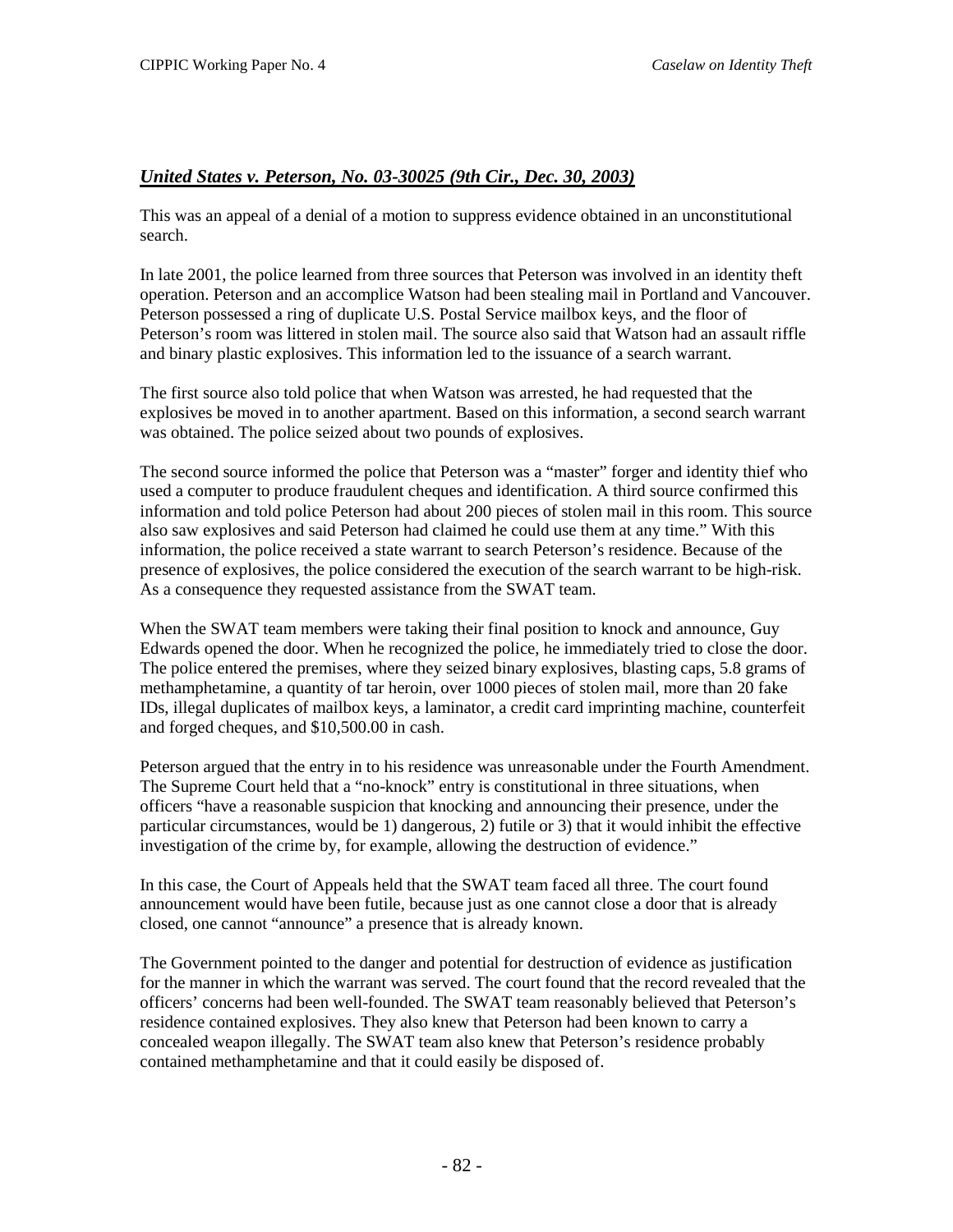Peterson next argued the fact that the SWAT team's preliminary pre-raid plan for serving the warrant seems to have contemplated not giving an announcement. The predetermined strategy for effecting the raid had fallen by the wayside when the door was opened and immediate entry had been justified. The lawfulness of the team's original plan was not relevant to the court's consideration; its role is to evaluate the events that actually occurred.

Peterson next contended that the SWAT violated the "knock and announce" statute 18 U.S.C. § 3109. When the door was closed by Edwards, he obviously knew he was denying entry to the police. Under the plain language of the statute the entry was lawful. The three circumstances of the Fourth Amendment apply with equal force in the § 3109 context.

The district court's judgement was affirmed.

### *United States v. Melendrez, No. 03-30221 (9th Cir. Nov. 9, 2004)*

This was an appeal of a sentence where a six-level enhancement was imposed for "identity theft" U.S.S.G. § 2B1.1(b)(9)(C) (2002). Melendrez pled guilty to a charge of producing more than five identification documents in violation of 18 U.S.C.  $\S$  1028(a)(1), (b)(1)(A)(i) and (ii), (b)(1)(B). The pre-sentence (PSR) report recommended the "identity theft" enhancement which increased Melendrez's offence level to twelve. The district court adopted the PSR's recommendation and sentenced Melendrez to thirty months imprisonment.

Melendrez argued that the enhancement should not have applied because each of the documents created by him was in his own name or the name of a fictitious individual and had not used the actual names of the persons to whom the Social Security numbers were assigned.

For purposes of the statute, a means of identification is the identifying name or number of an actual person, not the document on which such name or number appears. In this case, the means of identification were the Social Security Numbers Melendrez admitted were of actual persons, not the Social Security cards or DD forms 214.

The enhancement is intended to target "an aggravated form of identity theft known as 'affirmative identity theft' or 'breeding', in which the defendant uses another individual's name, social security number or some other form of identification to 'breed' (i.e. produce or obtain) new or additional forms of identification." Such means of identification must be of an actual (i.e. non fictitious) individual, other than the defendant or a person for whose conduct the defendant is accountable under § 1B1.3 (Relevant Conduct).

The enhancement identifies two means of identification, the source ID numbers and the produced ID numbers, both of which must "be of an actual (i.e. non fictitious) individual, other than the defendant." The court found that the fact that real Social Security numbers shared space on bogus identification documents with fictitious names did not make the enhancement inapplicable. U.S.C. § 1028 does not require that a name *and* Social Security number be used together to qualify as a means of identification. The court held that there is no requirement that the source ID and the produced ID be different numbers. The fact that Melendrez had paired the Social Security numbers with fictitious names on the identification documents did not sever the ties linking the victims and the Social Security numbers.

Melendrez also argued that the enhancement should apply only when a defendant poses as the victim to whom the pilfered means of identification belongs. The enhancement clearly is not so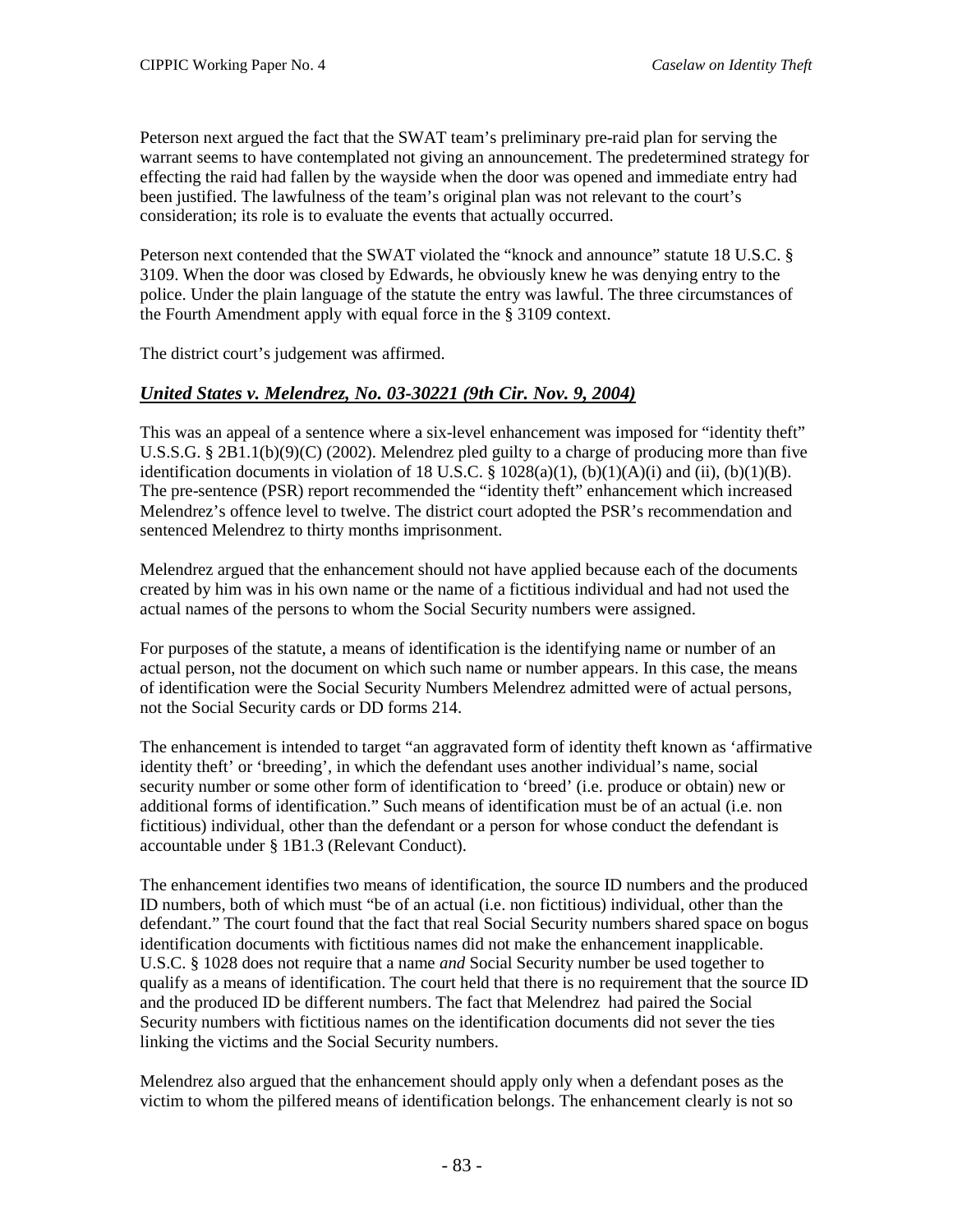limited. He asked that the rule of lenity be applied to construe ambiguities in criminal statutes in favour of the defendant.

The court found that although the enhancement could have been stated with less complexity, its meaning was not sufficiently ambiguous to invoke the rule of lenity.

The district court's sentence was affirmed.

### *United States v. Rand, 403 F3d 489, No. 04-1572 (7th Cir., Apr. 5, 2005)*

This was an appeal of a restitution order. Mr. Rand pleaded guilty to a charge of conspiring to steal identification information from employees of the Gary, Indiana public school system and to use that information to fraudulently obtain credit cards, in violation of 18 U.S.C. § 371.

The conspiracy had involved: 1) obtaining names and social security numbers of employees of the Gary Community School Corporation in order to establish credit in the employees' names without their knowledge for the defendant's own personal benefit; 2) obtaining credit cards in the employees' names in order to purchase merchandise for the defendant's personal benefit… 4) redirecting the fraudulent credit cards, credit card statements, billing statements and other mail in order to conceal the deceptive use of the employees' identification.

The indictment listed 28 separate overt acts of identity theft, specifying the individual victims. In Rand's guilty plea, he specifically admitted to several acts of fraud involving the identity information of five individual victims.

The pre-sentence report asserted that the conspiracy actually implicated fraudulently obtained credit cards sent to nine different street addresses (not four as indicated in Count 1) and that Rand could be held responsible for 25 additional incidents of identity theft not mentioned specifically in the indictment. Based on these figures, the report concluded that Rand was responsible for \$90,744.30 in actual losses and \$8,915.49 in intended losses under a theory of relevant conduct.

Rand challenged this alleging that he should be held responsible only for the specific fraudulent acts that he had affirmatively admitted in his guilty plea, which had given rise to losses totalling just \$12,594.90.

The district court had found that the evidence conclusively linked Rand only to four addresses. Based on this finding, the court had settled on the sum of \$57,431.76 and ordered Rand to repay that amount in restitution and sentenced him to 21 months in prison.

The Government bears the burden of demonstrating the correct amount of the restitution award by a preponderance of evidence. The Court of Appeals can review the calculation for an abuse of discretion. A reversal is warranted if the district court relied on "inappropriate factors".

Rand alleged that the order was invalid because it held him responsible for acts of identity theft relating to victims that were not specifically in the original indictment and thus not covered by his guilty plea.

A restitution award is authorized only with respect to the loss caused by "the specific conduct that is the basis of the offence of conviction". In such a case, examination of the conduct constituting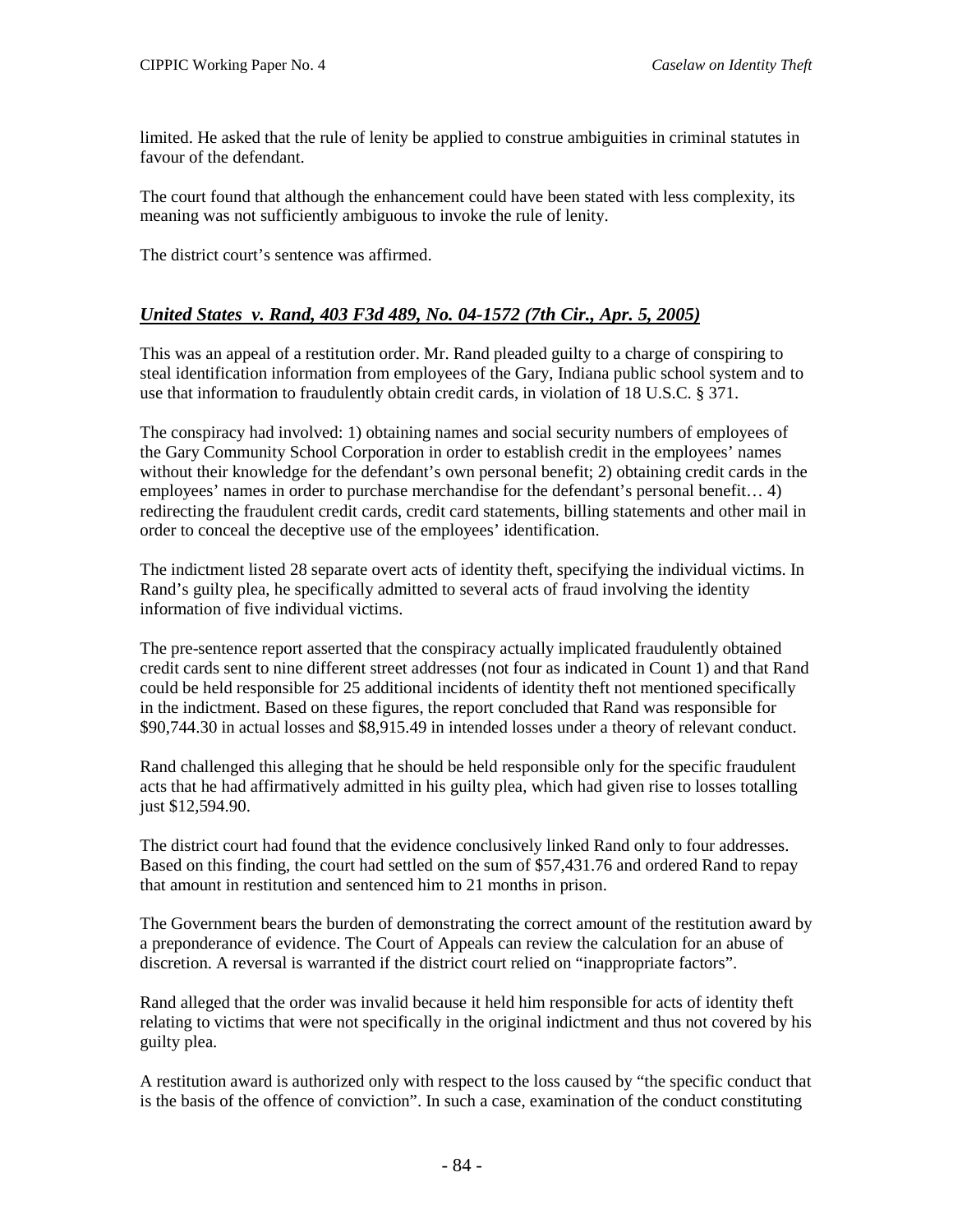the commission of a crime only involves consideration of the conduct to which the defendant pled guilty and nothing else.

Federal law defines a victim as a person directly and proximately harmed as the result of the commission of an offence for which restitution may be ordered including, in the case of an offence that involves as an element a scheme, conspiracy, or pattern of criminal activity, any person directly harmed by the defendant's criminal conduct in the course of the scheme, conspiracy, or pattern.

The Court of Appeals concluded that while the conduct underlying a restitution order must be specifically articulated in the charge or a plea agreement, specific victims need not be, especially in a case involving "as an element a scheme, conspiracy, or pattern of criminal activity".

The court found that Rand's guilty plea clearly qualified as such a case. Accordingly any individual "directly harmed" by Rand's criminal conduct in the course of the fraud scheme is presumptively included in the restitution calculus. Moreover, Rand may be held responsible for the losses caused by the foreseeable acts of his co-conspirators.

The court found that the district court had properly looked at the evidence and that Rand, having pleaded guilty, may not pick and choose the victims for which he will be held responsible.

The restitution order was affirmed.

## *United States v. Bush, No. 03-4552 (4th Cir., Apr. 13, 2005)*

Mr. Bush challenged his conviction and sentence for various identity theft crimes.

Ms. Brenda Moon contacted the police saying she thought someone was trying to obtain a loan in her name. The police spoke with bank employees who told them that they had received a call and also that they had heard a man's voice in the background. When "Ms. Moon" called to verify the status of her loan she was instructed to come to the bank.

Yvette Canty was the woman trying to obtain a loan in Ms. Moon's name. She was with Mr. Bush when they were apprehended after leaving the bank and before entering a vehicle. After the arrests, the vehicle was searched. The search revealed a computer printout of a credit report for Brenda Moon as well as a sheet of paper containing handwritten information about her. A phone bill listing an address for Mr. Bush was also found. Ms. Canty also made oral statements in which she revealed Bush's address and that he had a computer with all the loan information in it.

The police executed a search warrant at Bush's home and seized two computers which produced evidence against Bush. Based on the evidence, Bush was convicted of bank fraud. His conviction was reversed on appeal and he was retried on state law charges in 2001.

Inspector Jones was to testify at the trial. In the process of reacquainting himself with the case he discovered that Bush had a 2000 BMW sport-utility vehicle in his name. Jones decided to investigate further. The vehicle was originally titled in the name of Robert Bogle, a recently deceased man. Jones made several inquiries and discovered that Bush had a fake New Jersey's driver's licence made with his picture and Bogle's personal information.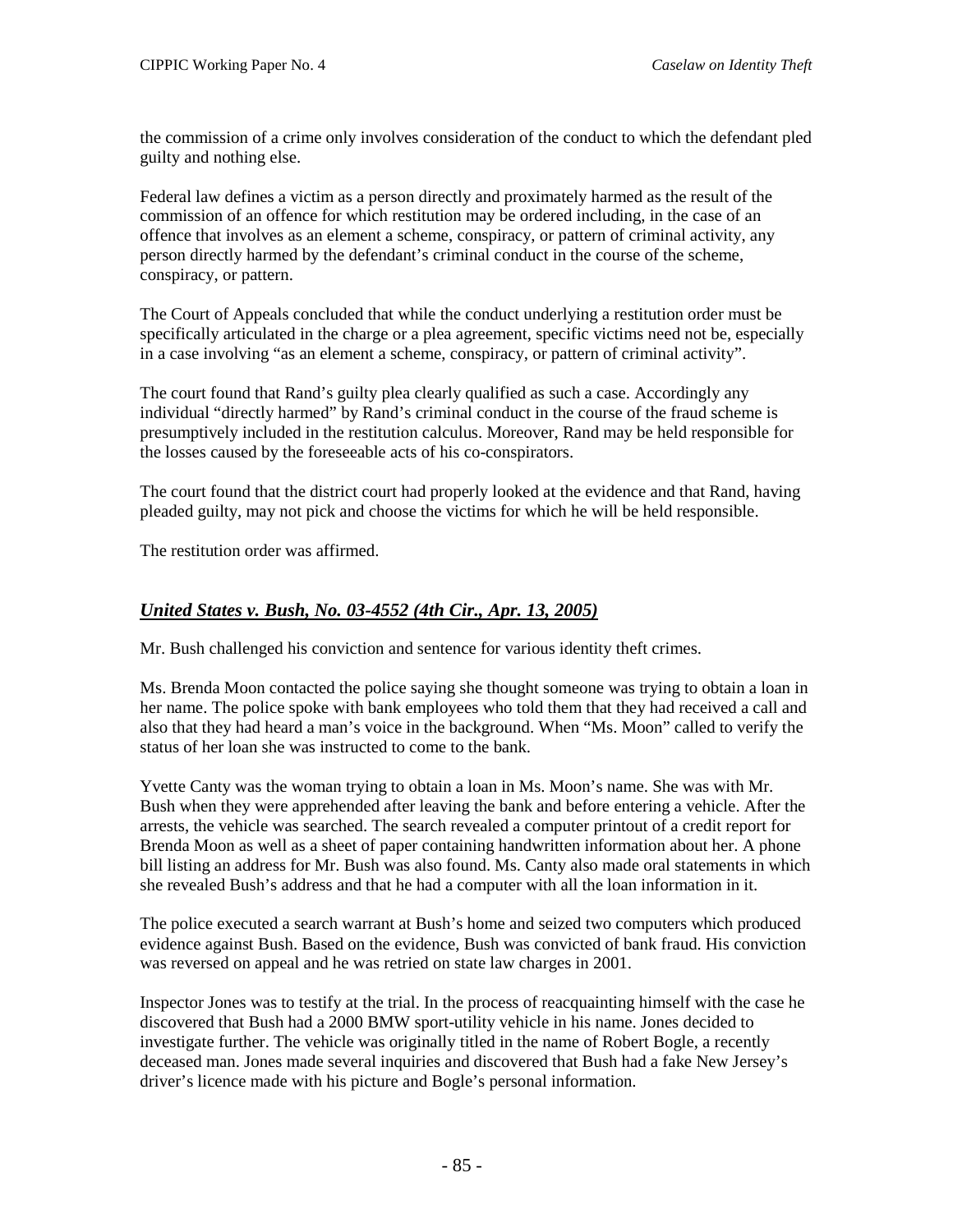Jones, in collaboration with the FBI, discovered that Bush had used fake driver's licences to obtain online loans for luxury cars. The licences had Bush's photograph and personal information of recently deceased individuals. After discovering this information, Jones executed a second search warrant at Bush's home. The search revealed, *inter alia*, software formats used to create fake driver's licences, personal information of the individuals whose identities Bush stole, and fake lien-release papers.

In January 2002, Bush was indicted for fifty-six counts. Count one was the use of a false identity to defraud in violation of 18 U.S.C.A. §§ 1342, 1344. Count two was the use of a fake Social Security Number to obtain a car loan  $(42 \text{ U.S.C.A.} \frac{8}{9} \cdot 408(a)(7)(B)$ . Counts three to six were identity theft to procure loans (18 U.S.C.A. §§ 1342, 1344). Counts seven to fifty-six were for using his step-mother's identity to obtain her Social Security payments in violation of 18 U.S.C.A. § 2 and 18 U.S.C.A. § 510(a)(2).

Bush filed several motions with the district court to appoint new counsel, to dismiss the indictment for a violation of the *Speedy Trial Act*, 18 U.S.C.A. § 3161 and to suppress evidence. Bush then filed another motion for new counsel and for the right to proceed *pro se* which was denied.

The district court eventually found that Bush was not capable of representing himself. The district court also found that Bush was misrepresenting the nature of his relation with counsel. The district court concluded that he wanted to make a mockery of the proceedings.

In this appeal, Bush raised several challenges to his conviction. Fist, Bush argued the court erred in denying his motion for self-representation. Bush also argues his *Speedy Trial Act* rights were violated and that the district court erred in denying his motion to suppress evidence.

The Supreme Court found that the right to self-representation is mutually exclusive of the right to counsel guaranteed by the Sixth Amendment. The Supreme Court found that a defendant need not himself have the skill and experience of a lawyer, but it also cautioned that the right of selfrepresentation is not a licence to abuse the dignity of the courtroom. The Court of Appeals, after reviewing the complete record, found that the district court did not clearly err in finding Bush manipulative.

The *Speedy Trial Act* provides that the trial of a defendant charged in an information or indictment with the commission of an offence shall commence within seventy days from the filing date. The Act also provides that some periods of delay are excluded when calculating the seventy day time period. These delays include the time between the filing of a motion and the conclusion of the hearing. When Bush presented a motion to sever, he specifically requested a hearing. The court concluded that the delay between the filing of the motion and the hearing is excluded thus there is no violation of the seventy day timeframe.

Bush contended that the search of the vehicle was an unconstitutional warrantless search. The Court of Appeals concluded in *New York v. Belton*, 453 U.S. 454 (1981) that the search of vehicles incident to arrests made outside the vehicle is permitted as long as the arrested individual was a recent occupant of the vehicle. Because officers had seen Canty exit the jeep before entering the bank and because she was in the process of re-entering the jeep, Jones was permitted to search the jeep incidentally to Canty's arrest.

The Court of Appeals affirmed Bush's conviction and sentence.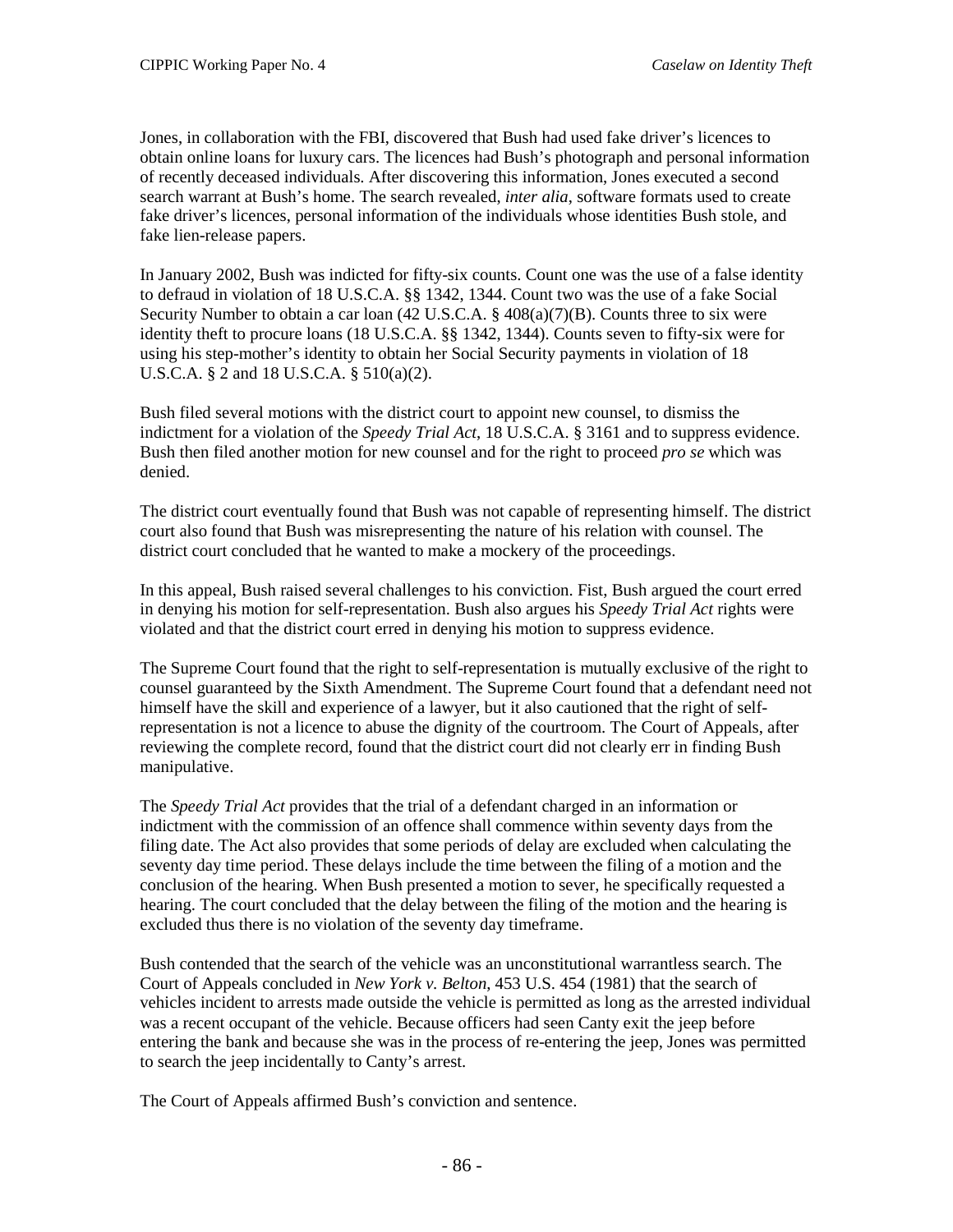### *United States v. Yagar, No. 03-20228 (6th Cir. Apr. 18, 2005)*

This was an appeal of Yagar's sentence for pleading guilty to mail-theft 18 U.S.C. § 1708. Yagar was sentenced to twenty-one months with two years supervised release and \$20,987.15 in restitution.

Yagar claimed that her Sixth Amendment rights were violated by the district court when it enhanced her sentence under sections  $2B1.1(b)(1)$  and  $2B1.1(b)(2)(A)$  based on facts that were neither presented to a jury nor admitted by her.

The Supreme Court in *United States v. Brooker*, 125 S. Ct. at 756 held that "any fact (other than a prior conviction) which is necessary to support a sentence exceeding the maximum authorized by the facts established by the plea of guilty or a jury verdict must be admitted by the defendant or proved to a jury beyond a reasonable doubt. The district court's reliance on judge-found facts to increase Yagar's sentence was a violation of the Supreme Court's Sixth Amendment holding in Brooker. The Court of Appeals vacated the sentence and remanded the case for re-sentencing.

However, the Court of Appeals also considered the remaining claim as to whether the district court was correct to apply a two-level sentence enhancement based on its finding that the offence involved more than ten, but less than fifty, victims. The Government claimed that the crime involved more than fifty victims, namely that more than sixty account holders temporarily lost funds resulting from Yagar's conduct. Yagar claimed that the evidence was insufficient to support the district court's finding that six account holders were not reimbursed for their costs of purchasing new cheques. Yagar also argued that they were not victims as the costs they incurred were similar to minimal damages which the Applications Notes exclude from the enhancement's coverage.

The Court of Appeals found that these six individuals are not "victims" under the Guidelines because they were fully reimbursed for their temporary financial losses. The account holders here had suffered no adverse effect as a practical matter from Yagar's conduct. The Court of Appeals also found that the record suggested that the district court had erred in finding sufficient evidence that the six account holders suffered pecuniary harm.

The sentence was vacated and the case remanded for re-sentencing according to Brooker and with no enhancement for the number of victims.

### *United States v. Collier, No. 04-2013 (8th Cir., Jun. 27, 2005)*

This was an appeal of a sentence obtained by Mr. Collier after pleading guilty to bank fraud, fraudulent use of identification, and fraudulent use of a social security number.

Collier used the identities of victims to obtain loans and credit card accounts. He also attempted to obtain student loans with the identities. The government alleged that in addition to nine multiple corporations; multiple individuals were victimized through the thefts, resulting in losses totalling over \$100,000.00.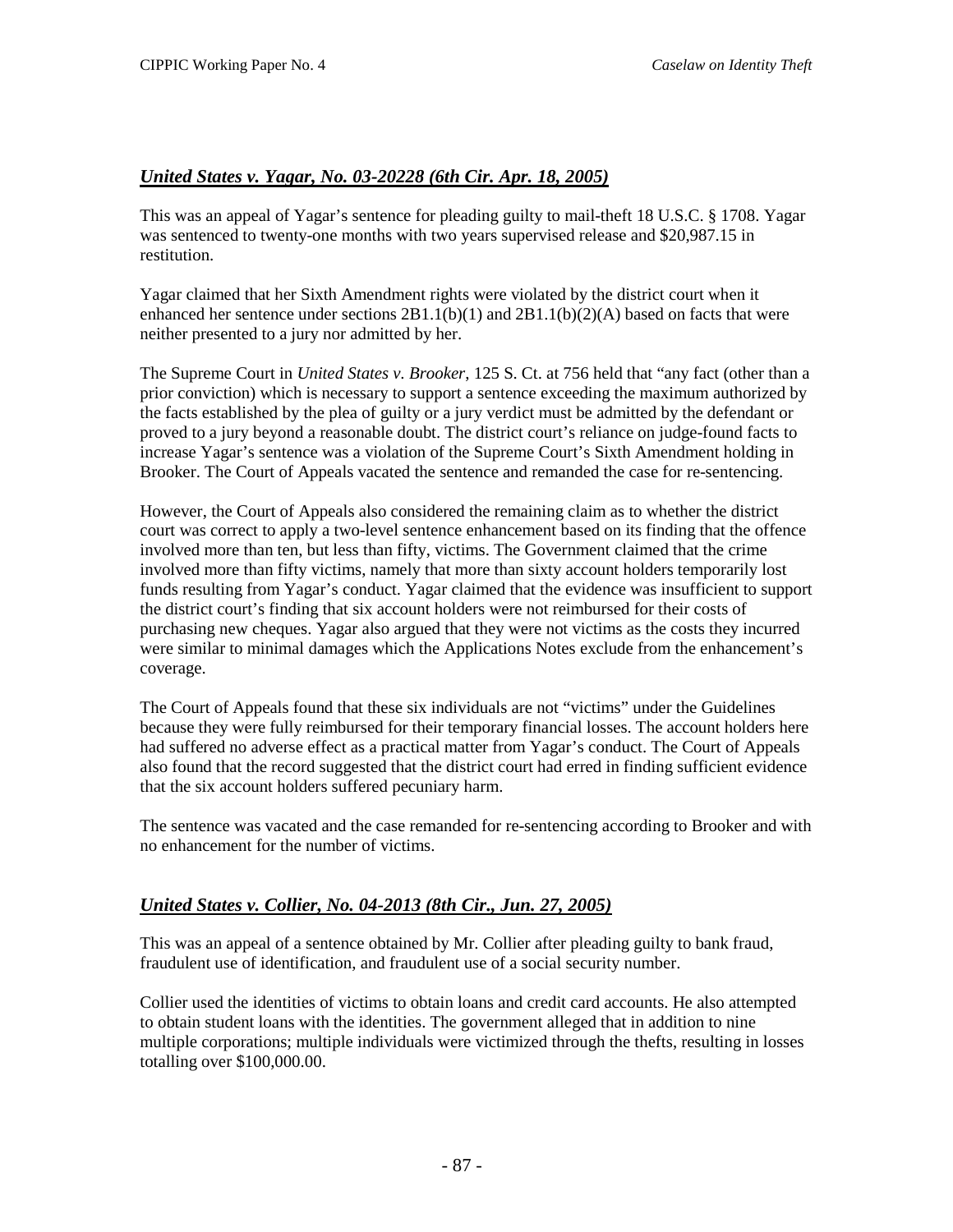The district court sentenced Collier to concurrent sentences of 100 months, concurrent supervised release terms, and a special assessment of \$500.00 and restitution of \$150,896.57.

The court departed upward four levels based on the fact that Collier's criminal history did not adequately reflect the seriousness of his past criminal conduct and based on the fact that his conduct caused his victims substantial damage.

Collier argued that there was insufficient evidence to support the district court's upward departures. The Court of Appeals noted that the district court clearly set forth its reasoning in departing upward, noting Collier's nineteen convictions over a short period of time, two prior crimes of violence, escape charges, and his failure to properly conform his conduct to community supervision while out on supervised release. The court had also properly considered the substantial harm to his victims, noting that Collier stole the identity of one victim twice. Based on the evidence, the Court of Appeals concluded the district court did not clearly err.

Collier also argued that under *Blakely*, his sentence was unconstitutional because enhancements were based on judge-tried facts concerning relevant conduct that were not determined by a jury beyond a reasonable doubt. At sentencing, Collier gave a "lengthy and detailed" testimony regarding all relevant conduct. There was no Sixth Amendment violation; Collier chose to testify and admitted the facts upon which the court based its sentence.

The court did not clearly err in denying a reduction for acceptance of responsibility. The record supports the district court's conclusion that Collier's testimony was not an acceptance of responsibility but rather an attempt to minimize his involvement.

Finally, the district court erred in considering the Sentencing Guidelines as mandatory instead of advisory. However, Collier does not get a new sentencing hearing as he cannot establish a "reasonable probability" that he would have received a more favourable sentence had the court considered the guidelines as advisory.

The sentence and restitution order were affirmed.

## *United States v. Klopf, No. 04-10663 (11th Cir., Sep. 7, 2005)*

This case was an appeal of a conviction and sentence for identity theft contrary to 18 U.S.C. §  $1028(a)(3)(2000)$ , and use of unauthorized credit cards contrary to § 1029(a)(2).

Klopf was indicted for possessing with intent to use unlawfully five or more fraudulent identification documents  $(\S 1028(a)(3))$  and using unauthorized access devices with the intent to defraud ( $\S$  1029(a)(2)). The fraudulent documents consisted of approximately sixteen Florida driver's licences bearing Klopf's picture alongside identifying information for several other individuals, while the access devices were credit cards in the names of other individuals.

A search of Klopf's vehicle uncovered credit cards, printouts from public records database with identifying information including address, Social Security Number, birth date and driver's licence number. A search of Klopf's apartment revealed a number of plastic storage containers which held identifying information and various documents pertaining to several individuals.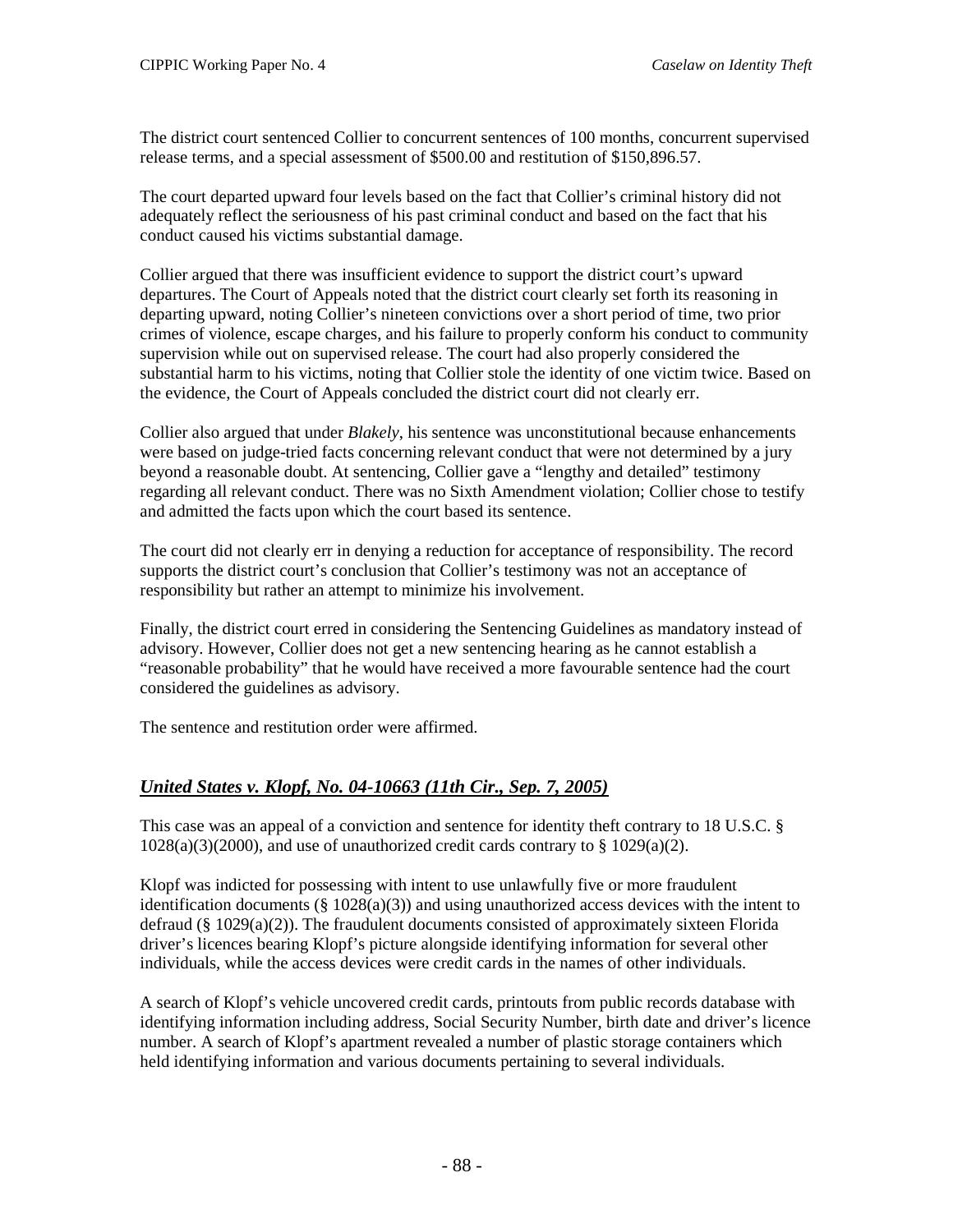Leo Johnson testified that he had made several fraudulent Florida driver's licences at Klopf's request. They were not perfect replicas but were passable to an untrained person. Johnson also provided supporting documents, including Social Security cards, voter registration cards, utility bills and American Express credit cards.

Klopf argued that the government had failed to prove (1) that he had intended to use the sixteen driver's licences for an unlawful purpose; 2) that his possession of the licences had any affect on interstate or foreign commerce. Klopf contends that a conviction under  $1028(a)(3)$  required proof that: 1) his intended use of the fraudulent identification documents had violated particular federal, state, or local law; and 2) his "actual use" of the fraudulent identification documents had affected interstate or foreign commerce.

Klopf contended that because the government failed to prove that he had ever used the fraudulent identification documents in any manner, it could not possibly have been proven that his actual use of the fraudulent driver's licences had affected interstate commerce.

To obtain a conviction under  $1028(a)(3)$ , the government must prove: 1) the defendant knowingly possessed five or more false identification documents, 2) the defendant had the wilful intent to transfer the false identification documents unlawfully, and 3) the defendant's possession of the false identification documents was in or affecting interstate commerce.

Klopf conceded that the government had proved the first element but challenged the other two. The evidence demonstrated that 1) Klopf had possessed valid credit cards in the names of others, who had not given him permission to use their information, and had charged \$30,000.00 to those accounts; 2) he had possessed sixteen fraudulent driver's licence with supporting documentation; 3) identifying information for the persons on the cards had been found at Klopf's apartment; and 4) he had requested and obtained supporting documentation for the individuals named on the driver's licences.

The court held that a reasonable fact finder could infer that Klopf had intended to obtain valid credit cards bearing the same names as those on the driver's licences, and that, if he had been questioned while attempting to use the credit cards, he would have used the driver's licences to verify that he was the individual named on the card. Such use would be unlawful as it would violate 18 U.S.C. § 1029(a)(2).

As for the third element, Klopf 1) rented a storage facility under the name of Bender; 2) possessed two fraudulent driver's licences bearing Bender's identifying information; 3) the number on the driver's licence matched the number entered on the application for the storage facility; and 4) he used the storage facility to receive mail, including unauthorized credit cards and account statements.

The court held that a reasonable fact finder could infer that Klopf had used the fraudulent identification documents to verify his identity when renting the storage and had used the storage to receive mail in connection with a credit card scheme that had a significant effect on interstate commerce. The legislative history of section  $\S 1028(a)(3)$  showed that Congress had intended only that a 'minimal nexus with interstate or foreign commerce be shown." Consequently the court held that fraudulently inducing a bank to issue a credit card through fraudulent identification documentation would be sufficient evidence of a  $\S$  1028(a)(3) violation. The court also held that the government does not need to prove that the defendant knew of the interstate commerce nexus when the offence was committed.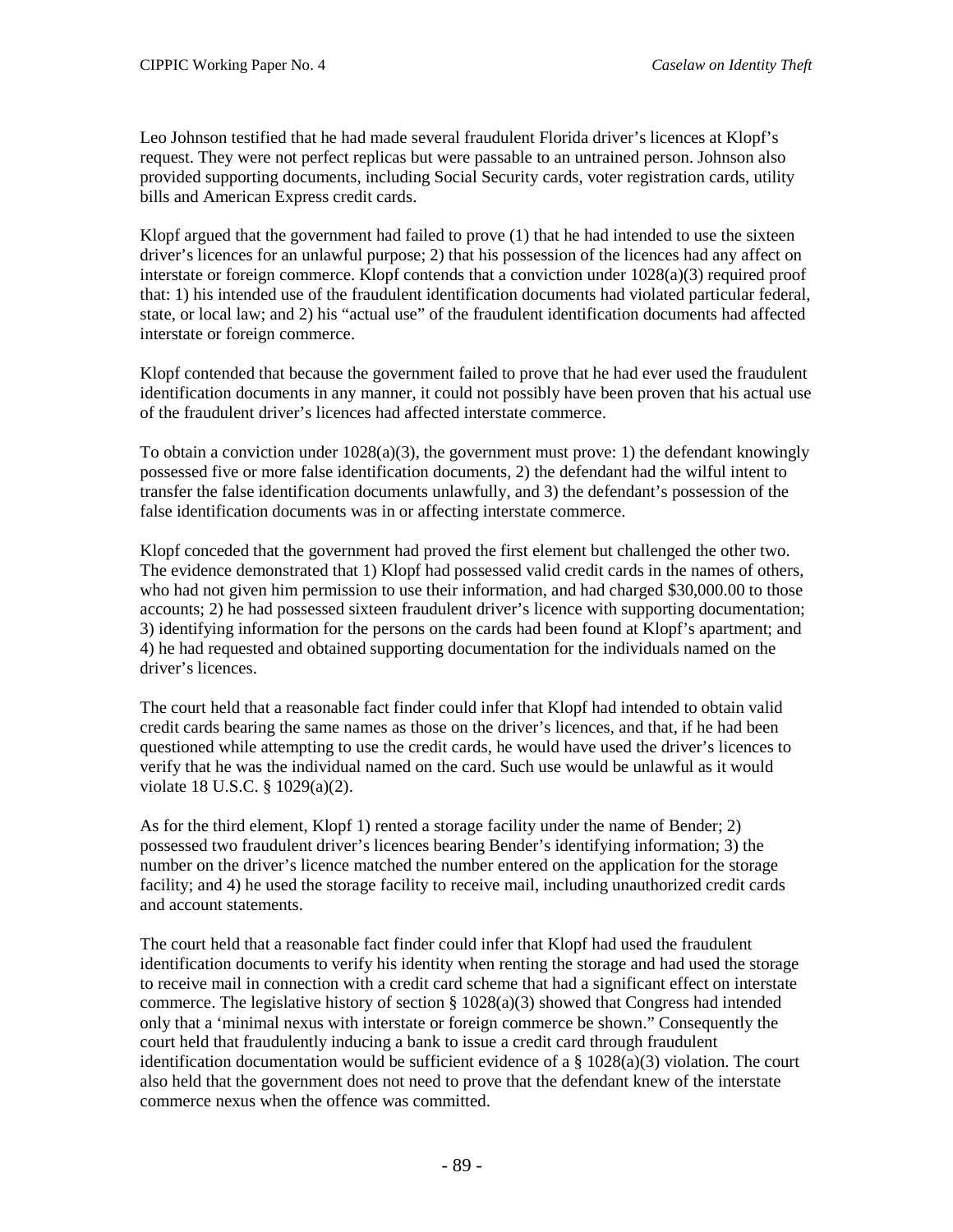Klopf argued that his conviction under  $\S 1029(a)(2)$  was improper because the government had failed to prove that he had acted with the requisite intent to defraud. Klopf contended that because he had made regular payments on the credit card accounts, and all accounts were active at the time of his arrest, that he had not possessed the requisite intent to defraud.

The court held that it was irrelevant that he made payments on the cards because, in each application for a credit card, he had intended to defraud the banks by representing to them that they were dealing with persons other than himself. The requirement that access-device fraud affect interstate or foreign commerce was fulfilled because credit cards are generally issued to applicants by out-of-state financial institutions, and credit card account numbers travel state lines, both electronically and by mail. By making purchases with the cards, Klopf engaged in interstate financial transactions.

Klopf further contended that the district judge had abused his discretion by denying his requested jury instructions. To decide if the defendant's requested instructions were substantially covered by the actual charge delivered to the jury, the court "need only ascertain whether the charge, when viewed as a whole, fairly and correctly states the issues and the law."

The court held that Klopf's requested jury instruction was incomplete. The instructions delivered by the district court were sufficient.

The court found that the pre-sentence report (PSR) had erroneously stated the maximum authorized imprisonment for a violation of § 1028(a)(3) was fifteen years, instead of the actual maximum of three years. The case was remanded to the district court which was to reconsider Klopf's "entire sentencing package" so as to impose a sentence that is appropriate for the convictions under the *Booker* advisory sentencing scheme.

Klopf's conviction was affirmed and the case was remanded for re-sentencing.

## *United States v. Havens, 424 F3d 535, No. 04-2956 (7th Cir., Sep. 12, 2005)*

This is was appeal of an order of restitution. Ms. Havens pleaded guilty to various offences of identity theft, was sentenced to twelve months in prison and was ordered to pay \$30,000.00 in restitution.

In 1998, Havens applied using her maiden name, Brown, for a mortgage loan in the amount of \$144,000 which she planned to use to refinance her home. Havens was afraid that her application would be rejected because of her poor credit rating. She filled in the application using the date of birth, social security number, and various credit card accounts of Patricia Brown who was more creditworthy. Havens also produced two false payroll cheques payable to Patricia Brown. Havens had access to this information in her capacity as real estate broker.

The fraud was discovered in 1999 when Havens fell behind on the payments. Brown initially thought it was an error on the part of the bank, but was soon contacted by other creditors. Havens had also gotten a second mortgage and credit card in the name of Brown. Brown's credit was also damaged by the inclusion of Havens earlier credit history which included a bankruptcy, various civil judgements and other delinquent accounts.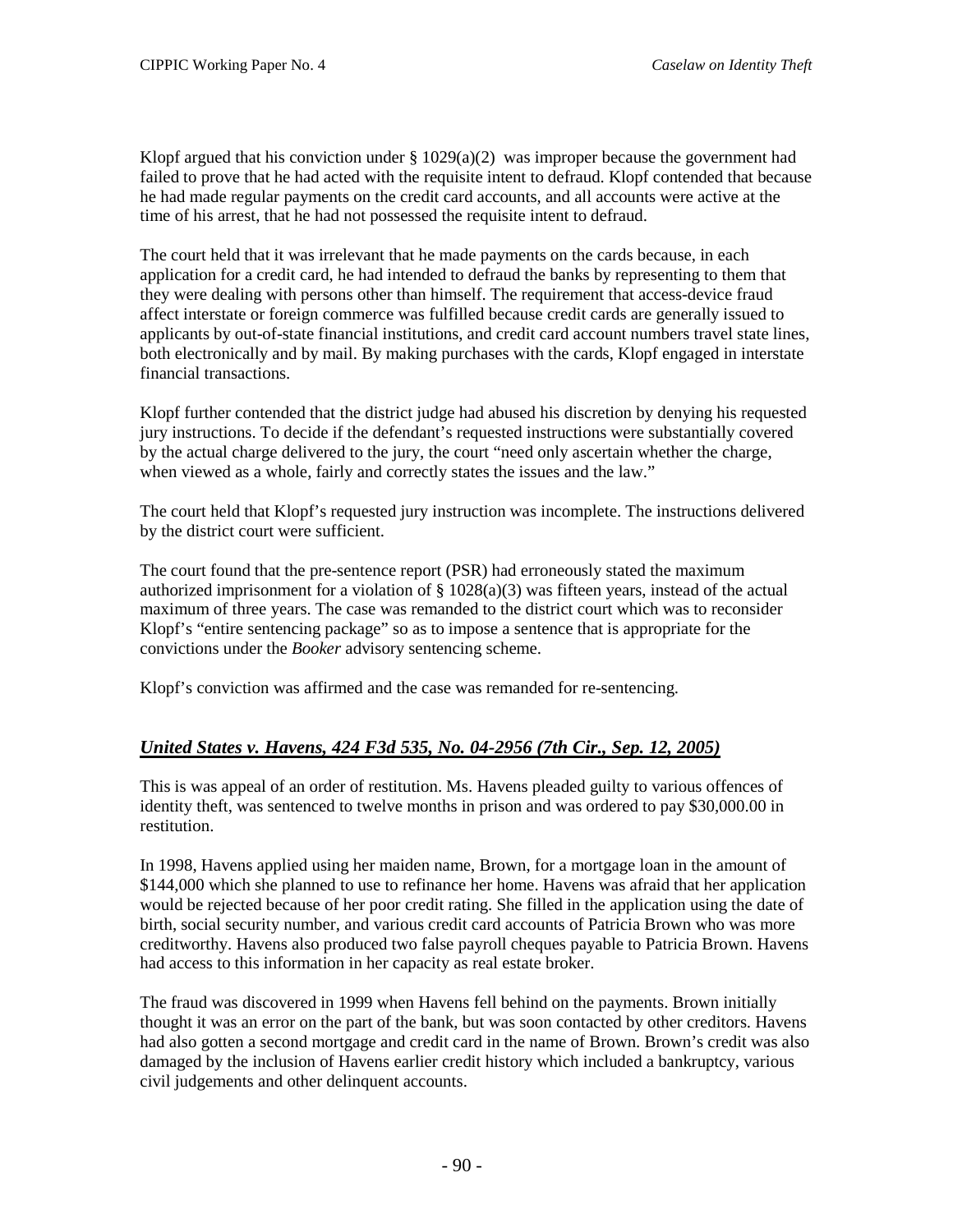According to Brown, a poor credit rating is particularly harmful to a certified public accountant. Brown proceeded to sue Havens in Indiana state court for damages suffered as a consequence of theft or fraud (Ind. Code § 34-24-3-1).

Brown also requested and was granted a court order directing the credit agencies to correct her credit reports and restore her credit rating.

Havens was then indicted on two counts of wire fraud (18 U.S.C. § 1343), three counts of using a false social security number (18 U.S.C. § 408(a)(7)(B), and one count of fraud in connection with access devices (18 U.S.C. § 1029(a)(2)) and (c)(1)). Havens pleaded guilty to all six counts.

The pre-sentence report recommended restitution in the amount of \$42,099.70. The district court sentenced Havens to 12 months and ordered her to pay the principal sum of \$30,000 to Brown.

The *Mandatory Victim Restitution Act*, 18 U.S.C. § 3663A requires a court to order a defendant to make restitution to the victim of an offence involving fraud or deceit. A victim is defined as "a person directly and proximately harmed as a result of the commission of an offence." Havens conceded that Brown is a victim under the Act.

Havens argued that the court should not have relied on the \$30,000.00 state civil judgement award because it was based on a theory of stolen credit and did not reflect the monetary losses suffered by Brown. She also argued no amount of restitution should be awarded because Brown was not required to pay the debts she acquired in her name and thus suffered no loss.

The Court of Appeals found that a civil judgement by itself is insufficient to support an order of restitution because some damages and costs recoverable in a civil action do not qualify as losses under the MVRA. The court found that the district court did not know the origin of the \$30,000 award and the lack of information prevented the court of appeals from conducting a meaningful review of the order of restitution. The Court of Appeals remanded the case for further proceedings.

The Court of Appeals, on remand, directed the district court to determine the diminution in value of Brown's property caused by Haven's conduct. Brown contended that she was entitled to be reimbursed for all the time she spent fixing her credit. The Court of Appeals found that this went too far and that she was only entitled to the time where she had to miss work or forego hourly compensation or because she had to turn down clients. Fees paid to counsel or other experts in dealing with the banks to restore her credit rating were also properly included. The costs associated with her lawsuit were not recoverable.

The order for restitution was vacated and the case remanded for proceedings consistent with the decision on appeal.

### *United States v. Oates, No. 04-4018 (8th Cir., Nov. 3, 2005)*

This was an appeal by Oates of his sentence after he pled guilty to one count of identity theft (18 U.S.C. § 1028(a)) and one count of credit card fraud (18 U.S.C. § 1029(a)). Oates used another's social security number (SSN) to obtain a business credit card on which he charged \$41,330.09.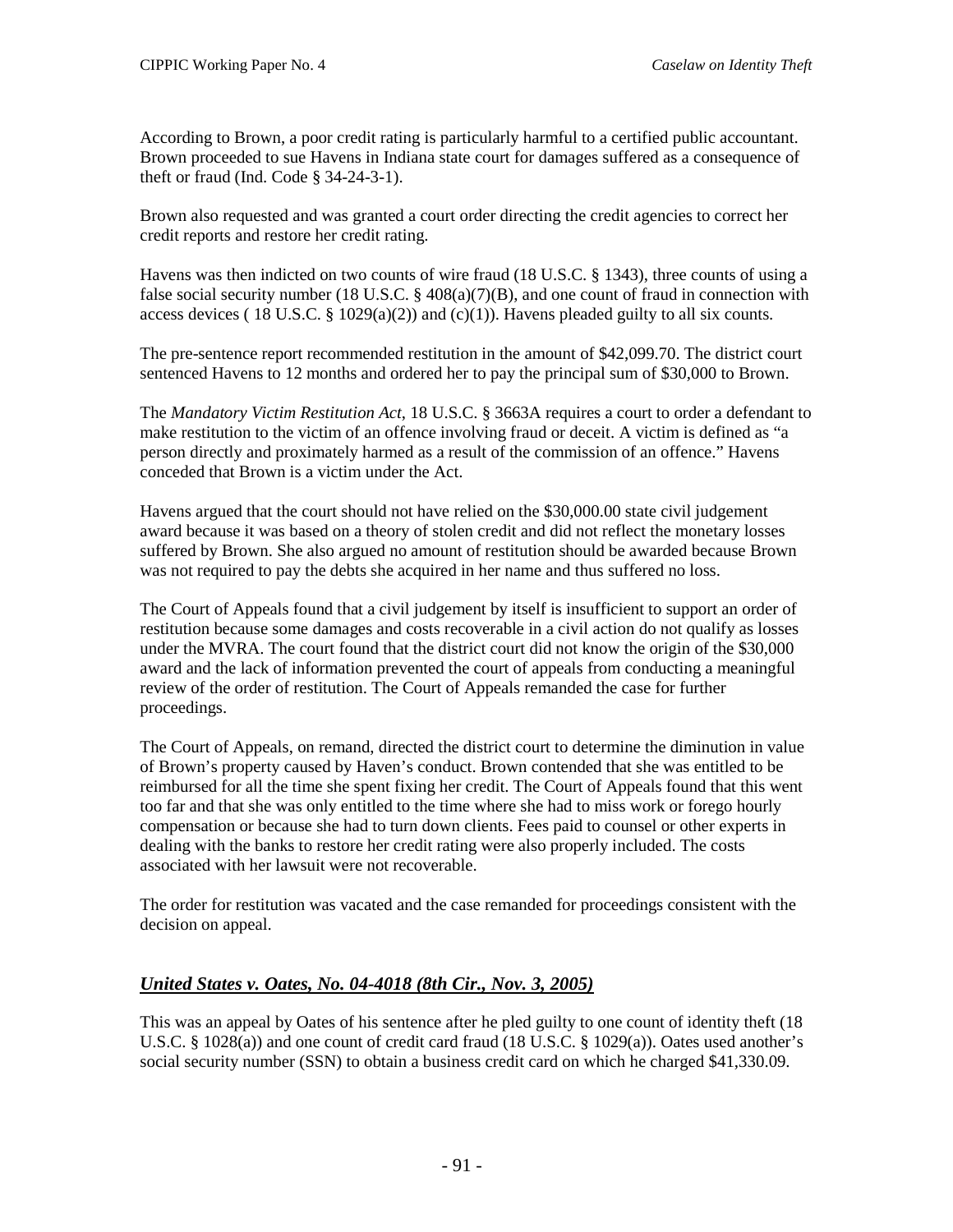First, Oates contended that the district court had misapplied the "means of identification" enhancement U.S.S.G. § 2B1.1(b)(9)(C)(i) by using the wrong definition of "means of identification". The guidelines refer to the definition in 18 U.S.C. § 1028(d)(4), however, because of a reorganization, the definition was at 18 U.S.C.  $\S$  1028(d)(7). The district court judge used the definition at 18 U.S.C. § 1028(d)(7). The Court of Appeals held that the guidelines preserved the original definition notwithstanding the failure to correctly cross-reference the statute after its reorganization.

Next, Oates argued that a credit card number is not a "means of identification". The court held that although the credit card account number was issued in the name of a fictitious business, it was still a means of identifying an actual individual. When an individual's SSN is combined with a fictitious name on a subsequently obtained means of identification, it does not necessarily "sever the ties linking the victims and SSNs." In Oates's case, the account still affected the victim's individual credit, and thus was a means of identification. The district court had correctly included the enhancement.

Oates further contended that because the district court heard his case between *Blakely* and *Booker*, it erred by a) failing to advise him of the "statutory maximum" (the guideline range as calculated without enhancements on judge-found facts) and b) sentencing him in excess of that range.

The court held that neither *Blakely* nor *Booker* require a district court to advise a defendant of anything other than the actual statutory maximum at a plea hearing. The sentencing error committed by the district court was to treat the guidelines as mandatory rather than advisory. The Court held that nothing in the record gave it grave doubt that Oates may have received a shorter sentence under and advisory guideline regime.

The sentence was affirmed.

### *United States v. Green, No. 04-3919 (8th Cir., Nov. 16, 2005)*

This was an appeal by Green of his conviction for three counts of social security fraud (42 U.S.C. § 408(a)(7)(B), one count of accessing a computer to steal information used fraudulently to gain credit (18 U.S.C. § 1030(a)(4)) and three counts of devising a scheme to defraud a financial institution (18 U.S.C. §§ 1344 and 2).

Green paid two SBC Communication, Inc. employees to steal names, addresses, and social security numbers of California customers. Green then used this information to buy flat screen televisions from Dell Computers using instant credit provided by Dell.

Green was sentenced to seventy-two months of imprisonment to account for the "serious nature" of the crimes committed and the "objectives of just punishment, general deterrence, and incapacitation."

Green contended that the district court had abused its discretion in allowing testimony of nine victims who were not specifically referenced in the Superseding Indictment because the prejudicial nature of the evidence outweighed its probative value. The court held that the evidence may have been emotional, but Green cannot show that it "lured the fact finder into declaring guilt on a ground different from proof specific to the offence charged."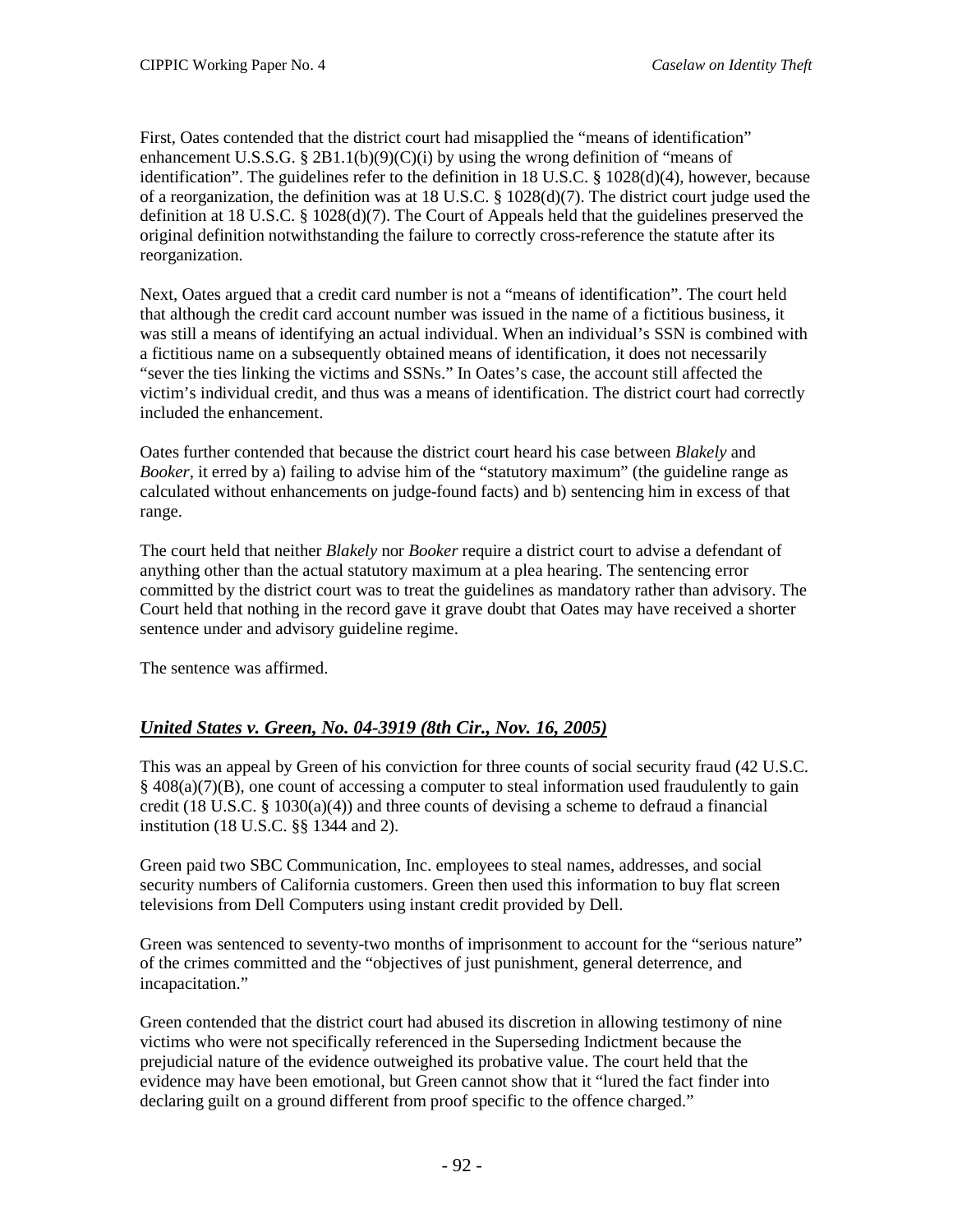Green then argued that the district court had erred by admitting charts without the proper limiting instructions. The admissibility of summary charts, graphs and exhibits "rests within the sound discretion of the trial judge, whose action in allowing their use may not be disturbed by an appellate court except for an abuse of discretion." The court held that the four charts, in this case, summarized evidence already introduced. The charts had assisted the jury in understanding how the scheme was perpetrated, and the witness who prepared the charts was available for cross examination. Thus the charts were properly admitted.

Next Green contended that the district court had erred by not dismissing a juror he claimed was asleep. The trial court retains broad discretion in determining whether to dismiss a juror accused of sleeping. The Court of appeals will not find an abuse of discretion if the record shows a legitimate reason for the court's decision to retain the juror. When the district court had been informed of the juror sleeping, it had granted a short recess but had not made a specific finding about the juror being asleep or not. Based on this evidence, the court of appeals concluded that the district court had not abused its discretion.

Finally, Green contended that his sentence should be vacated in light of *Blakely* and *Booker*. The government, as the beneficiary of the error, has to prove that no "grave doubts" exist as to whether the "error substantially influenced the outcome of the proceedings." The court held that there was no grave doubt since the district court had left unused some of its discretion when it had sentenced Green to two months above the minimum Guideline range.

The conviction and sentence were affirmed.

#### *United States v. Grant, 04-12268 (11th Cir., Nov. 29, 2005)*

This case was an appeal of a sentence for producing and possessing counterfeit corporate cheques, in violation of 18 U.S.C. §§ 2 and 514. Grant had pled guilty to the charge.

Grant argued that the district court had erred in calculating an intended loss of \$230,009.54 and in imposing a twelve level enhancement pursuant to U.S.S.G. § 2B1.1(b)(1)(G). Specifically, Grant contended that the intended loss calculation should not have included the \$182,899.54 total face value of photocopies of stolen corporate cheques found in his possession.

Grant and a number of un-indicted co-conspirators participated in identity theft, bank fraud, theft from the United States mails, and manufacturing and negotiating counterfeit cheques.

"Loss" is defined as the greater amount of "actual loss" or "intended loss", where the actual loss includes "the reasonably foreseeable pecuniary harm that resulted from the offence" and intended loss means "1) pecuniary harm that was intended to result from the offence and 2) includes pecuniary harm that would have been impossible or unlikely to occur." In calculating the amount of loss, the district court "need only make a reasonable estimate of the loss."

The Court of Appeals held that when an individual possesses a stolen cheque, or a photocopy of a stolen cheque, for the purpose of counterfeiting, the district court does not clearly err when it uses the full face value of that stolen cheque in making a reasonable calculation of intended loss. Where the Government presents evidence indicating the defendant intended to utilize the full face value of the cheques, and the defendant fails to present countervailing evidence, a district court is especially justified in including the cheque's full face value in its intended loss calculation.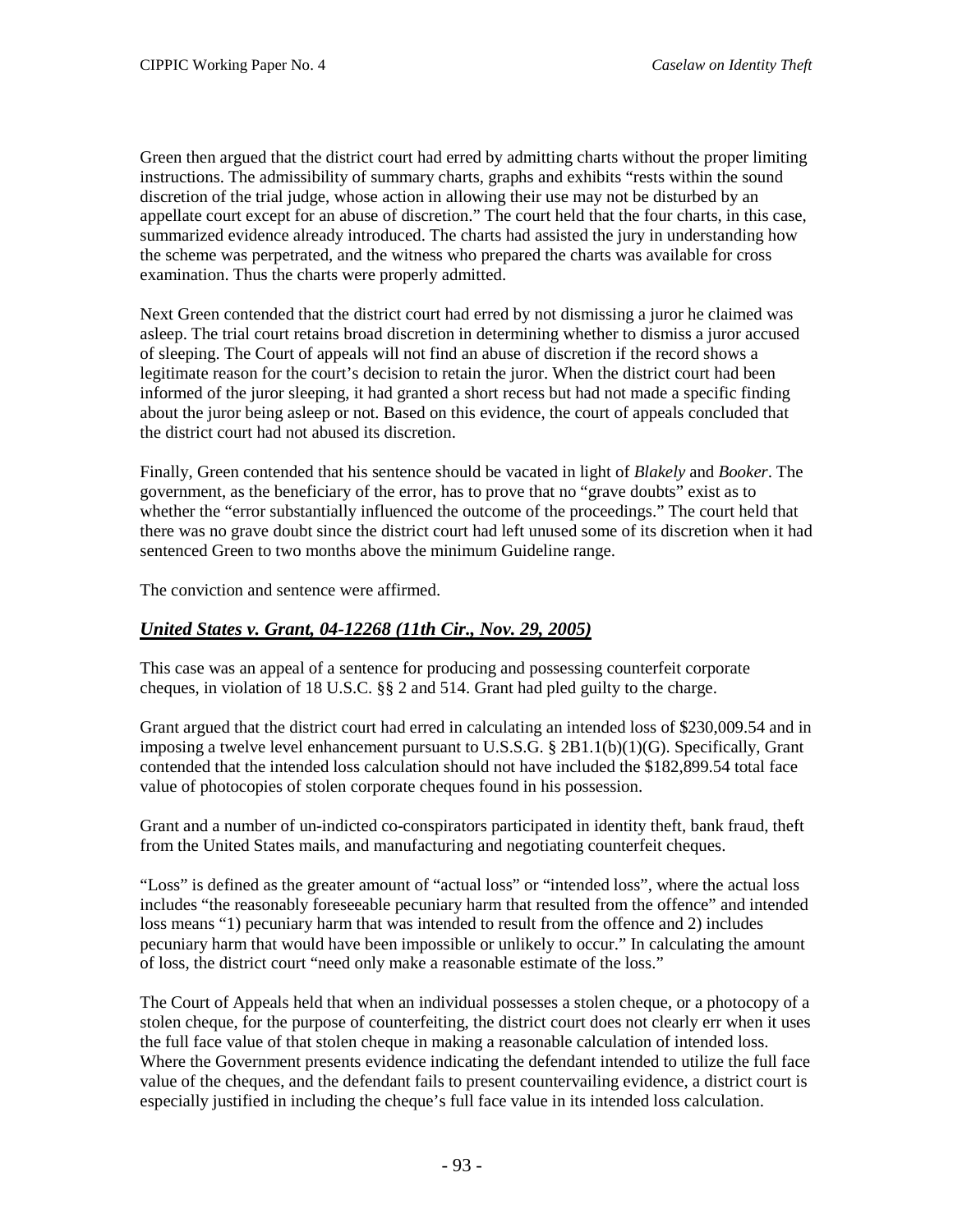The intended loss calculation and sentence of the district court were affirmed.

#### *United States v. Newsome, No. 04-3292 (3rd Cir. Mar. 9, 2006)*

This is an appeal of a sentencing decision in which a two-level enhancement for "the unauthorized transfer or use of any means of identification unlawfully to produce or obtain any other means of identification" (U.S.S.G. § 2B1.1(b)(9)(C)(i)(2003)) was applied.

Mr. Newsome conspired to make fraudulent withdrawals from customer accounts at Fleet Bank, a Federal Deposit Insurance Corporation (FDIC) insured bank. A co-conspirator, Mr. Hamilton, obtained personal contact and account information of Fleet customers from an unidentified Fleet employee. Using this information, Newsome and Hamilton produced fake driver's licences, employee identification cards, and completed pre-printed withdrawal slips which were used by two other accomplices to make withdrawals.

Newsome and Hamilton contributed to the effort by taking digital photographs of the other accomplices. These photographs were placed on the forged cards.

Before the fraud was discovered the co-conspirators withdrew \$135,340.00 that law enforcement was unable to recover. Newsome pled guilty to one count of conspiracy to defraud the United States (in its role as insurer of Fleet) (18 U.S.C. § 371). Newsome's plea bargain included a provision that the Sentencing Guidelines would apply.

Newsome objected to the two-level enhancement above as a matter of law. Newsome contended that taking a misappropriated means of identification – a name or number – and putting it on a new physical document does not trigger the enhancement because the new physical document containing the same means of identification does not constitute a new means of identification.

The court found that the phrase "any other means of identification" does not mean "different" as Newsome suggested. Commentary of the Sentencing Guidelines defines "produce" as including "manufacture, design, alter, authenticate, duplicate or assemble".

The court also found that the forged driver's licence and employer ID had the identity theft victim's correct information. This information by itself constituted a means of identification. When combined with a photograph it became a different means of identification.

When a means of identification is illegally used to produce an altered duplicate means of identification the sentencing enhancement applies. The appeal was dismissed and the sentencing judgement affirmed.

#### *United States v. Montejo, No. 05-4143 (4th Cir., Mar. 29, 2006)*

This was an appeal of a conviction for aggravated identity theft (18 U.S.C. § 1028A(a)(1). Prior to his conviction, Montejo pleaded guilty to immigration fraud and Social Security Fraud, on the basis of stipulations that he had knowingly and unlawfully possessed and used false Alien Registration and Social Security cards.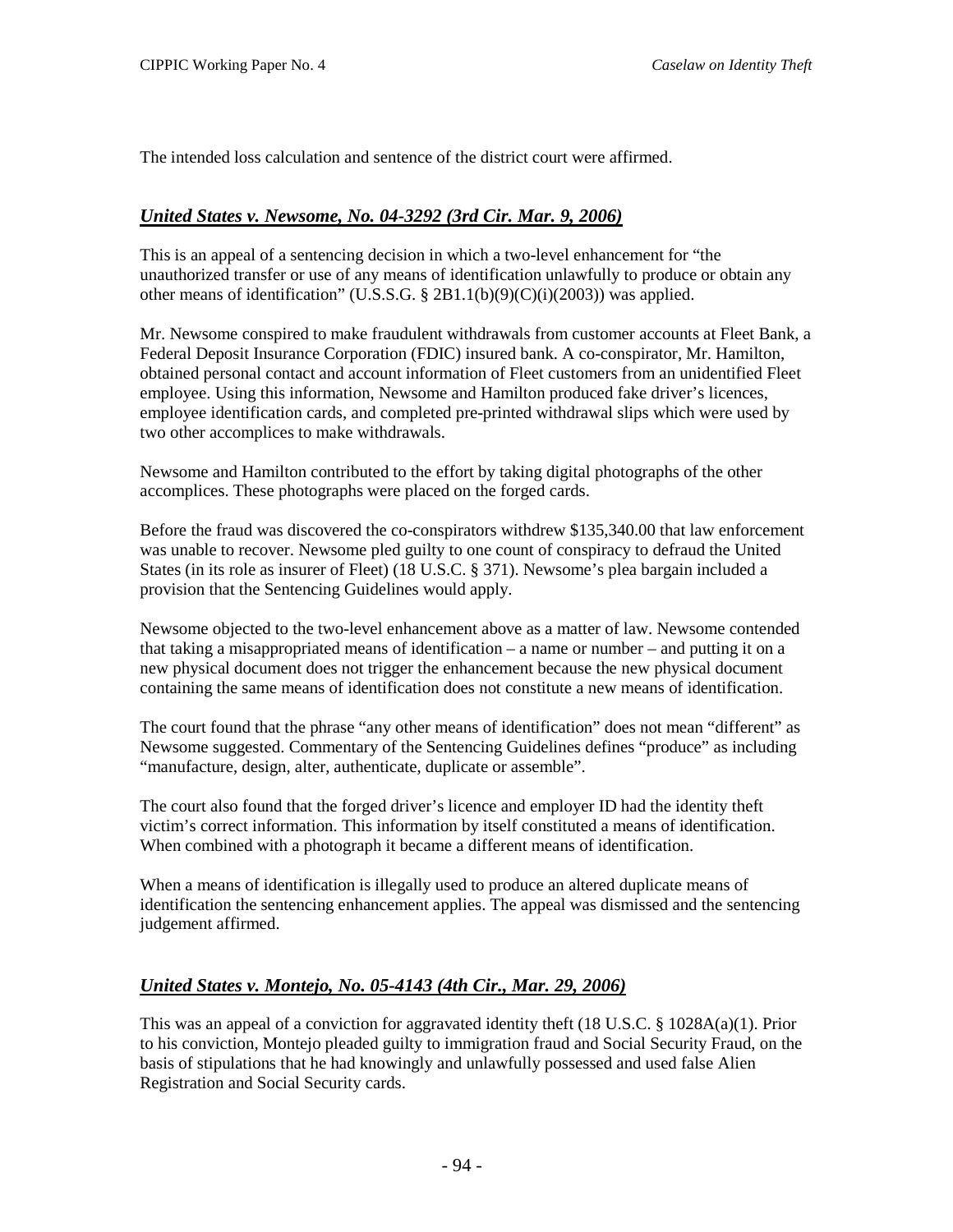On appeal Montejo claimed that he had no knowledge that numbers on those documents had actually been assigned to other people. He argued that section 1028A requires such knowledge.

In order to obtain employment Montejo provided a Resident Alien card and Social Security card bearing Montejo's name, and on the Resident card, his photo, but fabricated numbers. However, both numbers had been assigned to other persons. When arrested, Montejo admitted to having purchased both cards for \$60.00, that he knew they were false and that he had used them to obtain employment.

Montejo argued that the fact that he did not know that the numbers he possessed actually had been assigned to other people, meant that he had not knowingly used or possessed "a means of identification of another person."

The Court of Appeals looked at the interpretation of the statute and held that good usage requires that the limiting modifier, the adverb "knowingly," be as close as possible to the words which it modifies, here, "transfers, possesses or uses". The Court of Appeals agreed with the Government's construction that the defendant need not be aware of the actual assignment of the numbers to an individual to have violated the statute. The legislative history of the provision also supported this construction.

The district court's judgement was affirmed.

## **Civil Cases**

## *Sherman v. United States Department of the Army, No. 00-20401 (5th Cir., Mar. 7, 2001)*

This was an appeal of a summary judgement of a *Freedom of Information Act* (FOIA), 5 USC § 552. Sherman requested copies of computer-tapes containing the Awards and Decorations Computer Assisted Retrieval System (ADCARS) database containing roughly 611,000 general award orders issued between 1965 and 1973. These orders typically contain a soldier's name, rank and unit, as well as specific information relating to the details of the conduct giving rise to the award. Between 1968 and through 1990s, the Army identified personnel by social security number (SSN). Thus award orders issued after 1968 contain SSNs of army personnel as opposed to an Army Serial Number (ASN).

The Army found that it was necessary to redact all the SSNs, pursuant to exemption 6 of the FOIA to avoid a clearly unwarranted invasion of the privacy interests of Army personnel.

Sherman complained that the redaction was unnecessary, improper and prohibitively expensive. Sherman also sought a waiver of the fees associated with reproduction of the un-redacted tapes pursuant to the FOIA fee waiver provisions.

Pursuant to exemption 6, an agency may delete personal details in documents; provided the details to be deleted are reasonably severable and the overall privacy interests of the individual clearly outweigh the presumption of public disclosure. This determination depends on a balancing of the 'individual's right of privacy' against the basic policy of opening agency action to the light of public scrutiny. In considering the public's interest in the disclosure of the requested information, the professed intentions of the requestor are irrelevant. The privacy interest of the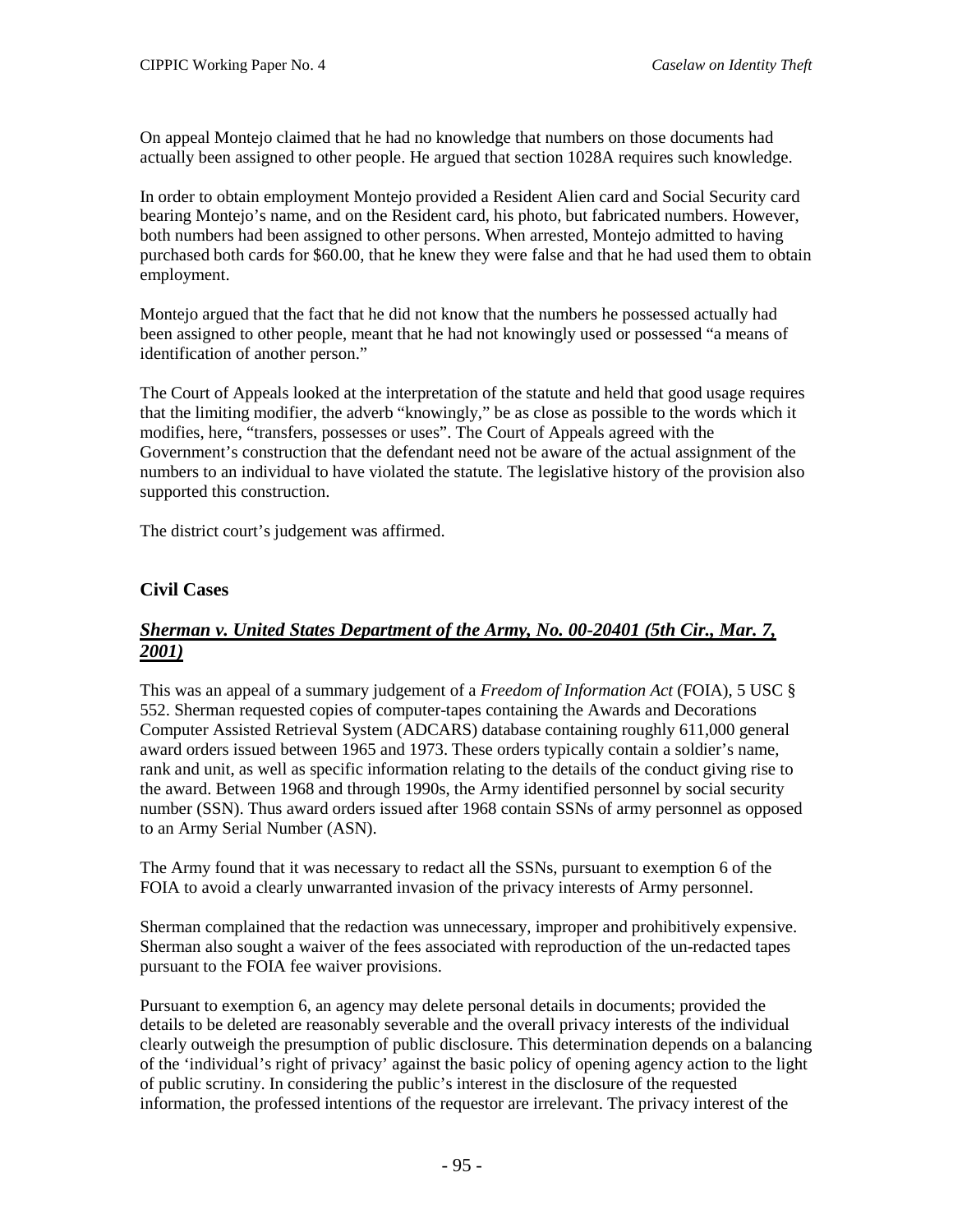individual must be considered in light of the fact "that other parties, such as commercial advertisers and solicitors, must have the same access under FOIA" as the party requesting the information.

To justify the application of exemption 6, the Army must demonstrate that the release of the SSNs would constitute a clearly unwarranted invasion of the privacy interest of Army personnel.

Sherman argued that the Army's consistent practice of disregarding an individual's privacy right in his SSN effectively waived the Army's authority to rely on exemption 6. Sherman noted that the use of SSNs in the Army has been pervasive and often public; and that SSNs were included with any reference to an individual. Sherman argued that if the court were to allow the Army to exempt material that it had previously released publicly, the court would effectively allow the Army to selectively control disclosure of any documents containing SSNs.

The court concluded that the concern for selective disclosure is not implicated when a government agency relies on exemption 6. The Supreme Court has explained that the privacy interest at stake in a FOIA exemption analysis belongs to the individual, not the agency holding the information. The court consequently held that only the individual whose informational privacy interests are protected by exemption 6 can effect a waiver of those privacy interests when they are threatened by a FOIA request.

The court noted that an individual's informational privacy interest in his or her SSN is substantial. The concern is that the simultaneous disclosure of an individual's name and SSN exposes the individual to a heightened risk of identity theft and other forms of fraud. The court noted that to properly weigh the privacy interests, the dire consequences of identity theft must be discounted by the probability of its occurrence. Thus, the relatively low risk of identity theft may sufficiently diminish the privacy interest of SSNs to warrant their disclosure where a strong public interest in disclosure exists.

The court held that against this substantial privacy interest, Sherman had failed to articulate a clearly competing public interest in disclosure of the SSNs. Sherman argued that the disclosure would help him and other historians identify individuals who fraudulently claimed to have received awards. However, the Supreme Court limited the consideration of "public interest" to the types of information that shed light on the nature of agency action, not those that shed light on fraudulently-claimed military honours.

The court found that Sherman had articulated a public interest that supported the disclosure of the content of the award orders and that redaction of the SSNs does not meaningfully detract from the public utility of the award orders.

The court concluded that the invasion of the information privacy interest of individual soldiers in the disclosure of their SSNs, would clearly be unwarranted in the absence of any public interest in those SSNs; the Army appropriately decided to redact them from the award orders requested.

The summary judgement was affirmed.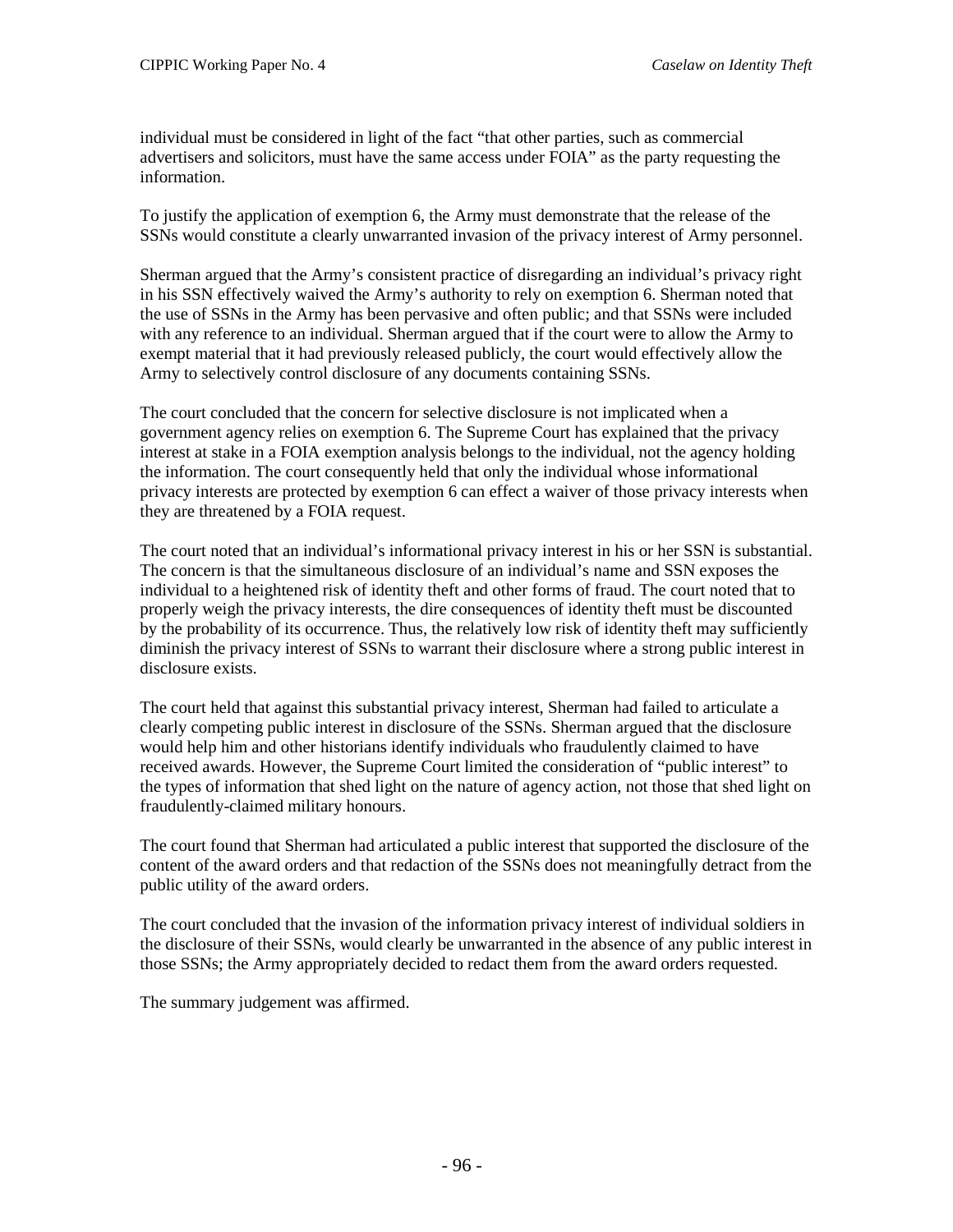## *TRW Inc. v. Andrews, No. 00-1045 (Sup. Ct., Nov. 13, 2001)*

This was an appeal by TRW of a decision of the Ninth Circuit Court of Appeals who had held that under a "general federal discovery rule" the statute of limitations of the *Fair Credit Reporting Act* (FCRA), 15 U.S.C. § 1681 starts running when a party knows or has reason to know she was injured, unless Congress expressly legislates otherwise.

Adelaide Andrews visited a doctor's office and filled out a form containing her personal information. An office receptionist named Andrea Andrews (the thief) copied the information and moved to Las Vegas where she attempted to open credit accounts using Andrews's Social Security number and her own name and address.

On July 25, September 27 and October 28, 1994 and on January 3, 1995 TRW furnished copies of Andrews's credit report to companies from which the thief sought credit. Andrews discovered these disclosures while reviewing her credit file during the process of refinancing her mortgage. She sued TRW, alleging that TRW had violated the FCRA by failing to verify, pre-disclosure of her report to others, that Adelaide Andrews of Santa Monica had initiated the credit applications or was otherwise involved in the underlying transaction.

TRW moved for partial summary judgement arguing the statute of limitations had expired on the claims stemming from the first two disclosures. The District Court held the two claims time barred and the Ninth Circuit reversed this.

The Supreme Court held that the Ninth Circuit had erred by holding that a generally applied discovery rule controlled the case. The court concluded that the text and structure of § 1681p evince Congress' intent to preclude judicial implication of a discovery rule. Where Congress explicitly enumerates certain exceptions to a general prohibition, additional exceptions are not to be implied, in the absence of evidence of a contrary legislative intent. The court held that the most natural reading of § 1681p is that Congress implicitly excluded a general discovery rule by explicitly including a more limited one.

Andrews also argued that liability under the FCRA does not necessarily "arise" when a violation of the Act occurs. Andrews argued that the FCRA's substantive provisions tie "liability" with the presence of "actual damages", §§ 1681n, 1681o, and that "arise" means at least to "come into existence". Andrews concluded that liability arises only when actual damages materialize. Andrew argued that until damages materialize the essential elements of a claim are not present.

Andrews argued that her claims were timely because the actual damages did not "arise" until May 1995, when she suffered the emotional distress, missed opportunities, and inconvenience and that prior to that time she had no FCRA claim to bring. The court did not consider this issue because it was not raised or briefed below. However the court noted that even if the argument was valid, it would probably not help Andrews in this case. Her case alleged wilful violations of § 1681e(a) and that they are thus governed by § 1681n. § 1681n states that "Any consumer reporting agency… which wilfully fails to comply with any requirement imposed under the Act is liable to that consumer for actual damages and punitive damages as the court may allow. According to the court, the punitive damages could be awarded at the time of TRW's alleged violation, even if "actual damages" did not accrue at that time. Since some of the liability arose when the violations occurred, the limitation period therefore began to run at that point.

The Ninth Circuit's judgement was reversed and the case remanded.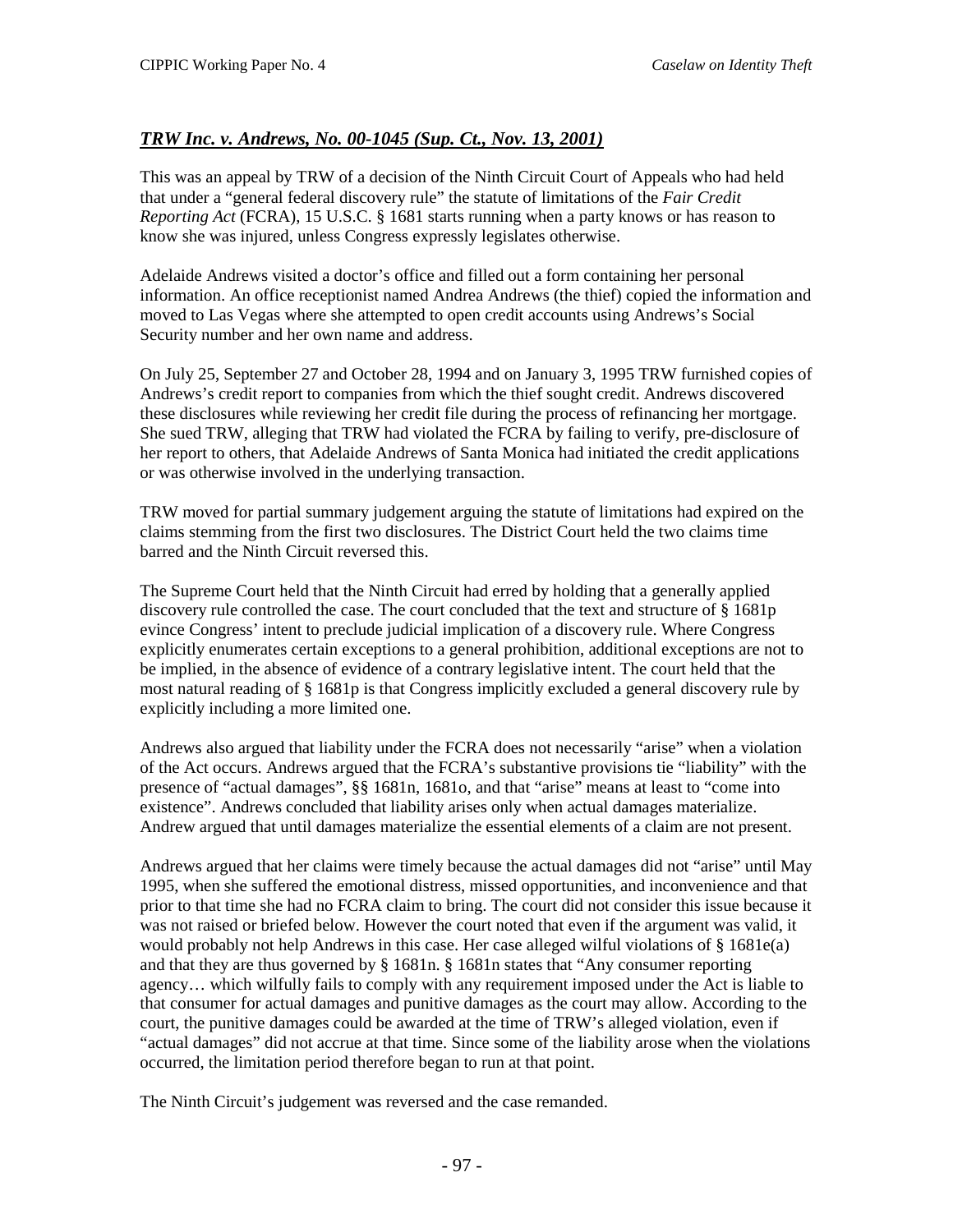### *Hallock, Ferncliff Assoc., Inc. v. Bonner, No. 03-6221 (2nd Cir., Oct. 22, 2004)*

This was an appeal of an order providing that a lawsuit could proceed based on the authority of *Bivens v. Six Unknown Names Agents of the Federal Bureau of Narcotics*, 403 U.S. 388 (1971).

A search warrant was executed against the Hallocks to obtain evidence of violations of 18 U.S.C. §§ 2252 and 2252A, which proscribe activities relating to material involving the sexual exploitation of minors. Richard Hallock was apparently the victim of identity theft, and no evidence of any violation of the cited statutes was found in the materials seized. When the seized material was returned, some of it was damaged which gave rise to the actions.

The plaintiff's had invoked the *Federal Tort Claims Act* in a previous action which was concluded by a judgement of dismissal for lack of subject matter jurisdiction. A subsequent action for damages arising from the seizure of the plaintiff's computer equipment in violation of the Fifth Amendment of the United States Constitution was filed. The defendants filed a motion asserting that the first judgement was a bar to the second action. This motion resulted in an order which has given rise to this appeal.

The Court of Appeals found that the first action was not properly brought under the *Federal Tort Claims Act* and was a nullity. The court held that for the judgment bar to apply, the action must first be a proper one for consideration under the *Federal Tort Claims Act*. The district court's order was affirmed although for different reasons.

### *Westra v. Credit Control of Pinellas, No. 04-3139 (7th Cir., May 27, 2005)*

This was a complaint under the *Fair Credit Reporting Act* (FCRA), 15 U.S.C. § 1681. Mr. Westa alleged that Credit Control failed to conduct a reasonable investigation as required by 15 U.S.C. § 1681s-2(b) and that ,as a result, he was denied credit and denied a chance to refinance his mortgage at a lower rate. Credit Control requested a summary judgement, which was granted.

Mr. Westra was a victim of identity theft in 1999 when a former friend fraudulently opened several accounts in his name. Westra successfully disputed many of these accounts and they were deleted from his credit file. In August 2002, Westra received notice of an account that Credit Control was collecting on behalf of Pasco Emergency Medical Services. Westra mailed a dispute letter to Trans Union to inform them that the account did not belong to him. The letter included a fraud statement and information about the identity thief.

Trans Union then sent a Consumer Dispute Verification form to Credit Control in October but it did not make any reference to fraud or identity theft nor did it include the documentation provided by Westra.

In November Westra received a credit report from Trans Union that still contained the Credit Control account. He sent a second dispute letter to Trans Union and sent a letter directly to Credit Control in December. After a few more exchanges, Credit Control finally removed the account.

Whether a defendant's procedure is reasonable is a factual question. A summary judgement is proper if the reasonableness of the defendant's procedures is beyond question. The Court of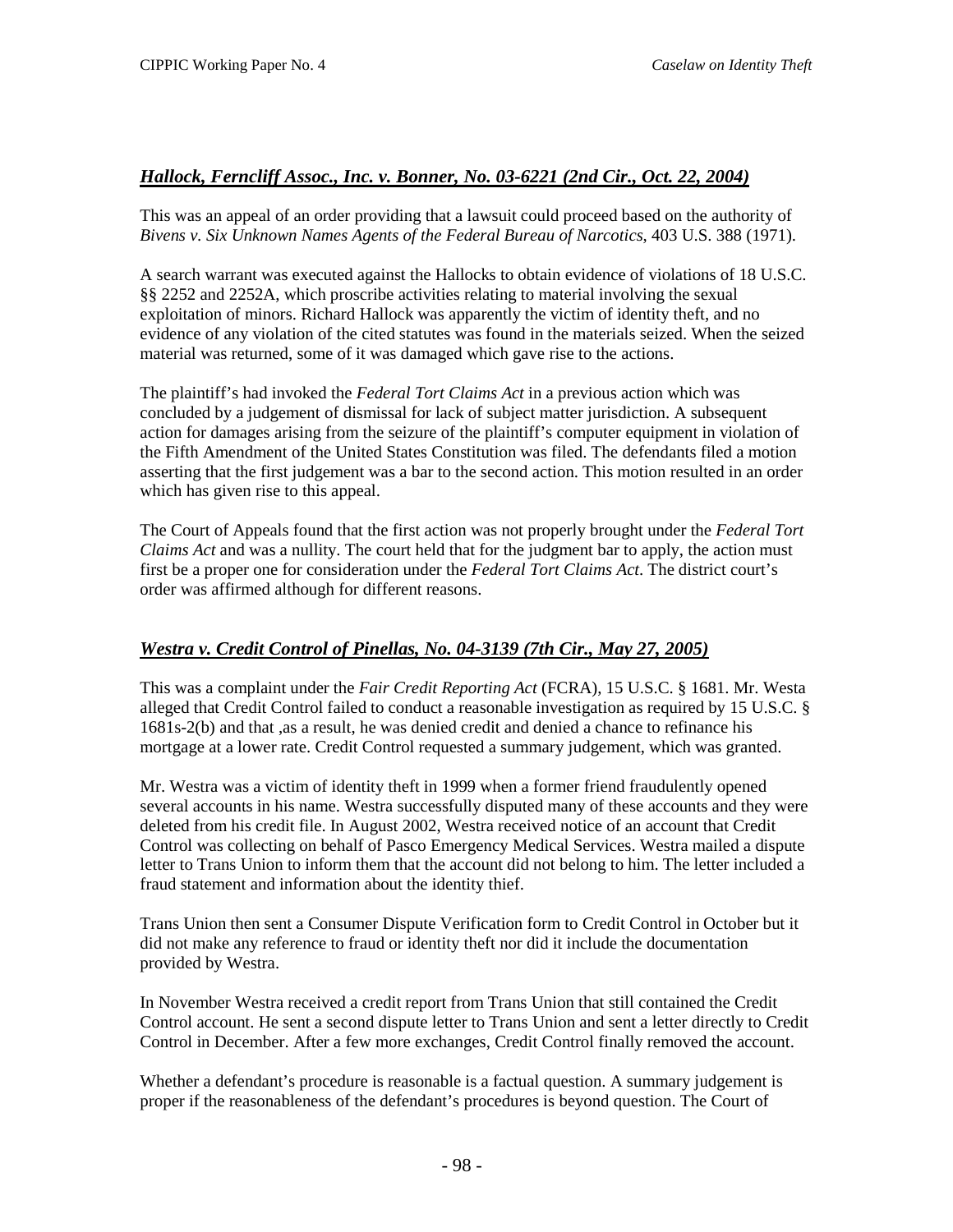Appeals found that Credit Control's investigation was reasonable given the little information they received from Trans Union.

Westra also argued that Credit Control should have contacted him directly. The Court of Appeals rejected this argument because requiring furnishers to automatically contact every consumer who disputes a debt would be terribly inefficient and such action is not mandated by the FCRA.

#### **Administrative cases**

### *Ferm v. United States Trustee, No. 97-16653 (9th Cir., Oct. 7, 1999)*

This was an appeal of a fine of \$800 given to Ferm for failing to include his Social Security number (SSN) on the documents relating to bankruptcy petitions he helped to prepare.

Ferm filed a motion with the Bankruptcy Court seeking leave to substitute an identification number other than his SSN on the bankruptcy petitions he prepares. The motion was motivated by Ferm's fear or credit card fraud. The Bankruptcy Court denied the motion.

On September 5, Ferm assisted two individuals in completing their bankruptcy petitions. Although he completed the required documents in connection with the petitions, he omitted his SSN.

Ferm did not object to the bankruptcy court's collection of his SSN pursuant to s. 11(c). However, he did object to the subsequent disclosure of his SSN to the general public pursuant to another statutory provision.

The Supreme Court delineates at least two distinct kinds or constitutionally protected privacy interests. One is the individual interest in avoiding disclosure of personal matters, and another is the interest in independence in making certain kinds of important decisions.

Ferm argued that the disclosure of his SSN violated his constitutional or statutory rights. Specifically, he argued that it implicated the first of the two types of privacy interest. The court agreed with Ferm "that harm can be inflicted from the disclosure of a SSN to an unscrupulous individual, is alarming and potentially financially ruinous." The court also noted that judicial and legislative actions in other contexts also support the conclusion that the disclosure of SSNs can raise serious privacy concerns.

The right to information privacy, however, "is not absolute; rather it is a conditional right which may be infringed upon a showing of proper governmental interest." The government has the burden of showing that "its use of the information would advance a legitimate state interest and that its actions are narrowly tailored to meet that legitimate interest." That interest must be balanced with the individual's privacy interests.

Ferm also noted that the Bankruptcy Court had not established any safeguards to prevent disclosure of his SSN to unscrupulous third parties.

The court found that to weigh properly the privacy interests involved, the dire consequences of identity theft must be discounted by the probability of its occurrence. The disclosure enhances the risk, however, the realization of the injury still requires two additional non governmental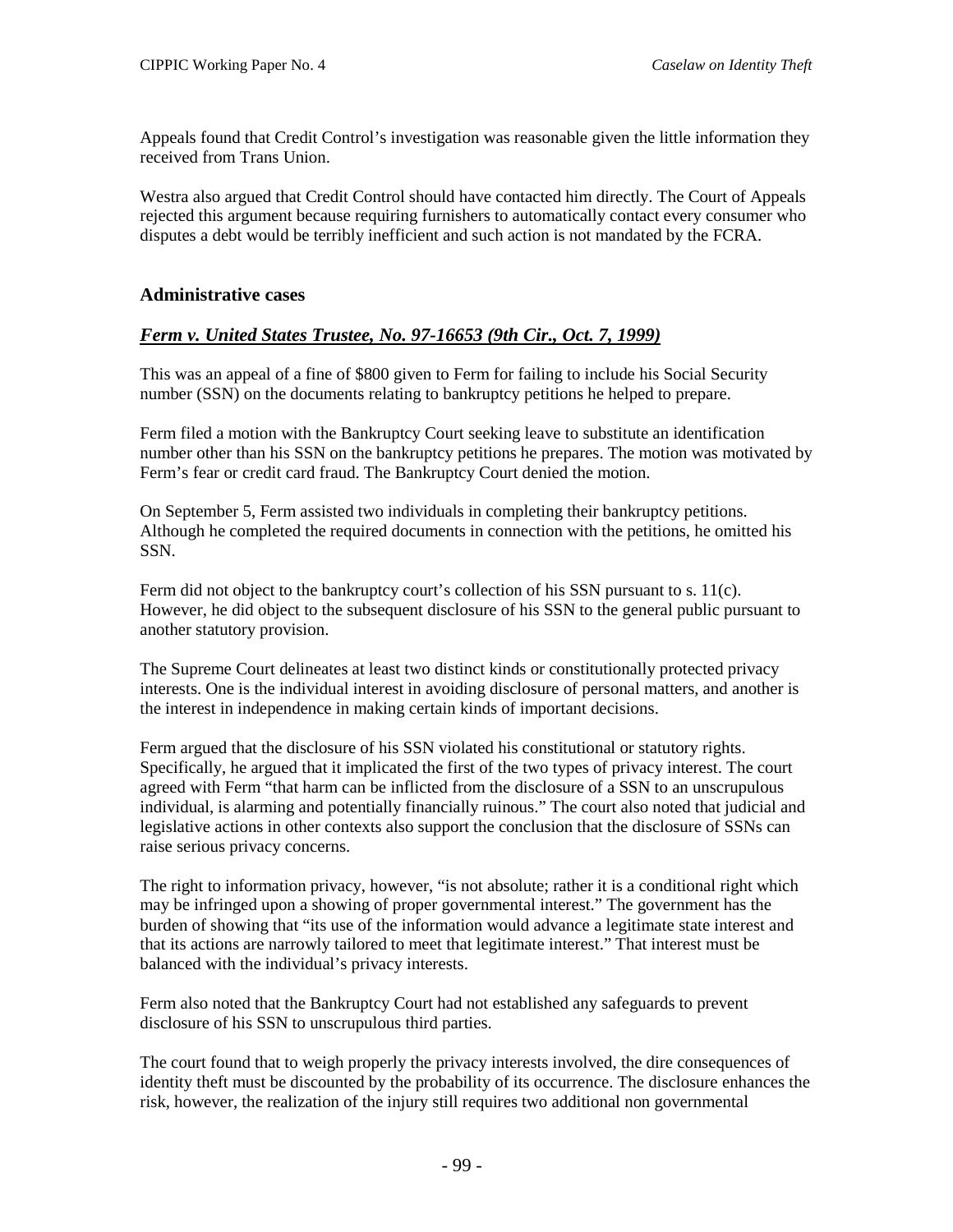elements: 1) an identity thief; and 2) a vulnerable account. A SSN unlike, for example an HIV status, is not inherently sensitive or intimate information, and its disclosure does not lead directly to injury, embarrassment or stigma.

The Government pointed to the important legislative purpose of s. 110 which was enacted to remedy what was perceived as widespread fraud and unauthorized practice of law in the BPP industry. The Government's interest in preventing fraud relates more to SSN collection than disclosure. The disclosure, along with the rest of the contents of documents filed with the bankruptcy court, serves the important purpose behind the Bankruptcy Code's "public access" provision.

The court concluded, after weighing the relevant considerations, that the speculative possibility of identity theft was not enough to trump the importance of the governmental interests behind s. 110 and s. 107.

Ferm then contended that s.  $110(c)$  impermissibly discriminated between attorneys and nonattorneys. The disclosure is rationally related to the legitimate governmental interest in facilitating public access to the courts. The court concluded that this was enough to defeat Ferm's argument.

Ferm next argued that s. 110(c) violated his substantive due process rights by conditioning his continued work as a BPP on disclosure of his SSN in the public record. Ferm must show that s. 110(c) is "clearly arbitrary and unreasonable, having no substantial relation to the public health, safety, morals or general welfare. For the same reasons, Ferm had failed to satisfy this exacting standard.

Finally, Ferm argued that he came within the "reasonable cause" exception provided by s. 110(c)(3). This provision lets the court fine a BPP for failing to disclose his SSN unless "the failure is due to reasonable cause." After having been specifically notified by the court of the requirements of s. 110(c), Ferm deliberately chose to omit his SSN. The court found that in light of these facts, the district court did not err in concluding that Ferm had failed to show "reasonable cause" excusing his violation of s. 110(c).

### *Murtuza v. Gonzales (Attorney General), 04-2718 (7th Cir., Oct. 28, 2005)*

This was a petition for review of a decision by the Board of Immigration Appeals denying the request to rescind a removal order against Murtaza. Murtaza argued that he did not get notice of the hearing.

Murtaza argued that he was the victim of identity theft. He claimed that whoever signed the adjustment application did so using his full name, but that the record showed that he consistently signs his name, using only the first initial as G. Murtaza. The name was also misspelled and finally the photo provided did not look like him.

The court concluded that it was hard to believe anyone else would want to use Murtaza's identity on such an application; even if it were successful the only one who would benefit would be Murtaza. The inherent implausibility, combined with the Immigration Judge's (IJ) observation about the similarity of signatures and addresses, lead the Court of Appeals to conclude that the IJ